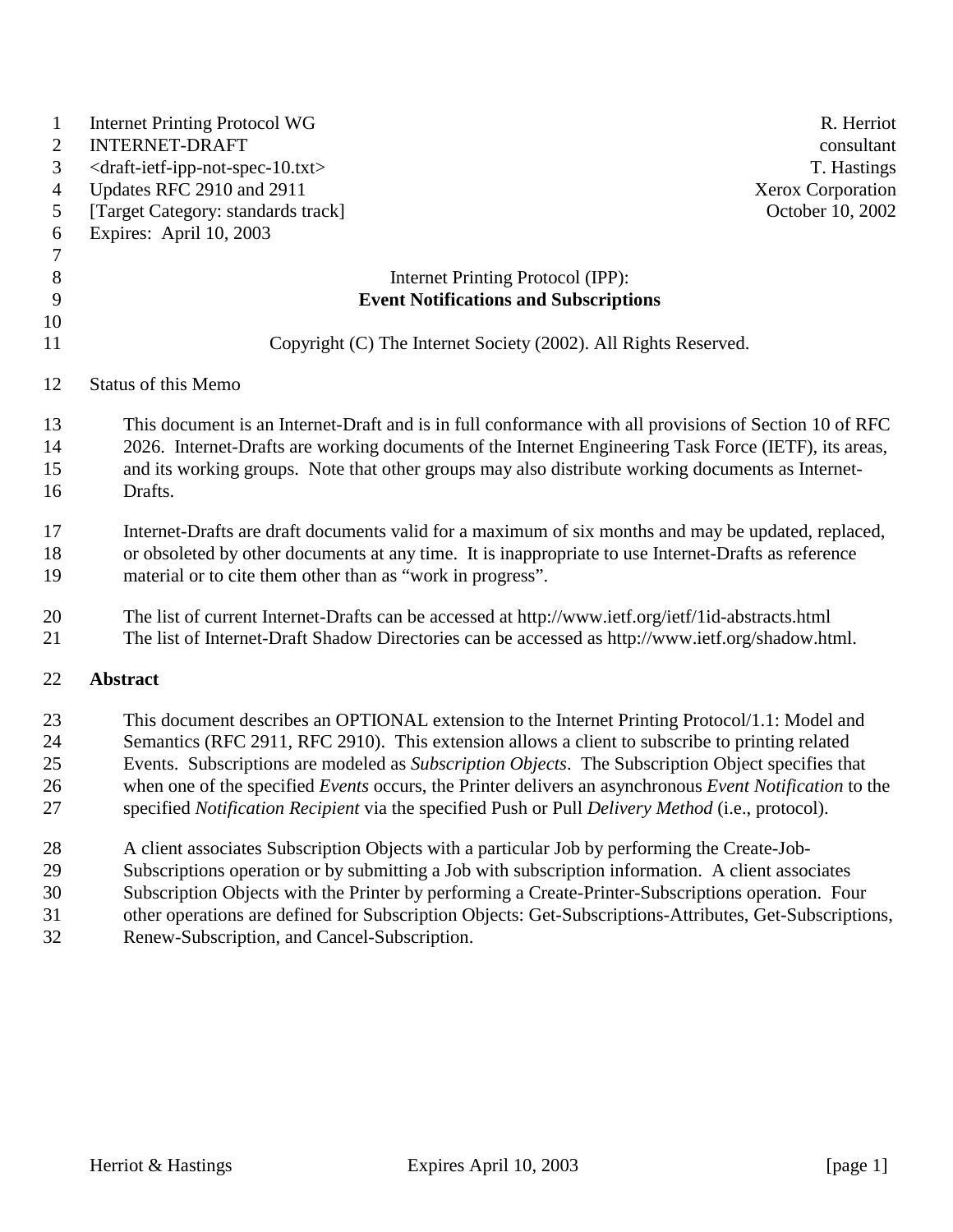#### **Table of Contents** 33

| 34 |  |  |  |
|----|--|--|--|
| 35 |  |  |  |
| 36 |  |  |  |
| 37 |  |  |  |
| 38 |  |  |  |
|    |  |  |  |
| 39 |  |  |  |
| 40 |  |  |  |
| 41 |  |  |  |
| 42 |  |  |  |
| 43 |  |  |  |
| 44 |  |  |  |
|    |  |  |  |
| 45 |  |  |  |
| 46 |  |  |  |
| 47 |  |  |  |
| 48 |  |  |  |
| 49 |  |  |  |
| 50 |  |  |  |
| 51 |  |  |  |
| 52 |  |  |  |
| 53 |  |  |  |
| 54 |  |  |  |
| 55 |  |  |  |
| 56 |  |  |  |
| 57 |  |  |  |
| 58 |  |  |  |
| 59 |  |  |  |
| 60 |  |  |  |
| 61 |  |  |  |
| 62 |  |  |  |
| 63 |  |  |  |
| 64 |  |  |  |
| 65 |  |  |  |
| 66 |  |  |  |
| 67 |  |  |  |
| 68 |  |  |  |
| 69 |  |  |  |
| 70 |  |  |  |
| 71 |  |  |  |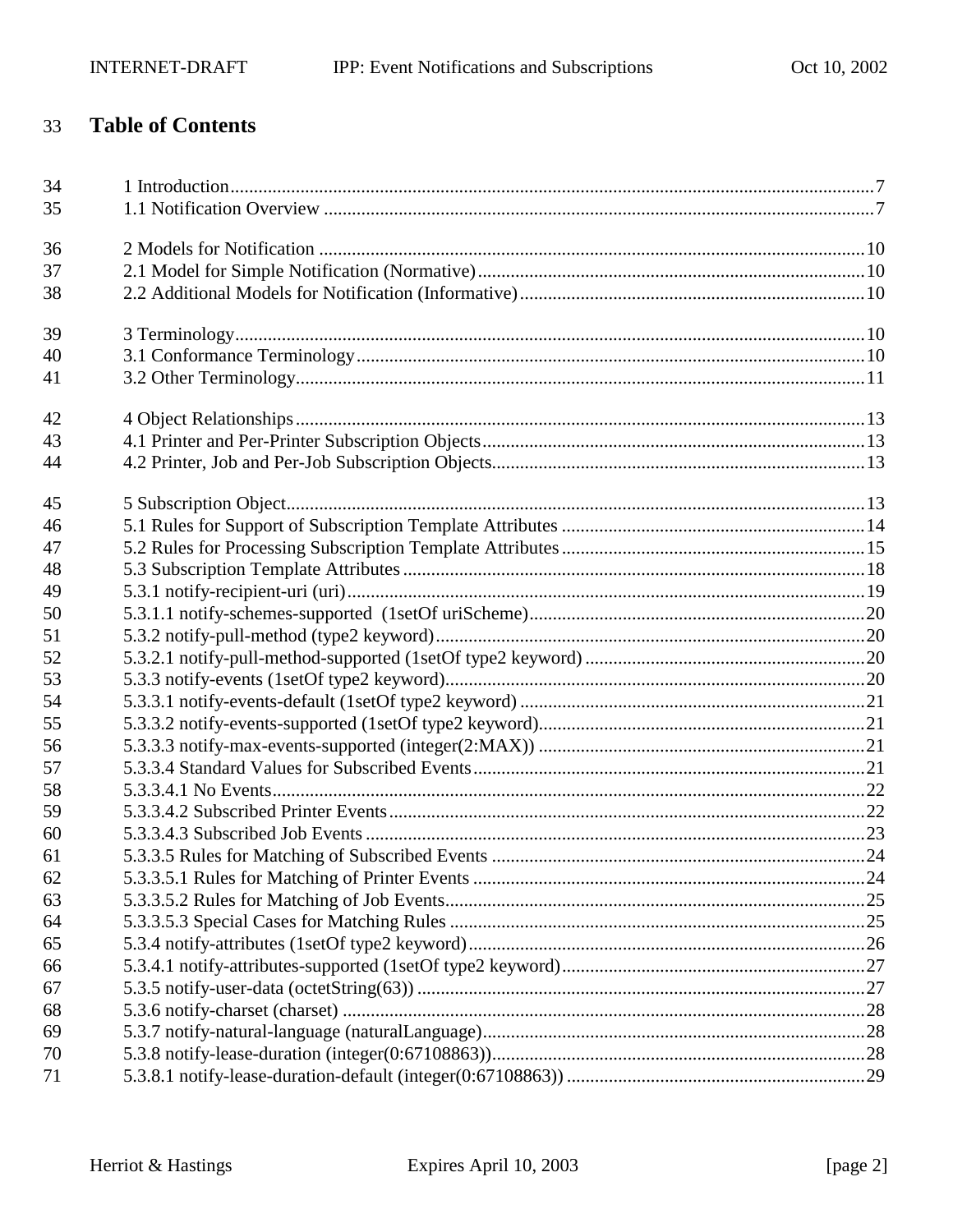| 72<br>73 | 5.3.8.2 notify-lease-duration-supported (1setOf (integer(0: 67108863)   rangeOfInteger(0:67108863))) |  |  |
|----------|------------------------------------------------------------------------------------------------------|--|--|
| 74       | 29                                                                                                   |  |  |
| 75       |                                                                                                      |  |  |
| 76       |                                                                                                      |  |  |
| 77       |                                                                                                      |  |  |
| 78       |                                                                                                      |  |  |
| 79       |                                                                                                      |  |  |
| 80       |                                                                                                      |  |  |
| 81       |                                                                                                      |  |  |
| 82       |                                                                                                      |  |  |
| 83       |                                                                                                      |  |  |
| 84       |                                                                                                      |  |  |
| 85       |                                                                                                      |  |  |
| 86       |                                                                                                      |  |  |
| 87       |                                                                                                      |  |  |
| 88       |                                                                                                      |  |  |
| 89       |                                                                                                      |  |  |
| 90       |                                                                                                      |  |  |
| 91       |                                                                                                      |  |  |
| 92       |                                                                                                      |  |  |
| 93       |                                                                                                      |  |  |
| 94       |                                                                                                      |  |  |
| 95       |                                                                                                      |  |  |
| 96       |                                                                                                      |  |  |
| 97       |                                                                                                      |  |  |
| 98       |                                                                                                      |  |  |
| 99       |                                                                                                      |  |  |
| 100      |                                                                                                      |  |  |
| 101      |                                                                                                      |  |  |
| 102      |                                                                                                      |  |  |
| 103      |                                                                                                      |  |  |
| 104      |                                                                                                      |  |  |
| 105      |                                                                                                      |  |  |
| 106      |                                                                                                      |  |  |
| 107      |                                                                                                      |  |  |
| 108      |                                                                                                      |  |  |
| 109      |                                                                                                      |  |  |
| 110      |                                                                                                      |  |  |
| 111      |                                                                                                      |  |  |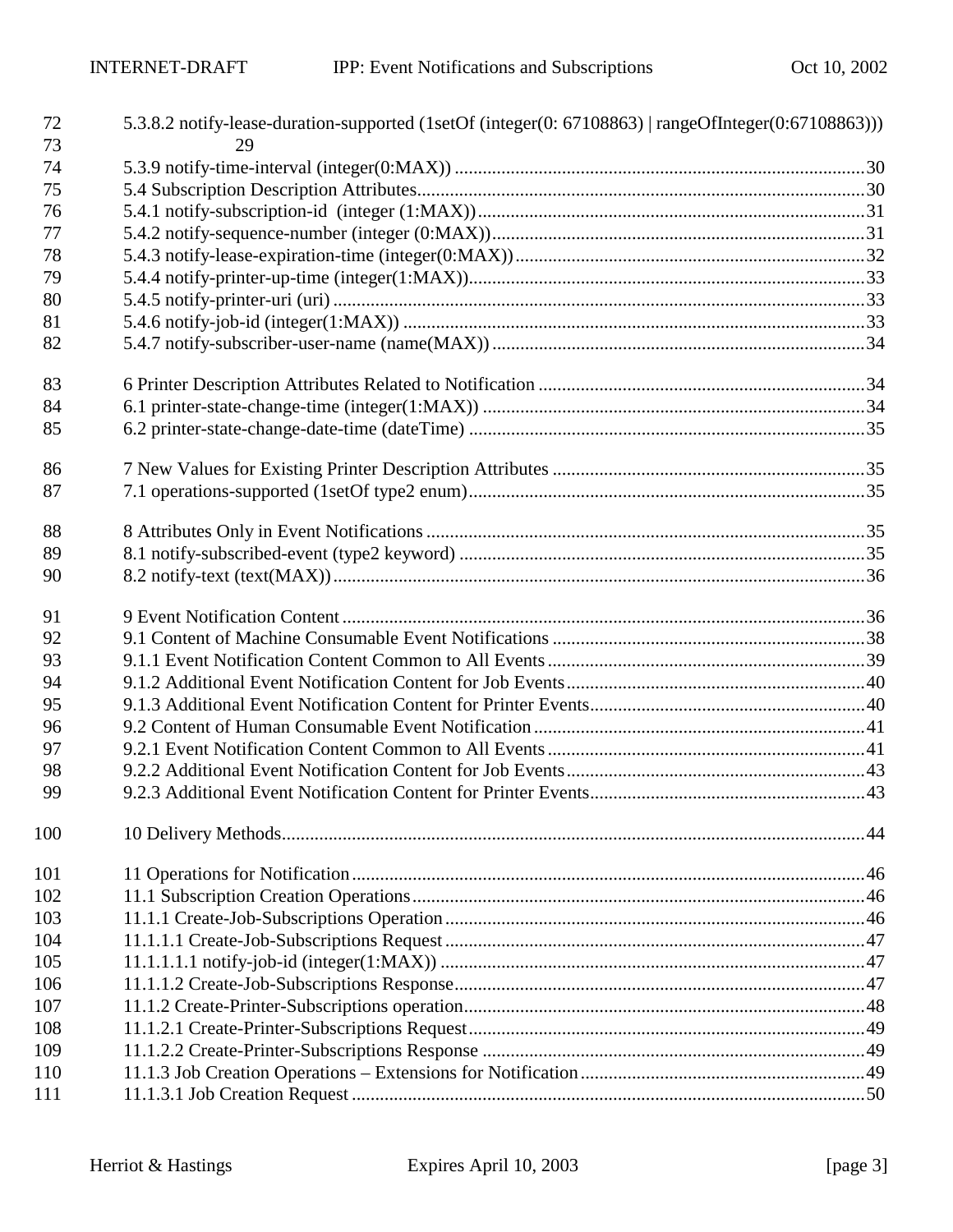| 112 |  |  |  |  |
|-----|--|--|--|--|
| 113 |  |  |  |  |
| 114 |  |  |  |  |
| 115 |  |  |  |  |
| 116 |  |  |  |  |
| 117 |  |  |  |  |
| 118 |  |  |  |  |
| 119 |  |  |  |  |
| 120 |  |  |  |  |
| 121 |  |  |  |  |
| 122 |  |  |  |  |
| 123 |  |  |  |  |
| 124 |  |  |  |  |
| 125 |  |  |  |  |
| 126 |  |  |  |  |
| 127 |  |  |  |  |
| 128 |  |  |  |  |
| 129 |  |  |  |  |
| 130 |  |  |  |  |
| 131 |  |  |  |  |
| 132 |  |  |  |  |
| 133 |  |  |  |  |
| 134 |  |  |  |  |
| 135 |  |  |  |  |
| 136 |  |  |  |  |
| 137 |  |  |  |  |
| 138 |  |  |  |  |
| 139 |  |  |  |  |
| 140 |  |  |  |  |
| 141 |  |  |  |  |
| 142 |  |  |  |  |
| 143 |  |  |  |  |
| 144 |  |  |  |  |
| 145 |  |  |  |  |
| 146 |  |  |  |  |
| 147 |  |  |  |  |
| 148 |  |  |  |  |
| 149 |  |  |  |  |
| 150 |  |  |  |  |
| 151 |  |  |  |  |
| 152 |  |  |  |  |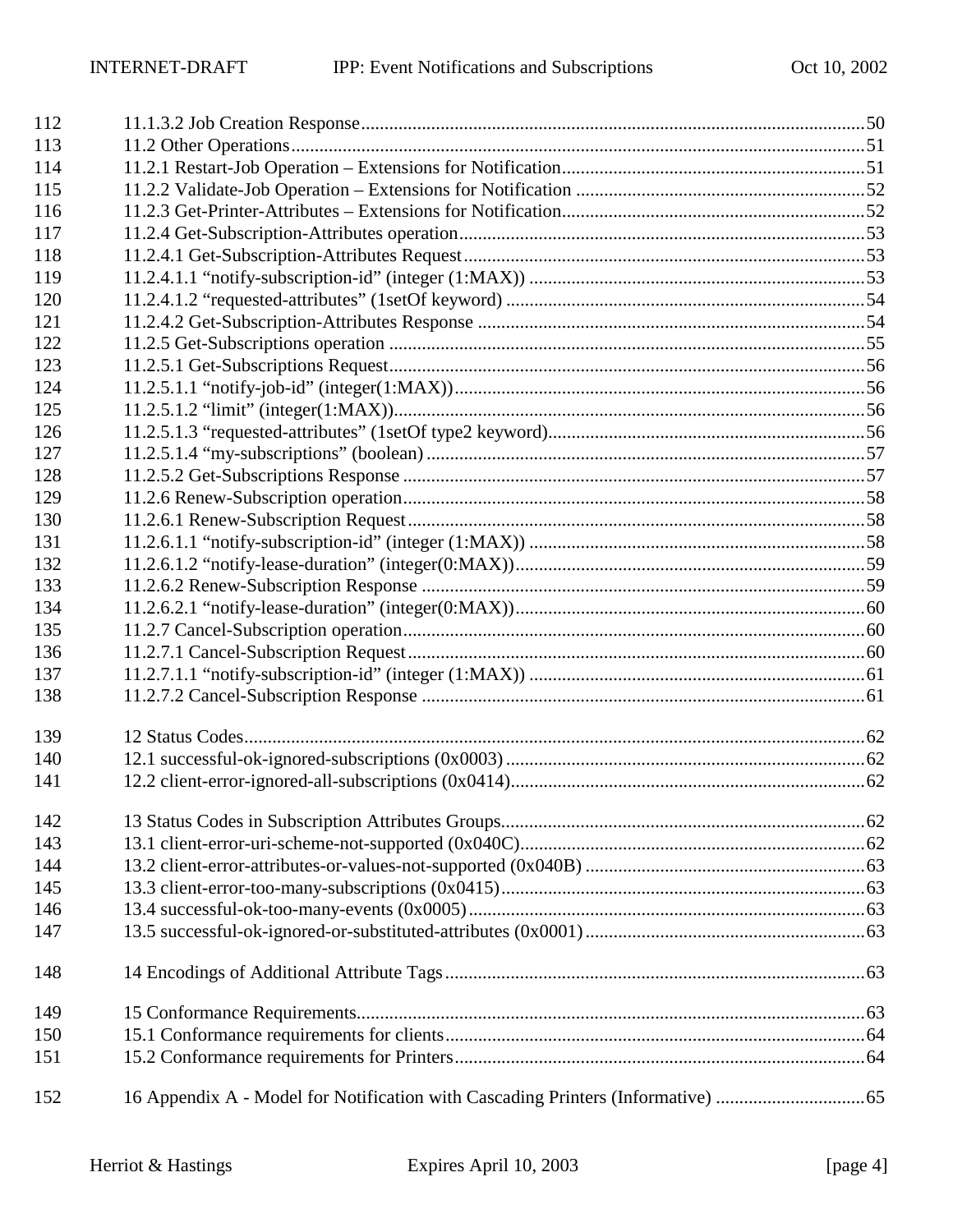| 153 |                                                                                |  |  |
|-----|--------------------------------------------------------------------------------|--|--|
| 154 |                                                                                |  |  |
| 155 |                                                                                |  |  |
| 156 |                                                                                |  |  |
| 157 |                                                                                |  |  |
| 158 |                                                                                |  |  |
| 159 |                                                                                |  |  |
| 160 | 21 Appendix F - Per-Job versus Per-Printer Subscription Objects (Normative)70  |  |  |
| 161 |                                                                                |  |  |
| 162 |                                                                                |  |  |
| 163 |                                                                                |  |  |
| 164 |                                                                                |  |  |
| 165 |                                                                                |  |  |
| 166 |                                                                                |  |  |
| 167 |                                                                                |  |  |
| 168 |                                                                                |  |  |
| 169 |                                                                                |  |  |
| 170 |                                                                                |  |  |
| 171 | 24.7.1 Requirements for Registration of Event Notification Delivery Methods 75 |  |  |
| 172 |                                                                                |  |  |
| 173 |                                                                                |  |  |
| 174 |                                                                                |  |  |
| 175 |                                                                                |  |  |
| 176 |                                                                                |  |  |
| 177 |                                                                                |  |  |
| 178 |                                                                                |  |  |
| 179 |                                                                                |  |  |
| 180 |                                                                                |  |  |
| 181 |                                                                                |  |  |
| 182 |                                                                                |  |  |
| 183 |                                                                                |  |  |
| 184 |                                                                                |  |  |
| 185 |                                                                                |  |  |
| 186 |                                                                                |  |  |
| 187 |                                                                                |  |  |
| 188 |                                                                                |  |  |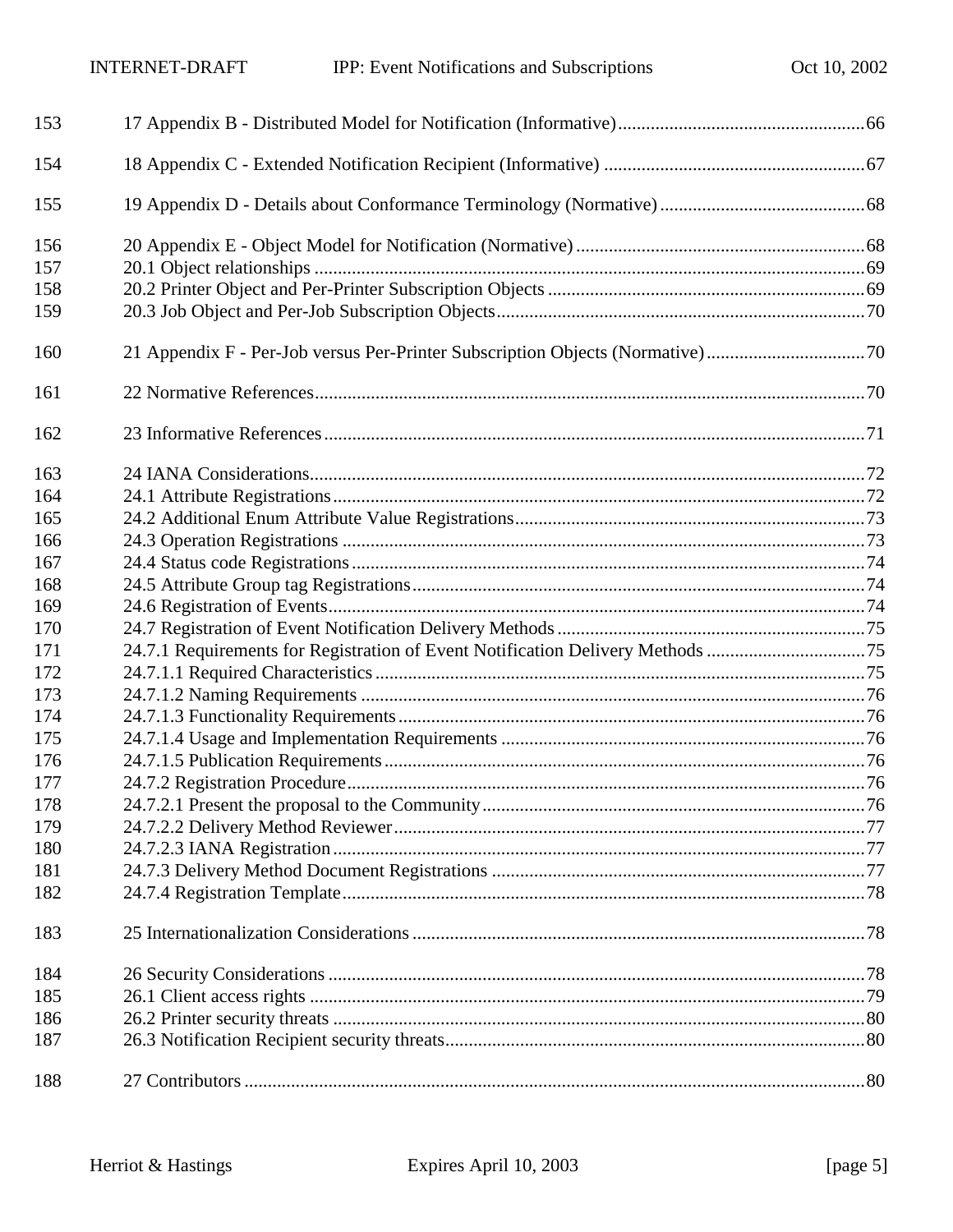| 189 |                                                                                          |  |
|-----|------------------------------------------------------------------------------------------|--|
| 190 |                                                                                          |  |
| 191 |                                                                                          |  |
| 192 |                                                                                          |  |
| 193 | <b>Tables</b>                                                                            |  |
| 194 |                                                                                          |  |
| 195 |                                                                                          |  |
| 196 |                                                                                          |  |
| 197 |                                                                                          |  |
| 198 |                                                                                          |  |
| 199 |                                                                                          |  |
| 200 | Table 7 - Combinations of Events and Subscribed Events for "job-impressions-completed"40 |  |
| 201 |                                                                                          |  |
| 202 |                                                                                          |  |
| 203 |                                                                                          |  |
| 204 |                                                                                          |  |
| 205 |                                                                                          |  |
| 206 |                                                                                          |  |
| 207 |                                                                                          |  |
| 208 |                                                                                          |  |
| 209 |                                                                                          |  |
| 210 |                                                                                          |  |
| 211 | <b>Figures</b>                                                                           |  |
| 212 |                                                                                          |  |
| 213 |                                                                                          |  |
| 214 |                                                                                          |  |
| 215 |                                                                                          |  |
| 216 |                                                                                          |  |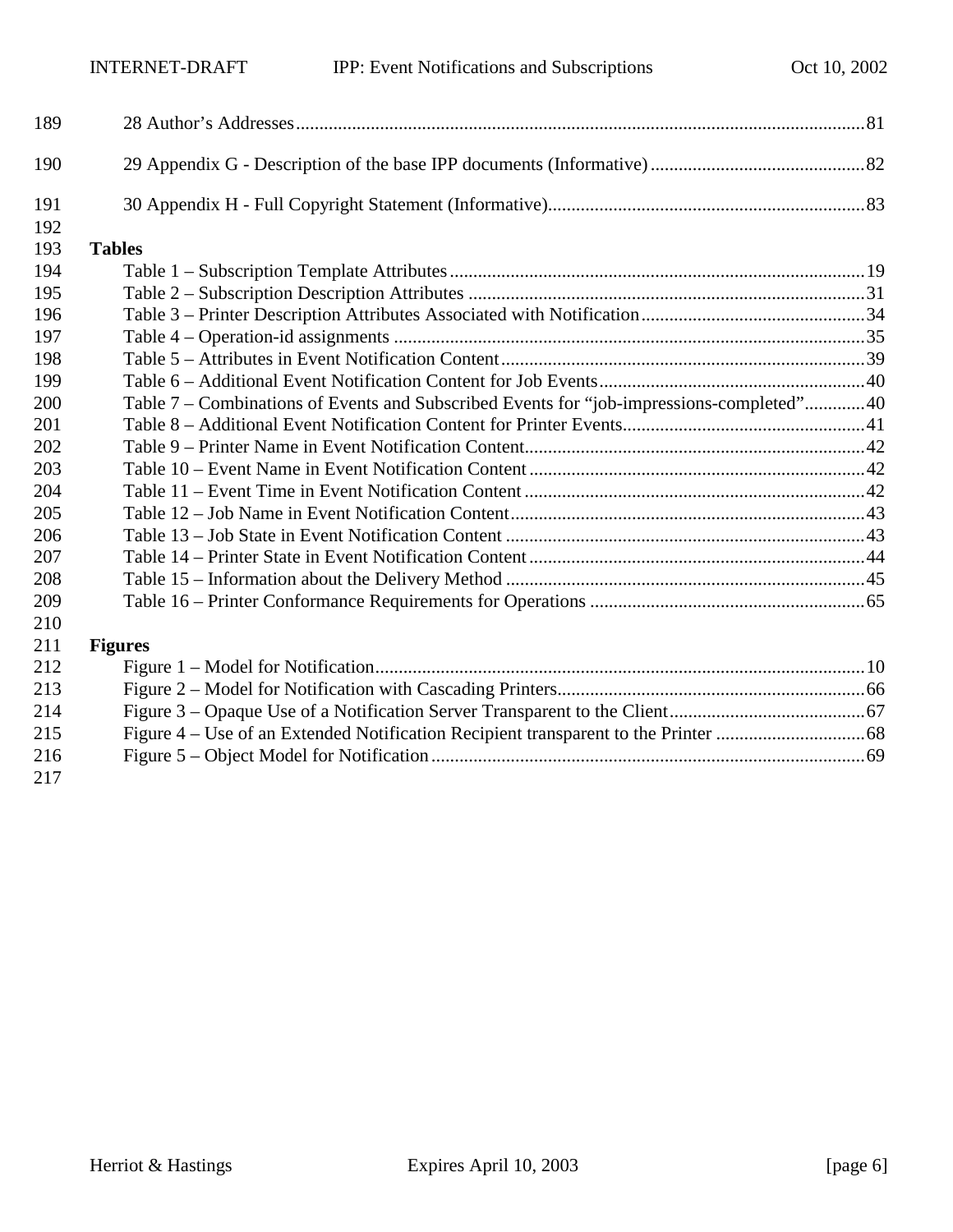## <span id="page-6-0"></span>**1 Introduction**

 This IPP notification specification is an OPTIONAL extension to Internet Printing Protocol/1.1: Model and Semantics [RFC2911, RFC2910]. See Appendix [29](#page-81-0) for a description of the base IPP documents. This document in combination with the following documents is intended to meet the most important notification requirements described in [ipp-not-req]:

 Internet Printing Protocol (IPP): "Job Progress Attributes" [RFC3381] Internet Printing Protocol (IPP): "The 'ippget' Delivery Method for Event Notifications" [ipp-get-method]

 This specification REQUIRES that clients and Printers support the 'ippget' Pull Delivery Method [ipp- get-method]. Conforming client and Printer implementations MAY support additional Push or Pull Delivery Methods as well. Note: this document does not define any Delivery Methods itself, but it does define the rules for conformance for Delivery Method Documents and their registration with IANA (see section [24.7.3\)](#page-76-0).

Refer to the Table of Contents for the layout of this document.

#### **1.1 Notification Overview**

 This document defines operations that a client can perform in order to create *Subscription Objects* in a Printer and carry out other operations on them. A Subscription Object represents a Subscription abstraction. The Subscription Object specifies that when one of the specified *Events* occurs, the Printer delivers an asynchronous *Event Notification* to the specified *Notification Recipient* via the specified *Delivery Method* (i.e., protocol).

 When a client (called a *Subscribing Client*) performs an operation that creates a Subscription Object, the operation contains one or more *Subscription Template Attributes Group*s. Each such group holds information used by the Printer to initialize a newly created Subscription Object. The Printer creates one Subscription Object for each Subscription Template Attributes Group in the operation. This group is like the Job Template Attributes group defined in [RFC2911]. The following is an example of the information included in a Subscription Template Attributes Group (see section [5](#page-12-0) for details on the Subscription Object attributes):

- 246 1. The names of Subscribed Events that are of interest to the Notification Recipient.
- 2. The address (URL) of one Notification Recipient for a Push Delivery Method or the method for a Pull Delivery Method.
- 3. The Delivery Method (i.e., the protocol) which the Printer uses to deliver the Event Notification.
- 4. Some opaque data that the Printer delivers to the Notification Recipient in the Event Notification. For example, the Notification Recipient might use this opaque data as a forwarding address for the Event Notification.
- 5. The charset to use in text fields within an Event Notification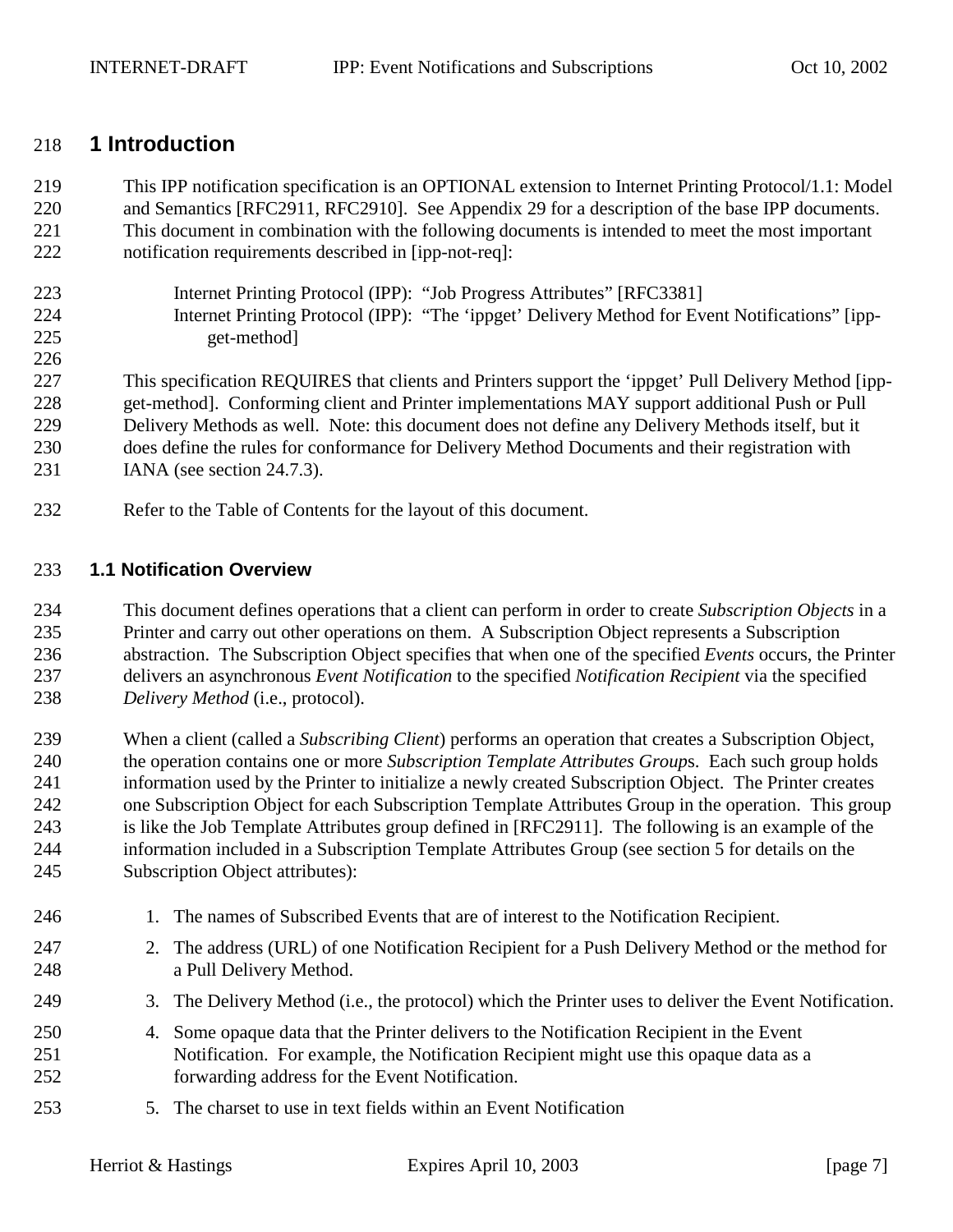- 6. The natural language to use in the text fields of the Event Notification
- 7. The requested lease time in seconds for the Subscription Object

 An operation that creates a Subscription Object is called a *Subscription Creation Operation*. These operations include the following operations (see section [11.1](#page-45-0) for further details):

- **Job Creation operation**: When a client performs such an operation (Print-Job, Print-URI, and Create-Job), a client can include zero or more Subscription Template Attributes Groups in the request. The Printer creates one Subscription Object for each Subscription Template Attributes Group in the request, and the Printer associates each such Subscription Object with 262 the newly created Job. This document extends these operations' definitions in [RFC2911] by adding Subscription Template Attributes Groups in the request and Subscription Attributes Groups in the response.
- **Create-Job-Subscriptions operation:** A client can include one or more Subscription Template Attributes Groups in the request. The Printer creates one Subscription Object for each Subscription Template Attributes Group and associates each with the job that is the 268 target of this operation.
- **Create-Printer-Subscriptions operation:** A client can include one or more Subscription Template Attributes Groups in the request. The Printer creates one Subscription Object for each Subscription Template Attributes Group and associates each with the Printer that is the 272 target of this operation.
- For each of the above operations:
- 274 the Printer associates a Subscription Object with the Printer or a specific Job. When a Subscription Object is associated with a Job Object, it is called a *Per-Job Subscription Object*. When a Subscription Object is associated with a Printer Object, it is called a *Per-Printer Subscription Object*.
- the response contains one Subscription Attributes Group for each Subscription Template Attributes Group in the request and in the same order. When the Printer successfully creates a Subscription Object, its corresponding Subscription Attributes Group contains the "notify- subscription-id" attribute. This attribute uniquely identifies the Subscription Object and is analogous to a "job-id" for a Job object. Some operations described below use the "notify-subscription-id" to identify the target Subscription Object.
- This document defines the following additional operations (see section [11.2](#page-50-0) for further details):
- **Restart-Job operation:** When a client performs the Restart-Job operation [RFC2911], the Printer re-uses the same Job and its Subscription Objects.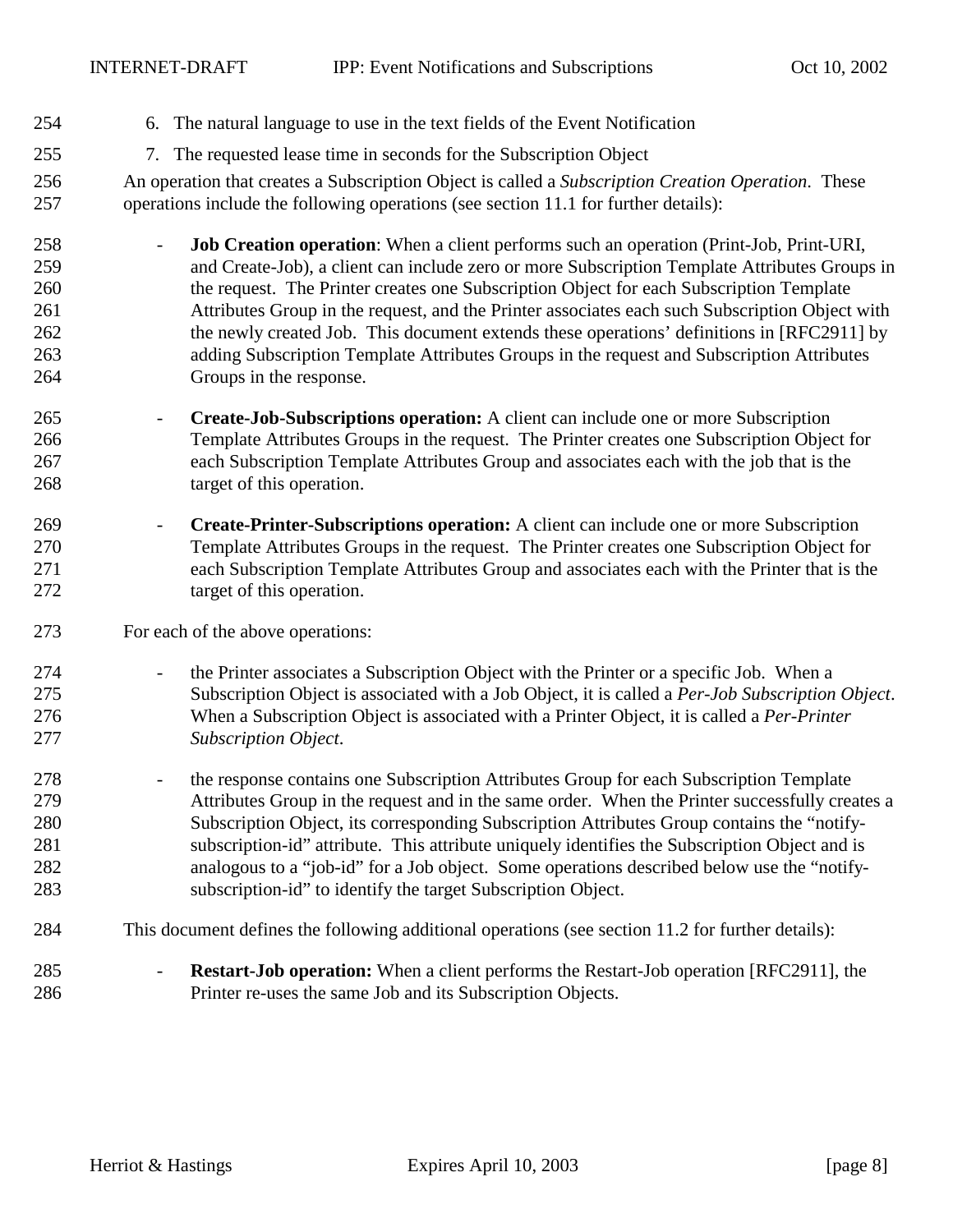- **Validate-Job operation:** When a client performs this operation, a client can include zero or

 more Subscription Template Attributes Groups in the request. The Printer determines if it could create one Subscription Object for each Subscription Template Attributes Group in the request. This document extends this operation's definition in [RFC2911] by adding Subscription Template Attributes Groups in the request and Subscription Attributes Groups in 292 the response. - **Get-Subscription-Attributes operation:** This operation allows a client to obtain the specified attributes of a target Subscription Object. - **Get-Subscriptions operation:** This operation allows a client to obtain the specified attributes of all Subscription Objects associated with the Printer or a specified Job. - **Renew-Subscription operation:** This operation renews the lease on the target Per-Printer Subscription Object before it expires. A newly created Per-Printer Subscription Object receives an initial lease. It is the duty of the client to use this operation frequently enough to preserve a Per-Printer Subscription Object. The Printer deletes a Per-Printer Subscription Object when its lease expires. A Per-Job Subscription Object last exactly as long as its associated Job Object and thus doesn't have a lease. - **Cancel-Subscription operation:** This operation (1) cancels the lease on the specified Per- Printer Subscription Object and thereby deletes the Per-Printer Subscription Object or (2) deletes the Per-Job Subscription Object. When an Event occurs, the Printer finds all Subscription Objects listening for the Event (see section [9](#page-35-0)  for details on finding such Subscription Objects). For each such Subscription Object, the Printer: a) generates an Event Notification with information specified in section [9,](#page-35-0) AND b) either: i) If the Delivery Method is a Push Delivery Method as indicated by the presence of the Subscription Object's "notify-recipient-uri" attribute, delivers the Event Notification using the Delivery Method and target address identified in the Subscription Object's "notify-recipient-uri" attribute, OR ii) If the Delivery Method is a Pull Delivery Method as indicated by the presence of the Subscription Object's "notify-pull-method" attribute, saves Event Notification for a time period called the Event Life defined by the Delivery Method, i.e., the Notification Recipient is expected to fetch the Event Notifications.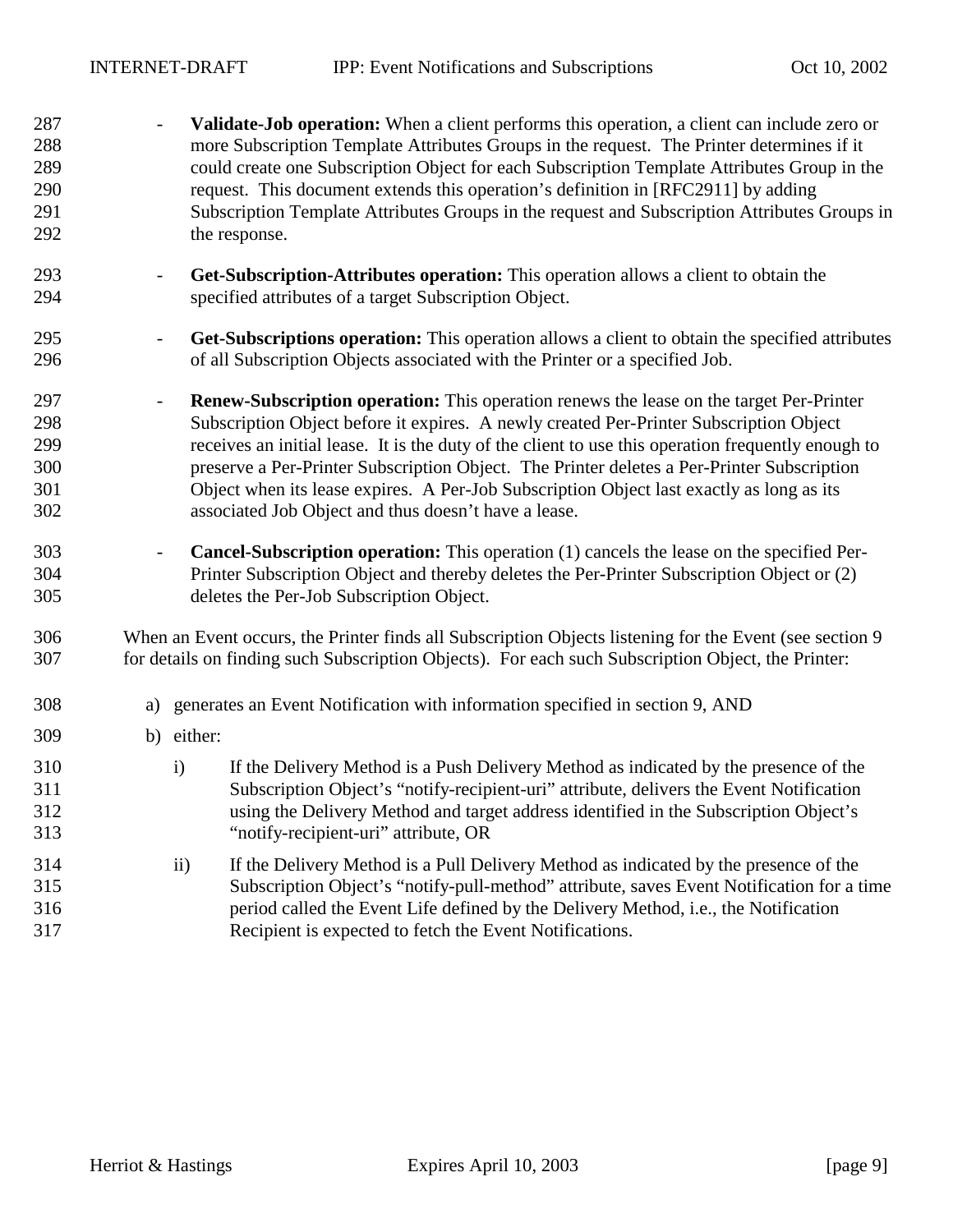## <span id="page-9-0"></span>**2 Models for Notification**

## **2.1 Model for Simple Notification (Normative)**

- As part of a Subscription Creation Operation, an IPP Printer (i.e., located in an output device or a server) creates one or more Subscription Objects. In a Subscription Creation Operation, the client specifies the Notification Recipient to which the Printer is to deliver Event Notifications. A Notification Recipient can be the Subscribing Client or a third party.
- Figure 1 shows the Notification model for a simple Client-Printer relationship.

| 325 | embedded printer:                                        |                         |
|-----|----------------------------------------------------------|-------------------------|
| 326 |                                                          | output device or server |
| 327 | PDA, desktop, or server                                  |                         |
| 328 |                                                          | ###########             |
| 329 | client  -----Subscription ---------># Printer #          |                         |
| 330 | +--------+ Creation Operation                            | # Object #              |
| 331 | -----------+                                             |                         |
| 332 | $\vert$ Notification $\vert$                             |                         |
| 333 | Recipient<br> <----IPP Event Notifications----+          |                         |
| 334 | (Job and/or Printer Events)<br>$+ - - - - - - - - - - +$ |                         |
|     |                                                          |                         |

**Figure 1 – Model for Notification** 

#### **2.2 Additional Models for Notification (Informative)**

Additional models have been proposed (see Appendices [16,](#page-64-0) [17,](#page-65-0) and [18\)](#page-66-0).

## **3 Terminology**

 This section defines terminology used throughout this document. Other terminology is defined in [RFC2911].

#### **3.1 Conformance Terminology**

- Capitalized terms, such as **MUST, MUST NOT, REQUIRED, SHOULD, SHOULD NOT, MAY, NEED NOT, and OPTIONAL**, have special meaning relating to conformance as defined in RFC 2119 [RFC2119] and [RFC2911] section 12.1. If an implementation supports the extension defined in this document, then these terms apply; otherwise, they do not. These terms define conformance to *this document only*; they do not affect conformance to other documents, unless explicitly stated otherwise. See Appendix [19](#page-67-0) for complete details.
- Note: a feature that is OPTIONAL in this document becomes REQUIRED if the Printer implements a Delivery Method that REQUIRES the feature.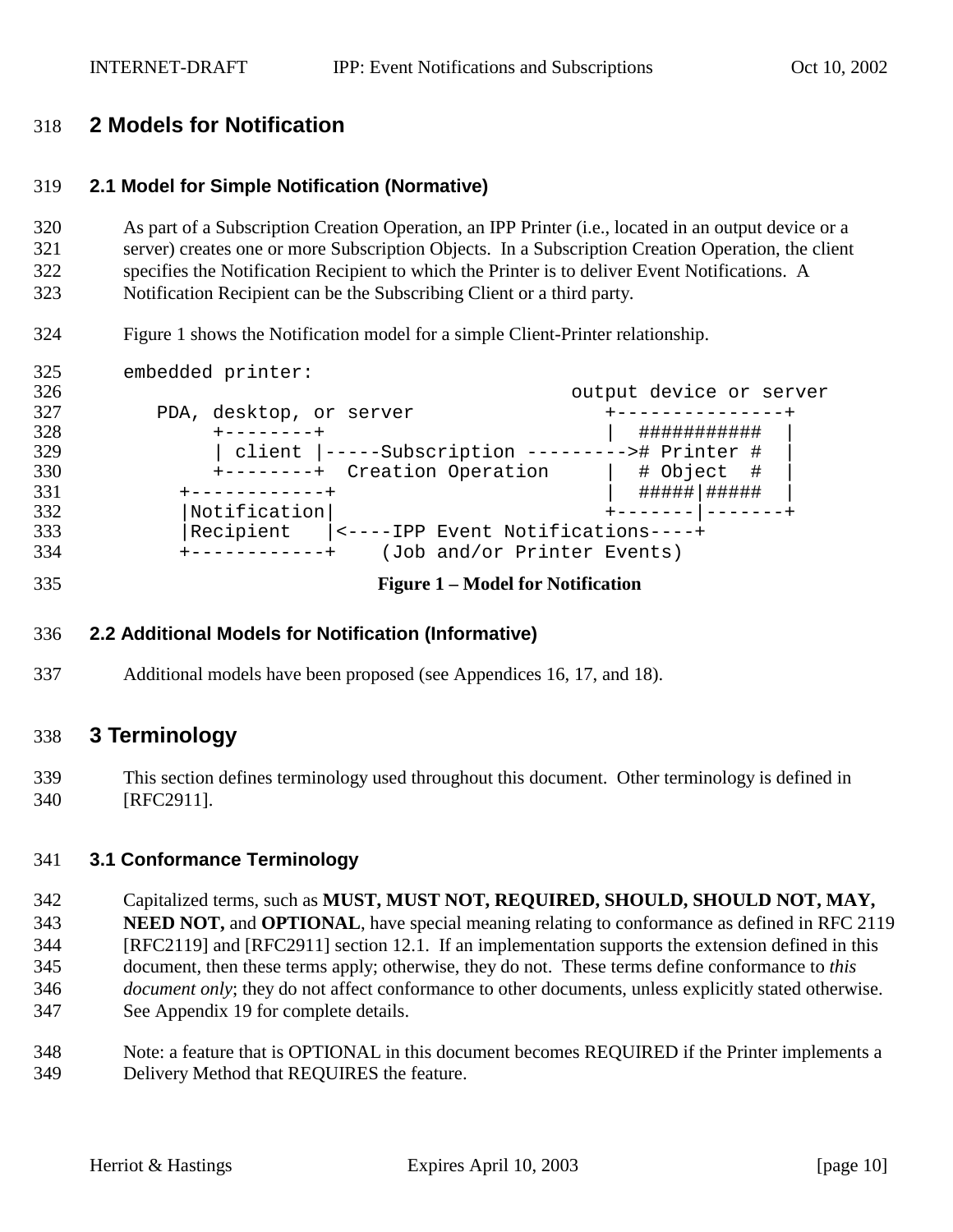<span id="page-10-0"></span> **READ-ONLY –** an adjective used in an attribute definition to indicate that an IPP Printer MUST NOT allow the attribute's value to be modified.

#### **3.2 Other Terminology**

 This document uses the same terminology as [RFC2911], such as "**client**", "**Printer**", "**attribute**", "**attribute value**", "**keyword**", "**operation**", "**request**", "**response**", "**administrator**", "**operator**", and "**support**". In addition, the following terms are defined for use in this document and the Delivery Method Documents:

- **Compound Event Notification** two or more Event Notifications that a Printer delivers together as a single request or response. The Delivery Method Document specifies whether the Delivery Method supports Compound Event Notifications.
- **Delivery Method** the mechanism by which the Printer delivers an Event Notification.
- **Delivery Method Document** a document, separate from this document, that defines a Delivery Method.
- **Event** some occurrence (either expected or unexpected) within the printing system of a change of state, condition, or configuration of a Job or Printer object. An Event occurs only at one instant in time and does not span the time the physical Event takes place. For example, jam-occurred and jam-cleared are two distinct, instantaneous Events, even though the jam may last for a while.
- **Event Life** For a Pull Delivery Method, the length of time in seconds after an Event occurs during which the Printer will retain that Event for delivery in an Event Notification. After the Event Life expires, the Printer will no longer deliver an Event Notification for that Event in such a response.
- **Event Notification** the information about an Event that the Printer delivers when an Event occurs.
- **Event Notification Attributes Group** The attributes group which is used to deliver an Event Notification in a request (Push Delivery Methods) or a response (Pull Delivery Methods).
- **Human Consumable Event Notification** localized text for human consumption only. There is no standardized format and thus programs should not try to parse this text.
- **Job Creation operation** One of the operations that creates a Job object: Print-Job, Print-URI and Create-Job. The Restart-Job operation [RFC2911] is not considered a Job Creation operation, since the Printer re-uses the existing Job object. The Validate-Job operation is not considered a Job Creation operation because no Job object is created. Therefore, when a statement also applies to either the Restart-Job and/or the Validate-Job operation, they are mentioned explicitly.
- **Job Event** an Event caused by some change in a particular job on the Printer, e.g., 'job-completed'.
- **Machine Consumable Event Notification** bytes for program consumption. The bytes are formatted according to the Delivery Method document.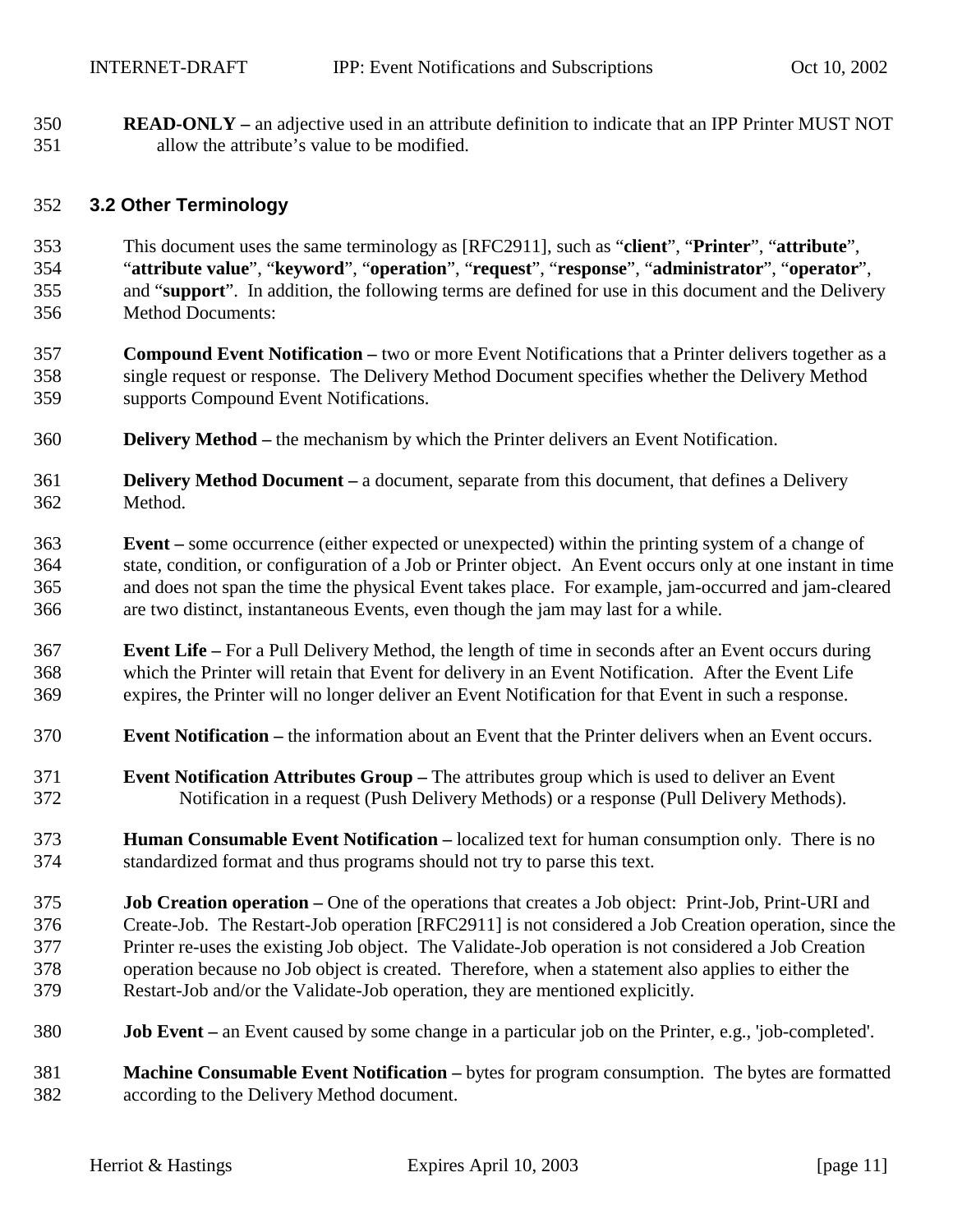**Notification –** when not in the phrases 'Event Notification' and 'Notification Recipient' — the concepts of this specification, i.e., Events, Subscription Objects, and Event Notifications.

 **Notification Recipient –** the entity to which the Printer delivers an Event Notification. For Push Delivery Methods, the IPP Printer sends the Notifications to a Notification Recipient. For Pull Delivery Methods, the Notification Recipient is acting in the role of an IPP client and requests Event Notifications and so the terms "client" and "Notification Recipient" are used interchangeably with such Delivery Methods. For example, see [ipp-get-method].

- **Per-Job Subscription Object** A Subscription Object that is associated with a single Job. The Create-Job-Subscriptions operation and Job Creation operations create such an object.
- **Per-Printer Subscription Object** A Subscription Object that is associated with the Printer as a whole. The Create-Printer-Subscriptions operation creates such an object.
- **Printer Event** an Event caused by some change in the Printer that is not specific to a job, e.g., 'printer-state-changed'.
- **Pull Delivery Method** The Printer saves Event Notifications for some event life time and expects the Notification Recipient to request Event Notifications. The Printer delivers the Event Notifications in a response to such a request.
- **Push Delivery Method –**The Printer delivers the Event Notification shortly after an Event occurs.
- **Subscribed Event** an Event that the Subscribing Client expresses interest in by making it a value of the "notify-events" attribute on a Subscription Object.
- **Subscribed Job Event** a Subscribed Event that is a Job Event.
- **Subscribed Printer Event** a Subscribed Event that is a Printer Event.
- **Subscribing Client** The client that creates the Subscription Object.
- **Subscription Attributes Group** The attributes group in a response that contains Subscription Object attributes.

 **Subscription Creation Operation –** An operation that creates a Subscription Object: Job Creation operations, Create-Job-Subscriptions operation, Create-Printer-Subscriptions operation. In the context of a Job Creation operation, a Subscription Creation Operation is the part of the Job Creation operation that creates one or more Subscription objects. The Restart-Job operation [RFC2911] is not considered a Subscription Creation Operation, since the Printer re-uses the Job's existing Subscription Objects, rather than creating any new Subscription Objects.

- **Subscription Creation Request** The request portion of a Subscription Creation Operation.
- **Subscription Description Attributes** Subscription Object attributes that a Printer supplies during a Subscription Creation Operation.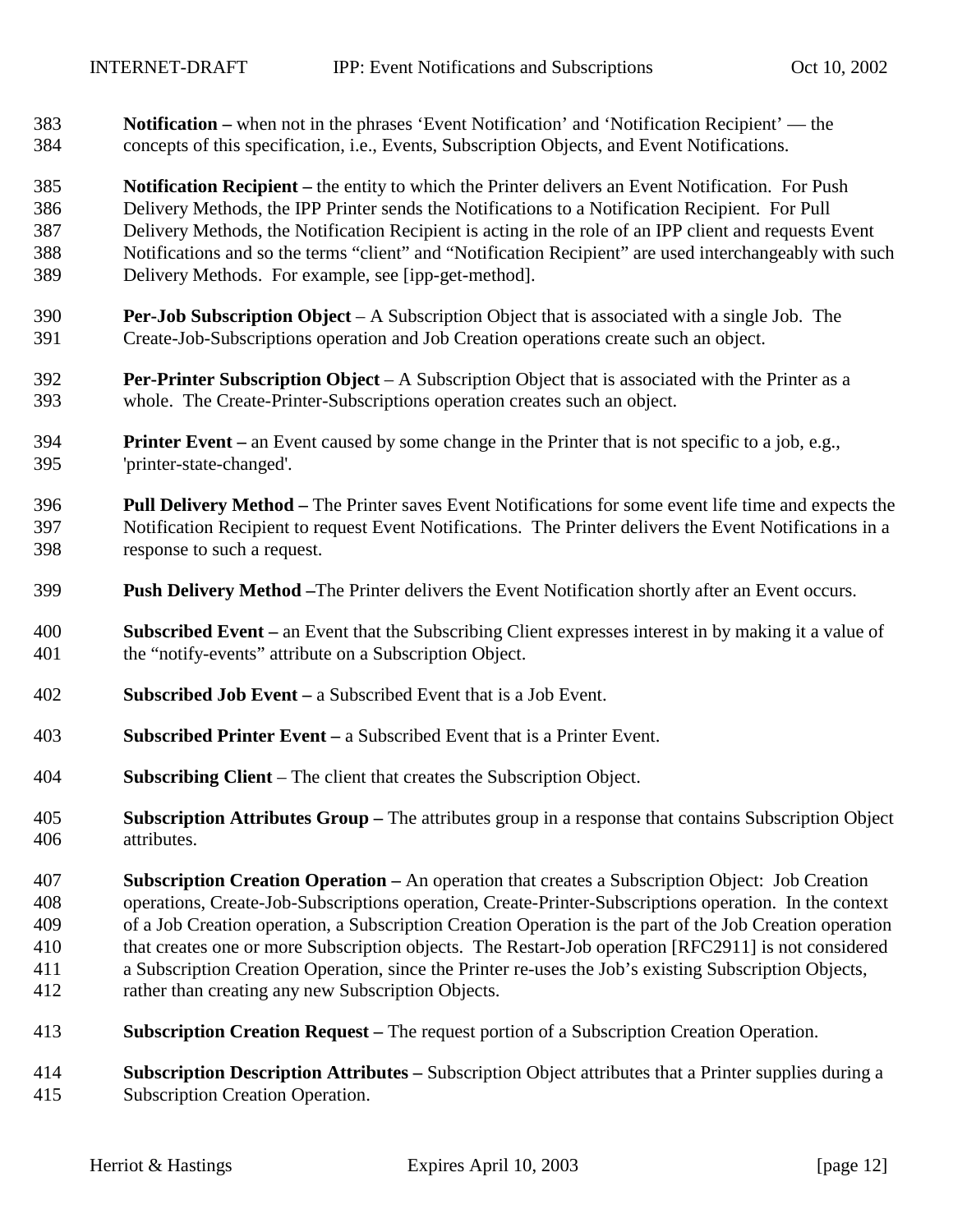- <span id="page-12-0"></span> **Subscription Object –** An object containing a set of attributes that indicate: the Notification Recipient (for Push Delivery Method only), the Delivery Method, the Subscribed Events that cause the Printer to deliver an Event Notification, and the information to include in an Event Notification.
- **Subscription Template Attributes** Subscription Object attributes that a client can supply in a Subscription Creation Operation and associated Printer Object attributes that specify supported and default values for the Subscription Object attributes.
- **Subscription Template Attributes Group**  The attributes group in a request that contains Subscription Object attributes that are Subscription Template Attributes.

## **4 Object Relationships**

 This section defines the object relationships between the Printer, Job, and Subscription Objects. It does not define the implementation. For an illustration of these relationships, see Appendix [20.](#page-67-0)

#### **4.1 Printer and Per-Printer Subscription Objects**

- 1. A Printer object can be associated with zero or more Per-Printer Subscription Objects.
- 2. Each Per-Printer Subscription Object is associated with exactly one Printer object.

#### **4.2 Printer, Job and Per-Job Subscription Objects**

- 431 1. A Printer object is associated with zero or more Job objects.
- 2. Each Job object is associated with exactly one Printer object.
- 3. A Job object is associated with zero or more Per-Job Subscription Objects.
- 4. Each Per-Job Subscription Object is associated with exactly one Job object.

## **5 Subscription Object**

- A Subscribing Client creates a Subscription Object with a Subscription Creation Operation in order to indicate its interest in certain Events. See section [11](#page-45-0) for a description of these operations. When an Event occurs, the Subscription Object specifies to the Printer where to deliver Event Notifications for Push Delivery Methods only, how to deliver them, and what to include in them. See section [9](#page-35-0) for details on the contents of an Event Notification.
- Using the IPP Job Template attributes as a model (see [RFC2911] section 4.2), the attributes of a Subscription Object are divided into two categories: Subscription Template Attributes and Subscription Description Attributes.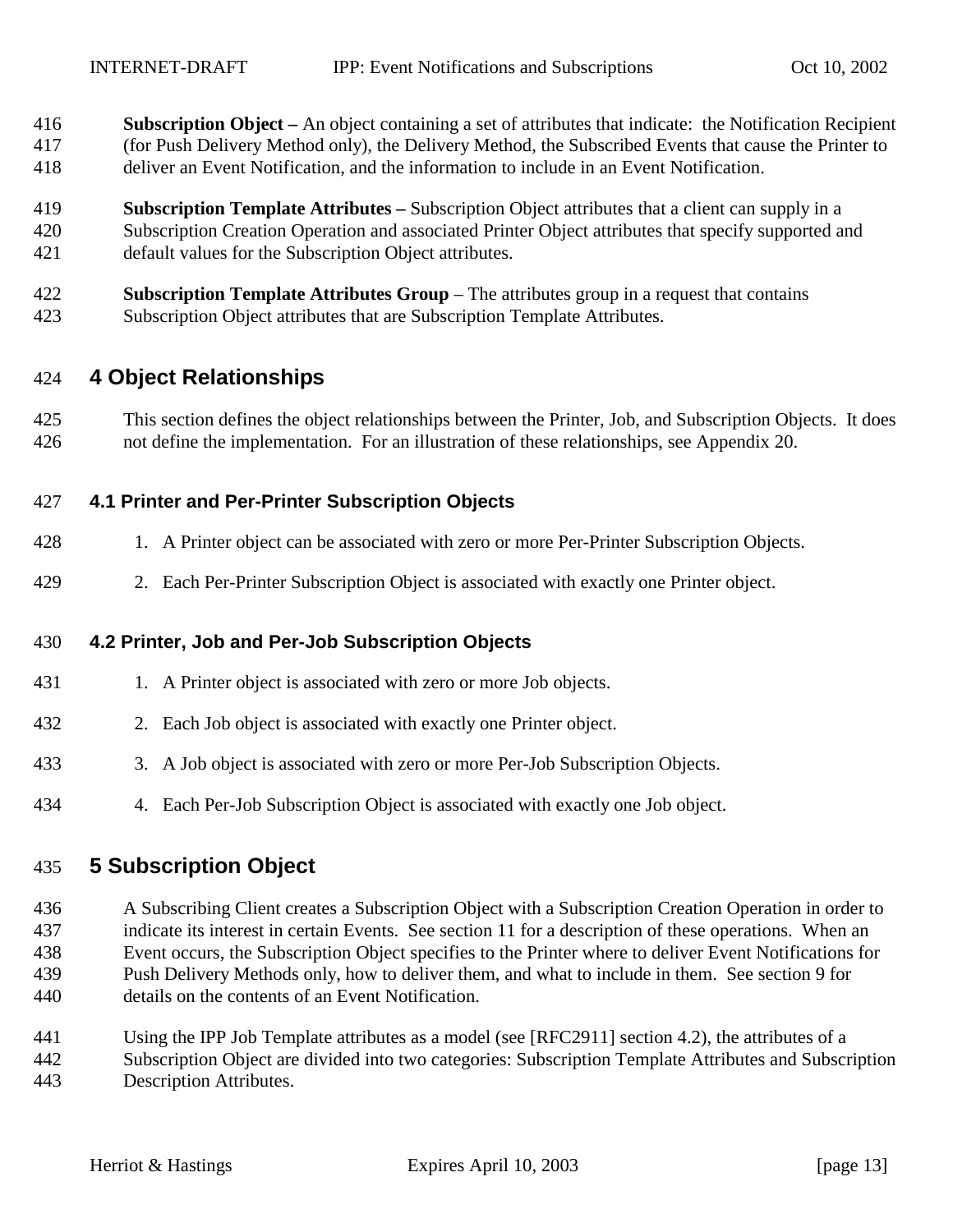<span id="page-13-0"></span>

| 444        | Subscription Template attributes are, in turn, like the Job Template attributes, divided into                                            |
|------------|------------------------------------------------------------------------------------------------------------------------------------------|
| 445        | 1. Subscription Object attributes that a client can supply in a Subscription Creation Request and                                        |
| 446<br>447 | 2. their associated Printer Object attributes that specify supported and default values for the<br><b>Subscription Object attributes</b> |
| 448        | The remainder of this section specifies general rules for Subscription Template Attributes and                                           |

# **5.1 Rules for Support of Subscription Template Attributes**

describes each attribute in a Subscription Object.

- Subscription Template Attributes are fundamental to the Notification model described in this specification. The client supplies these attributes in Subscription Creation Operations and the Printer uses these attributes to populate a newly created Subscription Object.
- Subscription Objects attributes that are Subscription Template Attributes conform to the following rules:
- 1. Each attribute's name starts with the prefix string "notify-" and this document calls such attributes "notify-xxx".
- 2. For each "notify-xxx" Subscription Object attribute defined in column 1 of [Table 1](#page-18-0) in section [5.3,](#page-17-0) [Table 1](#page-18-0) specifies corresponding Printer attributes: "notify-xxx-default", "notify-xxx- supported", "yyy-supported" and "notify-max-xxx-supported" defined in column 2 of [Table 1.](#page-18-0) Note "xxx" stands for the same string in each case and "yyy" stands for some other string.
- 3. If a Printer supports "notify-xxx" in column 1 of [Table 1,](#page-18-0) then the Printer MUST support all associated attributes specified in column 2 of [Table 1.](#page-18-0) For example, [Table 1](#page-18-0) shows that if the Printer supports "notify-events", it MUST support "notify-events-default", "notify-events-supported" and "notify-max-events-supported".
- 4. If a Printer does not support "notify-xxx" in column 1 of [Table 1,](#page-18-0) then the Printer MUST NOT support any associated "notify-yyy" attributes specified in column 2 of [Table 1.](#page-18-0) For example, [Table 1](#page-18-0) shows that if the Printer doesn't support "notify-events", it MUST NOT support "notify- events-default", "notify-events-supported" and "notify-max-events-supported". Note this rule does not apply to attributes whose names do not start with the string "notify-" and are thus defined in another object and used by other attributes.
- 5. Most "notify-xxx" attributes have a corresponding "yyy-supported" attribute that specifies the supported values for "notify-xxx". Column 2 of [Table 1](#page-18-0) specifies the name of each "yyy- supported" attribute. The naming rules of IPP/1.1 (see [RFC2911]) are used when "yyy-supported" is "notify-xxx-supported".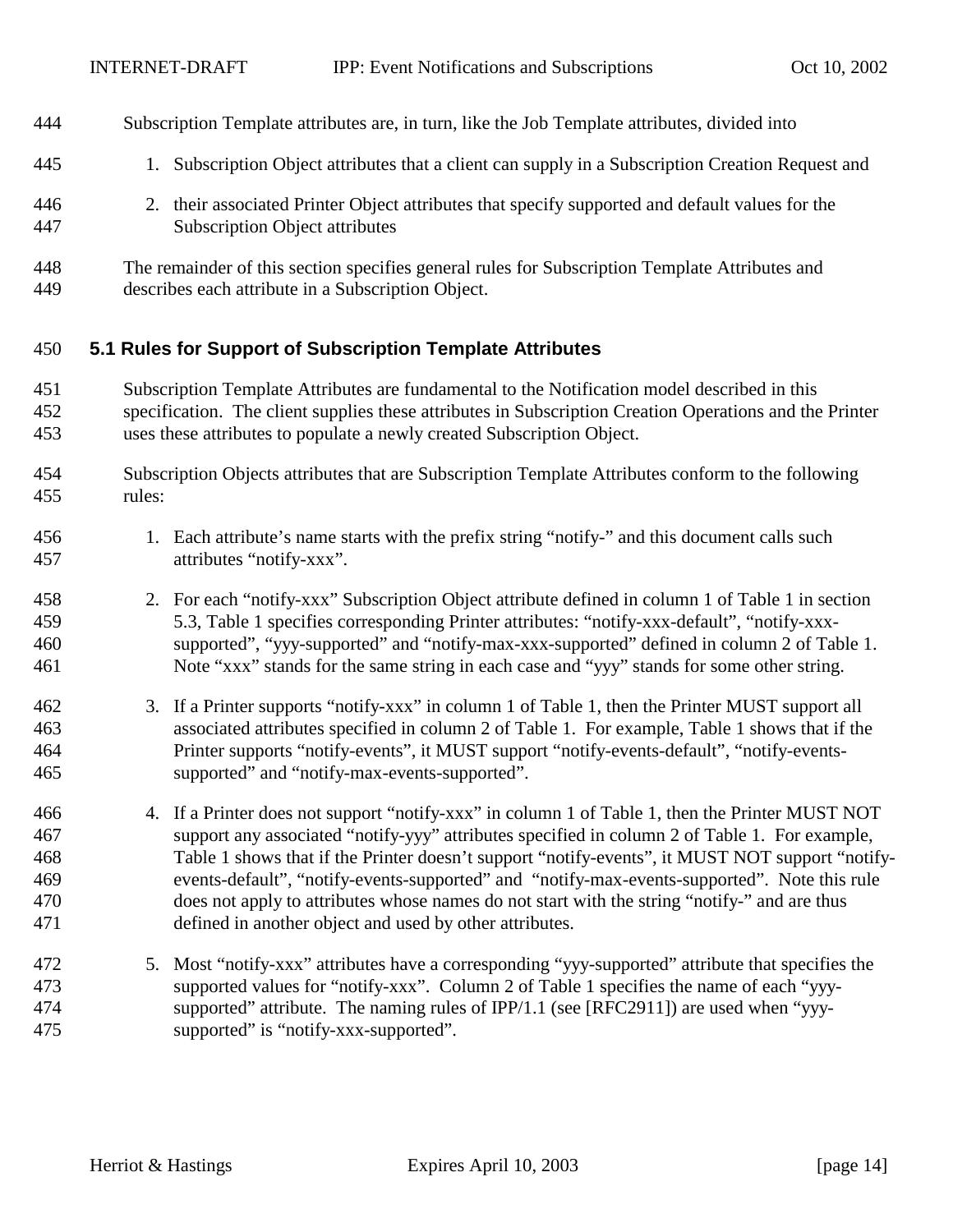<span id="page-14-0"></span> 6. Some "notify-xxx" attributes have a corresponding "notify-xxx-default" attribute that specifies the value for "notify-xxx" if the client does not supply it. Column 2 of [Table 1](#page-18-0) specifies the name of each "notify-xxx-default" attribute. The naming rules of IPP/1.1 (see [RFC2911]) are used.

 If a client wishes to present an end user with a list of supported values from which to choose, the client SHOULD query the Printer for its supported value attributes. The client SHOULD also query the default value attributes. If the client then limits selectable values to only those values that are supported, the client can guarantee that the values supplied by the client in the create request all fall within the set of supported values at the Printer. When querying the Printer, the client MAY enumerate each attribute by name in the Get-Printer-Attributes Request, or the client MAY just supply the 'subscription-template' group name in order to get the complete set of supported attributes (both supported and default attributes – see section [11.2.3\)](#page-51-0).

#### **5.2 Rules for Processing Subscription Template Attributes**

 This section defines a detailed set of rules that a Printer follows when it processes Subscription Template Attributes in a Subscription Creation Request. These rules are similar to the rules for processing Operation attributes in [RFC2911]. That is, the Printer may or may not support an attribute and a client may or may not supply the attribute. Some combinations of these cases are OK. Others return warnings or errors, and perhaps a list of unsupported attributes.

- A Printer MUST implement the following behavior for processing Subscription Template Attributes in a Subscription Creation Request:
- 1. If a client supplies a "notify-xxx" attribute from column 1 of [Table 1](#page-18-0) and the Printer supports it and its value, the Printer MUST populate the attribute on the created Subscription Object.
- 2. If a client supplies a "notify-xxx" attribute from column 1 of [Table 1](#page-18-0) and the Printer doesn't support it or its value, the Printer MUST NOT populate the attribute on the created Subscription Object with it. The Printer MUST do one of the following:
- a) If the value of the "notify-xxx" attribute is unsupported, the Printer MUST return the attribute with its value in the Subscription Attributes Group of the response.
- b) If "notify-xxx" is an unsupported attribute, the Printer MUST return the attribute in the Subscription Attributes Group of the response with the 'unsupported' out-of-band value.
- Note: The rules of this step are the same as for Unsupported Attributes [RFC2911] section 3.1.7. except that the unsupported attributes are returned in the Subscription Attributes Group rather than the Unsupported Attributes Group because Subscription Creation Operations can create more than one Subscription Object).
- 3. If a client is REQUIRED to supply a "notify-xxx" attribute from column 1 of [Table 1](#page-18-0) and the Printer doesn't support the supplied value, the Printer MUST NOT create a Subscription Object. The rules for Unsupported Attributes in step #2 still apply.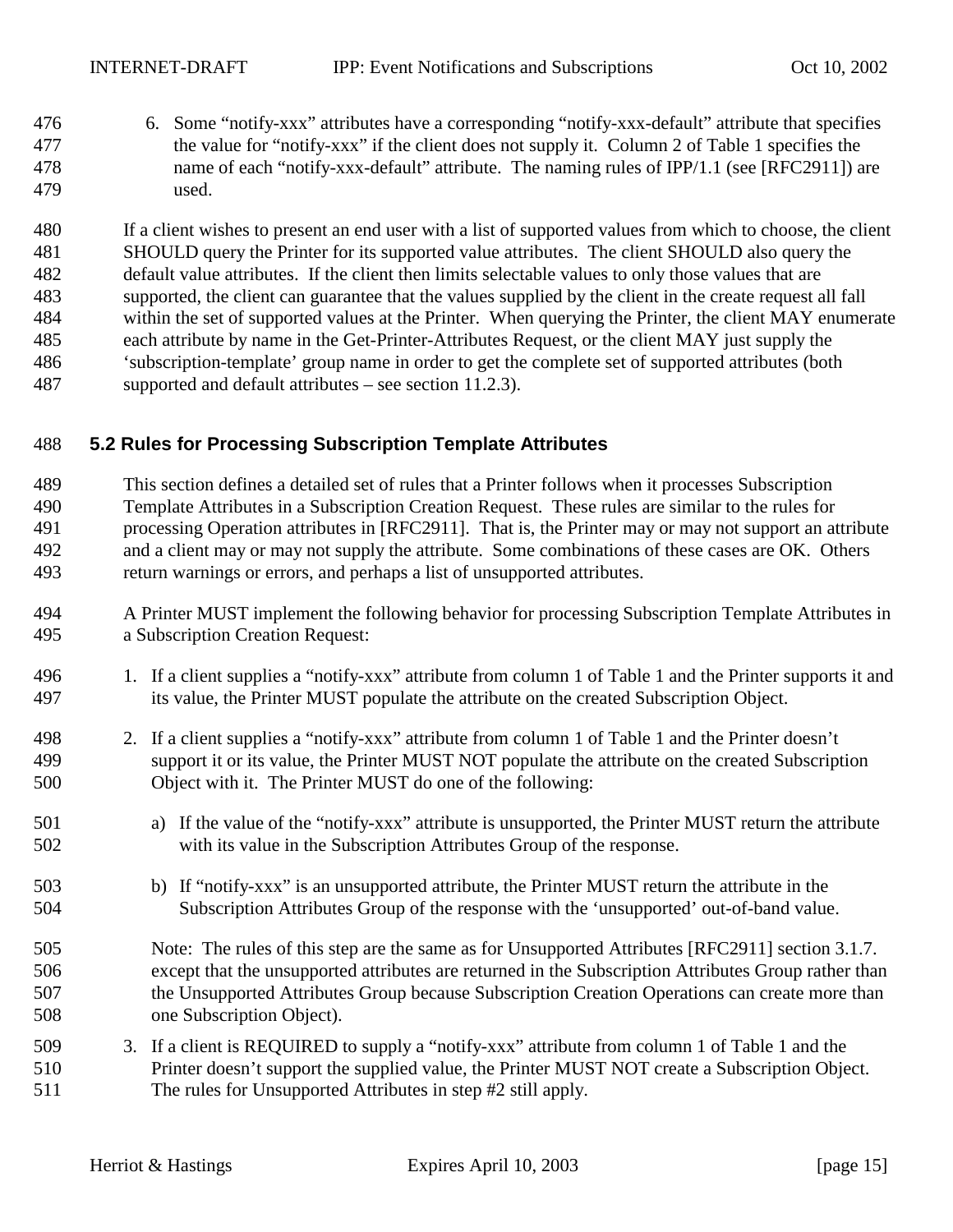- <span id="page-15-0"></span> 4. If a client does not supply a "notify-xxx" attribute from column 1 of [Table 1](#page-18-0) and the attribute is REQUIRED for the client to supply, the Printer MUST reject the Subscription Creation Operation (including Job Creation operations) without creating a Subscription Object, and MUST return in the response:
- c) the status code 'client-error-bad-request' AND
- d) no Subscription Attribute Groups.
- 5. If a client does not supply a "notify-xxx" attribute from column 1 of [Table 1](#page-18-0) that is OPTIONAL for the client to supply, and column 2 of [Table 1](#page-18-0) either:
- a) specifies a "notify-xxx-default" attribute, the Printer MUST behave as if the client had supplied 521 the "notify-xxx-default" attribute (see step [#1\)](#page-14-0) and populate the Subscription object with the value of the "notify-xxx-default" attribute as part of the Subscription Creation operation (unlike Job Template attributes where the Printer does not populate the Job object with defaults – see [RFC2911]) OR
- b) does not specify a "notify-xxx-default" attribute, the Printer MUST populate the "notify-xxx" attribute on the Subscription Object according to the definition of the "notify-xxx" attribute in a section [5.3.](#page-17-0) For some attributes, the "notify-xxx" is populated with the value of some other attribute, and for others, the "notify-xxx" is NOT populated on the Subscription object at all.
- 6. A Printer MUST create a Subscription Object for each Subscription Template Attributes group in a request unless the Printer:
- a) encounters some attributes in a Subscription Template Attributes Group that require the Printer not to create the Subscription Object OR
- b) would create a Per-Job Subscription Object when it doesn't have space for another Per-Job Subscription Object OR
- c) would create a Per-Printer Subscription Object when it doesn't have space for another Per-Printer Subscription Object.
- 7. A response MUST contain one Subscription Attributes Group for each Subscription Template Attributes Group in the request (and in the same order) whether the Printer creates a Subscription Object from the Subscription Template Attributes Group or not. However, the attributes in each Subscription Attributes Group can be in any order.
- 8. The Printer MUST populate each Subscription Attributes Group of the response such that each contains:
- a) the "notify-subscription-id" attribute (see section [5.4.1\)](#page-30-0), if and only if the Printer creates a Subscription Object.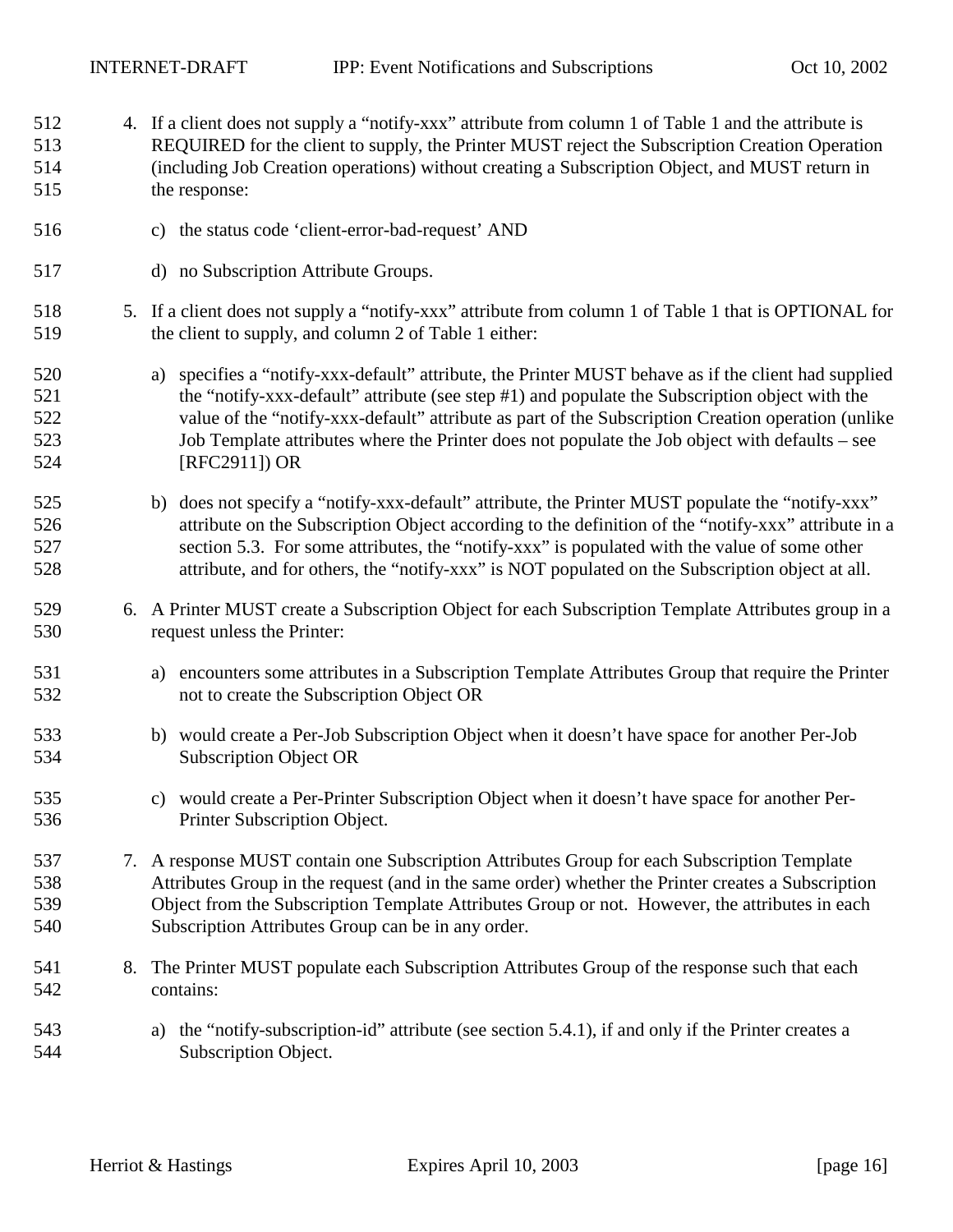| 545<br>546<br>547<br>548<br>549<br>550 |    | b) the "notify-lease-duration" attribute (see section 5.3.8), if and only if the Printer creates a Per-<br>Printer Subscription Object. The value of this attribute is the value of the Subscription Object's<br>"notify-lease-duration" attribute. This value MAY be different from the client-supplied value<br>(see section 5.3.8). If a client supplies this attribute in the creation of a Per-Job Subscription<br>Object, it MUST appear in this group with the out-of-band value 'unsupported' to indicate that<br>the Printer doesn't support it in this context. |  |
|----------------------------------------|----|---------------------------------------------------------------------------------------------------------------------------------------------------------------------------------------------------------------------------------------------------------------------------------------------------------------------------------------------------------------------------------------------------------------------------------------------------------------------------------------------------------------------------------------------------------------------------|--|
| 551<br>552<br>553                      | C) | all of the unsupported Subscription Template Attributes from step #2. Note, they are not<br>returned in the Unsupported Attributes Group in order to separate the unsupported attributes for<br>each Subscription Object.                                                                                                                                                                                                                                                                                                                                                 |  |
| 554<br>555<br>556<br>557               |    | d) the "notify-status-code" attribute if the Printer does not create the Subscription Object or if<br>there are unsupported attributes from step #2. The possible values of the "notify-status-code"<br>attribute are shown below (see section 13 for more details). The Printer returns the first value<br>in the list below that describes the status.                                                                                                                                                                                                                  |  |
| 558<br>559<br>560<br>561<br>562        |    | 'client-error-uri-scheme-not-supported': the Subscription Object was not created because<br>the scheme of the "notify-recipient-uri" attribute is not supported. See section 13.1 for<br>more details about this status code. See step #3 in this section for the case that causes<br>this error, and the resulting step #6a) that causes the Printer not to create the<br>Subscription Object.                                                                                                                                                                           |  |
| 563<br>564<br>565<br>566<br>567        |    | 'client-error-attributes-or-values-not-supported': the Subscription Object was not created<br>because the method of the "notify-pull-method" attribute is not supported. See section<br>13.1 for more details about this status code. See step #3 in this section for the case that<br>causes this error, and the resulting step #6a) that causes the Printer not to create the<br>Subscription Object.                                                                                                                                                                   |  |
| 568<br>569<br>570<br>571               |    | 'client-error-too-many-subscriptions': the Subscription Object was not created because the<br>Printer has no space for additional Subscription Objects. The client SHOULD try again<br>later. See section 13.3 for more details about this status code. See steps #6b) and #6c)<br>in this section for the cases that causes this error.                                                                                                                                                                                                                                  |  |
| 572<br>573<br>574<br>575<br>576        |    | 'successful-ok-too-many-events': the Subscription Object was created without the "notify-<br>events" values included in this Subscription Attributes Group because the "notify-<br>events" attribute contains too many values. See section 13.4 for more details about this<br>status code. See step #2 in this section and section 5.3.3 for the cases that cause this<br>status code.                                                                                                                                                                                   |  |
| 577<br>578<br>579<br>580<br>581        |    | 'successful-ok-ignored-or-substituted-attributes': the Subscription Object was created but<br>some supplied Subscription Template Attributes are unsupported. These unsupported<br>attributes are also in the Subscription Attributes Group. See section 13.5 for more<br>details about this status code. See step #2 in this section for the cases that cause this<br>status code.                                                                                                                                                                                       |  |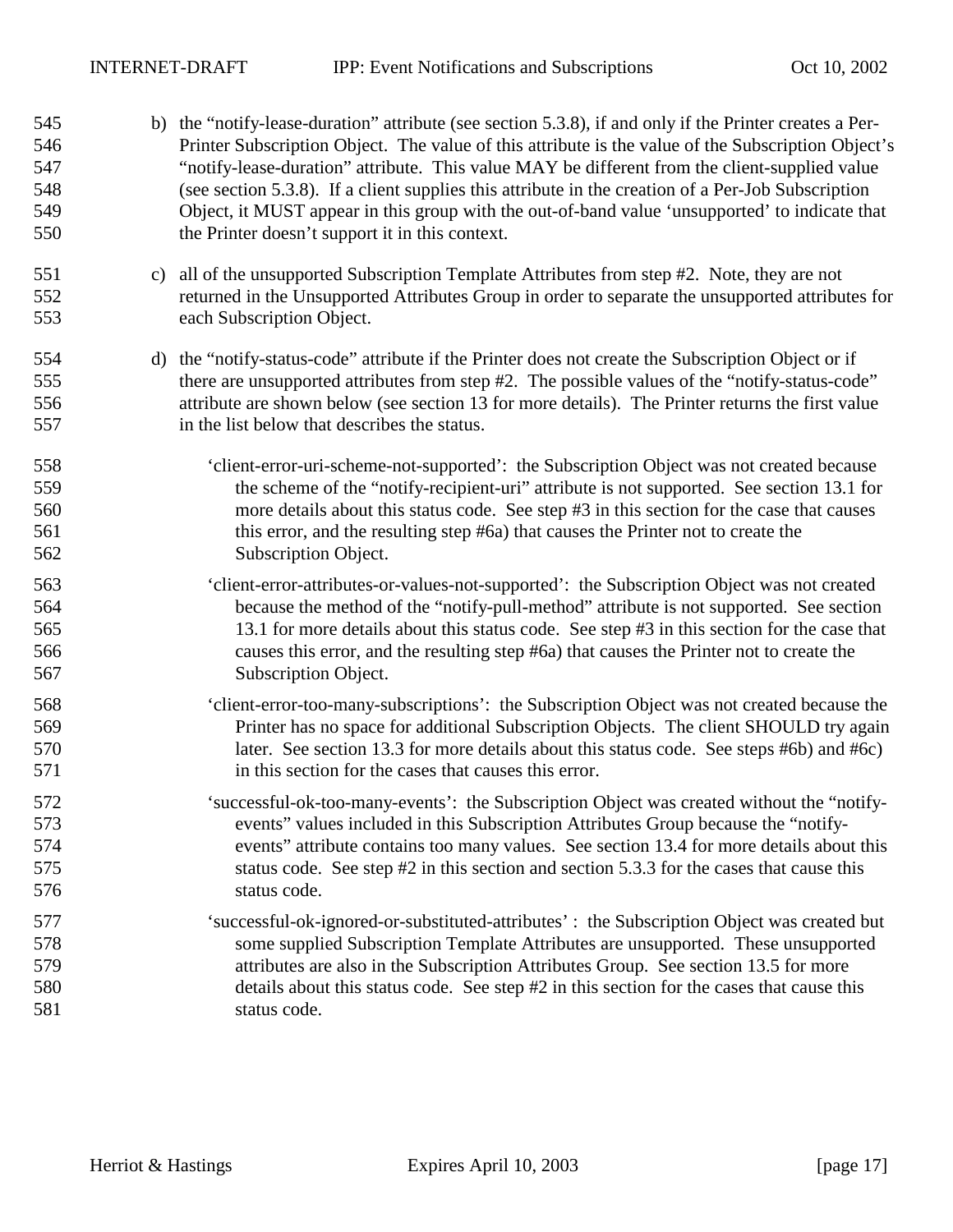<span id="page-17-0"></span> 9. The Printer MUST validate all Subscription Template Attributes and MUST return all unsupported attributes and values in the corresponding Subscription Attributes Group of the response (see step #[2\)](#page-14-0) unless it determines that it could not create additional Subscription Objects because of condition [#6b\)](#page-15-0) or condition #[6c\).](#page-15-0) Then, the Printer NEED NOT validate these additional Subscription Template Attributes and the client MUST NOT expect to find unsupported attributes from step #[2](#page-14-0) in such additional Subscription Attribute Groups.

#### **5.3 Subscription Template Attributes**

- This section contains the Subscription Template Attributes defined for the Subscription and Printer objects.
- [Table 1](#page-18-0) below shows the Subscription Template Attributes and has two columns:
- **Attribute in Subscription Object:** the name and attribute syntax of each Subscription Object Attribute that is a Subscription Template Attribute
- **Default and Supported Printer Attributes:** the default attribute and supported Printer attributes that are associated with the attribute in column 1.
- The "notify-recipient-uri" attribute is for use with Push Delivery Methods. The "notify-pull-method" attribute is for use with Pull Delivery Methods.

 For Push Delivery Methods, a Printer MUST support all attributes in [Table 1](#page-18-0) below except for "notify- pull-method" and "notify-attributes" (and "notify-pull-method-supported" and "notify-attributes- supported"). For Pull Delivery Methods, a Printer MUST support all attributes in [Table 1](#page-18-0) below except for "notify-recipient-uri" and "notify-attributes" (and "notify-schemes-supported" and "notify- attributes-supported"). If a Printer supports both Push and Pull Delivery Methods, then it MUST support both "notify-recipient-uri" and "notify-pull-method" attributes.

- For Pull Delivery Methods, a client MUST supply "notify-recipient-uri" and MAY omit any of the rest of the attributes in column 1 of [Table 1](#page-18-0) in a Subscription Creation Request. For Push Delivery Methods, a client MUST supply "notify-pull-method" and MAY omit any of the rest of the attributes in column 1 of [Table 1](#page-18-0) in a Subscription Creation Request. A client MUST NOT supply both "notify-recipient-uri" and "notify-pull-method" attributes in the same Subscription Creation Request.
- Note: The Default and Supported Printer attributes listed in column 2 of [Table 1](#page-18-0) do not have separate sections in this specification defining their semantics. Instead, the section for the corresponding Subscription Object attribute (column 1 of [Table 1\)](#page-18-0) contains the semantics of these Printer attributes. This approach follows the precedence of the Job Template attributes in section 4.2 of [RFC2911] where the corresponding "xxx-default" and "xxx-supported" Printer attributes are defined in the same section as the "xxx" Job attribute.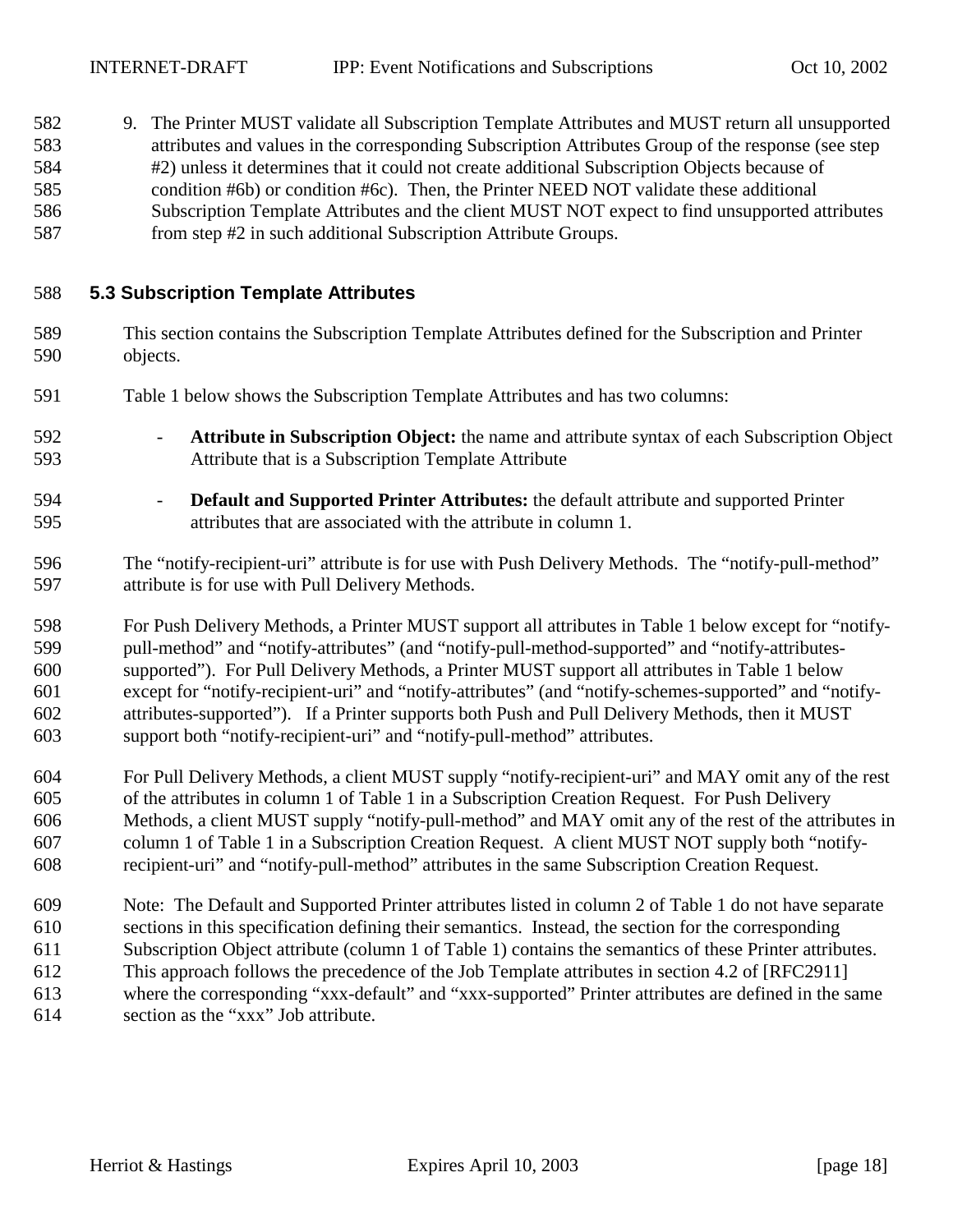<span id="page-18-0"></span>

| 615 | <b>Table 1 – Subscription Template Attributes</b> |
|-----|---------------------------------------------------|
|     |                                                   |

| Attribute in Subscription Object                                    | Default and Supported Printer Attributes            |
|---------------------------------------------------------------------|-----------------------------------------------------|
| notify-recipient-uri (uri) *                                        | notify-schemes-supported (1setOf uriScheme)         |
| notify-pull-method (type2 keyword) **                               | notify-pull-method-supported (1setOf type2 keyword) |
| notify-events (1setOf type2 keyword)                                | notify-events-default (1setOf type2 keyword)        |
|                                                                     | notify-events-supported (1setOf type2 keyword)      |
|                                                                     | notify-max-events-supported (integer(2:MAX))        |
| notify-attributes (1setOf type2 keyword)                            | notify-attributes-supported (1setOf type2 keyword)  |
| notify-user-data (octetString(63))                                  |                                                     |
| notify-charset (charset)                                            | charset-supported (1setOf charset)                  |
| notify-natural-language (naturalLanguage)                           | generated-natural-language-supported                |
|                                                                     | (1setOf naturalLanguage)                            |
| notify-lease-duration (integer(0:MAX))                              | notify-lease-duration-default (integer(0:67108863)) |
|                                                                     | notify-lease-duration-supported (1setOf (integer(0: |
|                                                                     | 67108863)   rangeOfInteger(0:67108863)))            |
| $\text{nothing}.$ motify-time-interval (integer( $0. M \Delta Y$ )) |                                                     |

notify-time-interval (integer(0:MAX)) 616 \* "notify-recipient-uri" is for Push Delivery Methods only.

- 617 \*\* "notify-pull-method" is for Pull Delivery Methods only.
- 

## 618 **5.3.1 notify-recipient-uri (uri)**

619 This attribute's value is a URL, which is a special case of a URI. Its value consists of a scheme and an 620 address. The address specifies the Notification Recipient and the scheme specifies the Push Delivery 621 Method for each Event Notification associated with this Subscription Object.

- 622 If a Printer supports any Push Delivery Methods, a Printer MUST support this attribute and return the 623 value as supplied by the client (no case conversion or other canonicalization) in any operation response 624 that includes this attribute.
- 625 For a Push Delivery Method, a client MUST supply this attribute in a Subscription Creation Operation. 626 Thus there is no need for a default Printer attribute.
- 627 The URI scheme of the value of this attribute on a Subscription object MUST be a value of the "notify-628 schemes-supported (1setOf uriScheme)" Printer attribute (see section [5.3.1.1\)](#page-19-0). Note: According to 629 [RFC2396] the ":" terminates the scheme and so is not part of the scheme. Therefore, values of the 630 "notify-schemes-supported" Printer attribute do not include the ":" character.
- 631 If the client supplies an unsupported scheme in the value of this attribute, then the Printer MUST NOT 632 create the Subscription Object and MUST return the "notify-status-code" attribute with the 'client-633 error-uri-scheme-not-supported' value in the Subscription Attributes Group in the response.
- 634 The Printer MUST treat the address part of this attribute as opaque.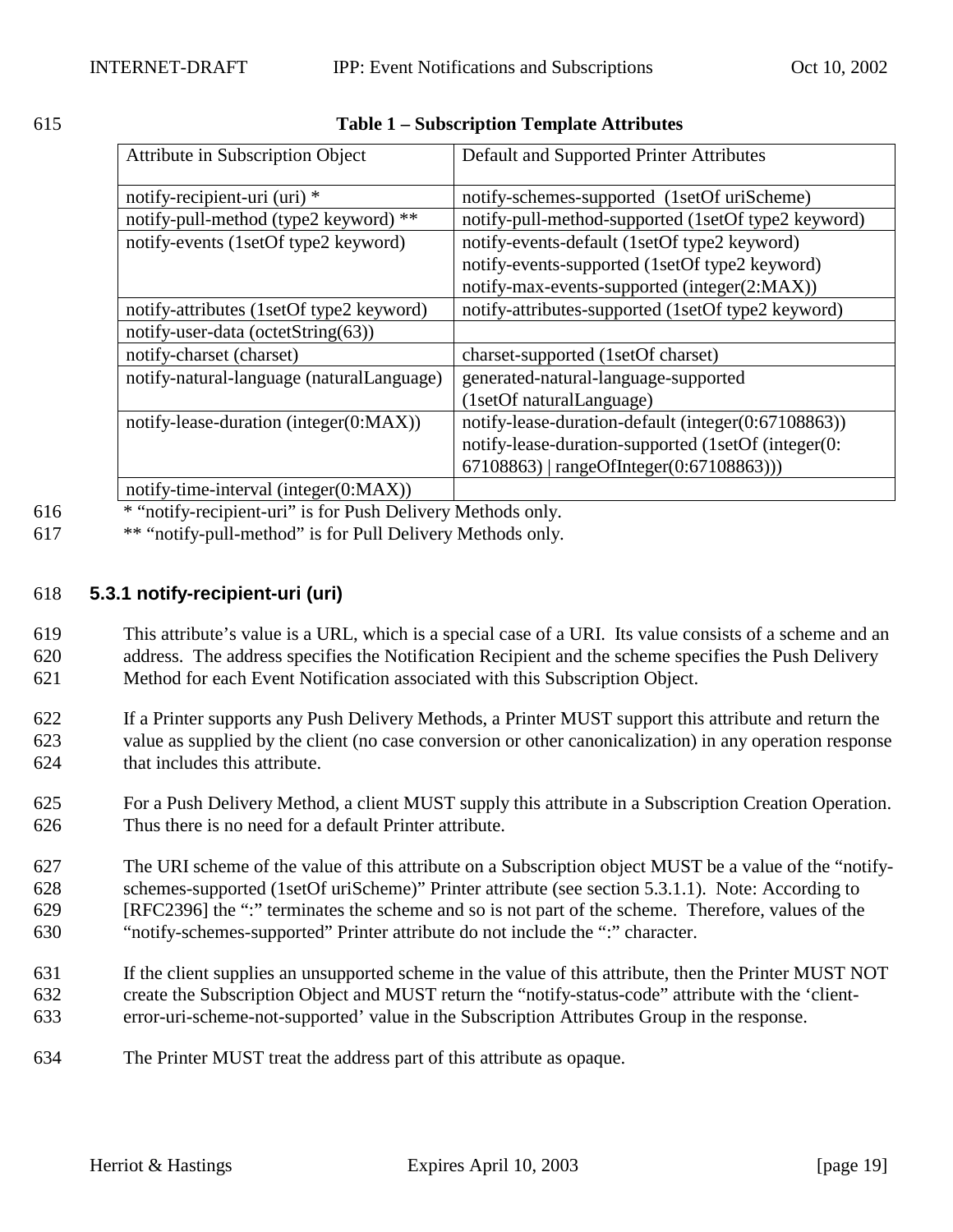#### <span id="page-19-0"></span>**5.3.1.1 notify-schemes-supported (1setOf uriScheme)**

 This attribute contains the URI schemes supported in the "notify-recipient-uri" Subscription Template attribute. See sections [5.1](#page-13-0) and [5.2](#page-14-0) for the behavior of "xxx-supported" Subscription Template Printer attributes.

#### **5.3.2 notify-pull-method (type2 keyword)**

- This attribute's value is a type2 keyword indicating which Pull Delivery Method is to be used.
- Since a Printer MUST support the 'ippget' Pull Delivery Method [ipp-get-method] (see section [15\)](#page-62-0), a Printer MUST support this attribute and return the value as supplied by the client in any operation response that includes this attribute.
- For a Pull Delivery Method, a client MUST supply this attribute in a Subscription Creation Operation. Thus there is no need for a default Printer attribute.
- The keyword value of this attribute on a Subscription object MUST be a value of the "notify-pull-method-supported (1setOf type2 keyword)" Printer attribute.
- If the client supplies an unsupported method in the value of this attribute, then the Printer MUST NOT create the Subscription Object and MUST return the "notify-status-code" attribute with the 'client-error-attributes-or-values-not-supported' value in the Subscription Attributes Group in the response.

#### **5.3.2.1 notify-pull-method-supported (1setOf type2 keyword)**

See sections [5.1](#page-13-0) and [5.2](#page-14-0) for the behavior of "xxx-supported" Subscription Template Printer attributes.

#### **5.3.3 notify-events (1setOf type2 keyword)**

- This attribute contains a set of Subscribed Events. When an Event occurs and it "matches" a value of this attribute, the Printer delivers an Event Notification using information in the Subscription Object. The details of "matching" are described subsection [5.3.3.5.](#page-23-0)
- A Printer MUST support this attribute.
- A client MAY supply this attribute in a Subscription Creation Operation. If the client does not supply this attribute in Subscription Creation Operation, the Printer MUST populate this attribute on the Subscription Object with its "notify-events-default" attribute value.
- Each keyword value of this attribute on a Subscription Object MUST be a value of the "notify-events-supported (1setOf type2 keyword)" Printer attribute.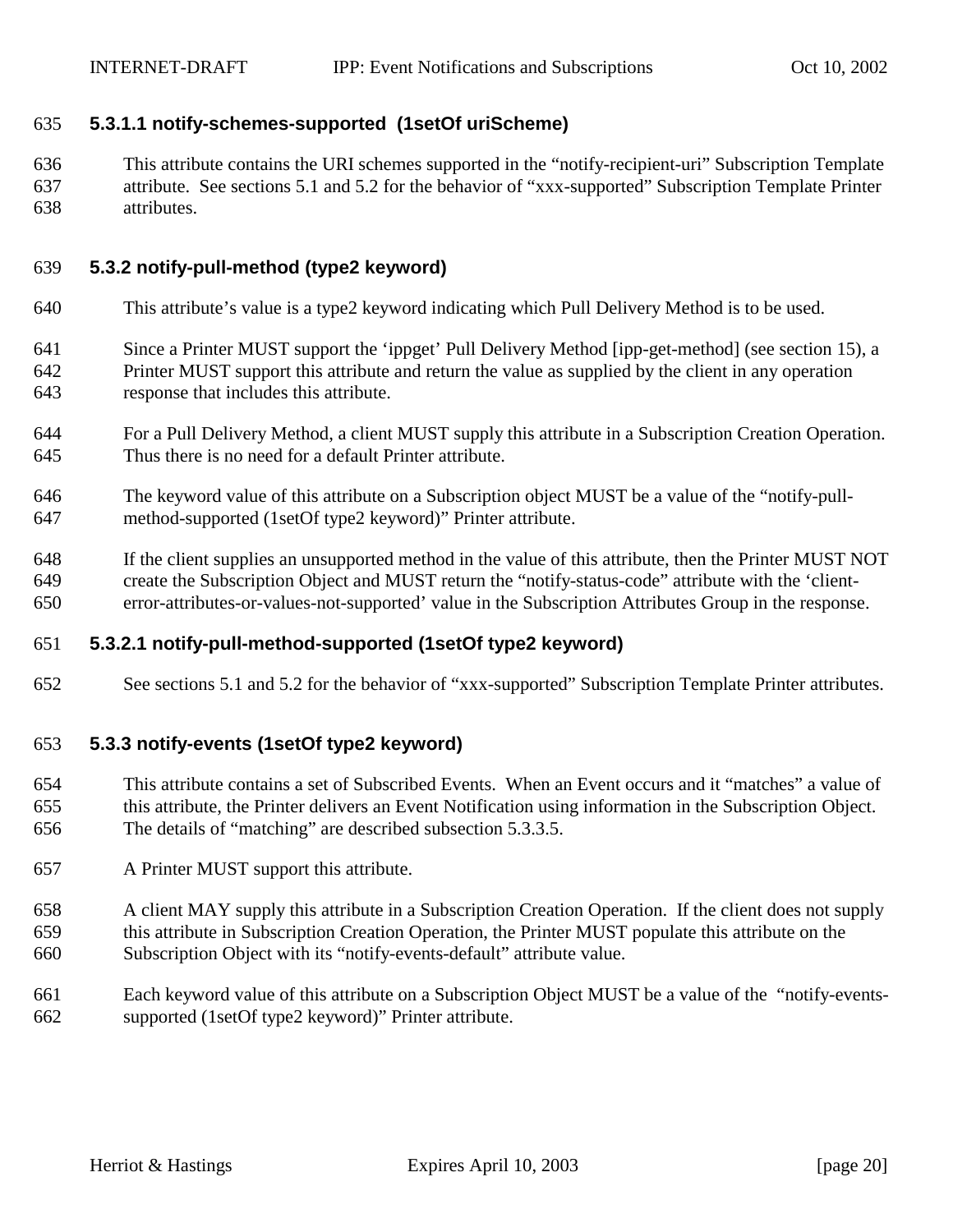<span id="page-20-0"></span> The number of values of this attribute MUST NOT exceed the value of the "notify-max-events- supported" attribute. A Printer MUST support at least 2 values per Subscription Object. If the number of values supplied by a client in a Subscription Creation Operation exceeds the value of this attribute, the Printer MUST treat extra values as unsupported values and MUST use the value of 'successful-ok- too-many-events' for the "notify-status-code" attribute in the Subscription Attributes Group of the response.

#### **5.3.3.1 notify-events-default (1setOf type2 keyword)**

See sections [5.1](#page-13-0) and [5.2](#page-14-0) for the behavior of "xxx-default" Subscription Template Printer attributes.

#### **5.3.3.2 notify-events-supported (1setOf type2 keyword)**

672 See sections [5.1](#page-13-0) and [5.2](#page-14-0) for the behavior of "xxx-supported" Subscription Template Printer attributes.

#### **5.3.3.3 notify-max-events-supported (integer(2:MAX))**

This attribute specified the maximum number of events that the Printer supports for the "notify-events"

 Subscription Template attribute. See sections [5.1](#page-13-0) and [5.2](#page-14-0) for the behavior of "xxx-supported" Subscription Template Printer attributes.

#### **5.3.3.4 Standard Values for Subscribed Events**

 Each value of this attribute is a keyword and it specifies a Subscribed Event that represents certain changes. Some keywords represent a subset of changes of another keyword, e.g., 'job-completed' is an Event value which is a sub-value of 'job-state-change'. See section [5.3.3.5](#page-23-0) for the case where this attribute contains both a value and a sub-value.

The values in this section are divided into three categories: No Events, Job Events and Printer Events.

 A Printer MUST support the Events indicated as "REQUIRED" and MAY support the Events indicated as "OPTIONAL".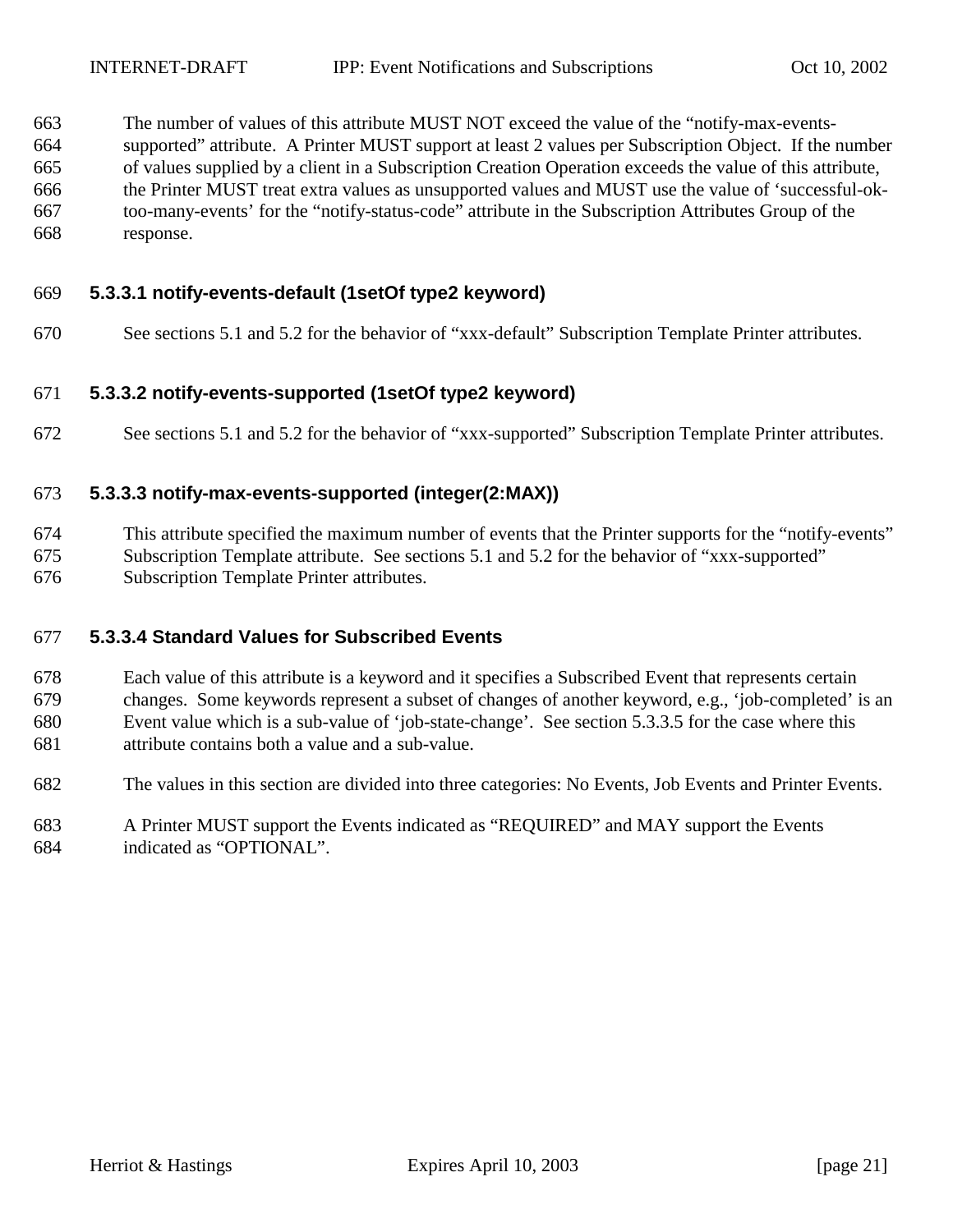<span id="page-21-0"></span>

#### **5.3.3.4.1 No Events**

The standard and only keyword value for No Events is:

 **'none':** REQUIRED – no Event Notifications for any Events. As the sole value of "notify-events- supported", this value means that the Printer does not support the delivery of Event Notifications. As the sole value of "notify-events-default", this value means that a client MUST specify the "notify-events" attribute in order for a Subscription Creation Operation to succeed. If the Printer receives this value as the sole value of a Subscription Creation Operation, it does not create a Subscription Object. If a Printer receives this value with other values of a Subscription Creation Operation, the Printer MUST treat this value as an unsupported value.

#### **5.3.3.4.2 Subscribed Printer Events**

- The standard keyword values for Subscribed Printer Events are:
- **'printer-state-changed'**: REQUIRED the Printer changed state from any state to any other state. Specifically, the value of the Printer's "printer-state", "printer-state-reasons" or "printer-is-accepting-jobs" attributes changed.
- This Subscribed Event value has the following sub-values: 'printer-restarted' and 'printer- shutdown'. A client can listen for any of these sub-values if it doesn't want to listen to all printer-state changes:
- **'printer-restarted'**: OPTIONAL when the printer is powered up .
- **'printer-shutdown'**: OPTIONALwhen the device is being powered down .
- **'printer-stopped**: REQUIRED when the printer stops printing, i.e. the value of the "printer-state" Printer attribute becomes 'stopped'.

 **'printer-config-changed'**:OPTIONAL – when the configuration of a Printer has changed, i.e., the value of the "printer-message-from-operator" or any "configuration" Printer attribute has changed. A "configuration" Printer attribute is an attribute which can change value because of some human interaction either direct or indirect, and which is not covered by one of the other Events in this section. Examples of "configuration" Printer attributes are any of the Job Template attributes, such as "xxx-supported", "xxx-ready" and "xxx-default". The client has to perform a Get-Printer- Attributes to find out the new values of these changed attributes. This Event is useful for GUI clients and drivers to update the available printer capabilities to the user. 

 This Event value has the following sub-values: 'printer-media-changed' and 'printer-finishings- changed'. A client can listen for any of these sub-values if it doesn't want to listen to all printer-configuration changes: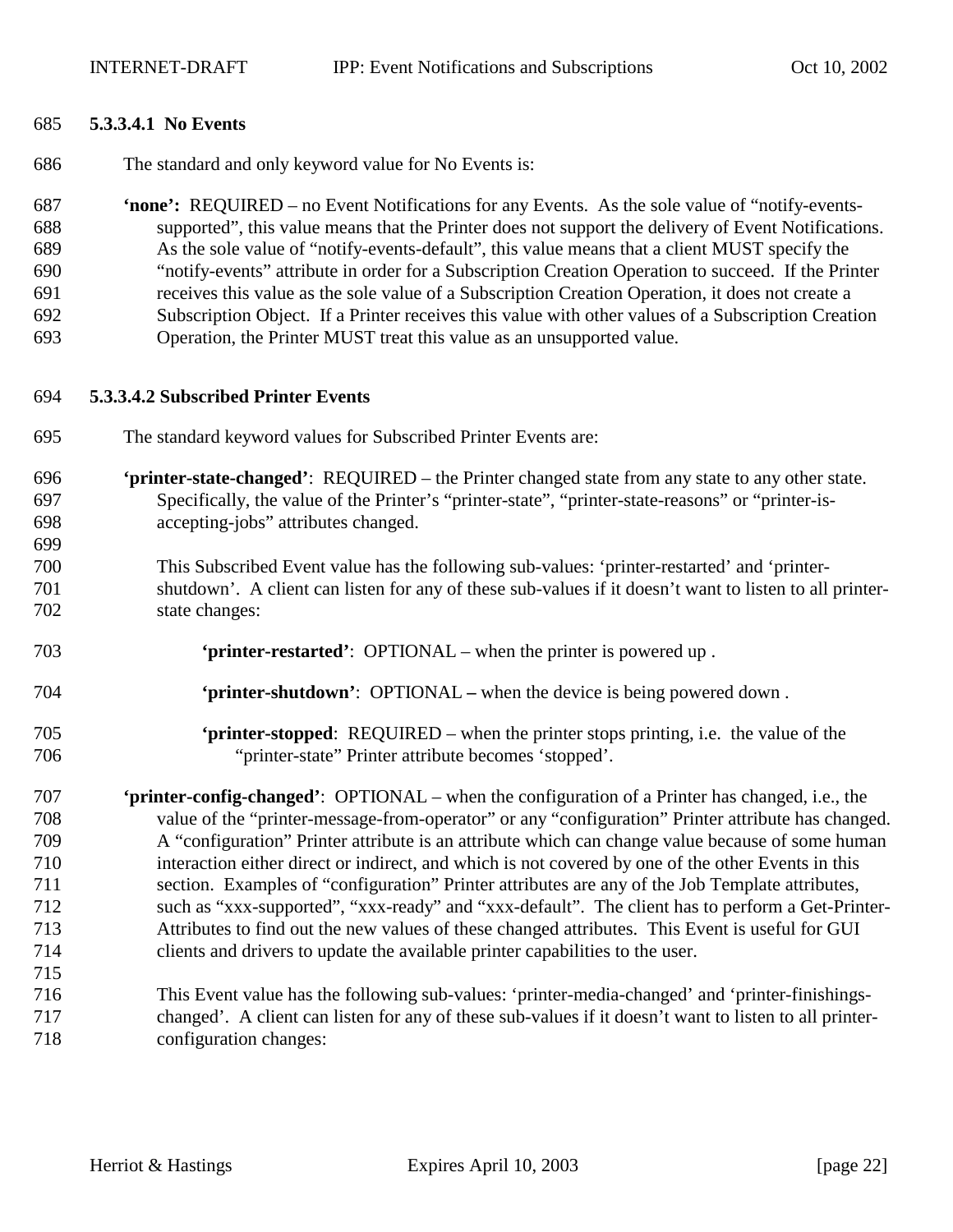- <span id="page-22-0"></span> **'printer-media-changed'**:OPTIONAL – when the media loaded on a printer has been changed, i.e., the "media-ready" attribute has changed. This Event includes two cases: an input tray that goes empty and an input tray that receives additional media of the same type or of a different type. The client must check the "media-ready" Printer attribute (see [RFC2911] section 4.2.11) separately to find out what changed.
- **'printer-finishings-changed'**:OPTIONAL when the finisher on a printer has been changed, i.e., the "finishings-ready" attribute has changed. This Event includes two cases: a finisher that goes empty and a finisher that is refilled (even if it is not full). The client must check the "finishings-ready" Printer attribute separately to find out what changed.
- **'printer-queue-order-changed'**: OPTIONAL the order of jobs in the Printer's queue has changed, so that an application that is monitoring the queue can perform a Get-Jobs operation to determine the new order. This Event does not include when a job enters the queue (the 'job-created' Event covers that) and does not include when a job leaves the queue (the 'job-completed' Event covers that).

#### **5.3.3.4.3 Subscribed Job Events**

- The standard keyword values for Subscribed Job Events are:
- **'job-state-changed'**: REQUIRED the job has changed from any state to any other state. Specifically, the Printer delivers this Event whenever the value of the "job-state" attribute or "job- state-reasons" attribute changes. When a Job is removed from the Job Retention or Job History phases (see [RFC2911] section 4.3.7.1), no Event is generated.
- This Event value has the following sub-values: 'job-created', 'job-completed' and 'job-stopped'. A client can listen for any of these sub-values if it doesn't want to listen to all 'job-state changes'.
- **'job-created'**: REQUIRED the Printer has accepted a Job Creation operation, a Restart- Job operation [RFC2911], or any job operation that creates a Job object from an existing Job object. The Printer populates the job's "time-at-creation" attribute value (see [RFC2911] section 4.3.14.1). The Printer puts the job in the 'pending', 'pending-held' or 'processing' states.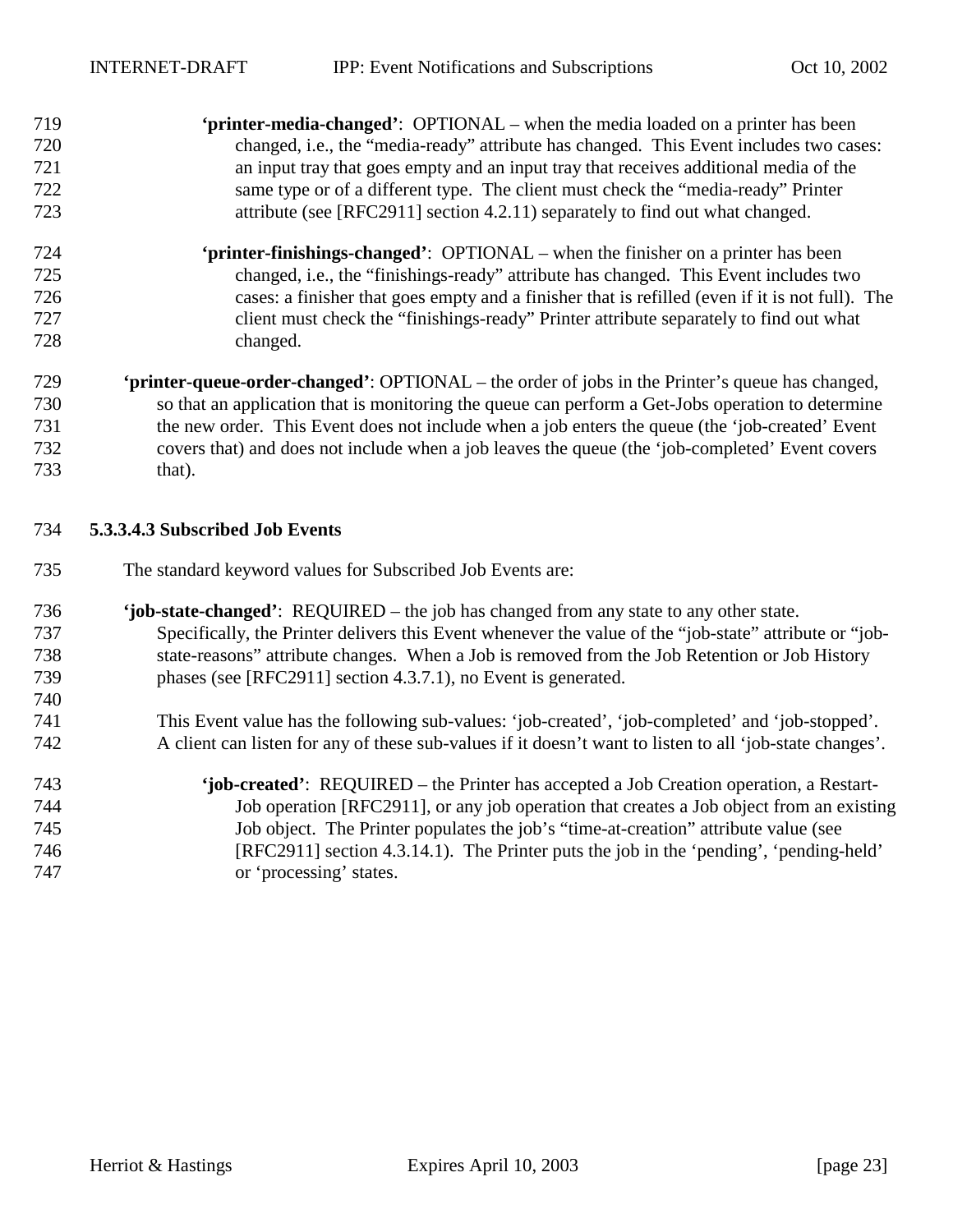- <span id="page-23-0"></span> **'job-completed'**: REQUIRED – the job has reached one of the completed states, i.e., the value of the job's "job-state" attribute has changed to: 'completed', 'aborted', or 'canceled'. The Job's "time-at-completed" and "date-time-at-completed" (if supported) attributes are set (see [RFC2911] section 4.3.14). When a Job completes, a Notification Recipient MAY query the Job using the Get-Job-Attributes operation. To allow such a query, the Printer retains the Job in the Job Retention and/or the Job History phases (see [RFC2911] section 4.3.7.1) for a suitable amount of time that depends on implementation and the Delivery Methods supported. The Printer also delivers this Event when a Job is removed with the Purge-Job operation (see [RFC2911] section 3.2.9). In this case, the Event Notification MUST report the 'job-state' as 'canceled' and the Job object is no longer present for query.
- **'job-stopped**: OPTIONAL when the job stops printing, i.e. the value of the "job-state" Job attribute becomes 'processing-stopped'.
- **'job-config-changed':** OPTIONAL when the configuration of a job has changed, i.e., the value of the "job-message-from-operator" or any of the "configuration" Job attributes have changed. A "configuration" Job attribute is an attribute that can change value because of some human interaction either direct or indirect. Examples of "configuration" Job attributes are any of the job template attributes and the "job-name" attribute. The client performs a Get-Job-Attributes to find out the new values of the changed attributes. This Event is useful for GUI clients and drivers to update the job information to the user.
- '**job-progress**'**:** OPTIONAL when the Printer has completed Printing a sheet. See the separate [RFC3381] specification for additional attributes that a Printer MAY deliver in an Event Notification caused by this Event. The "notify-time-interval" attribute affects this Event by causing the Printer NOT to deliver an Event Notification every time a 'job-progress' Events occurs. See section [5.3.9](#page-29-0) for full details.

#### **5.3.3.5 Rules for Matching of Subscribed Events**

 When an Event occurs, the Printer MUST find each Subscription object whose "notify-events" attribute "matches" the Event. The rules for "matching" of Subscribed Events are described separately for Printer Events and for Job Events. This section also describes some special cases.

#### **5.3.3.5.1 Rules for Matching of Printer Events**

- Given that the Printer causes Printer Event E to occur, for each Per-Job or Per-Printer Subscription S in the Printer, if E equals a value of this attribute in S or E is a sub-value of a value of this attribute in S, the Printer MUST generate an Event Notification.
- Consider the example. There are three Subscription Objects each with the Subscribed Printer Event 'printer-state-changed'. Subscription Object A is a Per-Printer Subscription Object. Subscription Object B is a Per-Job Subscription Object for Job 1, and Subscription Object C is a Per-Job
- Subscription Object for Job 2. When the Printer enters the 'stopped' state, the Printer delivers an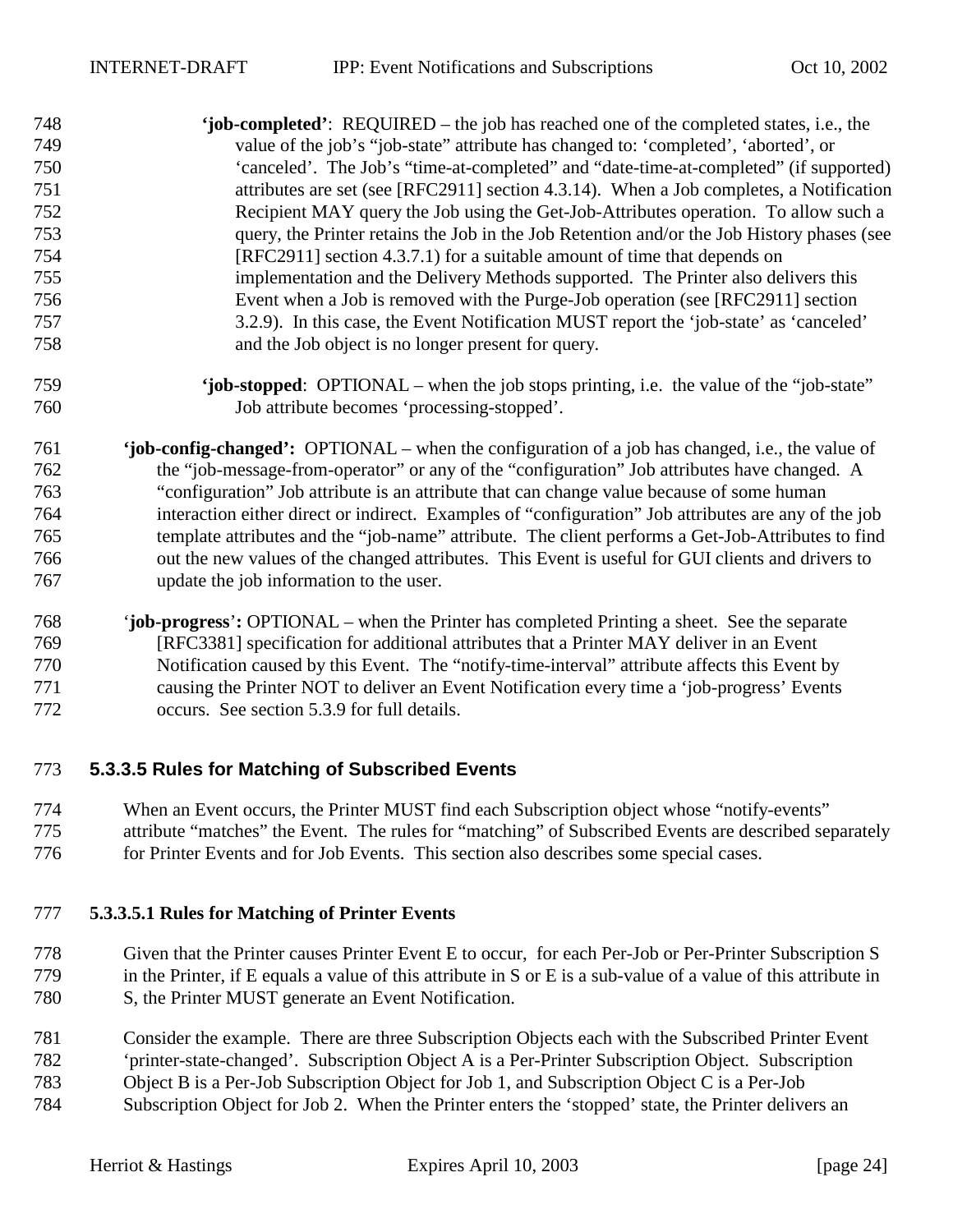<span id="page-24-0"></span> Event Notification to the Notification Recipients of Subscription Objects A, B, and C because this is a Printer Event. Note if Job 1 has already completed, the Printer would not deliver an Event Notification for its Subscription Object, even if Job 1 is retained in the Job Retention and/or the Job History phases 788 (see [RFC2911] section 4.3.7.1).

- **5.3.3.5.2 Rules for Matching of Job Events**
- Given that Job J causes Job Event E to occur:
- 1. For each Per-Printer Subscription S in the Printer, if E equals a value of this attribute in S or E is a sub-value of a value of this attribute in S, the Printer MUST generate an Event Notification.
- 2. For each Per-Job Subscription S associated with Job J, if E equals a value of this attribute in S or E is a sub-value of a value of this attribute in S, the Printer MUST generate an Event Notification.
- 3. For each Per-Job Subscription S that is NOT associated Job J, if E equals a value of this attribute in S or E is a sub-value of a value of this attribute in, the Printer MUST NOT generate an Event Notification from S.

 Consider the example: There are three Subscription Objects listening for the Job Event 'job- completed'. Subscription Object A is a Per-Printer Subscription Object. Subscription Object B is a 801 Per-Job Subscription Object for Job 1, and Subscription Object C is a Per-Job Subscription Object for Job 2. In addition, Per-Printer Subscription Object D is listening for the Job Event 'job-state-changed'. When Job 1 completes, the Printer delivers an Event Notification to the Notification Recipient of Subscription Object A (because it is Per-Printer) and Subscription Object B because it is a Per-Job Subscription Object associated with the Job generating the Event. The Printer also delivers an Event Notification to the Notification Recipient of Subscription Object D because 'job-completed' is a sub- value of 'job-state-changed' – the value that Subscription Object D is listening for. The Printer does not deliver an Event Notification to the Notification Recipients of Subscription Object C because it is a Per-Job Subscription Object associated with some Job other than the Job generating the Event.

#### **5.3.3.5.3 Special Cases for Matching Rules**

- This section contains rule for special cases.
- If an Event matches Subscribed Events in two different Subscription Objects and the Printer would
- deliver two identical Event Notifications (except for the "notify-subscription-id" attribute) to the same
- Notification Recipient using the same Delivery Method, the Printer MUST deliver both Event
- Notifications. That is, the Printer MUST NOT try to consolidate seemingly identical Event
- Notifications that occur in separate Subscription objects. Incidentally, the Printer MUST NOT reject
- Subscription Creation Operations that would create this scenario.
- If an Event matches two values of this "notify-events" attribute in a single Subscription object (e.g., a value and its sub-value), a Printer MAY deliver one Event Notification for each matched value in the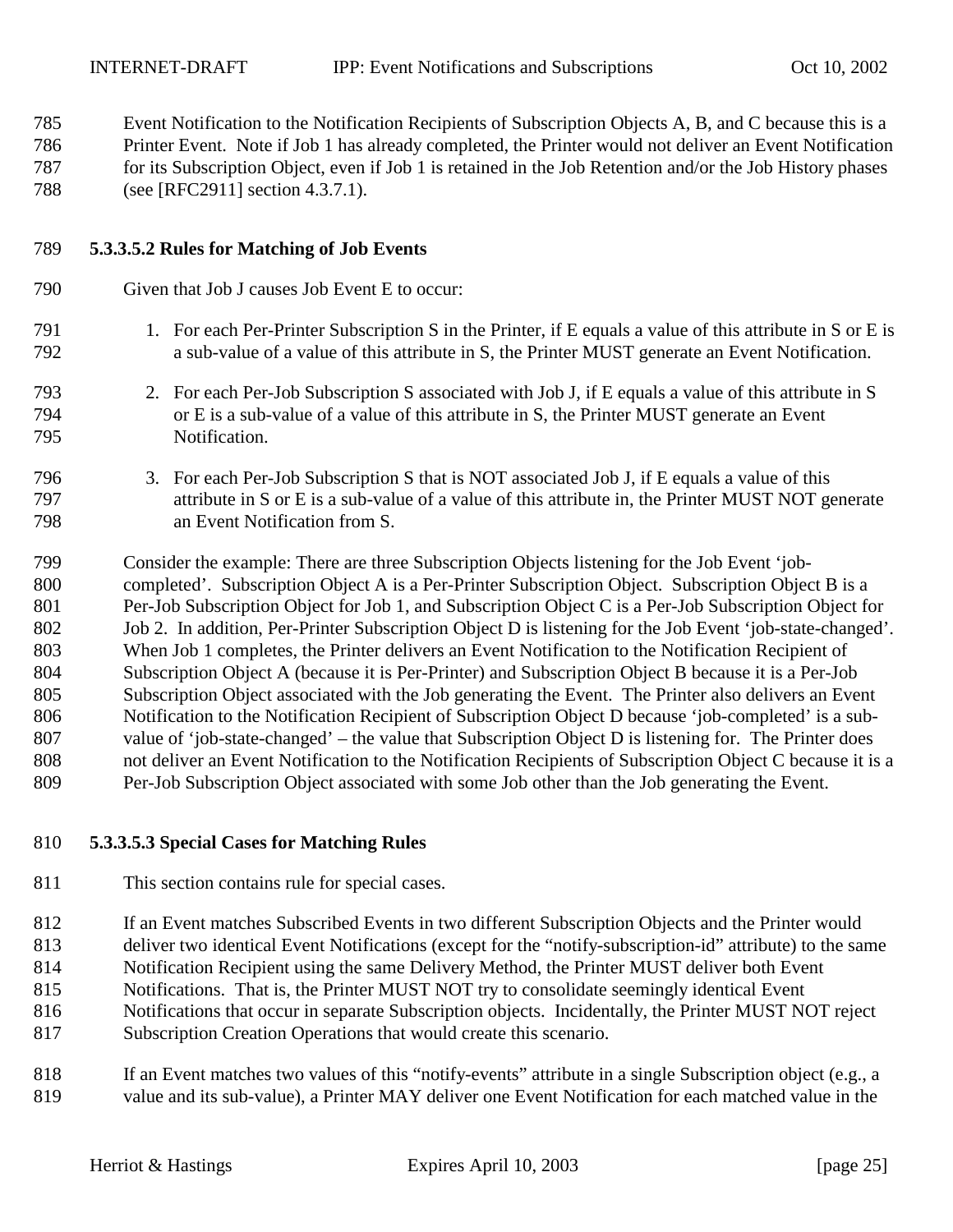<span id="page-25-0"></span> Subscription Object or it MAY deliver only one Event Notification per Subscription Object. The rules 821 in sections [5.3.3.5.1](#page-23-0) and [5.3.3.5.2](#page-24-0) are purposefully flexible about the number of Event Notifications sent when Event E matches two or more values in a Subscription Object.

 Consider the example: There are two Per-Printer Subscription Objects when a Job completes. Subscription Object A has the Subscribed Job Event 'job-state-changed'. Subscription Object B has the Subscribed Job Events 'job-state-changed' and 'job-completed'. The Printer delivers an Event Notification to the Notification Recipient of Subscription Object A with the value of 'job-state- changed' for the "notify-subscribing-event" attribute. The Printer delivers either one or two Event Notifications to the Notification Recipient of Subscription Object B, depending on implementation. If it delivers two Event Notifications, one has the value of 'job-state-changed' for the "notify- subscribing-event" attribute, and the other has the value of 'job-completed' for the "notify- subscribing-event" attribute. If it delivers one Event Notification, it has the value of either 'job-state-changed' or 'job-completed' for the "notify-subscribing-event" attribute, depending on

implementation. The algorithm for choosing such a value is implementation dependent.

## **5.3.4 notify-attributes (1setOf type2 keyword)**

 This attribute contains a set of attribute names. When a Printer delivers a Machine Consumable Event Notification, it includes a fixed set of attributes (see section [9.1\)](#page-37-0). If this attribute is present and the Event Notification is Machine Consumable, the Printer also includes the attributes specified by this attribute.

839 A Printer MAY support this attribute.

840 A client MAY supply this attribute in a Subscription Creation Operation. If the client does not supply 841 this attribute in Subscription Creation Operation or the Printer does not support this attribute, the Subscription Object either (1) MAY contain the "notify-attributes" attribute with a 'none' value or (2) NEED NOT contain the attribute at all. There is no "notify-attributes-default" Printer attribute.

 Each keyword value of this attribute on a Subscription Object MUST be a value of the "notify- attributes-supported (1setOf type2 keyword)" Printer attribute (see section [5.3.4.1\)](#page-26-0). The "notify- attributes-supported" MAY contain any Printer attribute, Job attribute or Subscription Object attribute 847 that the Printer supports in an Event Notification. It MUST NOT contain any of the attributes in Section [9.1](#page-37-0) that a Printer automatically puts in an Event Notification; it would be redundant. If a client supplies an attribute in Section [9.1,](#page-37-0) the Printer MUST treat it as an unsupported attribute value of the "notify-attributes" attribute.

- The following rules apply to each keyword value N of the "notify-attributes" attribute: If the value N names:
- a) a Subscription attribute, the Printer MUST use the attribute N in the Subscription Object that is being used to generate the Event Notification.
- b) a Job attribute and the Printer is generating an Event Notification from a Per-Job Subscription Object S, the Printer MUST use the attribute N in the Job object associated with S.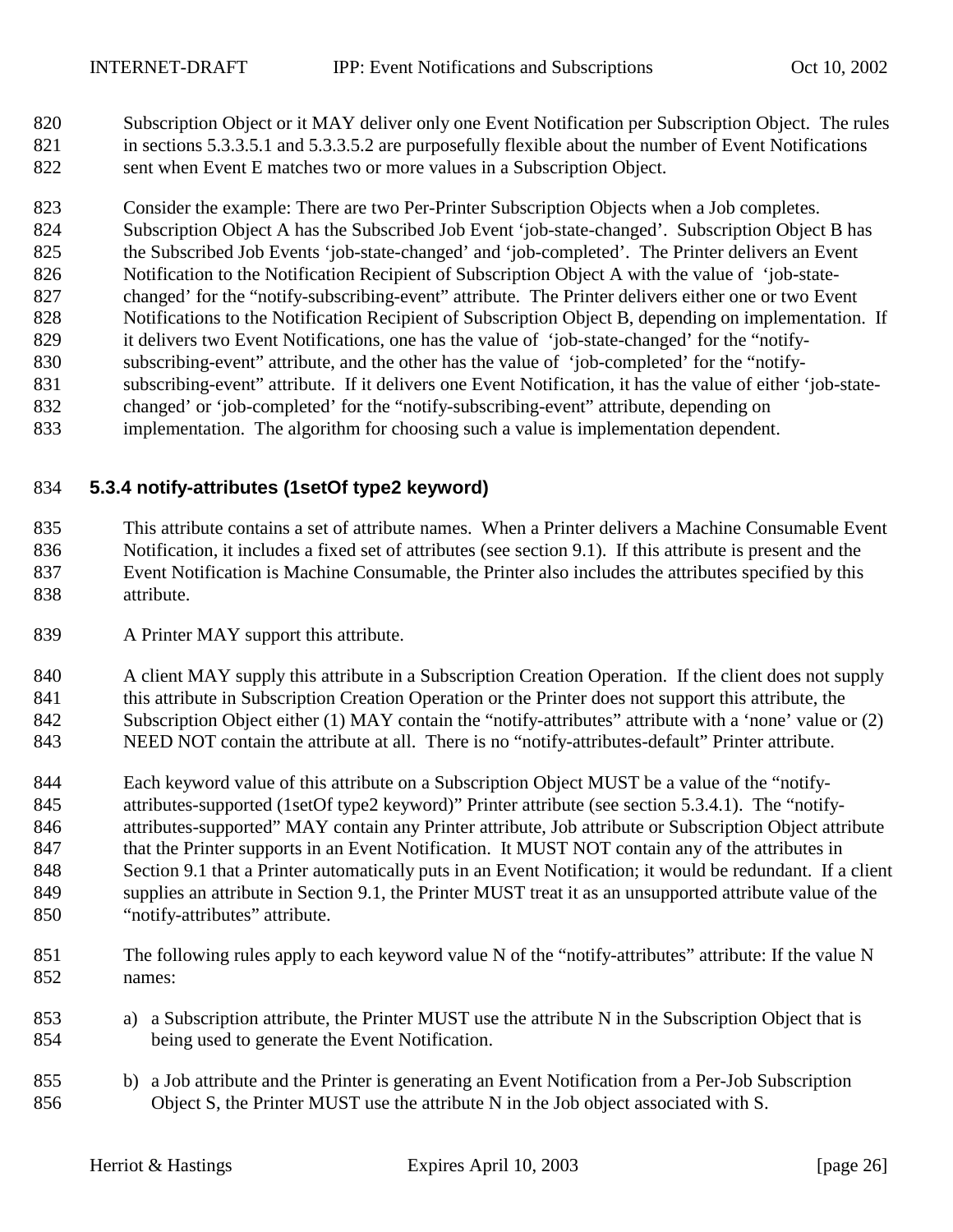- <span id="page-26-0"></span> c) a Job attribute and the Printer is generating an Event Notification from a Per-Printer Subscription Object and the Event is:
- a Job Event, the Printer MUST use the attribute N in the Job object that caused the Event.
- a Printer Event, the Printer MUST use the attribute N in the active Job.

 If a Printer supports this attribute and a Subscription Object contains this attribute and the Delivery Method generates a Machine Consumable Event Notification, the Printer MUST include in each Event Notification:

- a) the attributes specified in section [9.1](#page-37-0) and
- b) each attribute named by this attribute.
- The Printer MUST NOT use this attribute to generate a Human Consumable Event Notification.

#### **5.3.4.1 notify-attributes-supported (1setOf type2 keyword)**

868 See sections [5.1](#page-13-0) and [5.2](#page-14-0) for the behavior of "xxx-supported" Subscription Template Printer attributes.

#### **5.3.5 notify-user-data (octetString(63))**

- This attribute contains opaque data that some Delivery Methods include in each Machine Consumable Event Notification. The opaque data might contain, for example:
- the identity of the Subscriber
- a path or index to some Subscriber information
- 874 a key that identifies to the Notification Recipient the ultimate recipient of the Event Notification
- the id for a Notification Recipient that had previously registered with an Instant Messaging 877 Service
- A Printer MUST support this attribute.
- A client MAY supply this attribute in a Subscription Creation Operation. If the client does not supply 880 this attribute in the Subscription Creation Operation, the Subscription Object either (1) MAY contain 881 the "notify-user-data" attribute with a zero length value or (2) NEED NOT contain the attribute at all. There is no "notify-user-data-default" Printer attribute.
- There is no "notify-user-data-supported" Printer attribute. Rather, any octetString whose length does not exceed 63 octets is a supported value. If the length exceeds 63 octets, the Printer MUST treat it as an unsupported value.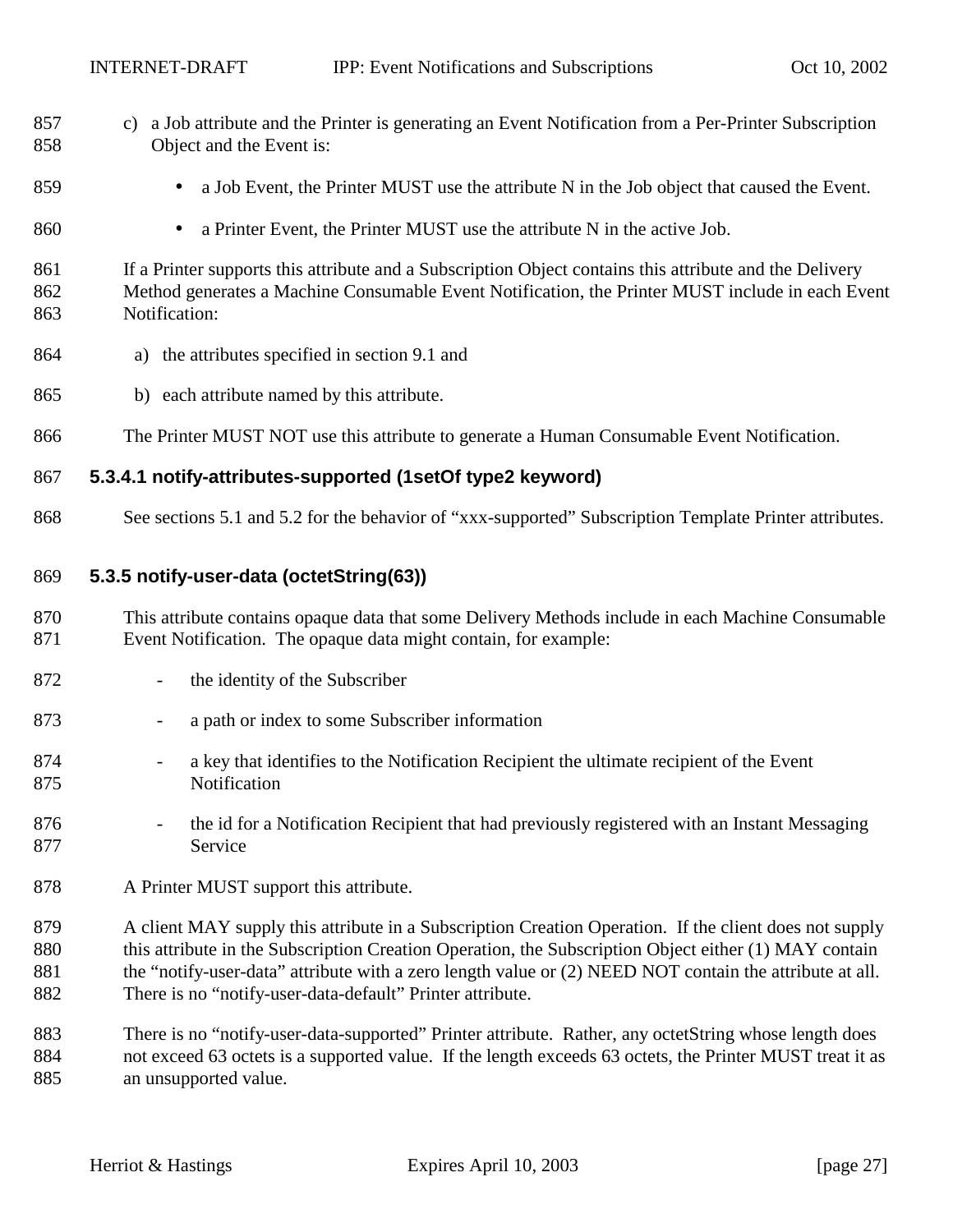#### <span id="page-27-0"></span>**5.3.6 notify-charset (charset)**

- This attribute specifies the charset to be used in the Event Notification content sent to the Notification Recipient, whether the Event Notification content is Machine Consumable or Human Consumable.
- A Printer MUST support this attribute.

890 A client MAY supply this attribute in a Subscription Creation Operation. If the client does not supply 891 this attribute in Subscription Creation Operation or supplies an unsupported value, the Printer MUST populate this attribute in the Subscription Object with the value of the "attributes-charset" operation attribute, which is a REQUIRED attribute in all IPP requests (see [RFC2911]). If the value of the "attributes-charset" attribute is unsupported, the Printer MUST populate this attribute in the Subscription Object with the value of the Printer's "charset-configured" attribute. There is no "notify-charset-default" Printer attribute.

897 The value of this attribute on a Subscription Object MUST be a value of the "charset-supported (1setOf charset)" Printer attribute.

#### **5.3.7 notify-natural-language (naturalLanguage)**

 This attribute specifies the natural language to be used in any human consumable text in the Event Notification content sent to the Notification Recipient, whether the Event Notification content is Machine Consumable or Human Consumable.

A Printer MUST support this attribute.

 A client MAY supply this attribute in a Subscription Creation Operation. If the client does not supply 905 this attribute in Subscription Creation Operation or supplies an unsupported value, the Printer MUST populate this attribute in the Subscription Object with the value of the "attributes-natural-language" operation attribute, which is a REQUIRED attribute in all IPP requests (see [RFC2911] section 3.1.4). If the value of the "attributes-natural-language" attribute is unsupported, the Printer MUST populate this attribute in the Subscription Object with the value of the Printer's "natural-language-configured" attribute (see [RFC2911] section 4.4.19). There is no "notify-natural-language-default" Printer attribute.

 The value of this attribute on a Subscription Object MUST be a value of the "generated-natural-language-supported (1setOf type2 naturalLanguage)" Printer attribute (see [RFC2911] section 4.4.20).

#### **5.3.8 notify-lease-duration (integer(0:67108863))**

- This attribute specifies the duration of the lease (in seconds) associated with the Per-Printer
- Subscription Object at the time the Subscription Object was created or the lease was renewed. The
- duration of the lease is infinite if the value is 0, i.e., the lease never expires. See section [5.4.3](#page-31-0) on
- "[notify-lease-expiration-time \(integer\(0:MAX\)\)"](#page-31-0) for more details.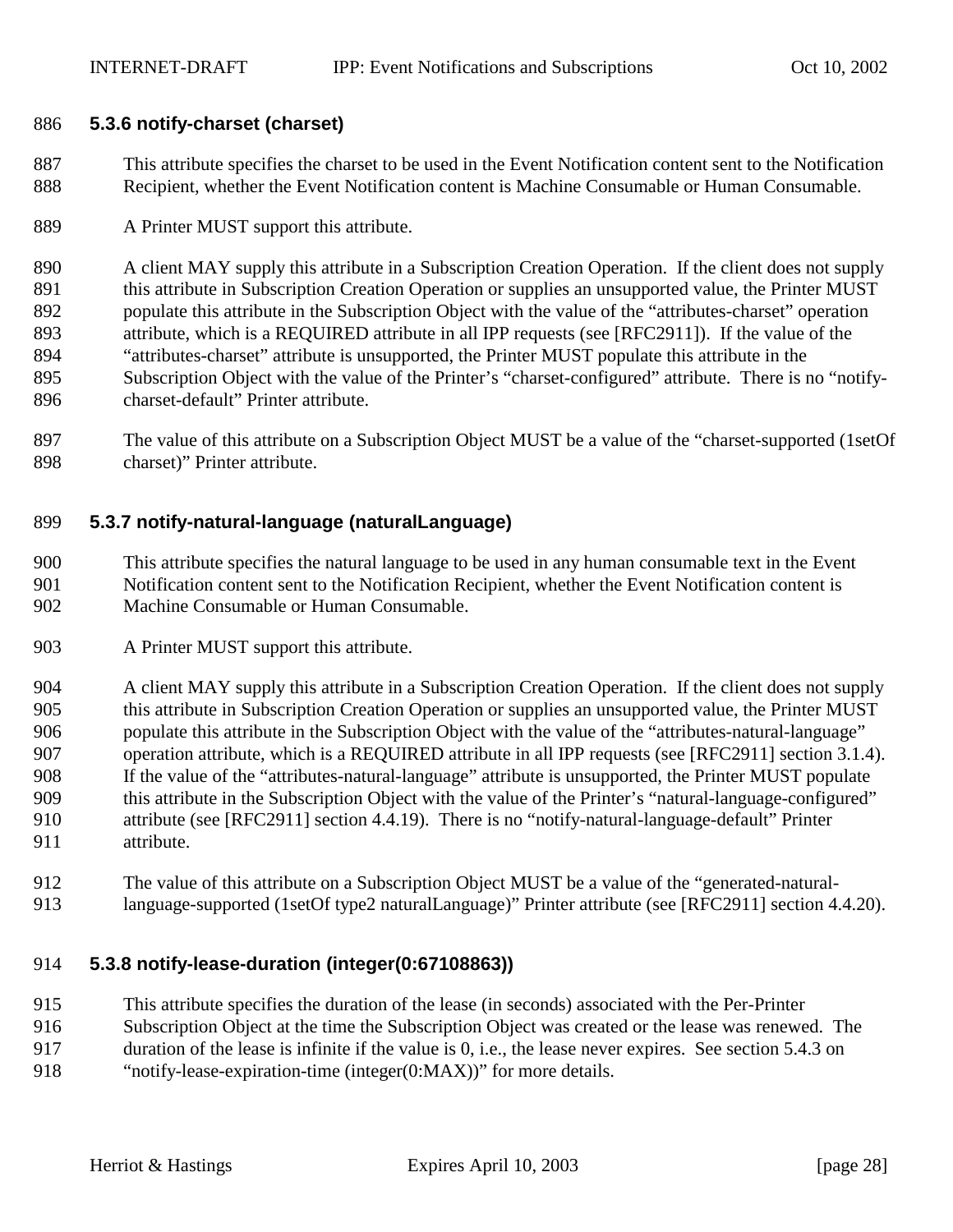<span id="page-28-0"></span> This attribute is not present on a Per-Job Subscription Object because the Subscription Object lasts exactly as long as the associated Job object. See discussion of the 'job-completed' event in section [5.3.3.4.3](#page-22-0) about retention of the Job object after completion.

- 922 A Printer MUST support this attribute.
- For a Subscription Object Creation operation of a Per-Job Subscription Object, the client MUST NOT supply this attribute. If the client does supply this attribute, the Printer MUST treat it as an unsupported attribute.
- For a Subscription Creation Operation of a Per-Printer Subscription Object or a Renew-Subscription operation, a client MAY supply this attribute. If the client does not supply this attribute, the Printer MUST populate this attribute with its "notify-lease-duration-default" (0:67108863) attribute value. If the client supplies this attribute with an unsupported value, the Printer MUST populate this attribute with a supported value, and this value SHOULD be as close as possible to the value requested by the 931 client. Note: this rule implies that a Printer doesn't assign the value of 0 (infinite) unless the client requests it.
- After the Printer has populated this attribute with a supported value, the value represents the "granted duration" of the lease in seconds and the Printer updates the value of the Subscription Object's "notify-lease-expiration-time" attribute as specified in section [5.4.3.](#page-31-0)
- The value of this attribute on a Subscription Object MUST be a value of the "notify-lease-duration-937 supported" (1setOf (integer(0:67108863) | rangeOfInteger(0:67108863))) Printer attribute.
- A Printer MAY require authentication in order to return the value of 0 (the lease never expires) as one of the values of "notify-lease-duration-supported", and to allow 0 as a value of the "notify-lease-duration" attribute.
- Note: The maximum value 67,108,863 is 2 raised to the 26 power minus 1 and is about 2 years in seconds. The value is considerably less than MAX so that there is virtually no chance of an overflow when the Printer adds it to the Printer's "printer-up-time" attribute value (see [RFC2911] section 4.4.29) to produce the "notify-lease-expiration-time" Subscription Description attribute value (see section [5.4.3\)](#page-31-0).

#### **5.3.8.1 notify-lease-duration-default (integer(0:67108863))**

See sections [5.1](#page-13-0) and [5.2](#page-14-0) for the behavior of "xxx-default" Subscription Template Printer attributes.

#### **5.3.8.2 notify-lease-duration-supported (1setOf (integer(0: 67108863) | rangeOfInteger(0:67108863)))**

See sections [5.1](#page-13-0) and [5.2](#page-14-0) for the behavior of "xxx-supported" Subscription Template Printer attributes.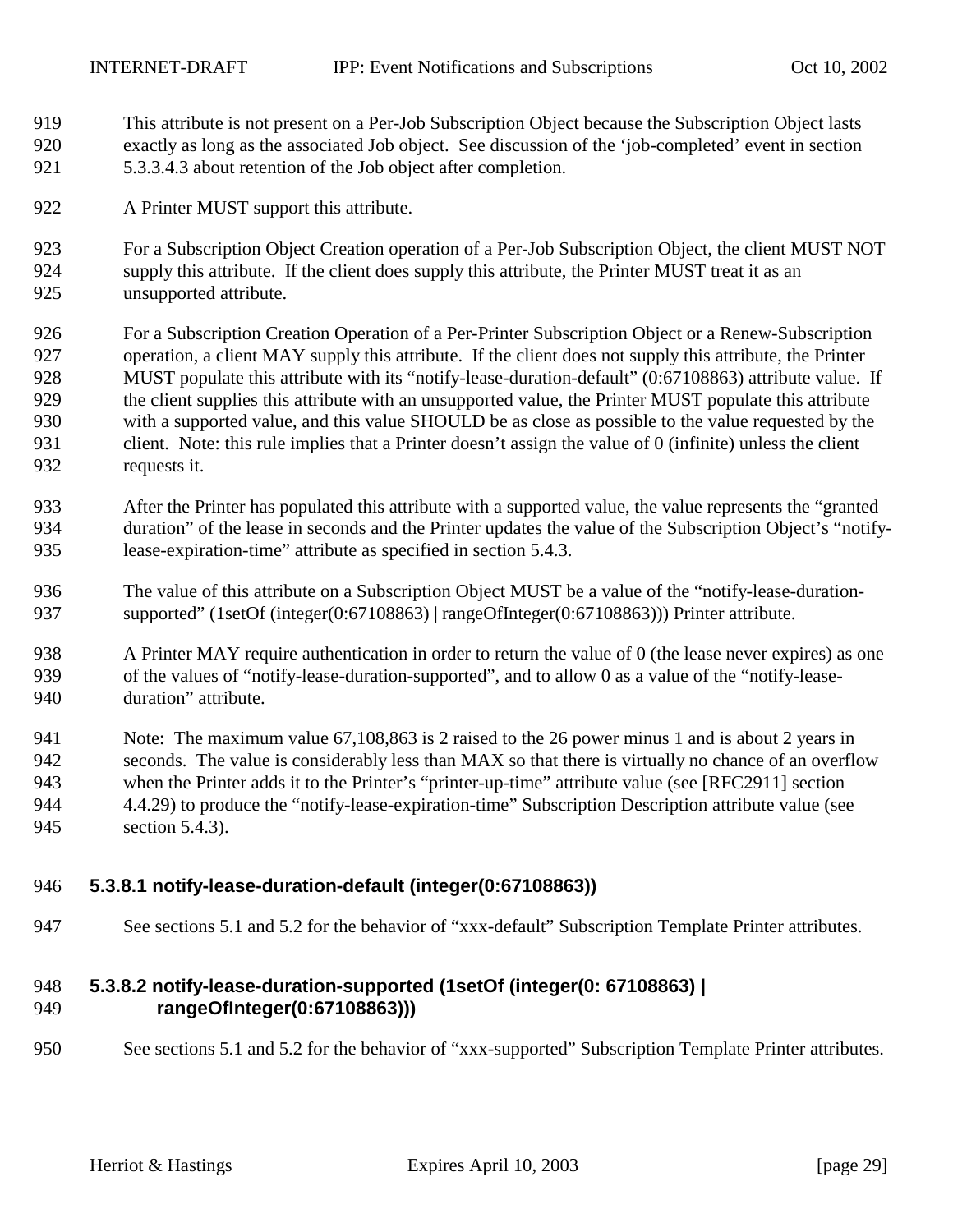#### <span id="page-29-0"></span>**5.3.9 notify-time-interval (integer(0:MAX))**

- The 'job-progress' Event occurs each time that a Printer completes a sheet. Some Notification Recipients do not want to receive an Event Notification every time this Event occurs. This attribute allows a Subscribing Client to request how often it wants to receive Event Notifications for 'job- progress' Events. The value of this attribute MAY be any nonnegative integer (0,MAX) indicating the minimum number of seconds between 'job-progress' Event Notifications.
- The Printer MUST support this attribute if and only if the Printer supports the 'job-progress' Event.
- A client MAY supply this attribute in a Subscription Creation Operation. If the client does not supply this attribute in the Subscription Creation Operation, the Subscription Object either (1) MAY contain the "notify-time-interval" attribute with a '0' value or (2) NEED NOT contain this attribute at all. There is no "notify-time-interval-default" Printer attribute.
- There is no "notify-time-interval-supported" Printer attribute.
- If the 'job-progress' Event occurs and a Subscription Object contains the 'job-progress' Event as a value of the 'notify-events' attribute, there are two cases to consider:
- 1. This attribute is not present on the Subscription Object or has the value of 0. The Printer MUST generate and deliver an Event Notification (as is the case with other Events).
- 2. This attribute is present with a nonzero value of N:
- a) If the Printer has not sent an Event Notification for the 'job-progress' Event for the associated Subscription Object within the past N seconds, the Printer MUST deliver an Event Notification for the Event that just occurred. Note when the Printer completes the first page of a Job, this rule implies that the Printer delivers an Event Notification for a Per-Job Subscription Object.
- b) Otherwise, the Printer MUST NOT generate or deliver an Event Notification for the associated Subscription Object. The Printer MUST NOT increase the value of the "notify-sequence- number" Subscription Object attribute (i.e., the sequence of values of the "notify-sequence- number" attribute counts the Event Notifications that the Printer sent and not the Events that do not cause an Event Notification to be sent).
- It is RECOMMENDED that a Subscribing Client use this attribute when it subscribes to the 'job- progress' Event, and that the value be sufficiently large to limit the frequency with which the Printer delivers Event Notifications requests.
- This attribute MUST NOT effect any Events other than 'job-progress'.

#### **5.4 Subscription Description Attributes**

 Subscription Description Attributes are those attributes that a Printer adds to a Subscription Object at the time of its creation.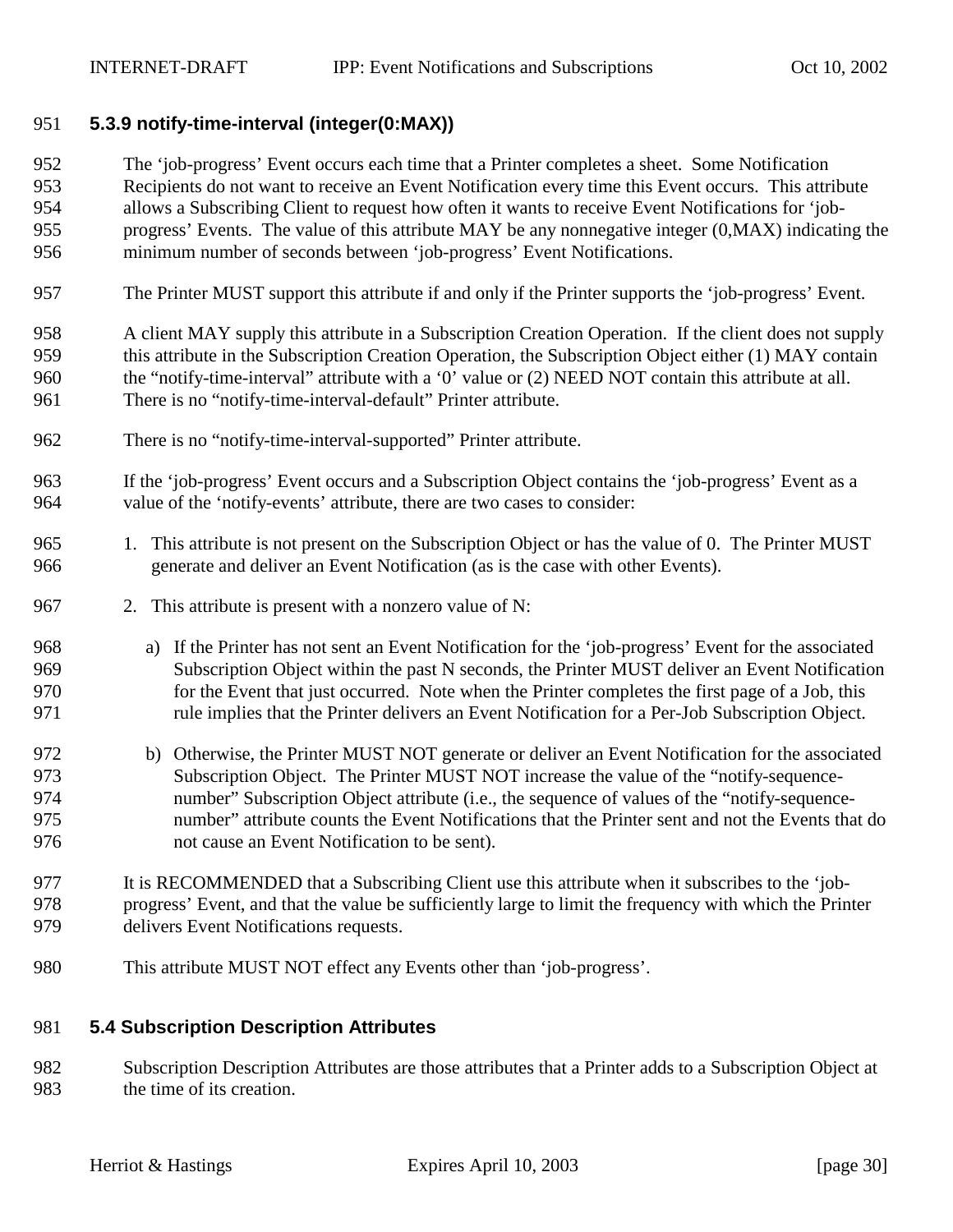### <span id="page-30-0"></span>A Printer MUST support all attributes in this Table 2.

 A client MUST NOT supply the attributes in Table 2 in a Subscription Template Attributes Group of a Subscription Creation Operation. There are no corresponding default or supported attributes.

#### **Table 2 – Subscription Description Attributes**

| <b>Subscription Object attributes:</b>        |  |
|-----------------------------------------------|--|
| notify-subscription-id (integer(1:MAX))       |  |
|                                               |  |
| notify-sequence-number (integer(0:MAX))       |  |
| notify-lease-expiration-time (integer(0:MAX)) |  |
| $notify- printer-up-time (integer(1:MAX))$    |  |
| notify-printer-uri (uri)                      |  |
| $notify-job-id (integer(1:MAX))$              |  |
| notify-subscriber-user-name (name(MAX))       |  |

## **5.4.1 notify-subscription-id (integer (1:MAX))**

 This attribute identifies a Subscription Object instance with a number that is unique within the context of the Printer. The Printer generates this value at the time it creates the Subscription Object.

A Printer MUST support this attribute.

- The Printer MAY assign the value of this attribute sequentially as it creates Subscription Objects. However, if there is no security on Subscription objects, sequential assignment exposes the system to a passive traffic monitoring threat.
- The Printer SHOULD avoid re-using recent values of this attribute during continuous operation of the Printer as well as across power cycles. Then a Subscribing Client is unlikely to find that a stale reference accesses a new Subscription Object.
- The 0 value is not permitted in order to allow for compatibility with "job-id" and with SNMP index values, which also cannot be 0.

#### **5.4.2 notify-sequence-number (integer (0:MAX))**

- The value of this attribute indicates the number of times that the Printer has generated and attempted to deliver an Event Notification for this Subscription object. When an Event Notification contains this attribute, the Notification Recipient can determine whether it missed some Event Notifications (i.e., numbers skipped) or received duplicates (i.e., same number twice).
- A Printer MUST support this attribute.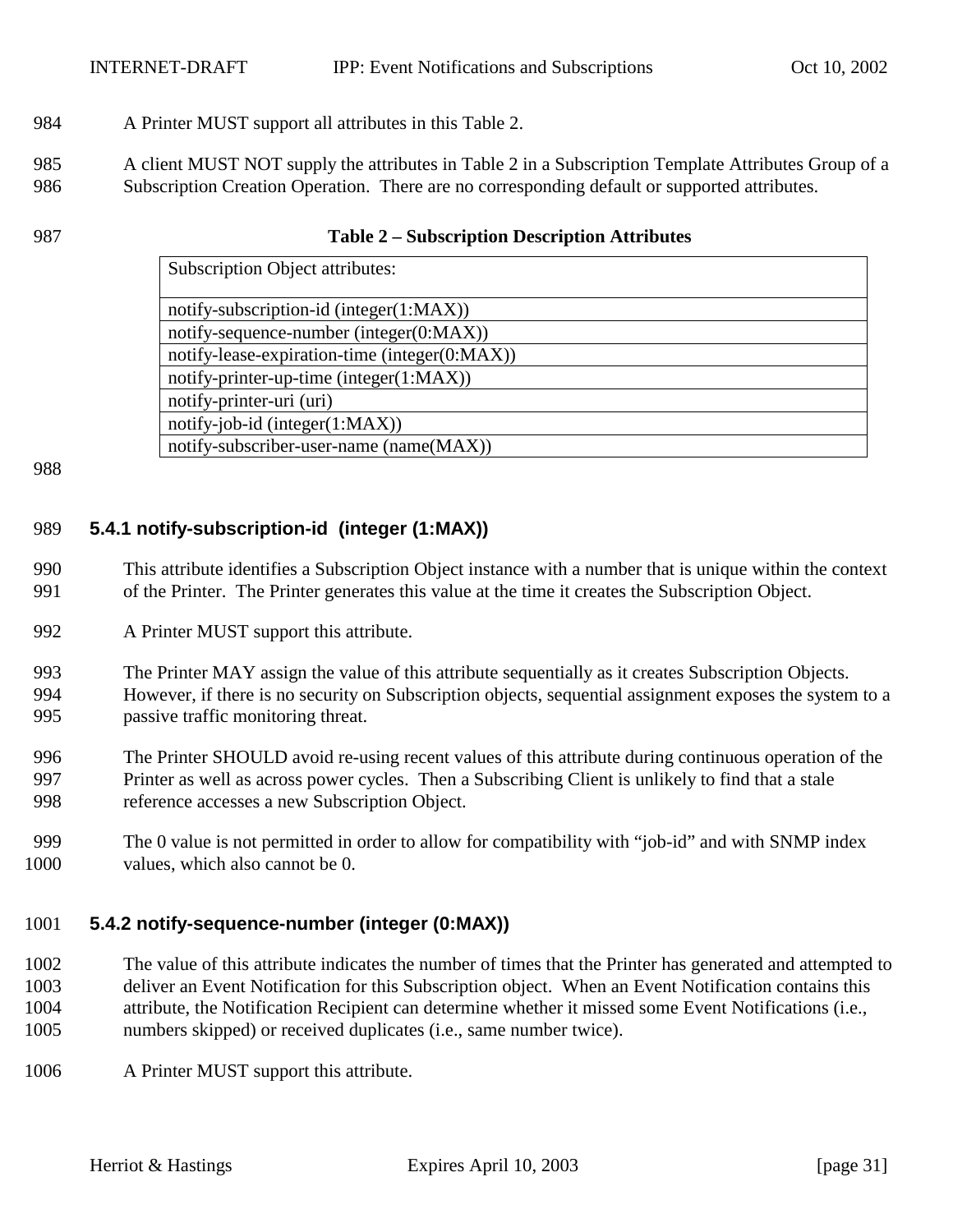<span id="page-31-0"></span> When the Printer creates a Subscription Object, it MUST populate this attribute with a value of 0. This value indicates that the Printer has not sent any Event Notifications for this Subscription Object.

 Each time the Printer delivers a newly generated Event Notification, it MUST increase the value of this attribute by 1. For some Delivery Methods, the Printer MUST include this attribute in each Event Notification, and the value MUST be the value after it is increased by 1. That is, the value of this attribute in the first Event Notification after Subscription object creation MUST be 1, the second MUST be 2, etc. If a Delivery Method is defined such that the Notification Recipient returns a response, the Printer can re-try delivering an Event Notification a certain number of times with the same sequence number when the Notification Recipient fails to return a response.

 If a Subscription Object lasts long enough to reach the value of MAX, its next value MUST be 0, i.e., it wraps.

## **5.4.3 notify-lease-expiration-time (integer(0:MAX))**

- This attribute specifies the time in the future when the lease on the Per-Printer Subscription Object will expire, i.e. the "printer-up-time" value at which the lease will expire. If the value is 0, the lease never expires.
- A Printer MUST support this attribute.

 When the Printer creates a Per-Job Subscription Object, this attribute MUST NOT be present – the Subscription Object lasts exactly as long as the associated Job object. See also the discussion of the 'job-completed' event in section [5.3.3.4.3](#page-22-0) about retention of the Job object after completion so that a Notification Recipient can query the Job object after receiving the 'job-completed' Event Notification.

- When the Printer creates a Per-Printer Subscription Object, it populates this attribute with a value that is the sum of the values of the Printer's "printer-up-time" attribute and the Subscription Object's "notify-lease-duration" attribute with the following exception. If the value of the Subscription Object's "notify-lease-duration" attribute is 0 (i.e., no expiration time), then the value of this attribute MUST be 1031 set to 0 (i.e., no expiration time).
- When the Printer powers up, it MUST populate this attribute in each persistent Subscription Object with a value using the algorithm in the previous paragraph.
- When the "printer-up-time" equals the value of this attribute, the Printer MUST delete the Subscription Object. A client can extend a lease of a Per-Printer Subscription Object with the Renew-Subscription 1036 operation (see section [11.2.6\)](#page-57-0).
- Note: In order to compute the number of seconds remaining in a lease for a Per-Printer Subscription Object, a client can subtract the Subscription's "notify-printer-up-time" attribute (see section [5.4.4\)](#page-32-0) from the Subscription's "notify-lease-expiration-time" attribute.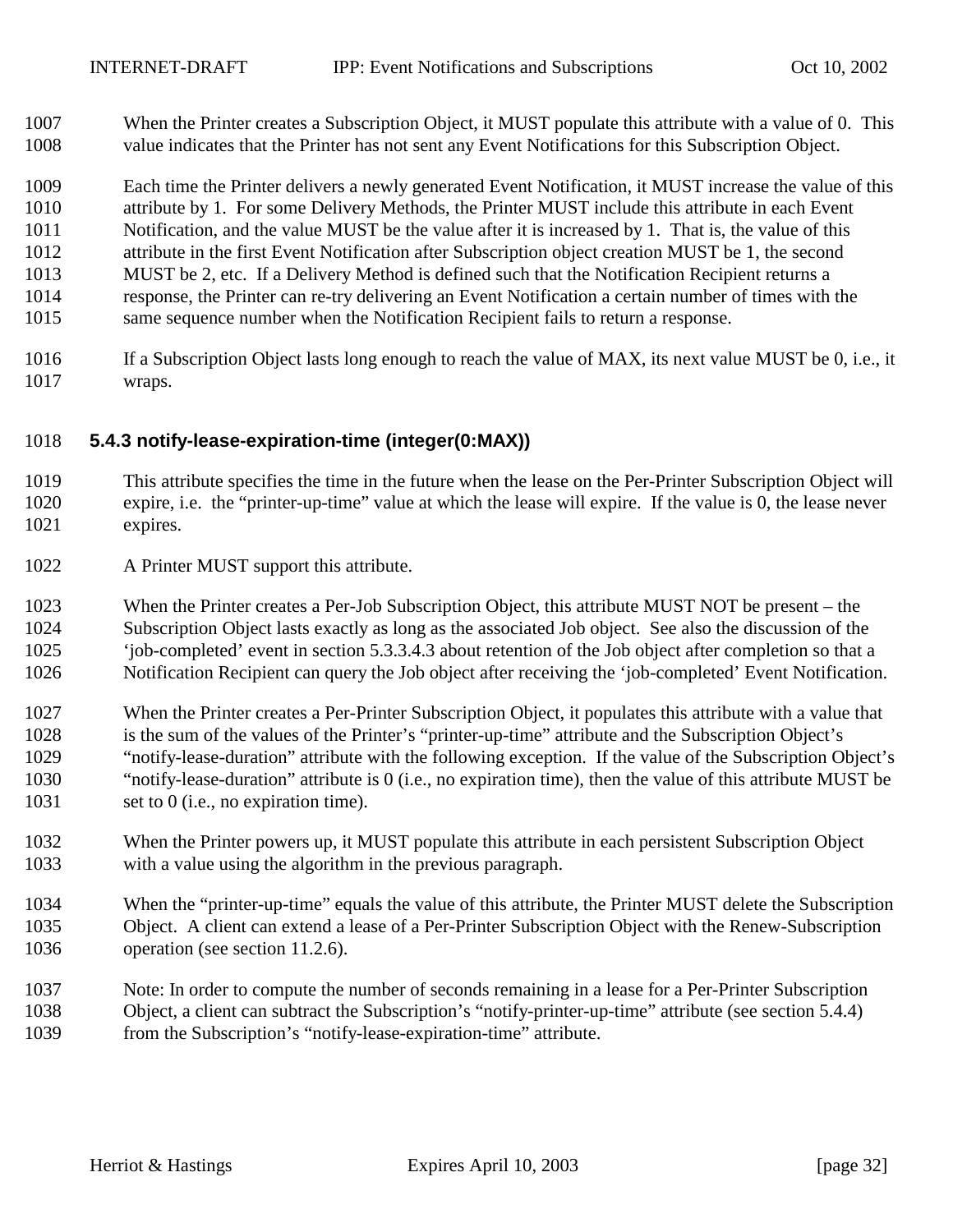#### <span id="page-32-0"></span>**5.4.4 notify-printer-up-time (integer(1:MAX))**

 This attribute is an alias for the Printer's "printer-up-time" attribute " (see [RFC2911] section 4.4.29). In other words, when this attribute is queried with the Get-Subscriptions or Get-Subscription-Attributes operations (see sections [11.2.4](#page-52-0) and [11.2.5\)](#page-54-0), the value returned is the current value of the Printer's "printer-up-time" attribute, rather than the time at which the Subscription Object was created.

- A Printer MUST support this attribute.
- When the Printer creates a Per-Job Subscription Object, this attribute MUST NOT be present. When 1047 the Printer creates a Per-Printer Subscription Object, this attribute MUST be present.
- Note: this attribute exists in a Per-Printer Subscription Object so that a client using the Get-
- Subscription-Attributes or Get-Subscription operations can convert the Per-Printer Subscription's
- "notify-lease-expiration-time" attribute to wall clock time with one request. If the value of the "notify-
- lease-expiration-time" attribute is not 0 (i.e., no expiration time), then the difference between the
- "notify-lease-expiration-time" attribute and the "notify-printer-up-time" is the remaining number of
- seconds on the lease from the current time.

## **5.4.5 notify-printer-uri (uri)**

- This attribute identifies the Printer object that created this Subscription Object.
- A Printer MUST support this attribute.
- During a Subscription Creation Operation, the Printer MUST populate this attribute with the value of the "printer-uri" operation attribute in the request. From the Printer URI, the client can, for example, determine what security scheme was used.

#### **5.4.6 notify-job-id (integer(1:MAX))**

- This attribute specifies whether the containing Subscription Object is a Per-Job or Per-Printer Subscription Object, and for Per-Job Subscription Objects, it specifies the associated Job.
- A Printer MUST support this attribute.
- If this attribute is not present, the Subscription Object MUST be a Per-Printer Subscription. If this attribute is present, the Subscription Object MUST be a Per-Job Subscription Object and this attribute MUST identify the Job with which the Subscription Object is associated.
- Note: This attribute could be useful to a Notification Recipient that receives an Event Notification generated from a Per-Job Subscription Object and caused by a Printer Event. The Event Notification gives access to the Printer and the Subscription Object. The Event Notification gives access to the associated Job only via this attribute. See discussion of the 'job-completed' event in section [5.3.3.4.3](#page-22-0)  about retention of the Job object after completion so that a Notification Recipient can query the Job object after receiving the 'job-completed' Event Notification.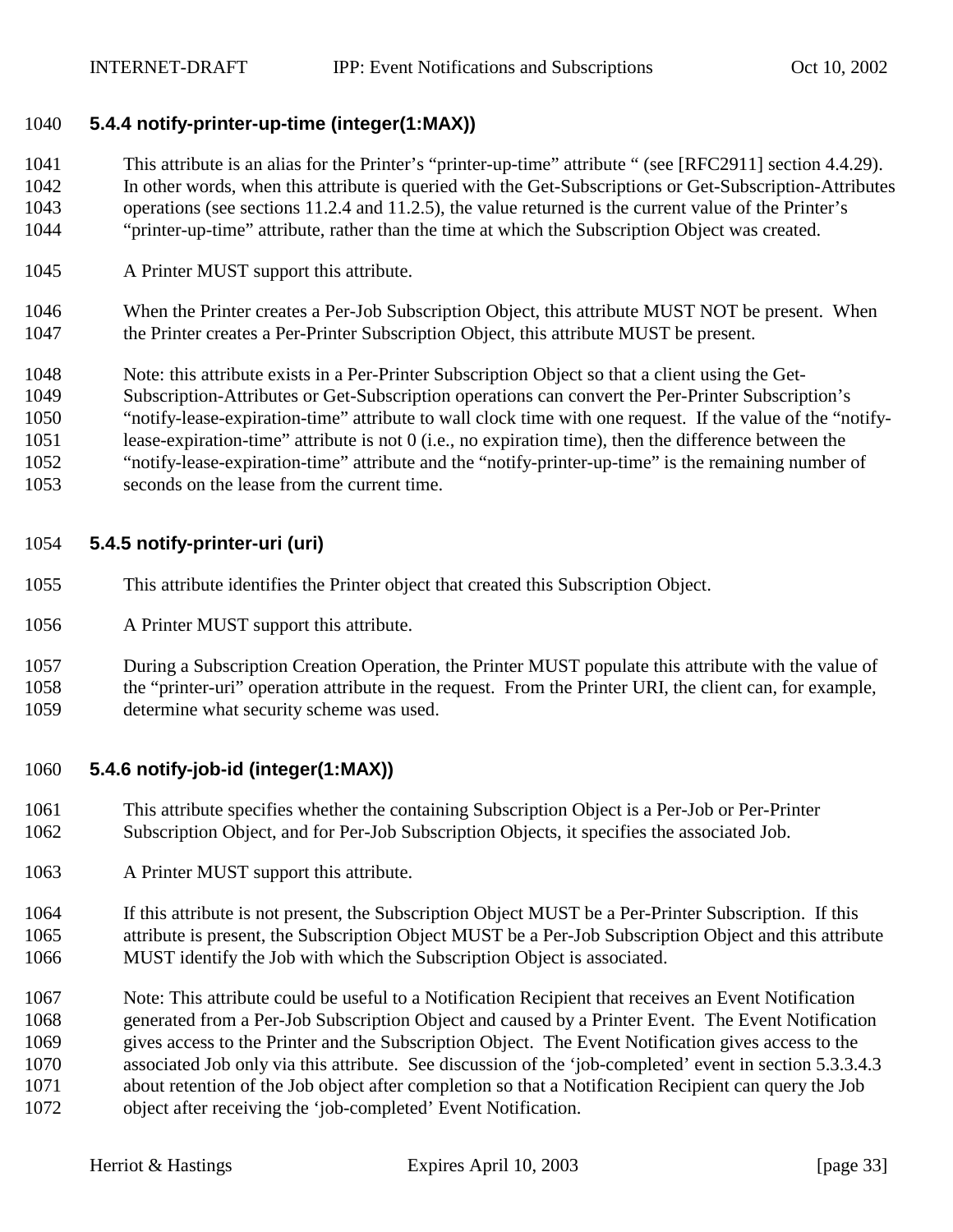#### <span id="page-33-0"></span>**5.4.7 notify-subscriber-user-name (name(MAX))**

This attribute contains the name of the user who performed the Subscription Creation Operation.

A Printer MUST support this attribute.

 The Printer MUST populates this attribute with the most authenticated printable name that it can obtain from the authentication service over which the Subscription Creation Operation was received. The Printer uses the same mechanism for determining the value of this attribute as it does for a Job's "job-originating-user-name" (see [RFC2911] section 4.3.6).

 Note: To help with authentication, a Subscription Object may have additional private attributes about the user, e.g., a credential of a principal. Such private attributes are implementation-dependent and not defined in this document.

## **6 Printer Description Attributes Related to Notification**

 This section defines the Printer Description attributes that are related to Notification. Table 3 lists the Printer Description attributes, indicates the Printer support required for conformance, and whether or 1086 not the attribute is READ-ONLY (see section [3.1\)](#page-9-0):

#### **Table 3 – Printer Description Attributes Associated with Notification**

| Printer object attributes:                 | <b>REQUIRED</b> | READ-<br>ONLY |
|--------------------------------------------|-----------------|---------------|
| printer-state-change-time (integer(1:MAX)) | No              | Yes           |
| printer-state-change-date-time (dateTime)  | No              | Yes           |

#### **6.1 printer-state-change-time (integer(1:MAX))**

 This OPTIONAL attribute records the most recent time at which the **'**printer-state-changed' Printer Event occurred whether or not any Subscription objects were listening for this event. This attribute helps a client or operator to determine how long the Printer has been in its current state.

- A Printer MAY support this attribute and if so, the attribute MUST be READ-ONLY.
- On power-up, the Printer MUST populate this attribute with the value of its "printer-up-time" attribute, so that it always has a value. Whenever the **'**printer-state-changed' Printer Event occurs, the Printer
- MUST update this attribute with the value of the Printer's "printer-up-time" attribute.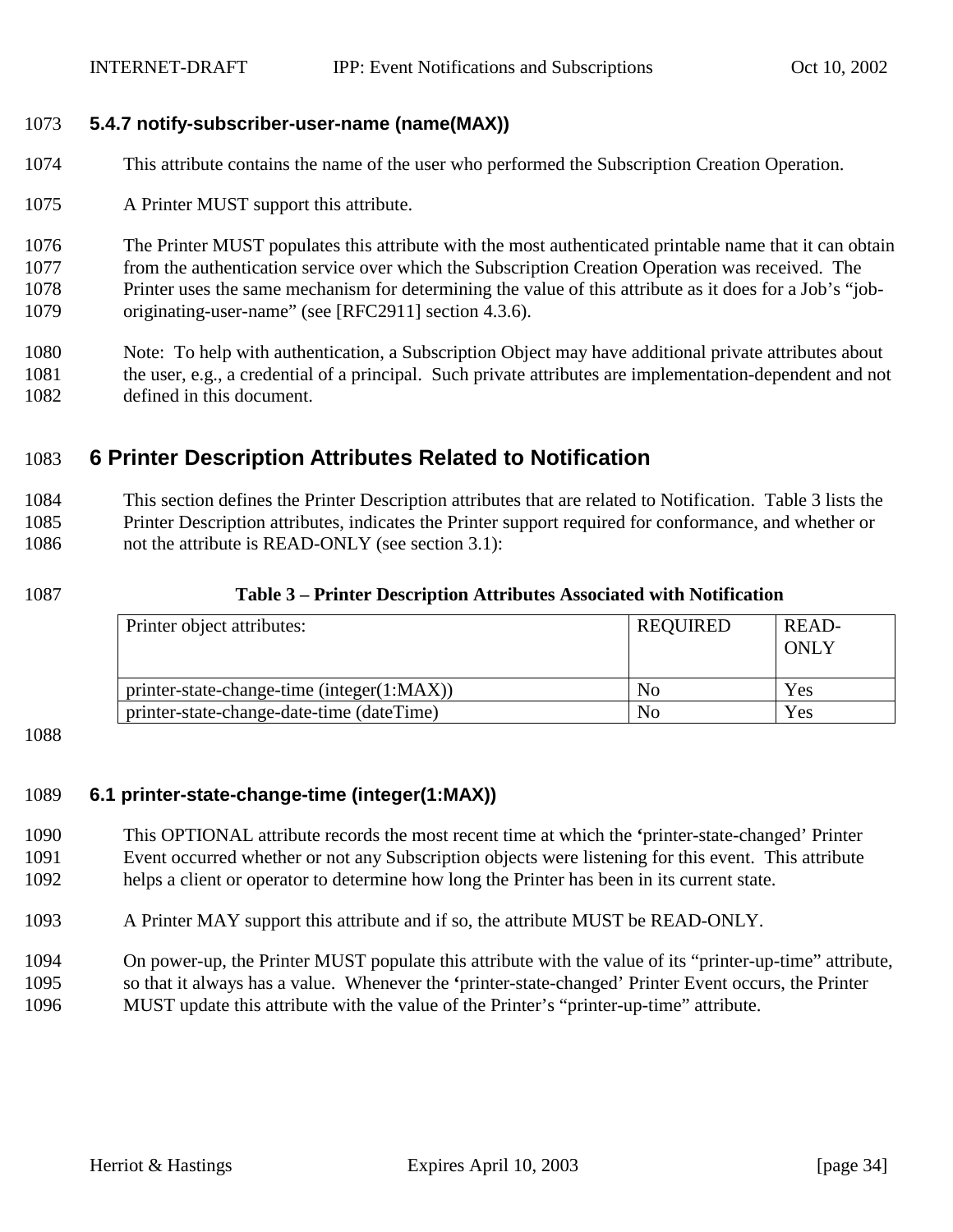#### <span id="page-34-0"></span>**6.2 printer-state-change-date-time (dateTime)**

 This OPTIONAL attribute records the most recent time at which the **'**printer-state-changed' Printer Event occurred whether or not there were any Subscription Objects listening for this event. This attribute helps a client or operator to determine how long the Printer has been in its current state.

- A Printer MAY support this attribute and if so, the attribute MUST be READ-ONLY.
- On power-up, the Printer MUST populate this attribute with the value of its "printer-current-time"
- attribute, so that it always has a value (see [RFC2911] section 4.4.30 on "printer-current-time").
- Whenever the **'**printer-state-changed' Printer Event occurs, the Printer MUST update this attribute with
- the value of the Printer's "printer-current-time" attribute.

## **7 New Values for Existing Printer Description Attributes**

This section contains those attributes for which additional values are added.

#### **7.1 operations-supported (1setOf type2 enum)**

- The following "operation-id" values are added in order to support the new operations defined in this document:
- 

| Value  | <b>Operation Name</b>        |
|--------|------------------------------|
| 0x0016 | Create-Printer-Subscriptions |
| 0x0017 | Create-Job-Subscriptions     |
| 0x0018 | Get-Subscription-Attributes  |
| 0x0019 | Get-Subscriptions            |
| 0x001A | Renew-Subscription           |
| 0x001B | Cancel-Subscription          |

## **8 Attributes Only in Event Notifications**

 This section contains those attributes that exist only in Event Notifications and do not exist in any objects.

#### **8.1 notify-subscribed-event (type2 keyword)**

- This attribute indicates the Subscribed Event that caused the Printer to deliver this Event Notification.
- This attribute exists only in Event Notifications.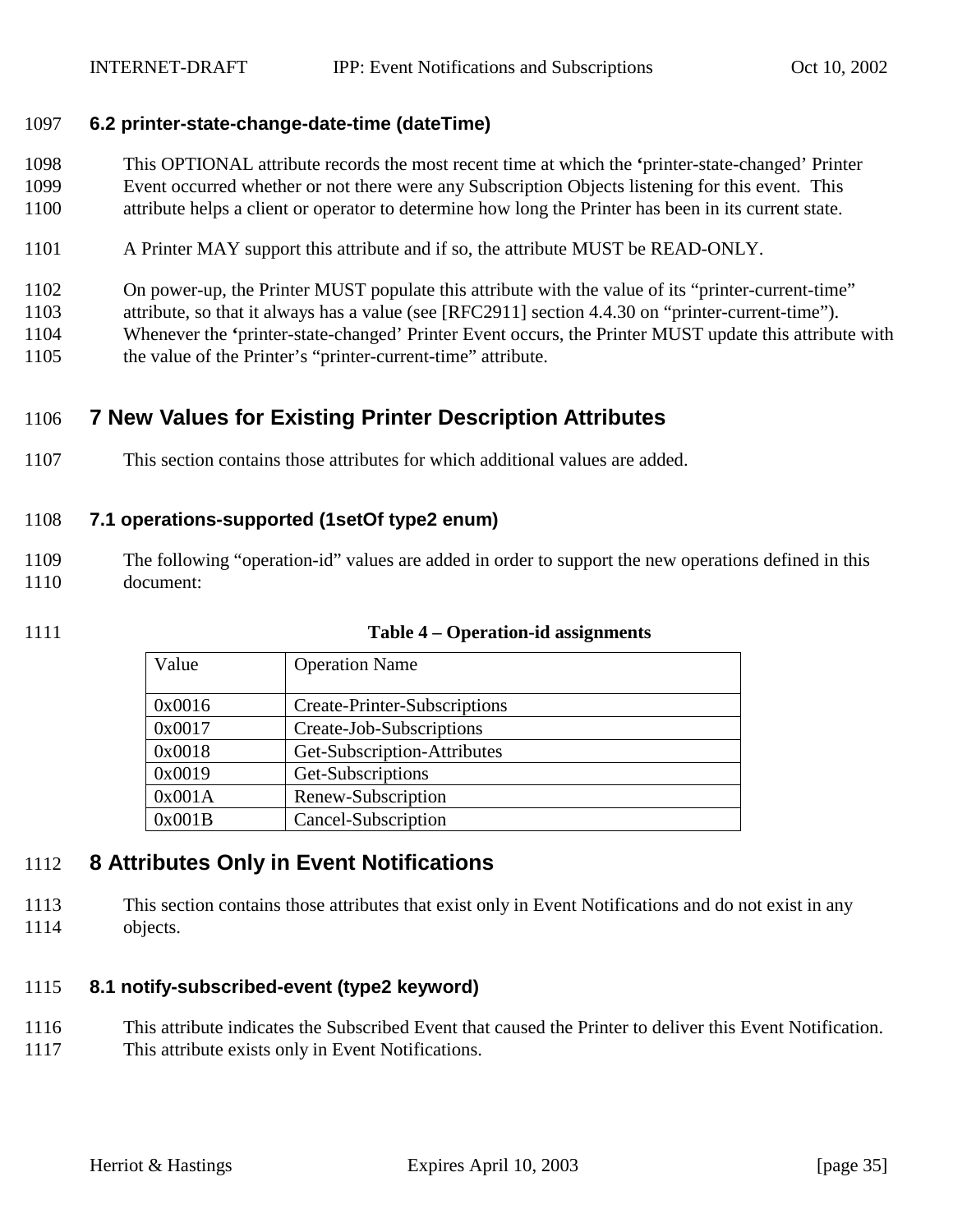<span id="page-35-0"></span>This attribute MUST contain one of the values of the "notify-events" attribute in the Subscription

- Object, i.e., one of the Subscribed Event values. Its value is the Subscribed Event that "matches" the
- Event that caused the Printer to deliver this Event Notification. This Subscribed Event value may be
- 1121 identical to the Event or the Event may be a sub-value of the Subscribed Event. For example, the 'job-
- completed' Event (which is a sub-event of the 'job-state-changed' event) would cause the Printer to deliver an Event Notification for either the 'job-completed' or 'job-state-changed' Subscribed Events
- and to deliver the 'job-completed' or 'job-state-changed' value for this attribute, respectively. See
- 1125 section [5.3.3.5](#page-23-0) for the "matching" rules of Subscribed Events and for additional examples.
- The Delivery Method Document specifies whether the Printer includes the value of this attribute in an Event Notification.

## **8.2 notify-text (text(MAX))**

This attribute contains a Human Consumable text message (see section [9.2\)](#page-40-0). This message describes

- the Event and is encoded as plain text, i.e., 'text/plain' with the charset specified by Subscription Object's "notify-charset" attribute.
- The Delivery Method Document specifies whether the Printer includes this attribute in an Event Notification.

## **9 Event Notification Content**

- This section defines the Event Notification content that the Printer delivers when an Event occurs.
- When an Event occurs, the Printer MUST find each Subscription object whose "notify-events"
- attribute "matches" the Event. See section [5.3.3.5](#page-23-0) for details on "matching". For each matched
- Subscription Object, the Printer MUST create an Event Notification with the content and format that
- the Delivery Method Document specifies. The content contains the value of attributes specified by the Delivery Method Document. The Printer obtains the values immediately after the Event occurs. For
- example, if the "printer-state" attribute changes from 'idle' to 'processing', the Event 'printer-state-
- changed' occurs and the Printer puts various attributes into the Event Notification, including "printer-
- up-time" and "printer-state" with the values that they have immediately after the Event occurs, i.e., the value of "printer-state" is 'processing'.

## **Event Notification Ordering:**

 When a Printer delivers Event Notifications, the Event Notifications from any given Subscription Object MUST be in time stamp order, i.e., in order of increasing "printer-up-time" attribute value in 1148 the Event Notification (see Table 5). These Event Notifications MAY be interleaved with those from other Subscription Objects, as long as those others are also in time stamp order. The Printer MUST observe these ordering requirements whether delivering multiple pending Events as multiple separate Event Notifications or together in a single Compound Event Notification.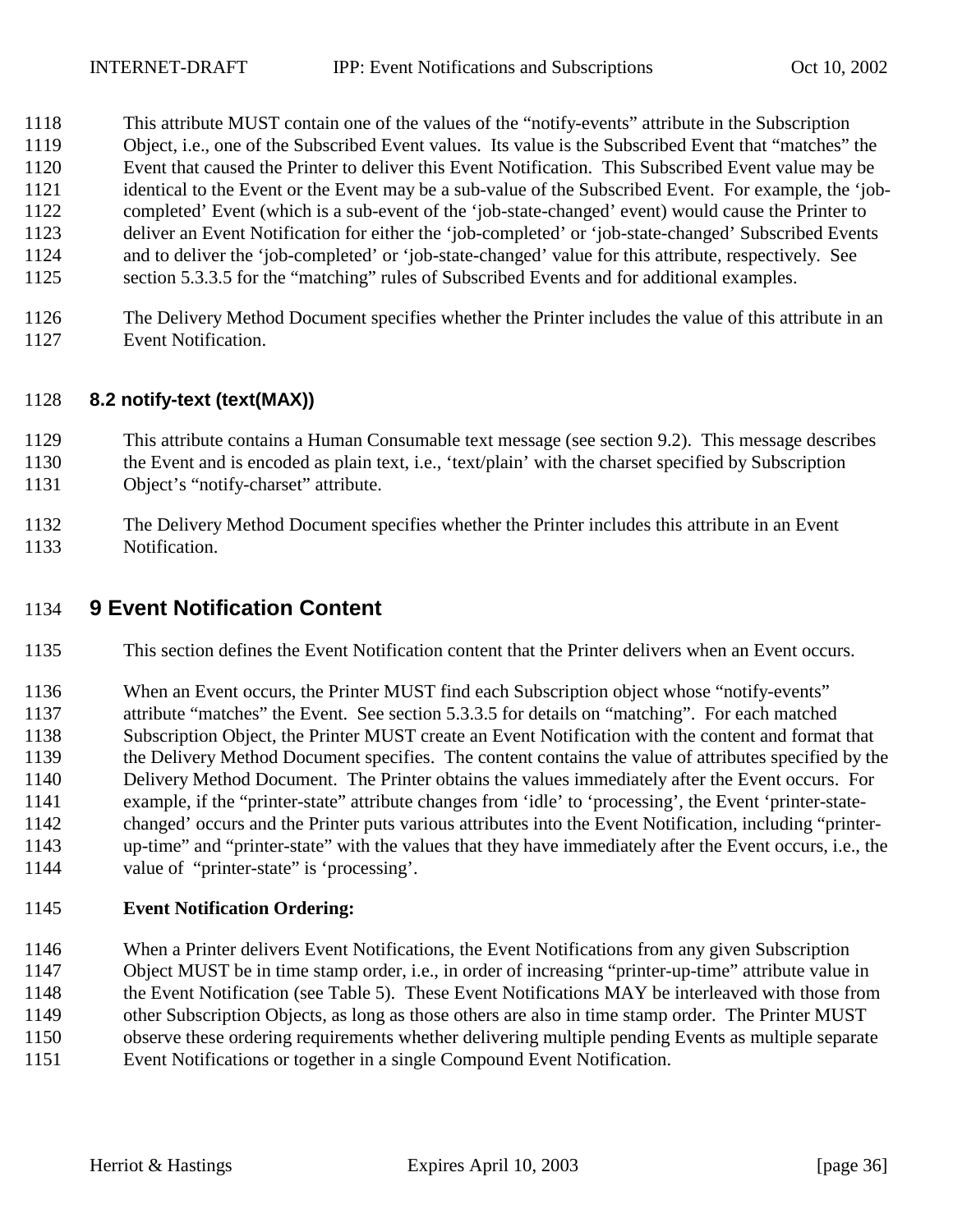If a Subscribing Client wants the Printer to deliver certain Event Notifications in time stamp order, the Subscribing Client uses a single Subscription Object. Even so, depending on the underlying transport, the actual order that a Notification Recipient receives separate Event Notifications may differ from the order sent by the Printer (e.g., email).

 Example: Consider two Per-Printer Subscription Objects: SO1 and SO2. SO1 requests 'job-state- changed' events and SO2 requests 'printer-state-changed' events. The number in parens is the time stamp. The following Event Notification sequences are the only ones that conform to the ordering requirements for the Printer to deliver the Event Notifications:

- (a) SO1: 'job-created' (1000), SO1: 'job-stopped' (1005), SO1: 'job-completed' (1009), SO2: 'printer-stopped' (1005)
- (b) SO1: 'job-created' (1000), SO1: 'job-stopped' (1005), SO2: 'printer-stopped' (1005), SO1: 'job-completed' (1009)
- (c) SO1: 'job-created' (1000), SO2: 'printer-stopped' (1005), SO1: 'job-stopped' (1005), SO1: 'job-completed' (1009)
- (d) SO2: 'printer-stopped (1005), SO1: 'job-created' (1000), SO1: 'job-stopped' (1005), SO1: 'job-completed' (1009)
- Examples (b) and (c) are interleaved; examples (a) and (d) are not interleaved and are not appropriate 1169 for some Delivery Methods.

 If two different Events occur simultaneously, or nearly so (e.g., "printer-up-time" has the same value 1171 for both), the Printer MUST create a separate Event Notification for each Event, even if the associated Subscription Object is the same for both Events. However, the Printer MAY combine these distinct Event Notifications into a single Compound Event Notification if the Delivery Method supports Compound Event Notifications. For example, suppose that two nearly-simultaneously Events represent two successive 'printer-state-changed' Events, one from 'idle' to 'processing' and another from 'processing' to 'stopped'. These two Events have the same name but are different instances of 1177 the Event. Then the Printer MUST create a separate Event Notification for each Event and SHOULD accurately report the "printer-state" of the first Event as 'processing' and the second Event as 'stopped'.

- If a Subscription Object contains more than one Subscribed Event, and several Events occur in quick succession each matching a different Subscribed Event in the Subscription Object, the Printer MUST NOT generate a single Event Notification from several of these Events, but MAY combine distinct Event Notifications into a single Compound Event Notification if the Delivery Method supports Compound Event Notifications.
- After the Printer has created the Event Notification, the Printer delivers it via either a:
- Push Delivery Method: The Printer delivers the Event Notification shortly after an Event occurs. For some Push Delivery Methods, the Notification Recipient MUST deliver a response; for 1188 others it MUST NOT deliver a response.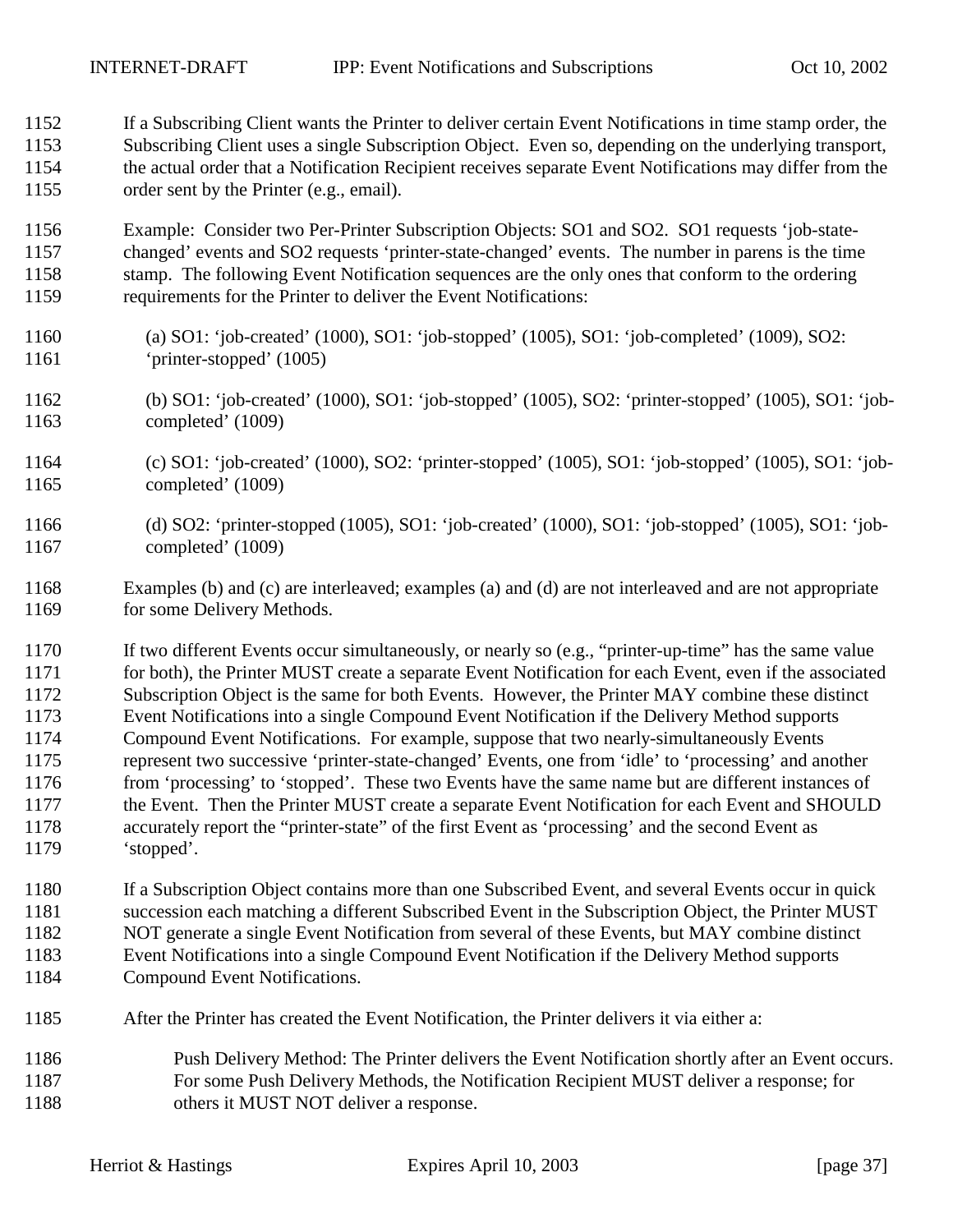<span id="page-37-0"></span>

| 1189                 | Pull Delivery Method: The Printer saves Event Notifications for some Event Life and expects                                                                                                                      |
|----------------------|------------------------------------------------------------------------------------------------------------------------------------------------------------------------------------------------------------------|
| 1190                 | the Notification Recipient to request Event Notifications. The Printer returns the Event                                                                                                                         |
| 1191                 | Notifications in a response to such a request.                                                                                                                                                                   |
| 1192                 | If an error that meets the following conditions occurs, the Printer MUST cancel the Subscription                                                                                                                 |
| 1193                 | Object.                                                                                                                                                                                                          |
| 1194                 | a) the error occurs during the delivering of an Event Notification generated from Subscription Object                                                                                                            |
| 1195                 | S AND                                                                                                                                                                                                            |
| 1196                 | b) the error would continue to occur every time the Printer delivers an Event Notification generated                                                                                                             |
| 1197                 | from Subscription Object S in the future.                                                                                                                                                                        |
| 1198                 | For example, if the address of the "notify-recipient-uri" of Subscription Object A references a non-                                                                                                             |
| 1199                 | existent target and the Printer determines this fact, it MUST delete Subscription Object A.                                                                                                                      |
| 1200                 | The next two sections describe the values that a Printer delivers in the content of Machine Consumable                                                                                                           |
| 1201                 | and Human Consumable Event Notifications, respectively.                                                                                                                                                          |
| 1202                 | The tables in the sub-sections of this section contain the following columns:                                                                                                                                    |
| 1203                 | a) Source Value: the name of the attribute that supplies the value for the Event Notification.                                                                                                                   |
| 1204                 | Asterisks in this field refer to a note below the table.                                                                                                                                                         |
| 1205                 | b) <b>Delivers:</b> if the Printer supports the value (column 1) on the Source Object (column 3) the                                                                                                             |
| 1206                 | Delivery Method MUST specify:                                                                                                                                                                                    |
| 1207                 | <b>MUST:</b> that the Printer MUST deliver the value.                                                                                                                                                            |
| 1208                 | <b>SHOULD:</b> either that the Printer MUST deliver the value or that the value is incompatible                                                                                                                  |
| 1209                 | with the Delivery Method.                                                                                                                                                                                        |
| 1210                 | MAY: that the Printer MUST, SHOULD, MAY, MUST NOT, SHOULD NOT, or NEED                                                                                                                                           |
| 1211                 | NOT deliver the value. The Delivery Method specifies the level of conformance for the                                                                                                                            |
| 1212                 | Printer.                                                                                                                                                                                                         |
| 1213<br>1214<br>1215 | <b>Source Object:</b> the object from which the source value comes. If the object is "Event"<br>C)<br>Notification", the Printer fabricates the value when it delivers the Event Notification. See<br>section 8. |
| 1216                 | 9.1 Content of Machine Consumable Event Notifications                                                                                                                                                            |

- This section defines the attributes that a Delivery Method MUST mention in a Delivery Method Document when specifying the Machine Consumable Event Notification's contents.
- This document does not define the order of attributes in Event Notifications. However, Delivery Method Documents MAY define the order of some or all of the attributes.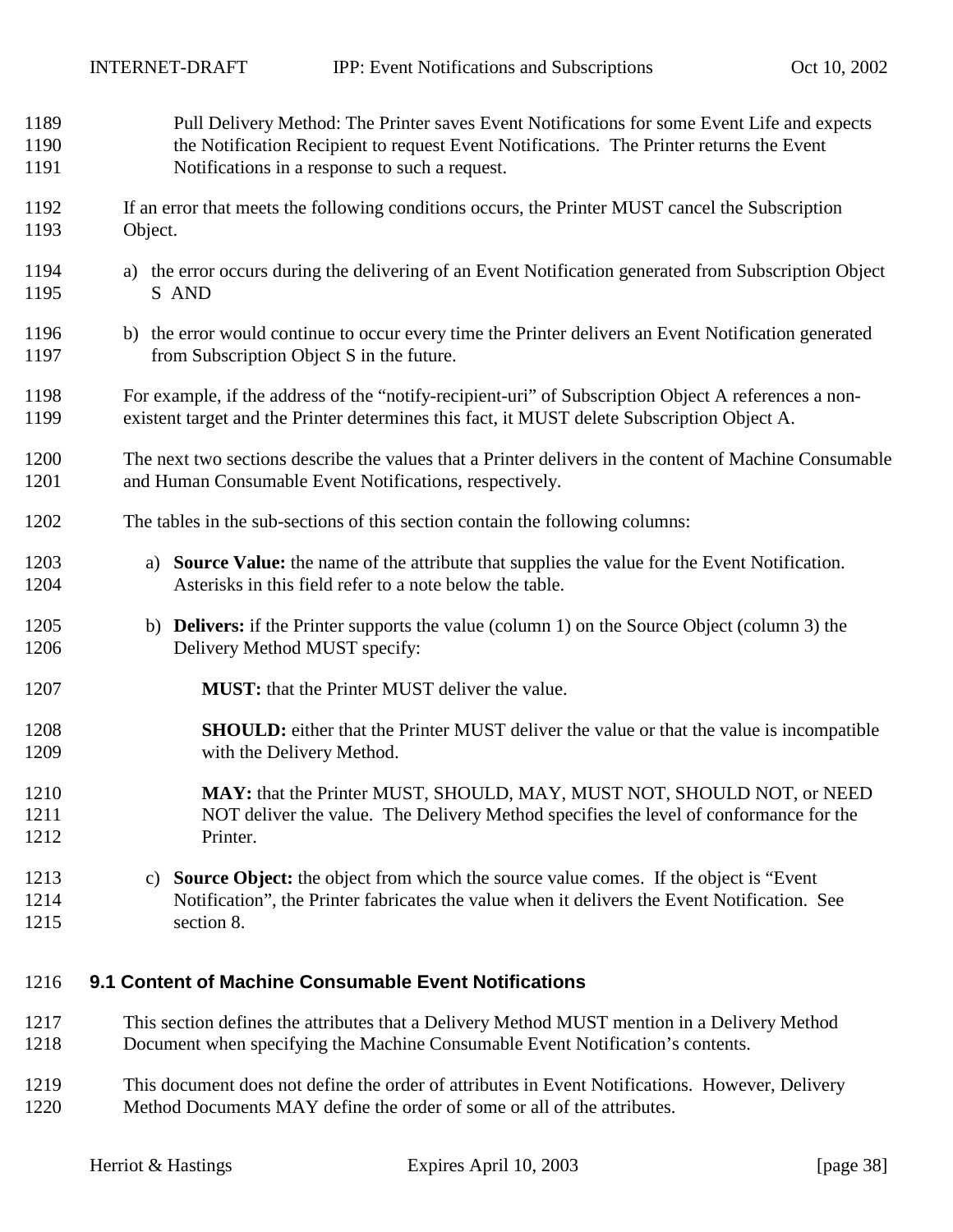- 1221 A Delivery Method Document MUST specify additional attributes (if any) that a Printer 1222 implementation delivers in a Machine Consumable Event Notification.
- 1223 Notification Recipients MUST be able to accept Event Notifications containing attributes they do not 1224 recognize. What a Notification Recipient does with an unrecognized attribute is implementation-1225 dependent. Notification Recipients MAY attempt to display unrecognized attributes anyway or MAY 1226 ignore them.
- 1227 The next three sections define the attributes in Event Notification Contents that are:
- 1228 1. for all Events
- 1229 2. for Job Events only
- 1230 3. for Printer Events only

#### 1231 **9.1.1 Event Notification Content Common to All Events**

- 1232 This section lists the attributes that a Delivery Method Document MUST specify for all Events.
- 1233 Table 5 lists potential values in each Event Notification.
- 

#### 1234 **Table 5 – Attributes in Event Notification Content**

| Source Value                                          | <b>Delivers</b> | Source Object             |
|-------------------------------------------------------|-----------------|---------------------------|
| notify-subscription-id (integer(1:MAX))               | <b>MUST</b>     | Subscription              |
| notify-printer-uri (uri)                              | <b>MUST</b>     | Subscription              |
| notify-subscribed-event (type2 keyword)               | <b>MUST</b>     | <b>Event Notification</b> |
| printer-up-time (integer(MIN:MAX))                    | <b>MUST</b>     | Printer                   |
| printer-current-time (dateTime) *                     | <b>MUST</b>     | Printer                   |
| notify-sequence-number (integer (0:MAX))              | <b>SHOULD</b>   | Subscription              |
| notify-charset (charset)                              | <b>SHOULD</b>   | Subscription              |
| notify-natural-language (naturalLanguage)             | <b>SHOULD</b>   | Subscription              |
| notify-user-data (octetString(63)) **                 | <b>SHOULD</b>   | Subscription              |
| notify-text (text)                                    | <b>SHOULD</b>   | <b>Event Notification</b> |
| attributes from the "notify-attributes" attribute *** | <b>MAY</b>      | Printer                   |
| attributes from the "notify-attributes" attribute *** | <b>MAY</b>      | Job                       |
| attributes from the "notify-attributes" attribute *** | <b>MAY</b>      | Subscription              |

- 1235
- 1236 \*A Printer MUST deliver this value only if and only if it supports the Printer's "printer-current-time" 1237 attribute.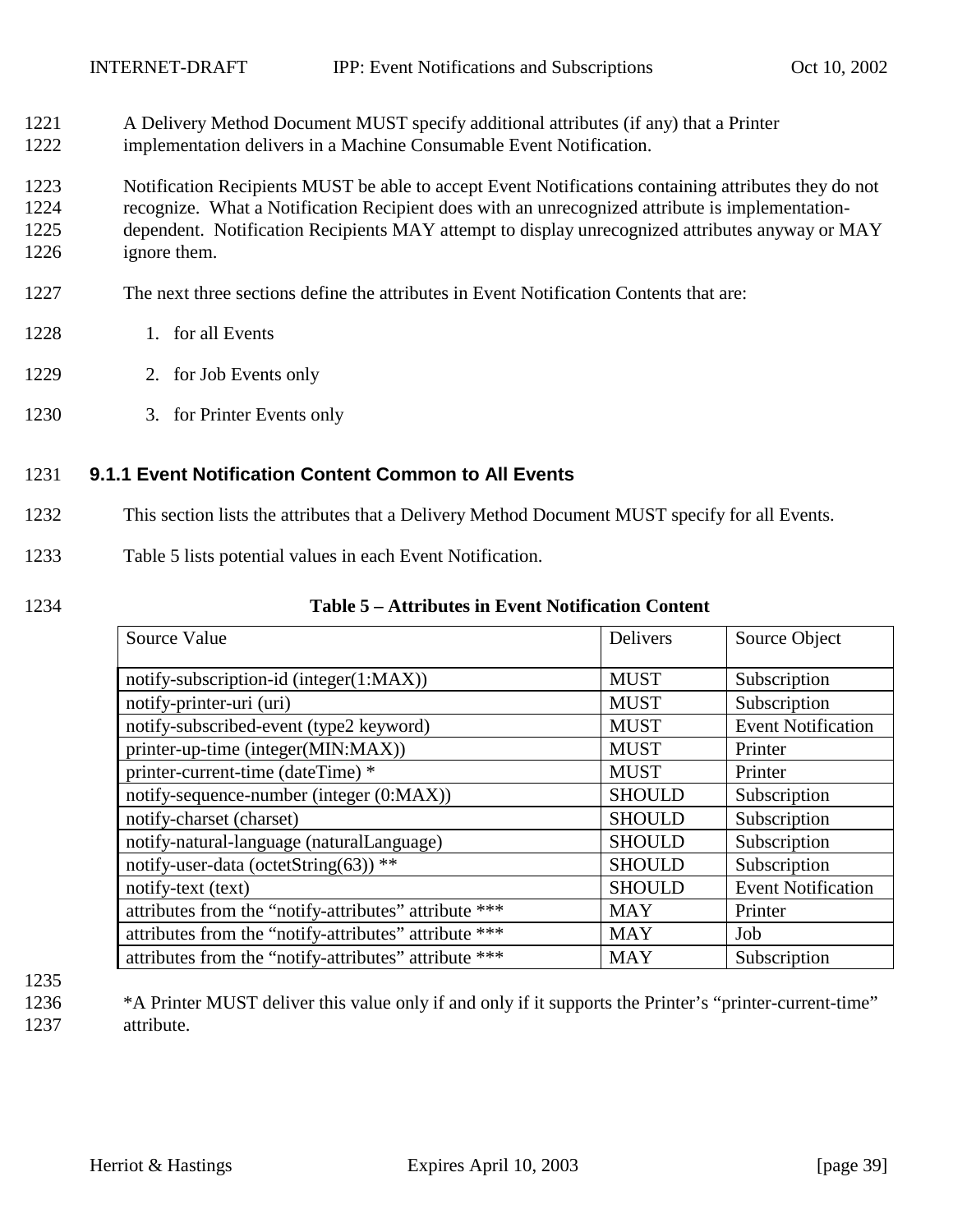- \*\* If the Subscription Object does not contain a "notify-user-data" attribute and the Delivery Method
- Document REQUIRES the Printer to deliver the "notify-user-data" source value in the Event Notification, the Printer MUST deliver an octet-string of length 0.

1241 \*\*\* The last three rows represent additional attributes that a client MAY request via the "notify- attributes" attribute. A Printer MAY support the "notify-attributes" attribute. The Delivery Method MUST say that the Printer MUST, SHOULD, MAY, MUST NOT, SHOULD NOT, or NEED NOT support the "notify-attributes" attribute and specific values of this attribute. The Delivery Method MAY say that support for the "notify-attributes" is conditioned on support of the attribute by the Printer or it MAY say that Printer MUST support the "notify-attributes" attribute if the Printer supports 1247 the Delivery Method.

#### **9.1.2 Additional Event Notification Content for Job Events**

 This section lists the additional attributes that a Delivery Method Document MUST specify for Job Events. See Table 6.

#### **Table 6 – Additional Event Notification Content for Job Events**

| Source Value                                     | <b>Delivers</b> | Source Object |
|--------------------------------------------------|-----------------|---------------|
| job-id (integer $(1:MAX)$ )                      | <b>MUST</b>     | Job           |
| job-state (type1 enum)                           | <b>MUST</b>     | Job           |
| job-state-reasons (1setOf type2 keyword)         | <b>MUST</b>     | Job           |
| job-impressions-completed (integer( $0:MAX$ )) * | <b>MUST</b>     | Job           |

#### 

 \* The Printer MUST deliver the "job-impressions-completed" attribute in an Event Notification only for the combinations of Events and Subscribed Events shown in Table 7.

#### **Table 7 – Combinations of Events and Subscribed Events for "job-impressions-completed"**

| <b>Job</b> Event | Subscribed Job Event |
|------------------|----------------------|
| 'job-progress'   | 'iob-progress'       |
| 'iob-completed'  | 'iob-completed'      |
| 'iob-completed'  | 'job-state-changed'  |

#### **9.1.3 Additional Event Notification Content for Printer Events**

 This section lists the additional attributes that a Delivery Method Document MUST specify for Printer Events. See [Table 8.](#page-40-0)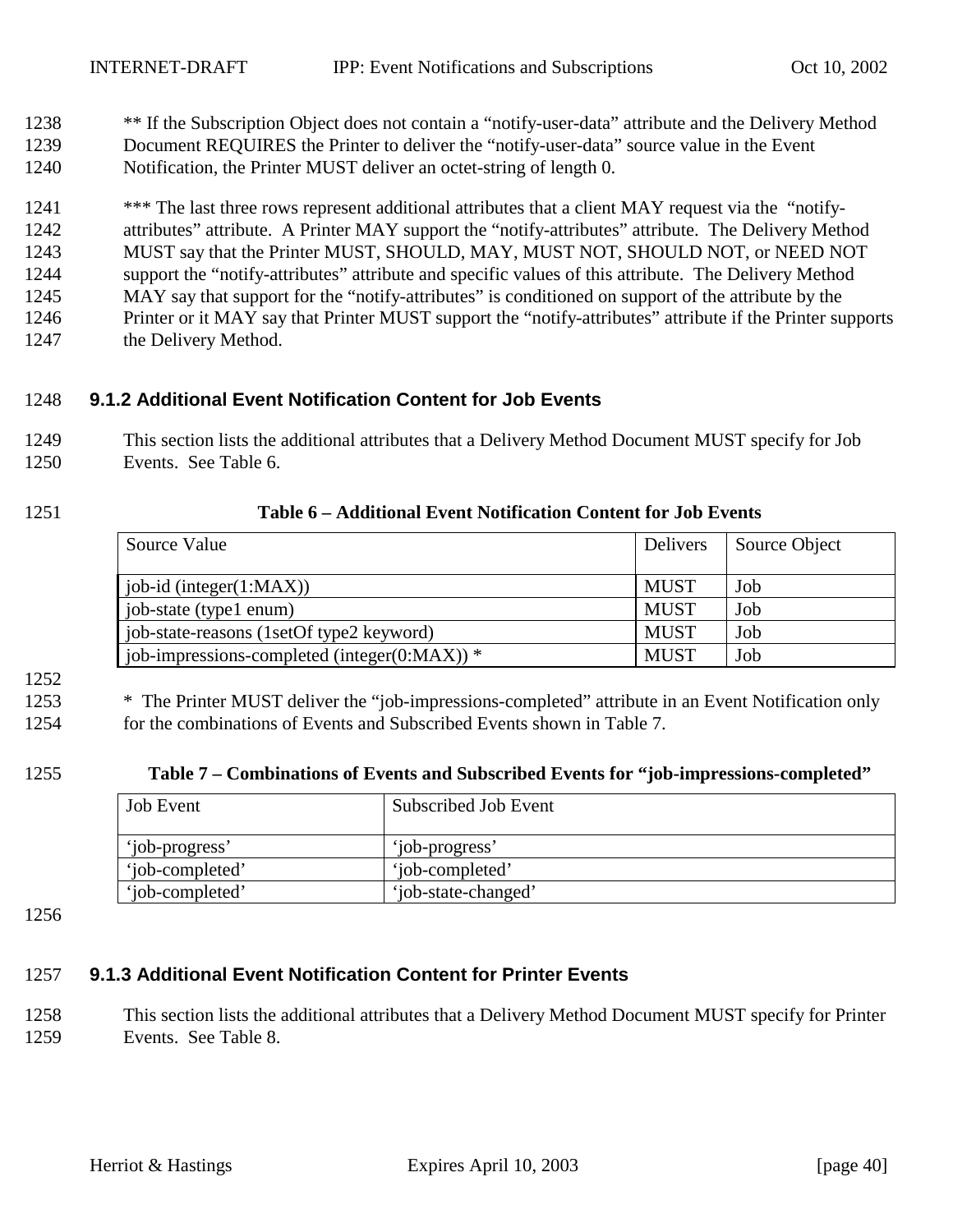<span id="page-40-0"></span>

| 1260 |
|------|
|------|

#### **Table 8 – Additional Event Notification Content for Printer Events**

| Source Value                                 | Delivers    | Source Object |
|----------------------------------------------|-------------|---------------|
| printer-state (type1 enum)                   | <b>MUST</b> | Printer       |
| printer-state-reasons (1setOf type2 keyword) | <b>MUST</b> | Printer       |
| printer-is-accepting-jobs (boolean)          | <b>MUST</b> | Printer       |

### **9.2 Content of Human Consumable Event Notification**

- This section defines the information that a Delivery Method MUST mention in a Delivery Method Document when specifying the Human Consumable Event Notifications contents or the value of the "notify-text" attribute.
- Such a Delivery Method MUST specify the following information and a Printer SHOULD deliver it:
- a) the Printer name (see [Table 9\)](#page-41-0)
- b) the time of the Event (see [Table 11\)](#page-41-0)
- c) for Printer Events only:
- 1270 i) the Event (see [Table 10\)](#page-41-0) and/or Printer state information (see [Table 14\)](#page-43-0)
- d) for Job Events only:
- 1272 i) the job identity (see [Table 12\)](#page-42-0)
- 1273 ii) the Event (see [Table 10\)](#page-41-0) and/or Job state information (see [Table 13\)](#page-42-0)
- The subsections of this section specify the attributes that a Printer MUST use to obtain this information.
- A Delivery Method Document MUST specify additional information (if any) that a Printer implementation delivers in a Human Consumable Event Notification or in the "notify-text" attribute.
- A client MUST NOT request additional attributes via the "notify-attributes" attribute because this attribute works only for Machine Consumable Event Notifications.
- Notification Recipients MUST NOT expect to be able to parse the Human Consumable Event Notification contents or the value of the "notify-text" attribute.
- The next three sections define the attributes in Event Notification Contents that are:
- a) for all Events
- b) for Job Events only
- c) for Printer Events only
- **9.2.1 Event Notification Content Common to All Events**
- This section lists the source of the information that a Delivery Method MUST specify for all Events.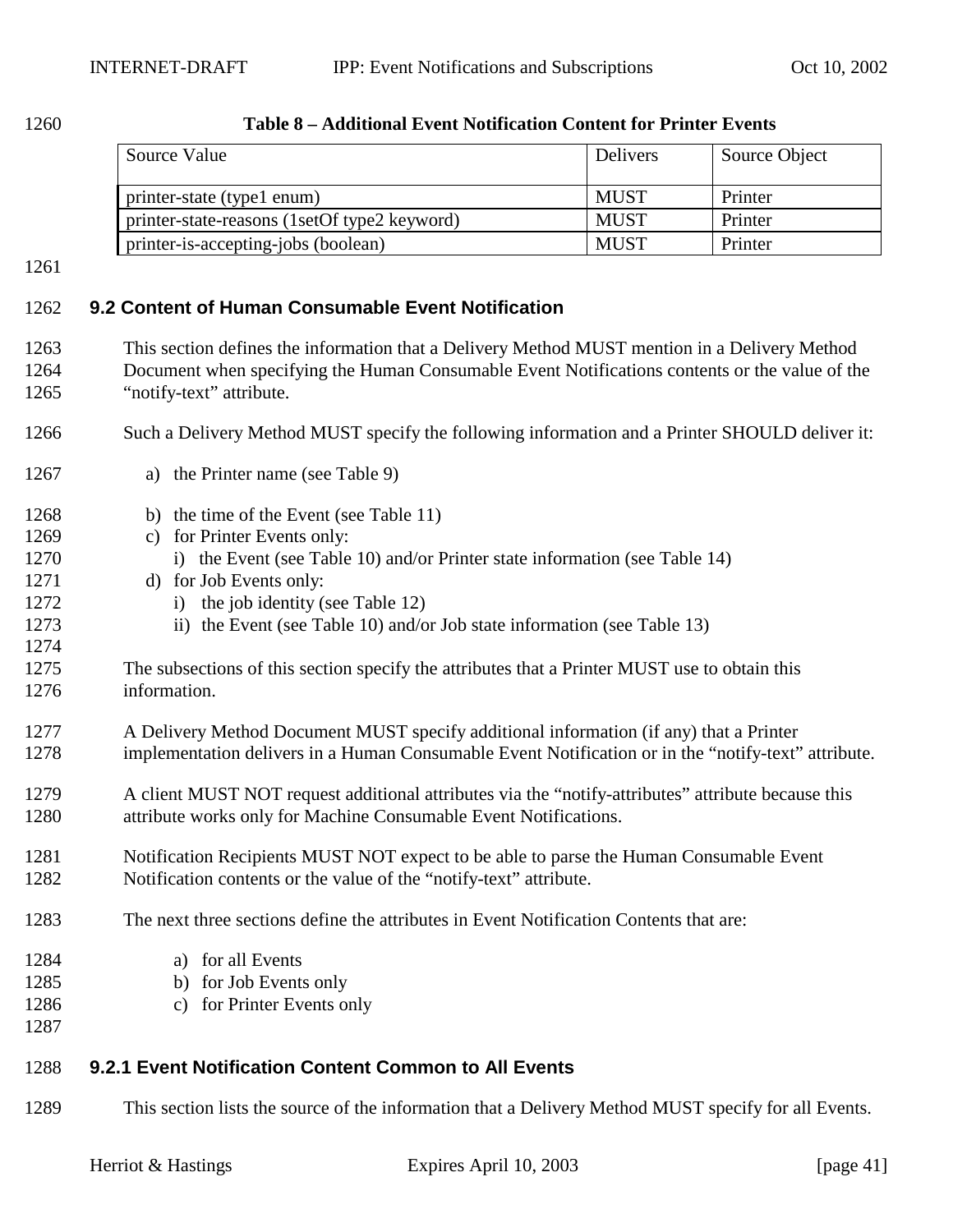<span id="page-41-0"></span> There is a separate table for each piece of information. Each row in the table represents a source value for the information and the values are listed in order of preference, with the first one being the preferred one. An implementation SHOULD use the source value from the earliest row in each table. It MAY use the source value from another row instead, or it MAY combine the source values from

several rows. An implementation is free to determine the best way to present this information.

 In all tables of this section, all rows contain a "MAY" in order to state that the Delivery Method specifies the conformance.

 Table 9 lists the source of the information for the Printer Name. The "printer-name" is more user- friendly unless the Notification Recipient is in a place where the Printer name is not meaningful. For example, an implementation could have the intelligence to deliver the value of the "printer-name" attribute to a Notification Recipient that can access the Printer via value of the "printer-name" attribute and otherwise deliver the value of the "notify-printer-uri" attribute.

#### **Table 9 – Printer Name in Event Notification Content**

| Source Value                 | <b>Delivers</b> | Source Object |
|------------------------------|-----------------|---------------|
| printer-name (name $(127)$ ) | MAY             | Printer       |
| notify-printer-uri (uri)     | <b>MAY</b>      | Subscription  |

#### 

 Table 10 lists the source of the information for the Event name. A Printer MAY combine this information with state information described for Jobs in [Table 13](#page-42-0) or for Printers in [Table 14.](#page-43-0)

#### **Table 10 – Event Name in Event Notification Content**

| Source Value                            | <b>Delivers</b> | Source Object |
|-----------------------------------------|-----------------|---------------|
| notify-subscribed-event (type2 keyword) | MAY             | Subscription  |

 Table 11 lists the source of the information for the time that the Event occurred. A Printer can deliver this value only if it supports the Printer's "printer-current-time" attribute. If a Printer does not support the "printer-current-time" attribute, it MUST NOT deliver the "printer-up-time" value instead, since it is not an allowed option for human consumable information.

#### **Table 11 – Event Time in Event Notification Content**

| Source Value                    | Delivers   | Source Object |
|---------------------------------|------------|---------------|
| printer-current-time (dateTime) | <b>MAY</b> | Printer       |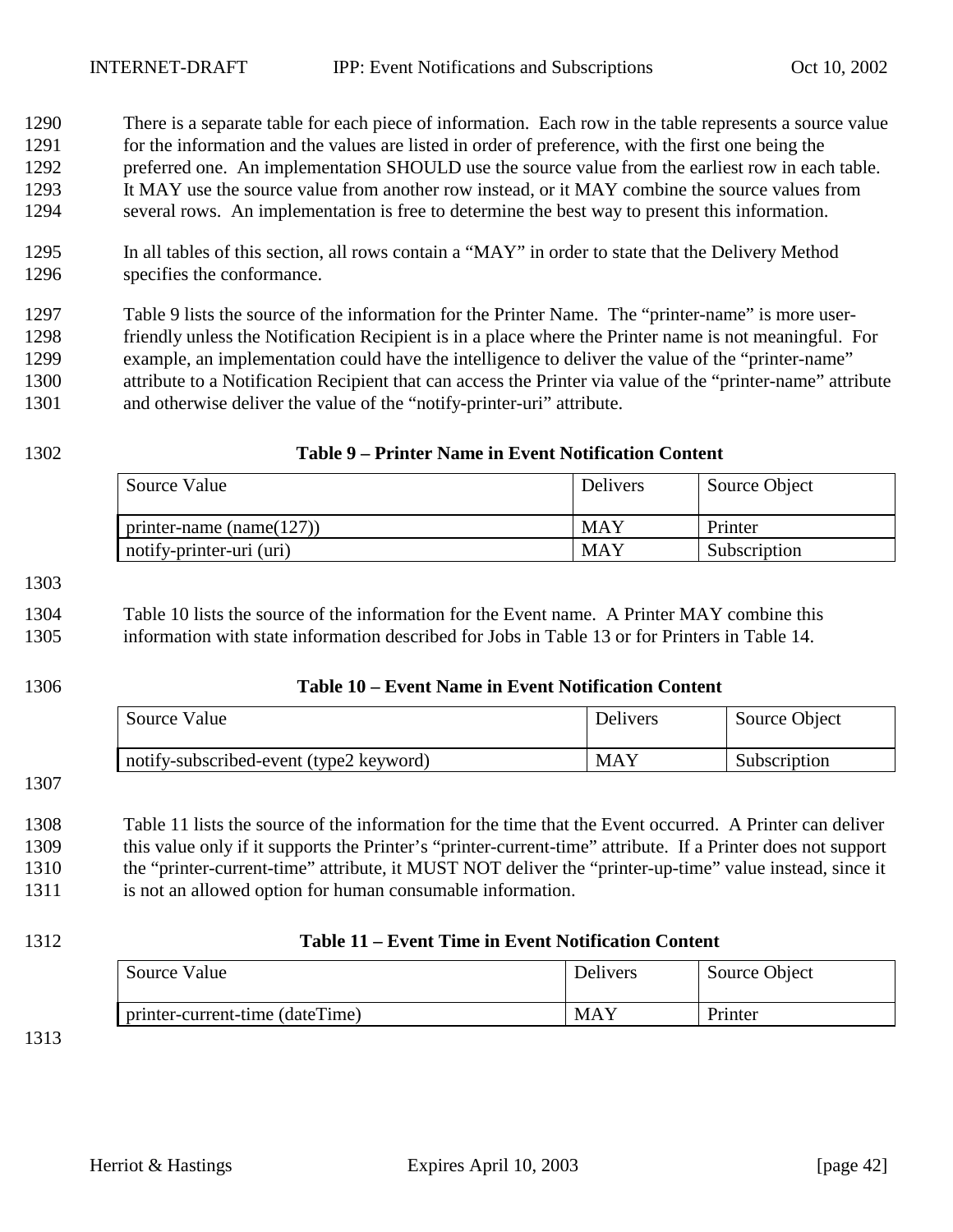<span id="page-42-0"></span>**9.2.2 Additional Event Notification Content for Job Events** 

- This section lists the source of the additional information that a Delivery Method MUST specify for Job Events.
- Table 12 lists the source of the information for the job name. The "job-name" is likely more
- meaningful to a user than "job-id".
- 

### **Table 12 – Job Name in Event Notification Content**

| Source Value                | <b>Delivers</b> | Source Object |
|-----------------------------|-----------------|---------------|
| job-name (name $(MAX)$ )    | <b>MAY</b>      | Job           |
| job-id (integer $(1:MAX)$ ) | <b>MAY</b>      | Job           |

#### 

# Table 13 lists the source of the information for the job state. If a Printer supports the "job-state- message" and "job-detailed-state-message" attributes, it SHOULD use those attributes for the job state information, otherwise, it should fabricate such information from the "job-state" and "job-state-

reasons". For some Events, a Printer MAY combine this information with Event information.

## **Table 13 – Job State in Event Notification Content**

| Source Value                                    | Delivers   | Source |
|-------------------------------------------------|------------|--------|
|                                                 |            | Object |
| job-state-message $(text(MAX))$                 | <b>MAY</b> | Job    |
| job-detailed-status-messages (1setOf text(MAX)) | <b>MAY</b> | Job    |
| job-state (type1 enum)                          | <b>MAY</b> | Job    |
| job-state-reasons (1setOf type2 keyword)        | <b>MAY</b> | Job    |

# **9.2.3 Additional Event Notification Content for Printer Events**

 This section lists the source of the additional information that a Delivery Method MUST specify for Printer Events.

 [Table 14](#page-43-0) lists the source of the information for the printer state. If a Printer supports the "printer-state- message", it SHOULD use that attribute for the job state information, otherwise it SHOULD fabricate 1332 such information from the "printer-state" and "printer-state-reasons". For some Events, a Printer MAY combine this information with Event information.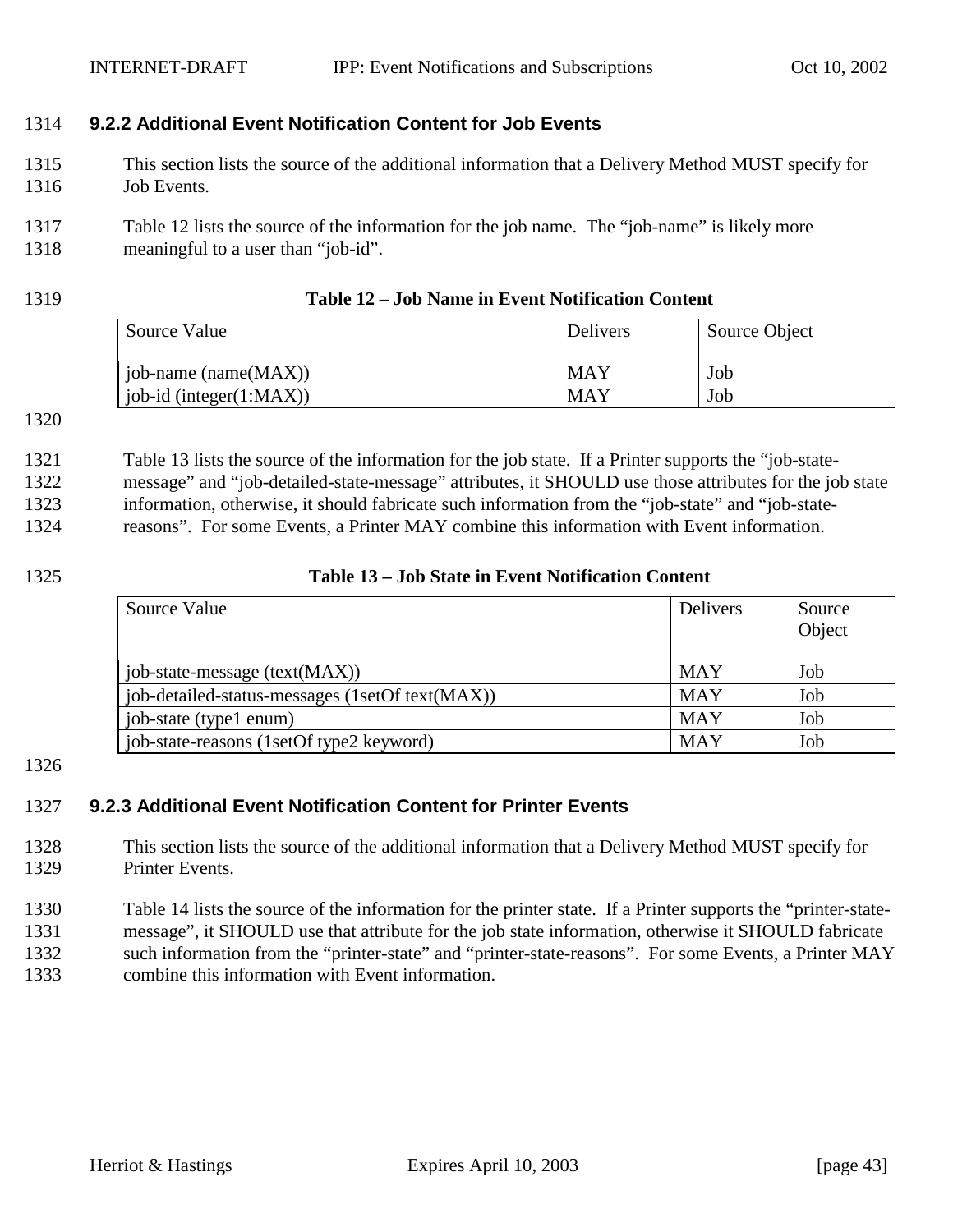<span id="page-43-0"></span>

| 1334 | Table 14 – Printer State in Event Notification Content |
|------|--------------------------------------------------------|
|      |                                                        |

| Source Value                                 | <b>Delivers</b> | Source<br>Object |
|----------------------------------------------|-----------------|------------------|
| printer-state-message (text(MAX))            | <b>MAY</b>      | Printer          |
| printer-state (type1 enum)                   | <b>MAY</b>      | Printer          |
| printer-state-reasons (1setOf type2 keyword) | <b>MAY</b>      | Printer          |
| printer-is-accepting-jobs (boolean)          | <b>MAY</b>      | Printer          |

# **10 Delivery Methods**

 A Delivery Method is the mechanism, i.e., protocol, by which the Printer delivers an Event Notification to a Notification Recipient. There are several potential Delivery Methods for Event Notifications, standardized, as well as proprietary. This specification REQUIRES that the 'ippget' Pull Delivery Method [ipp-get-method] be supported. Conforming implementations MAY support additional Push or Pull Delivery Methods as well. This document does not define any of these delivery mechanisms. Each Delivery Method MUST be defined in a Delivery Method Document that is separate from this document. New Delivery Methods will be created as needed using an extension to the registration procedures defined in [RFC2911]. Such documents are registered with IANA (see section [24.7.3\)](#page-76-0).

- The following sorts of Delivery Methods are possible:
- 1345 The Notification Recipient polls for Event Notifications at intervals directed by the Printer
- 1346 The Printer delivers Event Notifications to the Notification Recipient using http as the transport.
- 1347 The Printer delivers an email message.
- This section specifies how to define a Delivery Method Document and what to put in such a document.

 A Delivery Method Document MUST contain an exact copy of the following paragraph, caption and table. In addition, column 2 of the table in the Delivery Method Document MUST contain answers to questions in column 1 for the Delivery Method. Also, the Delivery Method document MUST contain a reference to this document and call that reference [ipp-ntfy] because the table contains an [ipp-ntfy] reference.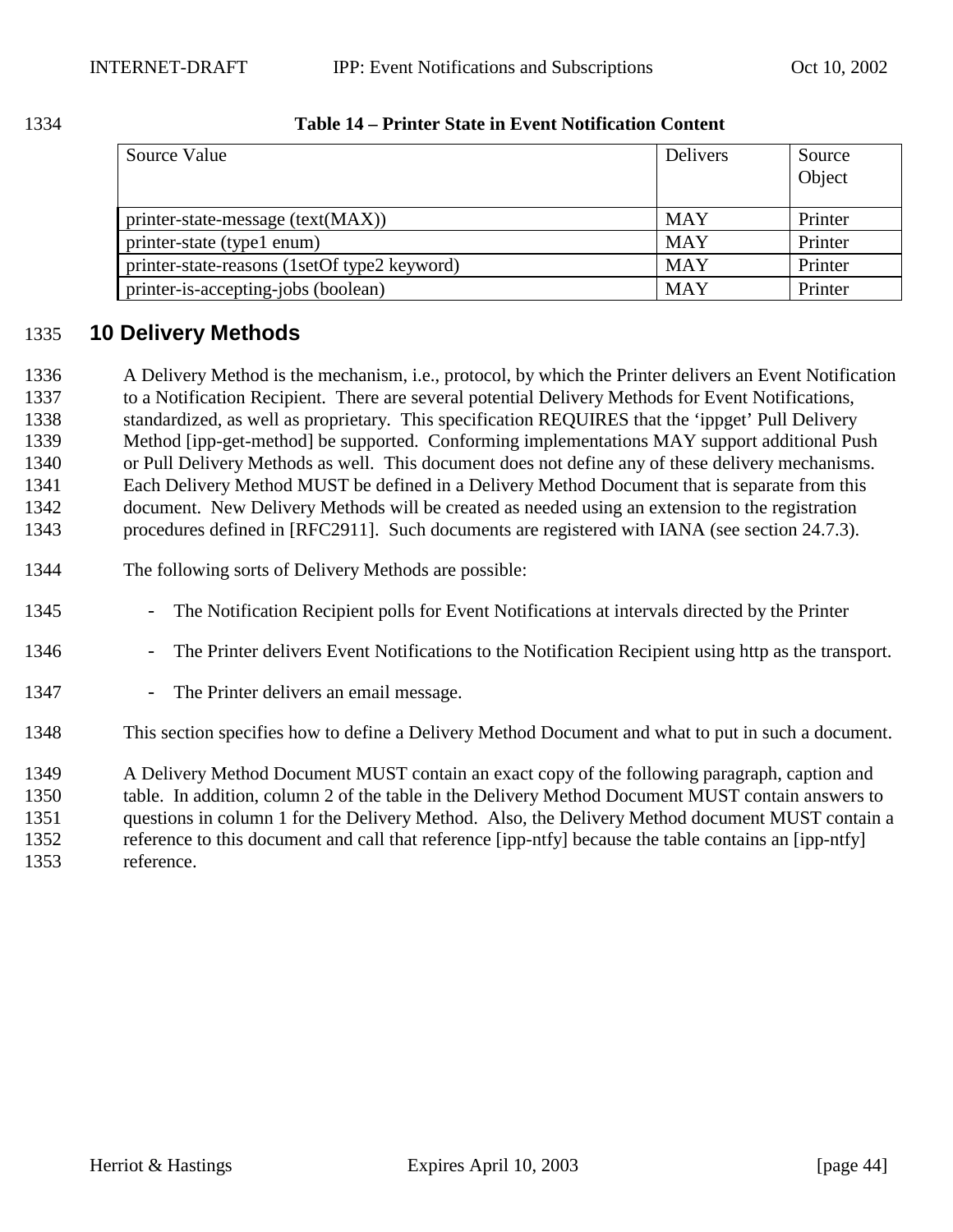# 1354 If a Printer supports this Delivery Method, the following are its characteristics.

### 1355 **Table 15 – Information about the Delivery Method**

|    | Document Method Conformance Requirement                                                                                    | <b>Delivery Method Realization</b> |
|----|----------------------------------------------------------------------------------------------------------------------------|------------------------------------|
|    | 1. What is the URL scheme name for the Push Delivery<br>Method or the keyword method name for the Pull Delivery<br>Method? |                                    |
| 2. | Is the Delivery Method REQUIRED, RECOMMENDED, or<br>OPTIONAL for an IPP Printer to support?                                |                                    |
| 3. | What transport and delivery protocols does the Printer use                                                                 |                                    |
|    | to deliver the Event Notification Content, i.e., what is the                                                               |                                    |
|    | entire network stack?                                                                                                      |                                    |
|    | 4. Can several Event Notifications be combined into a                                                                      |                                    |
|    | <b>Compound Event Notification?</b>                                                                                        |                                    |
| 5. | Is the Delivery Method initiated by the Notification<br>Recipient (pull), or by the Printer (push)?                        |                                    |
| 6. | Is the Event Notification content Machine Consumable or                                                                    |                                    |
|    | Human Consumable?                                                                                                          |                                    |
| 7. | What section in this document answers the following                                                                        |                                    |
|    | question? For a Machine Consumable Event Notification,                                                                     |                                    |
|    | what is the representation and encoding of values defined in                                                               |                                    |
|    | section 9.1 of [ipp-ntfy] and the conformance requirements                                                                 |                                    |
|    | thereof? For a Human Consumable Event Notification, what                                                                   |                                    |
|    | is the representation and encoding of pieces of information                                                                |                                    |
|    | defined in section 9.2 of [ipp-ntfy] and the conformance                                                                   |                                    |
|    | requirements thereof?                                                                                                      |                                    |
| 8. | What are the latency and reliability of the transport and<br>delivery protocol?                                            |                                    |
|    | 9. What are the security aspects of the transport and delivery                                                             |                                    |
|    | protocol, e.g., how it is handled in firewalls?                                                                            |                                    |
|    | 10. What are the content length restrictions?                                                                              |                                    |
|    | 11. What are the additional values or pieces of information that                                                           |                                    |
|    | a Printer delivers in an Event Notification content and the                                                                |                                    |
|    | conformance requirements thereof?                                                                                          |                                    |
|    | 12. What are the additional Subscription Template and/or                                                                   |                                    |
|    | Subscription Description attributes and the conformance                                                                    |                                    |
|    | requirements thereof?                                                                                                      |                                    |
|    | 13. What are the additional Printer Description attributes and                                                             |                                    |
|    | the conformance requirements thereof?                                                                                      |                                    |

1356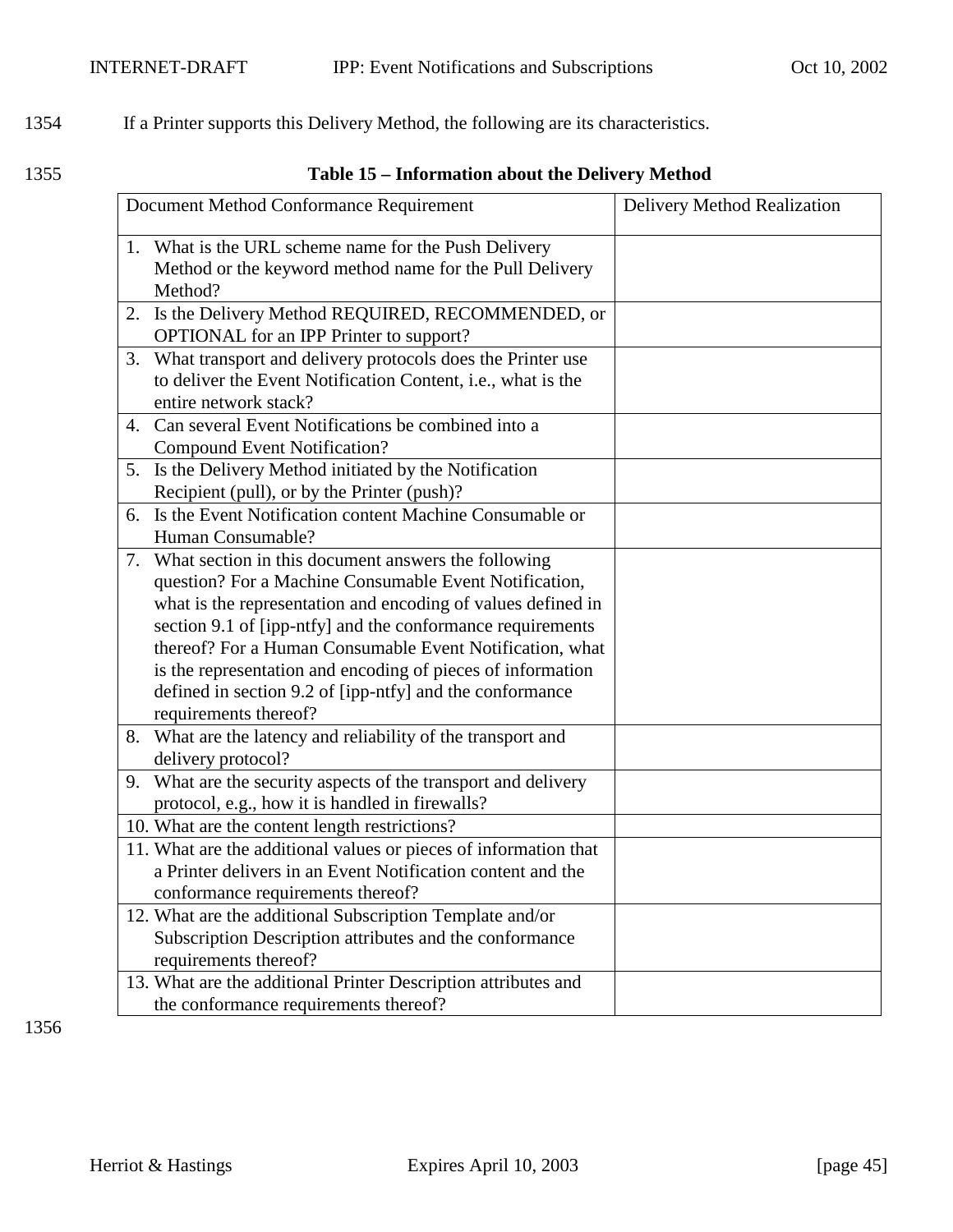# <span id="page-45-0"></span>**11 Operations for Notification**

 This section defines all of the operations for Notification. Section [7.1](#page-34-0) assigns the "operation-id" for each operation. The following two sub-sections define Subscription Creation Operations, and other operations.

#### *11.1* **Subscription Creation Operations**

 This section defines the Subscription Creation Operations. The first section on Create-Job- Subscriptions gives most of the information. The other Subscription Creation Operations refer to the section on Create-Job-Subscriptions, even though the Create-Job-Subscriptions operation is the only OPTIONAL operation in this document (see section [12\)](#page-62-0).

 A Printer MUST support Create-Printer-Subscriptions and the Subscription Template Attributes Group in Job Creation operations. It MAY support Create-Job-Subscriptions operations.

#### **11.1.1 Create-Job-Subscriptions Operation**

 The operation creates one or more Per-Job Subscription Objects. The client supplies one or more Subscription Template Attributes Groups each containing one or more of Subscription Template Attributes (defined in section [5.3\)](#page-17-0).

 Except for errors, the Printer MUST create exactly one Per-Job Subscription Object from each Subscription Template Attributes Group in the request, even if the newly created Subscription Object would have identical behavior to some existing Subscription Object. The Printer MUST associate each newly created Per-Job Subscription Object with the target Job, which is specified by the "notify-job-id" operation attribute.

 The Printer MUST accept the request in any of the target job's 'not-completed' states, i.e., 'pending', 'pending-held', 'processing', or 'processing-stopped'. The Printer MUST NOT change the job's "job- state" attribute because of this operation. If the target job is in any of the 'completed' states, i.e., 'completed', 'canceled', or 'aborted, then the Printer MUST reject the request and return the 'client-error-not-possible' status code; the response MUST NOT contain any Subscription Attribute Groups.

 Access Rights: To create Per-Job Subscription Objects, the authenticated user (see [RFC2911] section 1383 8.3) performing this operation MUST (1) be the job owner, (2) have Operator or Administrator access rights for this Printer (see [RFC2911] sections 1 and 8.5), or (3) be otherwise authorized by the Printer's administrator-configured security policy to create Per-Job Subscription Objects for the target 1386 job. Otherwise the Printer MUST reject the operation and return: the 'client-error-forbidden', 'client-error-not-authenticated', or 'client-error-not-authorized' status code as appropriate.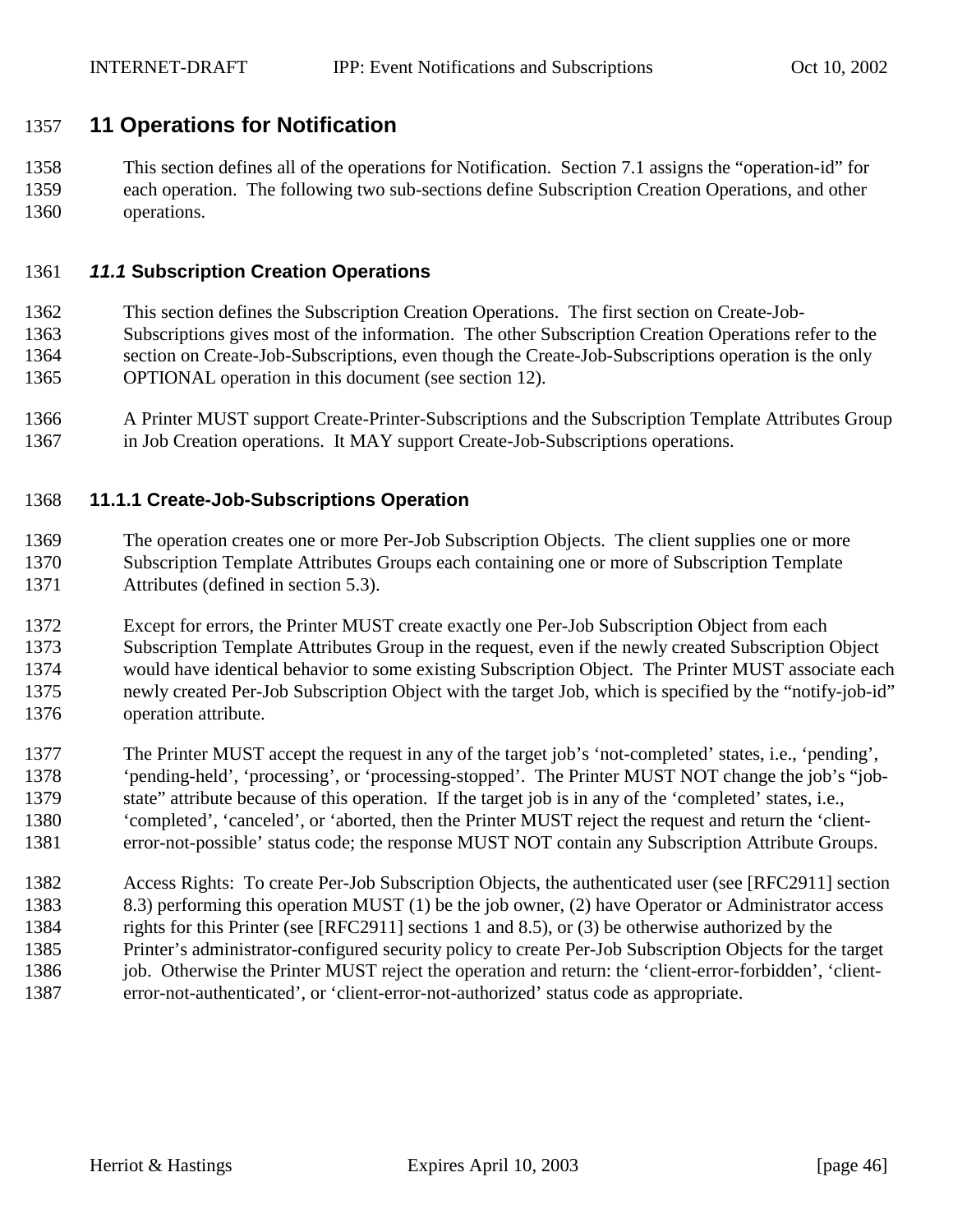<span id="page-46-0"></span>**11.1.1.1 Create-Job-Subscriptions Request** 

| 1389  | The following groups of attributes are part of the Create-Job-Subscriptions Request:                                   |
|-------|------------------------------------------------------------------------------------------------------------------------|
| 1390  | Group 1: Operation Attributes                                                                                          |
| 1391  | Natural Language and Character Set:                                                                                    |
| 1392  | The "attributes-charset" and "attributes-natural-language" attributes as described in                                  |
| 1393  | [RFC2911] section 3.1.4.1.                                                                                             |
| 1394  |                                                                                                                        |
| 1395  | Target:                                                                                                                |
| 1396  | The "printer-uri" attribute which defines the target for this operation as described in                                |
| 1397  | [RFC2911] section 3.1.5.                                                                                               |
| 1398  |                                                                                                                        |
| 1399  | <b>Requesting User Name:</b>                                                                                           |
| 1400  | The "requesting-user-name" attribute SHOULD be supplied by the client as described in                                  |
| 1401  | [RFC2911] section 8.3.                                                                                                 |
| 1402  | $11.1.1.1.1$ notify-job-id (integer $(1:MAX)$ )                                                                        |
| 1403  | The client MUST supply this attribute and it MUST specify the Job object to associate the                              |
| 1404  | Per-Job Subscription with. The value of "notify-job-id" MUST be the value of the "job-id" of                           |
| 1405  | the associated Job object. If the client does not supply this attribute, the Printer MUST reject                       |
| 1406  | this request with a 'client-error-bad-request' status code.                                                            |
| 1407  |                                                                                                                        |
| 1408  | Group 2-N: Subscription Template Attributes                                                                            |
| 1409  | For each occurrence of this group:                                                                                     |
| 1410  |                                                                                                                        |
| 1411  | The client MUST supply one or more Subscription Template Attributes in any order. See                                  |
| 1412  | section 5.3 for a description of each such attribute. See section 5.2 for details on processing                        |
| 1413  | these attributes.                                                                                                      |
| 1414  | 11.1.1.2 Create-Job-Subscriptions Response                                                                             |
| 1415  | The Printer MUST return to the client the following sets of attributes as part of a Create-Job-                        |
| 1416  | Subscriptions response:                                                                                                |
| 1417  | Group 1: Operation Attributes                                                                                          |
| 1418  | <b>Status Message:</b>                                                                                                 |
| 1419  | In addition to the REQUIRED status code returned in every response, the response                                       |
| 1.420 | $OPTIONATEV$ is already a "atotro mage<br>$\mu$ ( <i>tamb</i> ( $\Delta$ $\epsilon$ $\epsilon$ )) and (and $\mu$ data) |

- OPTIONALLY includes a "status-message" (text(255)) and/or a "detailed-status-message" (text(MAX)) operation attribute as described in [RFC2911] sections 13 and 3.1.6.
-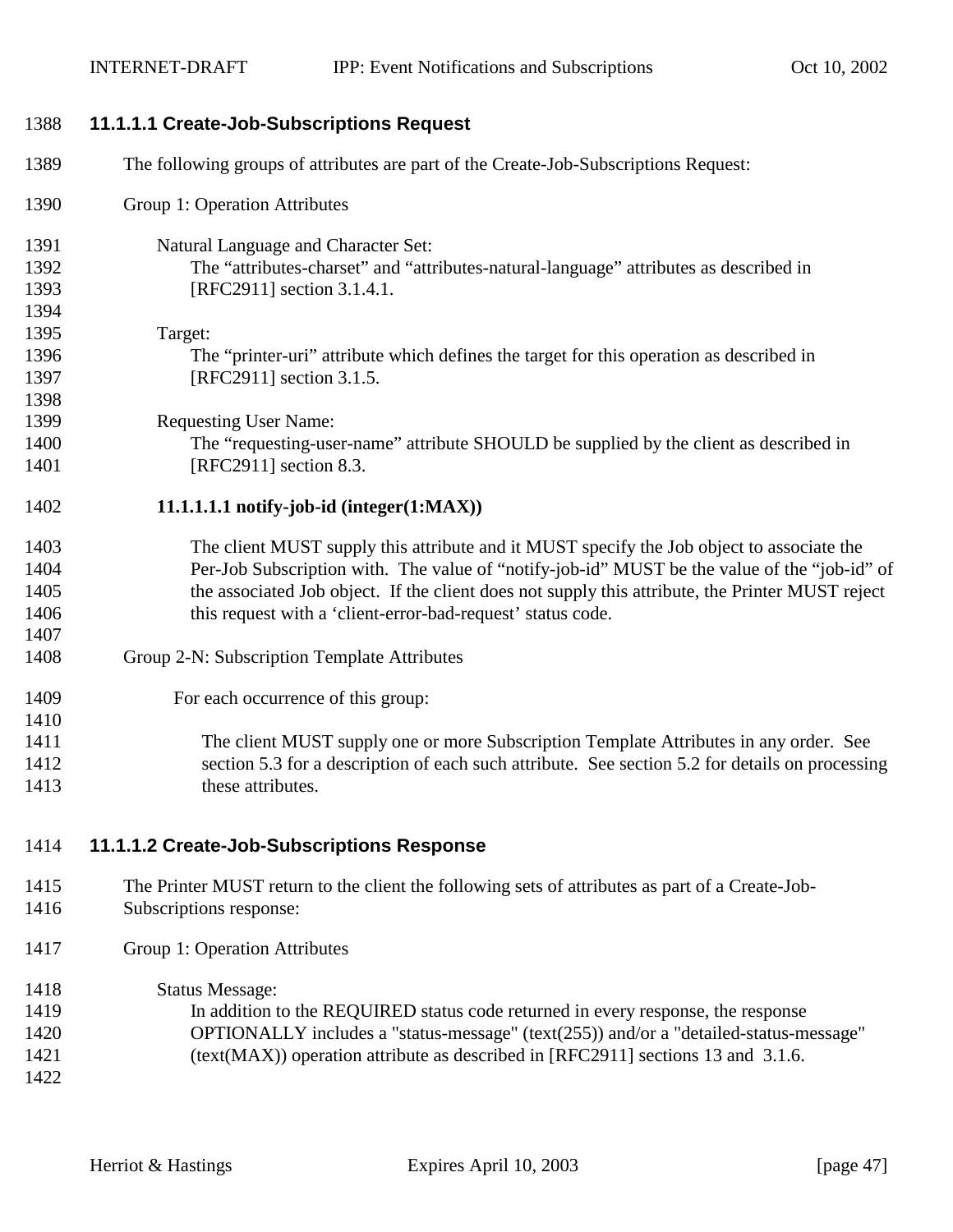<span id="page-47-0"></span>

| 1423 | In this group, the Printer can return any status codes defined in [RFC2911] and section 12.         |
|------|-----------------------------------------------------------------------------------------------------|
| 1424 | The following is a description of the important status codes:                                       |
| 1425 |                                                                                                     |
| 1426 | successful-ok: the Printer created all Subscription Objects requested (see [RFC2911]).              |
| 1427 | successful-ok-ignored-subscriptions: the Printer created some Subscription Objects                  |
| 1428 | requested but some failed. The Subscription Attributes Groups with a "notify-status-                |
| 1429 | code" attribute are the ones that failed (see section 12.1).                                        |
| 1430 | client-error-ignored-all-subscriptions: the Printer created no Subscription Objects                 |
| 1431 | requested and all failed. The Subscription Attributes Groups with a "notify-status-                 |
| 1432 | code" attribute are the ones that failed (see section 12.2).                                        |
| 1433 | client-error-not-possible: For this operation and other Per-Job Subscription operations,            |
| 1434 | this error can occur because the specified Job has already completed (see [RFC2911],                |
| 1435 | whether or not the Job is retained in the Job Retention and/or Job History phases (see              |
| 1436 | [RFC2911] section 4.3.7.1).                                                                         |
| 1437 |                                                                                                     |
| 1438 | Natural Language and Character Set:                                                                 |
| 1439 | The "attributes-charset" and "attributes-natural-language" attributes as described in               |
| 1440 | [RFC2911] section 3.1.4.2.                                                                          |
| 1441 |                                                                                                     |
| 1442 | Group 2: Unsupported Attributes                                                                     |
| 1443 | See [RFC2911] section 3.1.7 for details on returning Unsupported Attributes. This group             |
| 1444 | does not contain any unsupported Subscription Template Attributes; they are returned in the         |
| 1445 | Subscription Attributes Group (see below).                                                          |
| 1446 |                                                                                                     |
| 1447 | Group 3-N: Subscription Attributes                                                                  |
| 1448 | These groups MUST be returned unless the Printer is unable to interpret the entire request,         |
| 1449 | e.g., the "status-code" parameter returned in Group 1 has the value: 'client-error-bad-request'.    |
| 1450 |                                                                                                     |
| 1451 | "notify-status-code" (type2 enum):                                                                  |
| 1452 | Indicates the status of this subscription (see section 13 for the status code definitions).         |
| 1453 | Section 5.2 defines when this attribute MUST be present in this group.                              |
| 1454 |                                                                                                     |
| 1455 | See section 5.2 for details on the contents of each occurrence of this group.                       |
| 1456 |                                                                                                     |
| 1457 | 11.1.2 Create-Printer-Subscriptions operation                                                       |
| 1458 | The operation is identical to Create-Job-Subscriptions with exceptions noted in this section.       |
| 1459 | The operation creates Per-Printer Subscription Objects instead of Per-Job Subscription Objects, and |
| 1460 | associates each newly created Per-Printer Subscription Object with the Printer specified by the     |
| 1461 | operation target rather than with a specific Job.                                                   |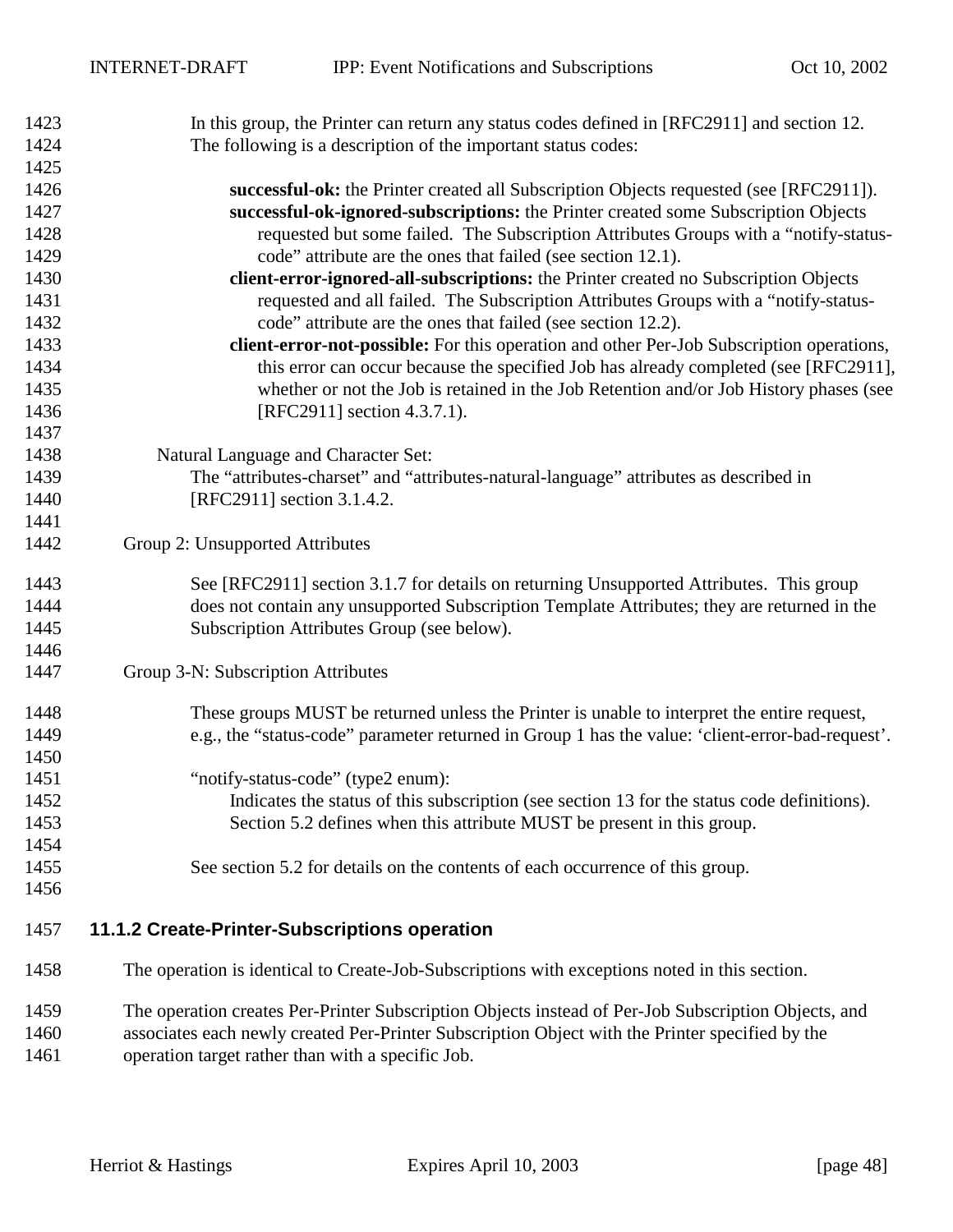- <span id="page-48-0"></span> The Printer MUST accept the request in any of its states, i.e., 'idle', 'processing', or 'stopped'. The Printer MUST NOT change its "printer-state" attribute because of this operation.
- Access Rights: To create Per-Printer Subscription Objects, the authenticated user (see [RFC2911]
- 1465 section 8.3) performing this operation MUST have (1) Operator or Administrator access rights for this
- Printer (see [RFC2911] sections 1 and 8.5), or (2) be otherwise authorized by the Printer's
- administrator-configured security policy to create Per-Printer Subscription Objects for this Printer.
- Otherwise, the Printer MUST reject the operation and return: the 'client-error-forbidden', 'client-error-
- not-authenticated', or 'client-error-not-authorized' status code as appropriate.

#### **11.1.2.1 Create-Printer-Subscriptions Request**

- The groups are identical to the Create-Job-Subscriptions (see section [11.1.1.1\)](#page-46-0) except that the
- Operation Attributes group MUST NOT contain the "notify-job-id" attribute. If the client does supply
- the "notify-job-id" attribute, then the Printer MUST treat it as any other unsupported Operation
- attribute and MUST return it in the Unsupported Attributes group.

#### **11.1.2.2 Create-Printer-Subscriptions Response**

The groups are identical to the Create-Job-Subscriptions (see section [11.1.1.2\)](#page-46-0).

# **11.1.3 Job Creation Operations – Extensions for Notification**

- This document extends the Job Creation operations (see section [3.2\)](#page-10-0) to create Subscription Objects as a part of the operation.
- The Job Creation operations are identical to Create-Job-Subscriptions operation with exceptions noted 1481 in this section.
- Unlike the Create-Job-Subscriptions operation, a Job Creation operation associates the newly created Subscription Objects with the Job object created by this operation. The operation succeeds if and only if the Job creation succeeds. If the Printer does not create some or all of the requested Subscription Objects, the Printer MUST return a 'successful-ok-ignored-subscriptions' status-code instead of a 'successful-ok' status-code, but the Printer MUST NOT reject the operation because of a failure to create Subscription Objects.
- If the Job Creation operation includes a Job Template group, the client MUST supply it after the Operation Attributes group and before the first Subscription Template Attributes Group.
- If a Printer does not support this Notification specification, then it MUST treat the Subscription
- Attributes Group like an unknown group and ignore it (see [RFC2911] section 5.2.2). Because the
- Printer ignores the Subscription Attributes Group, it doesn't return them in the response either, thus
- indicating to the client that the Printer doesn't support Notification.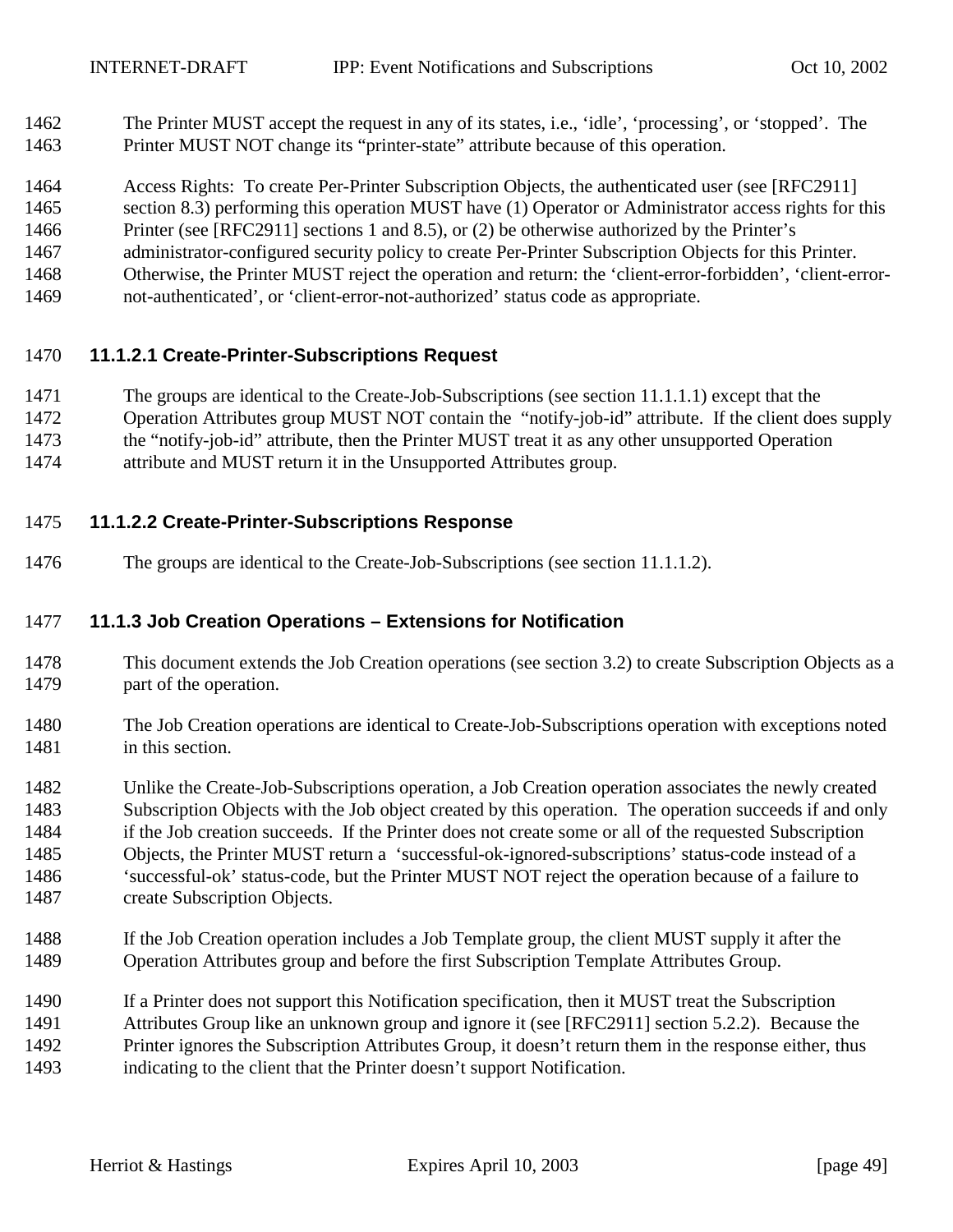<span id="page-49-0"></span> After completion of a successful Job Creation operation, the Printer generates a 'job-created' event (see section [5.3.3.4.3\)](#page-22-0).

Access Rights: To create Per-Job Subscription Objects, the authenticated user (see [RFC2911] section

8.3) performing this operation MUST either have permission to create Jobs on the Printer or have

 Operator or Administrator access rights for this Printer (see [RFC2911] sections 1 and 8.5). Otherwise the Printer MUST reject the operation and return: the 'client-error-forbidden', 'client-error-not-

authenticated', or 'client-error-not-authorized' status code as appropriate.

#### **11.1.3.1 Job Creation Request**

- The groups for this operation are sufficiently different from the Create-Job-Subscriptions operation that they are all presented here. The following groups of attributes are supplied as part of a Job Creation Request:
- Group 1: Operation Attributes
- Same as defined in [RFC2911] for Print-Job, Print-URI, and Create-Job requests.
- Group 2: Job Template Attributes
- 1509 The client OPTIONALLY supplies a set of Job Template attributes as defined in [RFC2911] section 4.2.
- Group 3 to N: Subscription Template Attributes
- The same as Group 2-N in Create-Job-Subscriptions. See section [11.1.1.1.](#page-46-0) Group N+1: Document Content (Print-Job only)
- The client MUST supply the document data to be processed.
- 

#### **11.1.3.2 Job Creation Response**

- The Printer MUST return to the client the following sets of attributes as part of a Print-Job, Print-URI, and Create-Job Response:
- Group 1: Operation Attributes
- Status Message:
- As defined in [RFC2911] for Print-Job, Print-URI, and Create-Job requests.
- In this group, the Printer can return any status codes defined in [RFC2911] and section [12.](#page-61-0) The following is a description of the important status codes:
-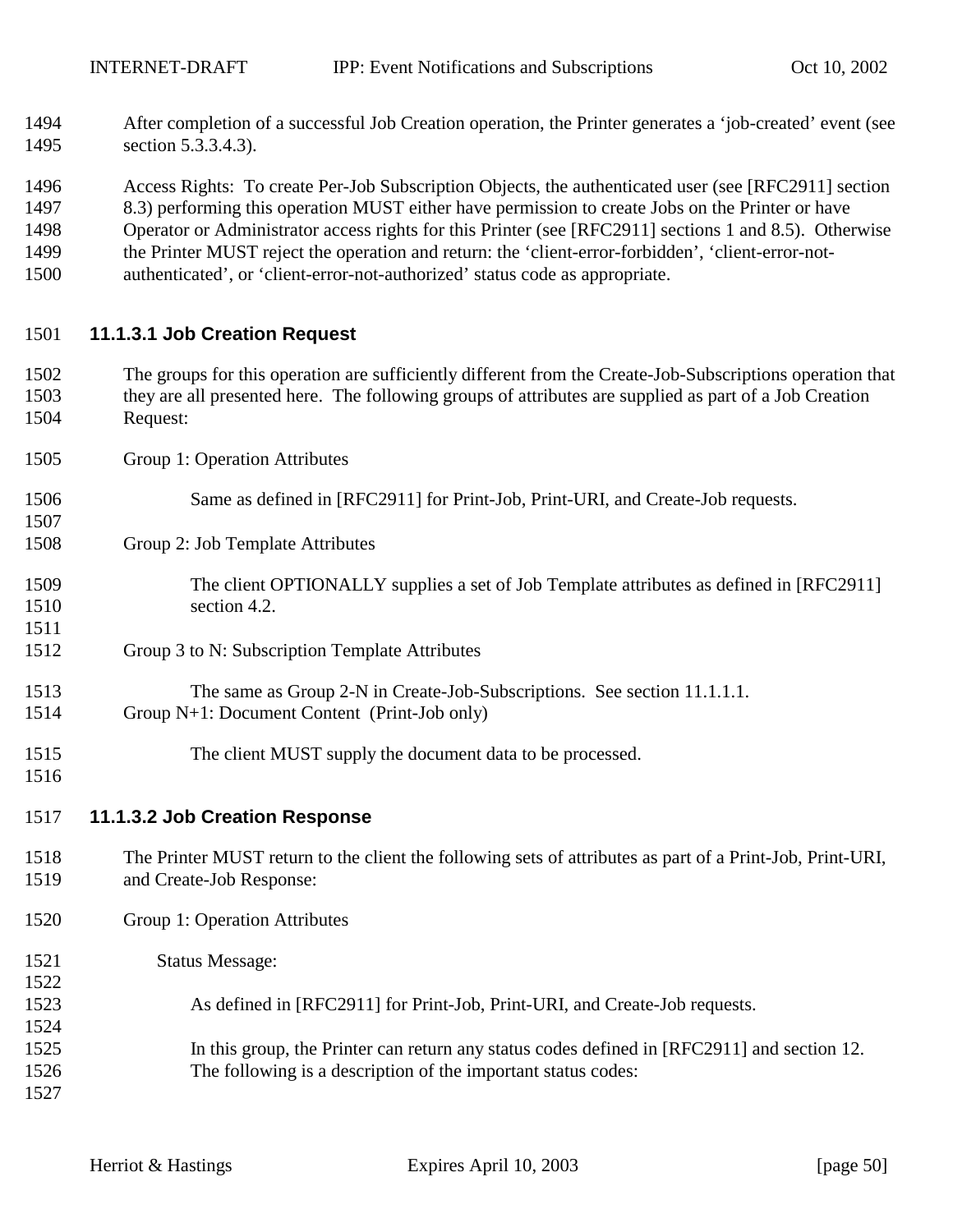| 1528 | successful-ok: the Printer created the Job and all Subscription Objects requested (see                 |
|------|--------------------------------------------------------------------------------------------------------|
| 1529 | [RFC2911].                                                                                             |
| 1530 | successful-ok-ignored-subscriptions: the Printer created the Job and not all of the                    |
| 1531 | Subscription Objects requested (see section 12.1). This status-code hides                              |
| 1532 | 'successful-ok-xxx' status-codes that could reveal problems in Job creation. The                       |
| 1533 | Printer MUST NOT return the 'client-error-ignored-all-subscriptions' status code for                   |
| 1534 | Job Creation operations because the Printer returns an error status-code only when it                  |
| 1535 | fails to create a Job.                                                                                 |
| 1536 |                                                                                                        |
| 1537 | Natural Language and Character Set:                                                                    |
| 1538 | The "attributes-charset" and "attributes-natural-language" attributes as described in                  |
| 1539 | [RFC2911] section 3.1.4.2.                                                                             |
| 1540 |                                                                                                        |
| 1541 | Group 2: Unsupported Attributes                                                                        |
| 1542 | See [RFC2911] section 3.1.7 for details on returning Unsupported Attributes. This group                |
| 1543 | does not contain any unsupported Subscription Template Attributes; they are returned in the            |
| 1544 | Subscription Attributes Group (see below).                                                             |
| 1545 |                                                                                                        |
| 1546 | Group 3: Job Object Attributes                                                                         |
| 1547 | The "job-id" of the Job Object just created, etc., as defined in [RFC2911] for Print-Job, Print-       |
| 1548 | URI, and Create-Job requests.                                                                          |
| 1549 |                                                                                                        |
| 1550 | Group 4 to N: Subscription Attributes                                                                  |
| 1551 | These groups MUST be returned if and only if the client supplied Subscription Template                 |
| 1552 | Attributes and the operation was accepted.                                                             |
| 1553 | See section 5.2 for details on the contents of each occurrence of this group.                          |
| 1554 |                                                                                                        |
| 1555 | <b>11.2 Other Operations</b>                                                                           |
| 1556 | This section defines other operations on Subscription objects.                                         |
| 1557 | 11.2.1 Restart-Job Operation – Extensions for Notification                                             |
| 1558 | The Restart-Job operation [RFC2911] is neither a Job Creation operation nor a Subscription Creation    |
| 1559 | operation (see section 3.2). For the Restart-Job operation, the client MUST NOT supply any Job         |
| 1560 | Subscription Attributes Groups. The Printer MUST treat any supplied Job Subscription Attributes as     |
| 1561 | unsupported attributes.                                                                                |
| 1562 | For this operation, the Printer does not return a job-id or any Subscription Attributes groups because |
| 1563 | the Printer reuses the existing Job object with the same job-id and the existing Per-Job Subscription  |
| 1564 | Objects with the same subscription-ids. However, after successful completion of this operation, the    |
| 1565 | Printer generates a 'job-created' event (see section 5.3.3.4.3).                                       |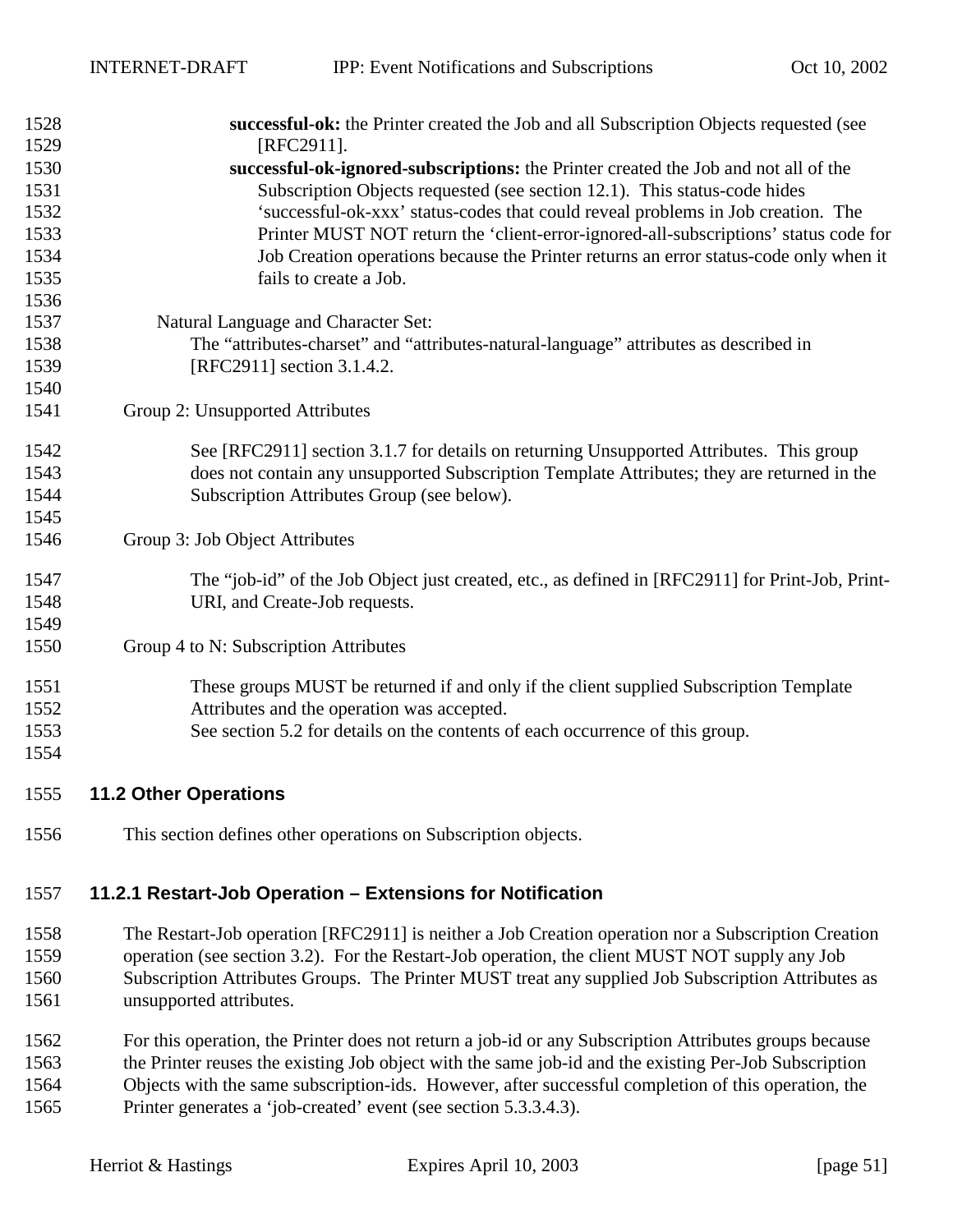#### **11.2.2 Validate-Job Operation – Extensions for Notification**

- A client can test whether one or more Subscription Objects could be created using the Validate-Job operation. The client supplies one or more Subscription Template Attributes Groups (defined in section [5.3\)](#page-17-0), just as in a Job Creation request.
- A Printer MUST support this extension to this operation.
- The Printer MUST accept requests that are identical to the Job Creation request defined in section [11.1.3.1,](#page-49-0) except that the request MUST NOT contain document data.
- The Printer MUST return the same groups and attributes as the Print-Job operation (section [11.1.3.1\)](#page-49-0) with the following exceptions. The Printer MUST NOT return a Job Object Attributes Group because no Job is created. The Printer MUST NOT return the "notify-subscription-id" attribute in any Subscription Attribute Group because no Subscription Object is created.
- If the Printer would succeed in creating a Subscription Object, the corresponding Subscription Attributes Group either has no 'status-code' attribute or a 'status-code' attribute with a value of 'successful-ok-too-many-events' or 'successful-ok-ignored-or-substituted-attributes' (see sections [5.2](#page-14-0)  and [13\)](#page-61-0). The status-codes have the same meaning as in Job Creation except the results state what "would happen".
- The Printer MUST validate Subscription Template Attributes Groups in the same manner as the Job Creation operations.

#### **11.2.3 Get-Printer-Attributes – Extensions for Notification**

- This operation is extended so that it returns Printer attributes defined in this document.
- A Printer MUST support this extension to this operation.
- In addition to the requirements of [RFC2911] section 3.2.5, a Printer MUST support the following additional values for the "requested-attributes" Operation attribute in this operation and return such attributes in the Printer Object Attributes group of its response.
- 1. **Subscription Template Attributes:** Each supported attribute in column 2 of [Table 1.](#page-18-0)
- 2. **New Printer Description Attributes:** Each supported attribute in section [6.](#page-33-0)
- 3. **New Group Name:** The 'subscription-template' group name, which names all supported Subscription Template Attribute in column 2 of [Table 1.](#page-18-0) This group name is also used in the Get-Subscription-Attributes and Get-Subscriptions operation with an analogous meaning.
- 4. **Extended Group Name:** The 'all' group name, which names all Printer attributes according to [RFC2911] section 3.2.5. In this extension 'all' names all attributes specified in [RFC2911] plus those named in items 1 and 2 of this list.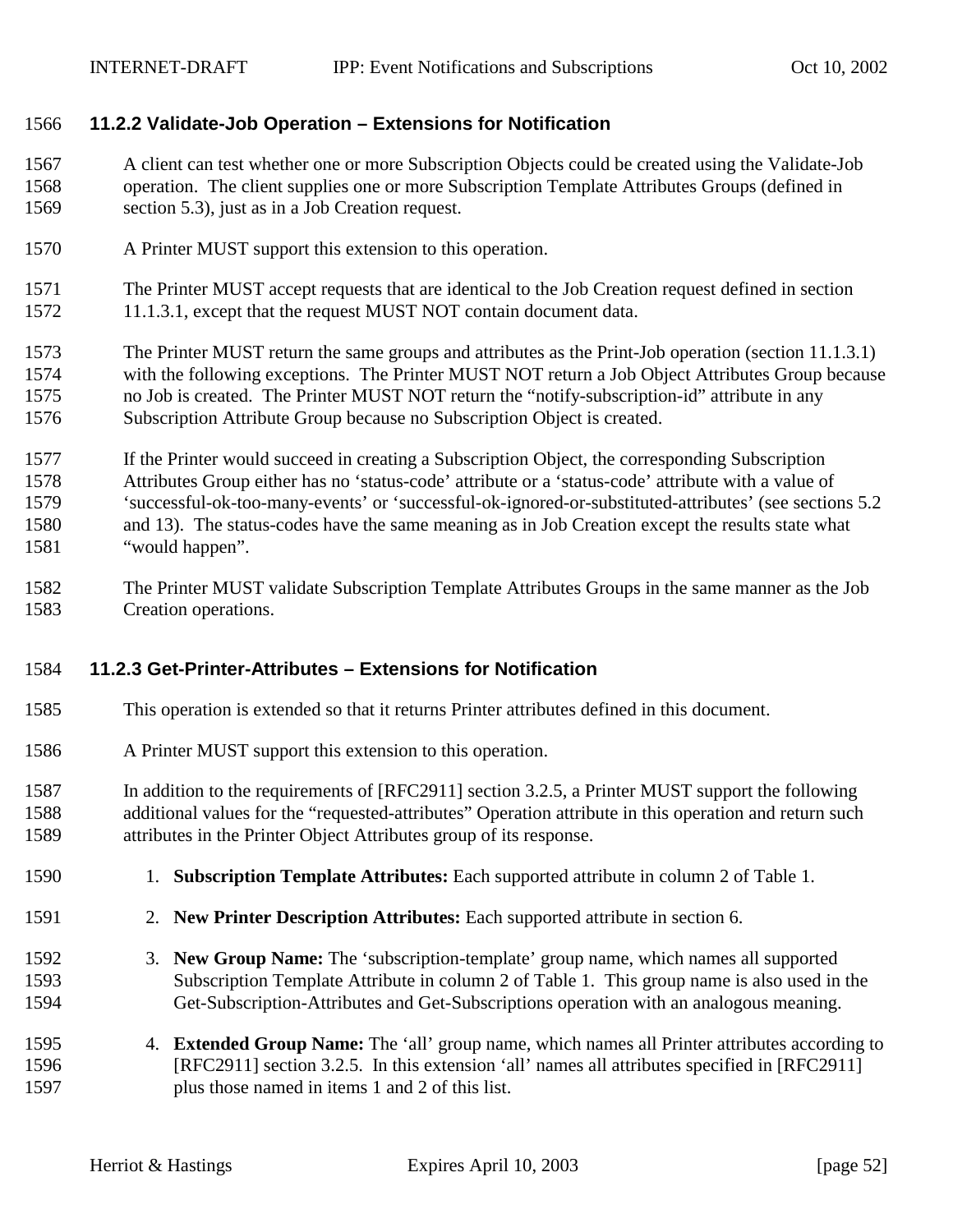#### <span id="page-52-0"></span>**11.2.4 Get-Subscription-Attributes operation**

- This operation allows a client to request the values of the attributes of a Subscription Object.
- A Printer MUST support this operation.
- This operation is almost identical to the Get-Job-Attributes operation (see [RFC2911] section 3.3.4).
- The only differences are that the operation is directed at a Subscription Object rather than a Job object, and the returned attribute group contains Subscription Object attributes rather than Job object attributes.
- Access Rights: The authenticated user (see [RFC2911] section 8.3) performing this operation MUST (1) be the Subscription Object owner, (2) have Operator or Administrator access rights for this Printer (see [RFC2911] sections 1 and 8.5), or (3) be otherwise authorized by the Printer's administrator- configured security policy to query the Subscription Object for the target job. Otherwise the Printer MUST reject the operation and return: the 'client-error-forbidden', 'client-error-not-authenticated', or 'client-error-not-authorized' status code as appropriate. Furthermore, the Printer's security policy MAY limit which attributes are returned, in a manner similar to the Get-Job-Attributes operation (see **[RFC2911]** end of section 3.3.4.2).

#### **11.2.4.1 Get-Subscription-Attributes Request**

- The following groups of attributes are part of the Get-Subscription-Attributes request:
- Group 1: Operation Attributes

#### Natural Language and Character Set:

 The "attributes-charset" and "attributes-natural-language" attributes as described in section 1618 [RFC2911] 3.1.4.1.

### Target: The "printer-uri" attribute which defines the target for this operation as described in **[RFC2911]** section 3.1.5.

 Requesting User Name: The "requesting-user-name" attribute SHOULD be supplied by the client as described in 1626 [RFC2911] section 8.3.

#### **11.2.4.1.1 "notify-subscription-id" (integer (1:MAX))**

 The client MUST supply this attribute. The Printer MUST support this attribute. This attribute specifies the Subscription Object from which the client is requesting attributes. If the client omits this attribute, the Printer MUST reject this request with the 'client-error-bad-request' status code.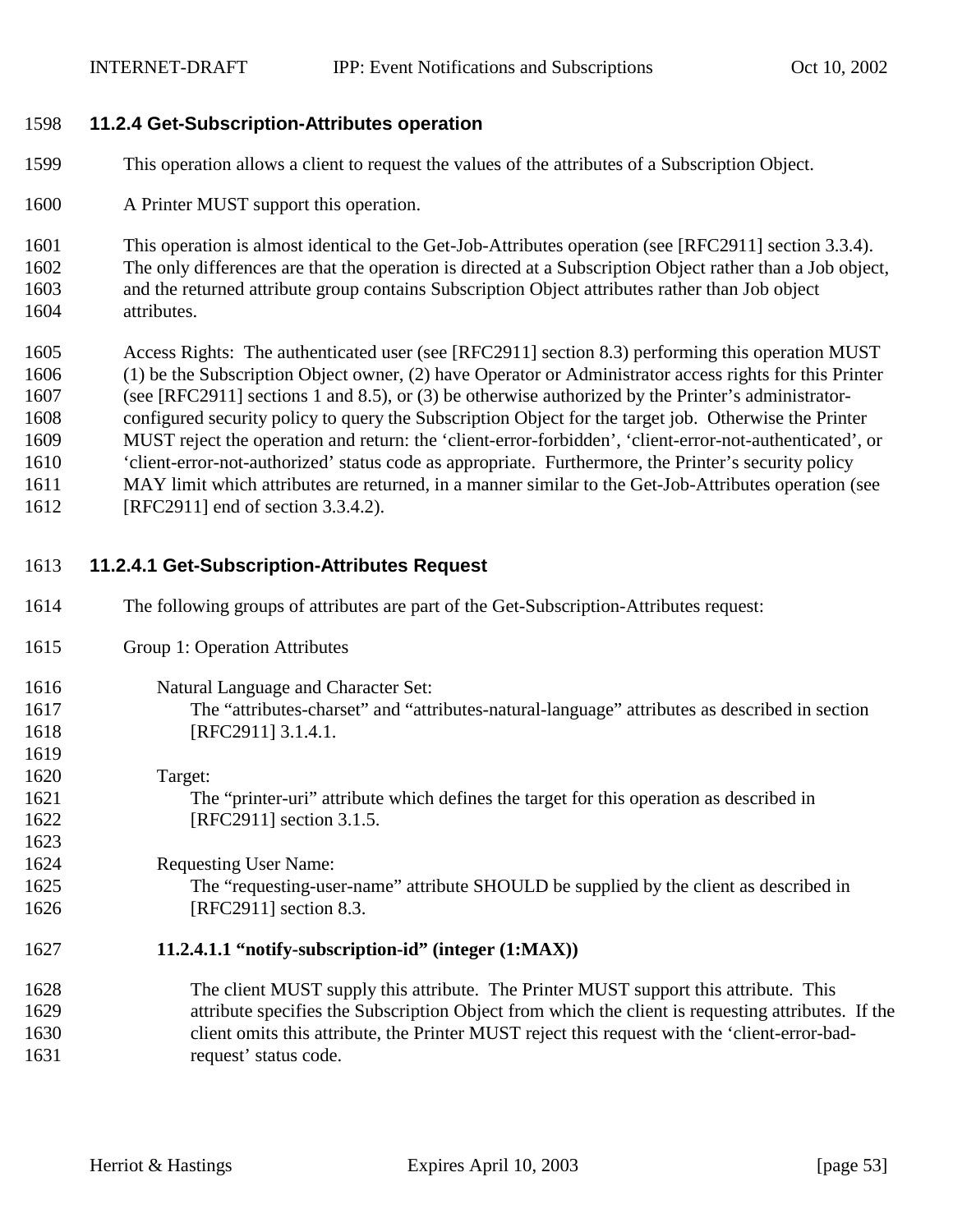<span id="page-53-0"></span>

| 1632 | 11.2.4.1.2 "requested-attributes" (1setOf keyword)                                                        |
|------|-----------------------------------------------------------------------------------------------------------|
| 1633 | The client OPTIONALLY supplies this attribute. The Printer MUST support this attribute.                   |
| 1634 | This attribute specifies the attributes of the specified Subscription Object that the Printer             |
| 1635 | MUST return in the response. Each value of this attribute is either an attribute name (defined            |
| 1636 | in sections 5.3 and 5.4) or an attribute group name. The attribute group names are:                       |
| 1637 |                                                                                                           |
| 1638 | - 'subscription-template': all attributes that are both defined in section 5.3 and present on             |
| 1639 | the specified Subscription Object (column 1 of Table 1).                                                  |
| 1640 | - 'subscription-description': all attributes that are both defined in section 5.4 and present             |
| 1641 | on the specified Subscription Object (Table 2).                                                           |
| 1642 | - 'all': all attributes that are present on the specified Subscription Object.                            |
| 1643 |                                                                                                           |
| 1644 | A Printer MUST support all these group names.                                                             |
| 1645 | If the client omits this attribute, the Printer MUST respond as if this attribute had been                |
| 1646 | supplied with a value of 'all'.                                                                           |
| 1647 |                                                                                                           |
| 1648 | 11.2.4.2 Get-Subscription-Attributes Response                                                             |
| 1649 | The Printer returns the following sets of attributes as part of the Get-Subscription-Attributes Response: |
| 1650 | Group 1: Operation Attributes                                                                             |
| 1651 | <b>Status Message:</b>                                                                                    |
| 1652 | Same as [RFC2911].                                                                                        |
| 1653 |                                                                                                           |
| 1654 | Natural Language and Character Set:                                                                       |
| 1655 | The "attributes-charset" and "attributes-natural-language" attributes as described in                     |
| 1656 | [RFC2911] section 3.1.4.2. The "attributes-natural-language" MAY be the natural language                  |
| 1657 | of the Subscription Object, rather than the one requested.                                                |
| 1658 |                                                                                                           |
| 1659 | Group 2: Unsupported Attributes                                                                           |
| 1660 | See [RFC2911] section 3.1.7 and section 3.2.5.2 for details on returning Unsupported                      |
| 1661 | Attributes.                                                                                               |
| 1662 |                                                                                                           |
| 1663 | The response NEED NOT contain the "requested-attributes" operation attribute with any                     |
| 1664 | supplied keyword values that were requested by the client but are not supported by the IPP                |
| 1665 | object. If the Printer object does return unsupported attributes referenced in the "requested-            |
| 1666 | attributes" operation attribute, the values of the "requested-attributes" attribute returned              |
| 1667 | MUST include only the unsupported keywords that were requested by the client. If the client               |
| 1668 | had requested a group name, such as 'all', the resulting unsupported attributes returned MUST             |
| 1669 | NOT include attribute keyword names described in the standard but not supported by the                    |
| 1670 | implementation.                                                                                           |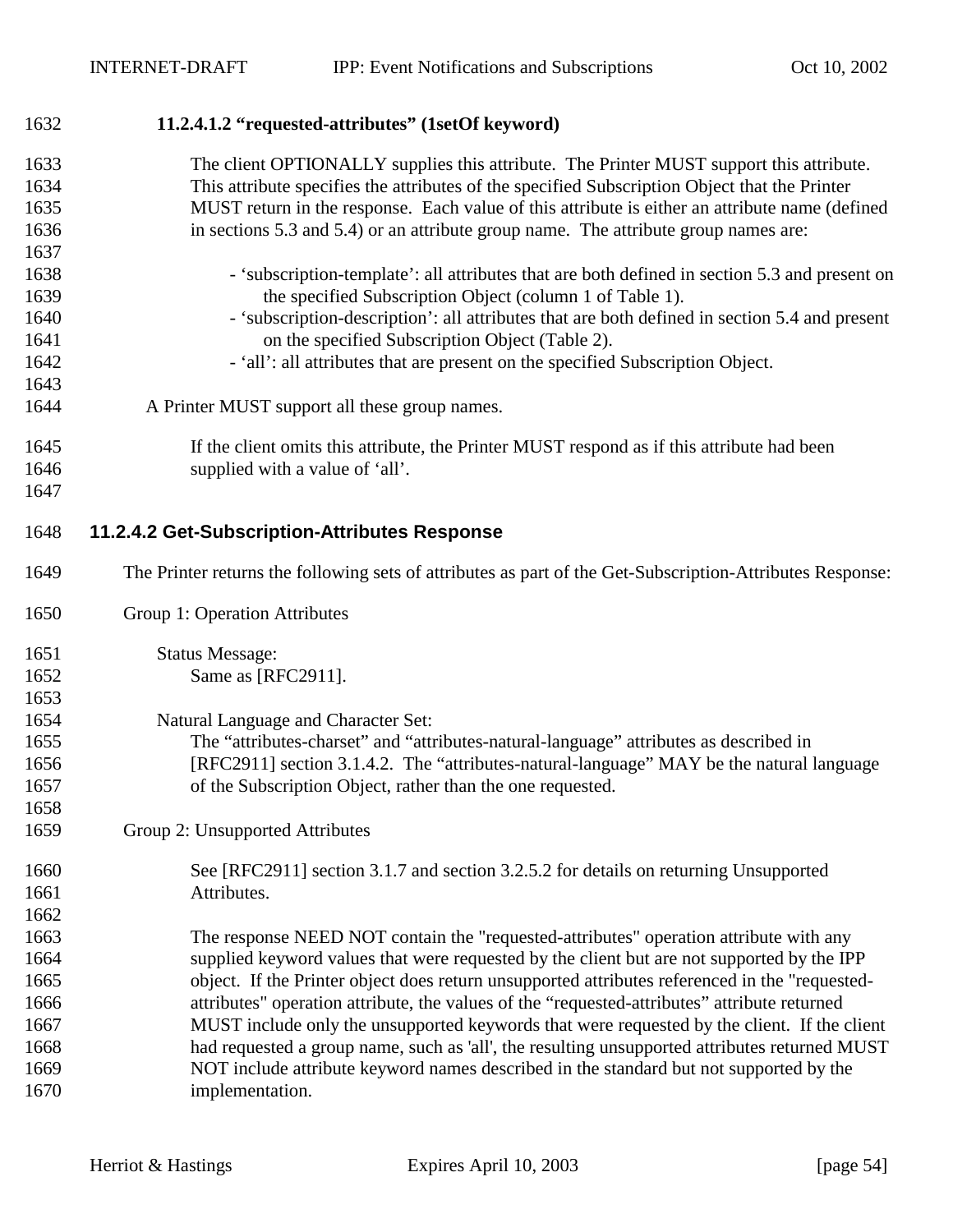<span id="page-54-0"></span>

| 1671 |                                                                                                           |
|------|-----------------------------------------------------------------------------------------------------------|
| 1672 | Group 3: Subscription Attributes                                                                          |
| 1673 | This group contains a set of attributes with their current values. Each attribute returned in this        |
| 1674 | group:                                                                                                    |
| 1675 |                                                                                                           |
| 1676 | MUST be specified by the "requested-attributes" attribute in the request, AND<br>a)                       |
| 1677 | b) MUST be present on the specified Subscription Object AND                                               |
| 1678 | MUST NOT be restricted by the security policy in force. For example, a Printer MAY<br>C)                  |
| 1679 | prohibit a client who is not the creator of a Subscription Object from seeing some or all                 |
| 1680 | of its attributes. See [RFC2911] end of section 3.3.4.2 and section 8.                                    |
| 1681 | The Printer can return the attributes of the Subscription Object in any order. The client                 |
| 1682 | MUST accept the attributes in any order.                                                                  |
| 1683 |                                                                                                           |
| 1684 | 11.2.5 Get-Subscriptions operation                                                                        |
| 1685 | This operation allows a client to retrieve the values of attributes of all Subscription Objects belonging |

- 1686 to a Job or Printer.
- A Printer MUST supported this operation.

#### This operation is similar to the Get-Subscription-Attributes operation, except that this Get-Subscriptions operation returns attributes from possibly more than one object.

 This operation is similar to the Get-Jobs operation (see [RFC2911] section 3.2.6), except that the operation returns Subscription Objects rather than Job objects.

 Access Rights: To query Per-Job Subscription Objects of the specified job (client supplied the "notify-1693 job-id" operation attribute - see section [11.2.5.1.1\)](#page-55-0), the authenticated user (see [RFC2911] section 8.3) performing this operation MUST (1) be the Subscription Object owner, (2) have Operator or Administrator access rights for this Printer (see [RFC2911] sections 1 and 8.5), or (3) be otherwise authorized by the Printer's administrator-configured security policy to query the Subscription Object 1697 for the target job. To query Per-Printer Subscription Objects of the Printer (client omits the "notify-1698 job-id" operation attribute - see section [11.2.5.1.1\)](#page-55-0), the authenticated user (see [RFC2911] section 8.3) performing this operation MUST (1) have Operator or Administrator access rights for this Printer (see 1700 [RFC2911] sections 1 and 8.5), or (2) be otherwise authorized by the Printer's administrator- configured security policy to query Per-Printer Subscription Objects for the target Printer. Otherwise the Printer MUST reject the operation and return: the 'client-error-forbidden', 'client-error-not- authenticated', or 'client-error-not-authorized' status code as appropriate. Furthermore, the Printer's security policy MAY limit which attributes are returned, in a manner similar to the Get-Jobs and Get-Printer-Attributes operations (see [RFC2911] end of sections 3.2.6.2 and 3.2.5.2).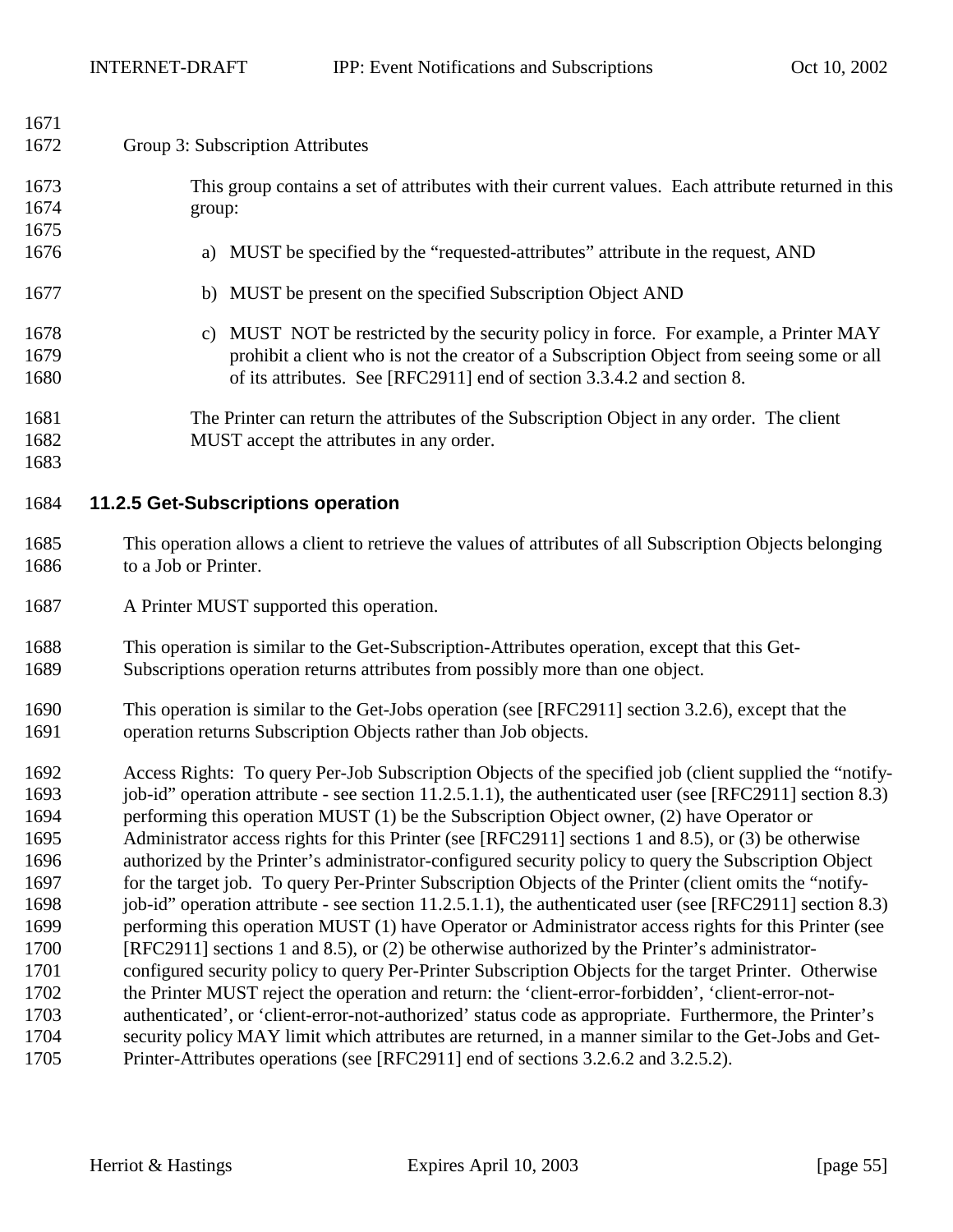<span id="page-55-0"></span>

| 1706 | 11.2.5.1 Get-Subscriptions Request                                                                  |
|------|-----------------------------------------------------------------------------------------------------|
| 1707 | The following groups of attributes are part of the Get-Subscriptions request:                       |
| 1708 | Group 1: Operation Attributes                                                                       |
| 1709 | Natural Language and Character Set:                                                                 |
| 1710 | The "attributes-charset" and "attributes-natural-language" attributes as described in               |
| 1711 | [RFC2911] section 3.1.4.1.                                                                          |
| 1712 |                                                                                                     |
| 1713 | Target:                                                                                             |
| 1714 | The "printer-uri" attribute which defines the target for this operation as described in             |
| 1715 | [RFC2911] section 3.1.5.                                                                            |
| 1716 |                                                                                                     |
| 1717 | <b>Requesting User Name:</b>                                                                        |
| 1718 | The "requesting-user-name" attribute SHOULD be supplied by the client as described in               |
| 1719 | [RFC2911] section 8.3.                                                                              |
| 1720 | $11.2.5.1.1$ "notify-job-id" (integer $(1:MAX)$ )                                                   |
| 1721 | If the client specifies this attribute, the Printer returns the specified attributes of all Per-Job |
| 1722 | Subscription Objects associated with the Job whose "job-id" attribute value equals the value        |
| 1723 | of this attribute. If the client does not specify this attribute, the Printer returns the specified |
| 1724 | attributes of all Per-Printer Subscription Objects. Note: there is no way to get all Per-Job        |
| 1725 | Subscriptions known to the Printer in a single operation. A Get-Jobs operation followed by a        |
| 1726 | Get-Subscriptions operation for each Job will return all Per-Job Subscriptions.                     |
| 1727 | $11.2.5.1.2$ "limit" (integer $(1:MAX)$ )                                                           |
| 1728 | The client OPTIONALLY supplies this attribute. The Printer MUST support this attribute. It          |
| 1729 | is an integer value that determines the maximum number of Subscription Objects that a client        |
| 1730 | will receive from the Printer even if the "my-subscriptions" attribute constrains which             |
| 1731 | Subscription Objects are returned. The limit is a "stateless limit" in that if the value supplied   |
| 1732 | by the client is 'N', then only the first 'N' Subscription Objects are returned in the Get-         |
| 1733 | Subscriptions Response. There is no mechanism to allow for the next 'M' Subscription                |
| 1734 | Objects after the first 'N' Subscription Objects. If the client does not supply this attribute, the |
| 1735 | Printer responds with all applicable Subscription Objects.                                          |
| 1736 | 11.2.5.1.3 "requested-attributes" (1setOf type2 keyword)                                            |
| 1737 | The client OPTIONALLY supplies this attribute. The Printer MUST support this attribute.             |
| 1738 | This attribute specifies the attributes of the specified Subscription Objects that the Printer      |
| 1739 | MUST return in the response. Each value of this attribute is either an attribute name (defined      |
| 1740 | in sections 5.3 and 5.4) or an attribute group name (defined in section 11.2.4.1). If the client    |
| 1741 | omits this attribute, the Printer MUST respond as if the client had supplied this attribute with    |
| 1742 | the one value: 'notify-subscription-id'.                                                            |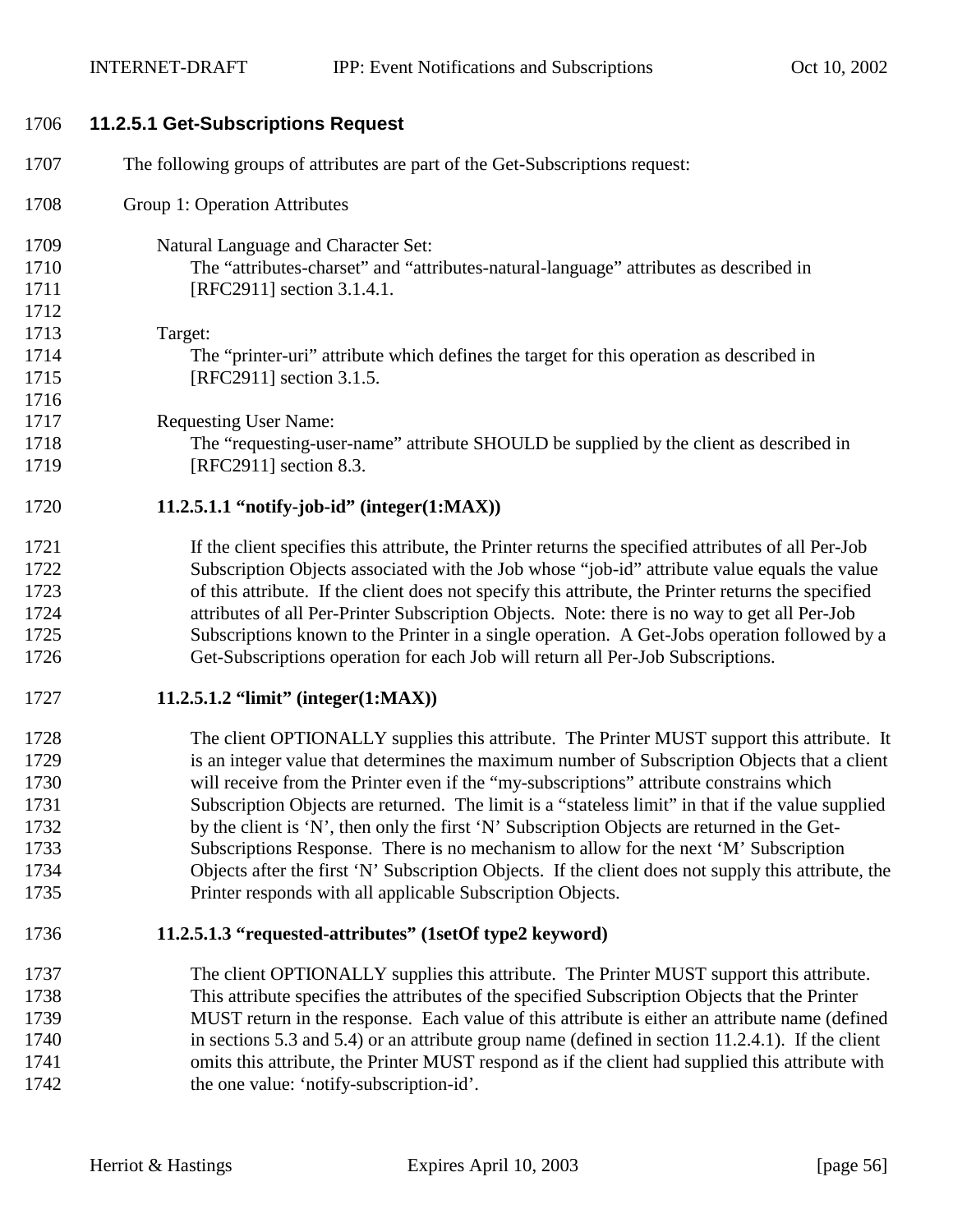#### **11.2.5.1.4 "my-subscriptions" (boolean)**

- The client OPTIONALLY supplies this attribute. The Printer MUST support this attribute. If the value is 'false', the Printer MUST consider the Subscription Objects from all users as candidates. If the value is 'true', the Printer MUST return the Subscription Objects created by 1747 the requesting user of this request. If the client does not supply this attribute, the Printer MUST respond as if the client had supplied the attribute with a value of 'false'. The means for authenticating the requesting user and matching the Subscription Objects is similar to that 1750 for Jobs which is described in [RFC2911] section 8.
- 

#### **11.2.5.2 Get-Subscriptions Response**

- The Printer returns the following sets of attributes as part of the Get-Subscriptions Response:
- Group 1: Operation Attributes
- Status Message: **Same as [RFC2911]**.
- Natural Language and Character Set:
- The "attributes-charset" and "attributes-natural-language" attributes as described in 1760 [RFC2911] section 3.1.4.2.
- Group 2: Unsupported Attributes
- Same as for Get-Subscription-Attributes.
- Groups 3 to N: Subscription Attributes
- The Printer responds with one Subscription Attributes Group for each requested Subscription Object (see the "notify-job-id" attribute in the Operation Attributes Group of this operation).
- The Printer returns Subscription Objects in any order.
- 1771 If the "limit" attribute is present in the Operation Attributes group of the request, the number of Subscription Attributes Groups in the response MUST NOT exceed the value of the "limit" attribute.
- It there are no Subscription Objects associated with the specified Job or Printer, the Printer MUST return zero Subscription Attributes Groups and it MUST NOT treat this case as an error, i.e., the status-code MUST be 'successful-ok' unless something else causes the status code to have some other value.
- See the Group 3 response (Subscription Attributes Group) of the Get-Subscription-Attributes 1781 operation (section [11.2.4.2\)](#page-53-0) for the attributes that a Printer returns in this group.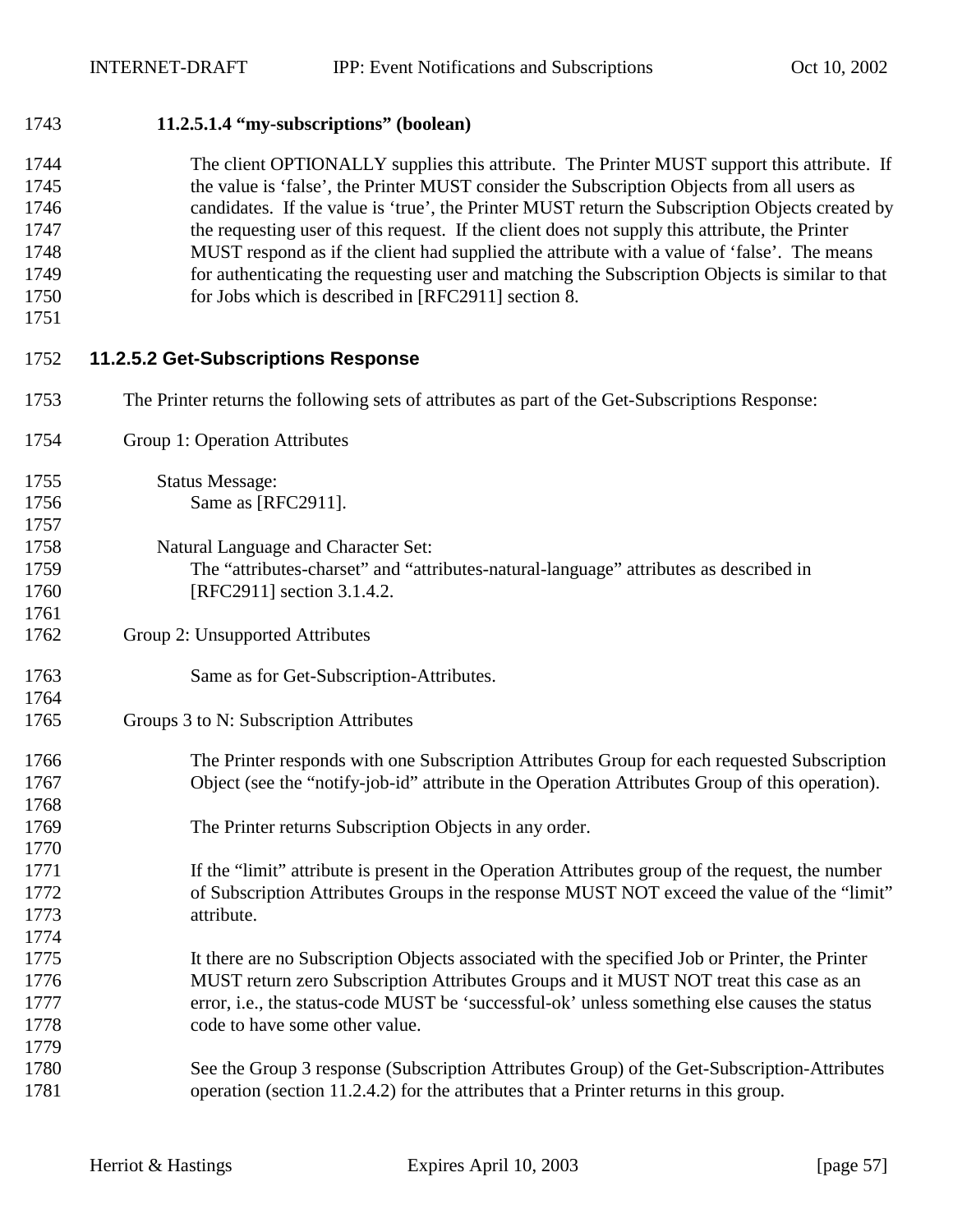#### <span id="page-57-0"></span>

#### **11.2.6 Renew-Subscription operation**

- This operation allows a client to request the Printer to extend the lease on a Per-Printer Subscription Object.
- The Printer MUST support this operation.

 The Printer MUST accept this request for a Per-Printer Subscription Object in any of the target Printer's states, i.e., 'idle', 'processing', or 'stopped', but MUST NOT change the Printer's "printer-1789 state" attribute.

 The Printer MUST reject this request for a Per-Job Subscription Object because it has no lease (see section [5.4.3\)](#page-31-0). The status code returned MUST be 'client-error-not-possible'.

 *Access Rights*: The authenticated user (see [RFC2911] section 8.3) performing this operation MUST (1) be the owner of the Per-Printer Subscription Object, (2) have Operator or Administrator access rights for the Printer (see [RFC2911] sections 1 and 8.5), or (3) be otherwise authorized by the Printer's administrator-configured security policy to renew Per-Printer Subscription Objects for the target Printer. Otherwise, the Printer MUST reject the operation and return: the 'client-error-

- forbidden', 'client-error-not-authenticated', or 'client-error-not-authorized' status code as appropriate.
- **11.2.6.1 Renew-Subscription Request**
- The following groups of attributes are part of the Renew-Subscription Request:
- Group 1: Operation Attributes
- Natural Language and Character Set: The "attributes-charset" and "attributes-natural-language" attributes as described in 1803 [RFC2911] section 3.1.4.1.
- Target: The "printer-uri" attribute which defines the target for this operation as described in 1807 [RFC2911] section 3.1.5.
- Requesting User Name: The "requesting-user-name" (name(MAX)) attribute SHOULD be supplied by the client as 1811 described in [RFC2911] section 8.3.
- 

**11.2.6.1.1 "notify-subscription-id" (integer (1:MAX))** 

 The client MUST supply this attribute. The Printer MUST support this attribute. This attribute specifies the Per-Printer Subscription Object whose lease the Printer MUST renew.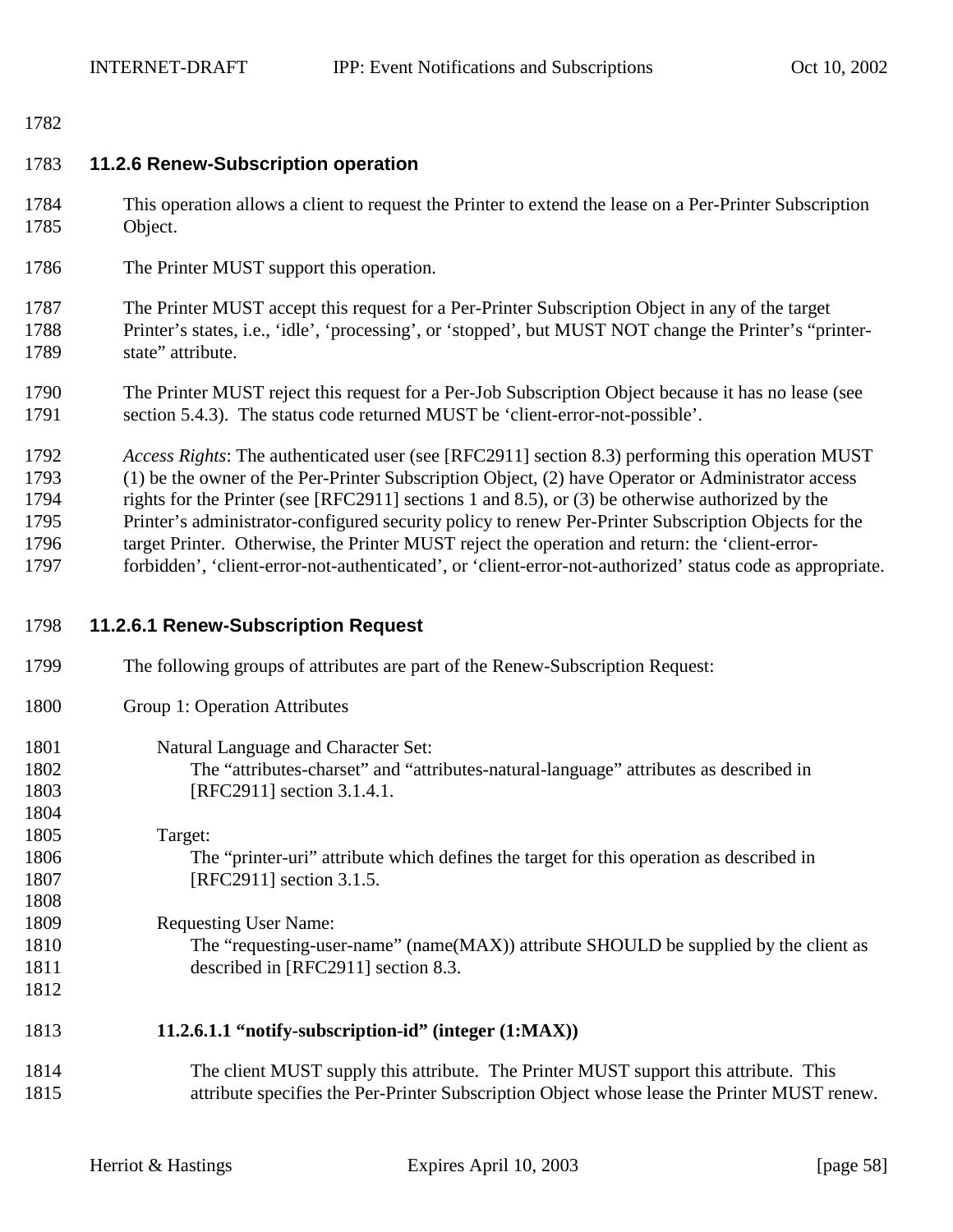- If the client omits this attribute, the Printer MUST reject this request with the 'client-error-1817 bad-request' status code.
- Group 2: Subscription Template Attributes

#### **11.2.6.1.2 "notify-lease-duration" (integer(0:MAX))**

 The client MAY supply this attribute. It indicates the number of seconds to renew the lease 1822 for the specified Subscription Object. A value of 0 requests an infinite lease (which MAY require Operator access rights). If the client omits this attribute, the Printer MUST use the 1824 value of the Printer's "notify-lease-duration-default" attribute. See section [5.3.8](#page-27-0) for more details.

#### **11.2.6.2 Renew-Subscription Response**

- The Printer returns the following sets of attributes as part of the Renew-Subscription Response:
- Group 1: Operation Attributes

| 1830 | <b>Status Message:</b>                                                                      |
|------|---------------------------------------------------------------------------------------------|
| 1831 | Same as [RFC2911].                                                                          |
| 1832 |                                                                                             |
| 1833 | The following are some of the status codes returned (see [RFC2911]:                         |
| 1834 |                                                                                             |
| 1835 | successful-ok: The operation successfully renewed the lease on the Subscription Object      |
| 1836 | for the requested duration.                                                                 |
| 1837 | successful-ok-ignored-or-substituted-attributes: The operation successfully renewed         |
| 1838 | the lease on the Subscription Object for some duration other than the amount                |
| 1839 | requested.                                                                                  |
| 1840 | <b>client-error-not-possible:</b> The operation failed because the "notify-subscription-id" |
| 1841 | Operation attribute identified a Per-Job Subscription Object.                               |
| 1842 | client-error-not-found: The operation failed because the "notify-subscription-id"           |
| 1843 | Operation attribute identified a non-existent Subscription Object.                          |
| 1844 |                                                                                             |
| 1845 | Natural Language and Character Set:                                                         |
| 1846 | The "attributes-charset" and "attributes-natural-language" attributes as described in       |
| 1847 | [RFC2911] section 3.1.4.2. The "attributes-natural-language" MAY be the natural language    |
| 1848 | of the Subscription Object, rather than the one requested.                                  |
| 1849 |                                                                                             |
| 1850 | Group 2: Unsupported Attributes                                                             |
| 1851 | See [RFC2911] section 3.1.7 for details on returning Unsupported Attributes.                |
| 1852 |                                                                                             |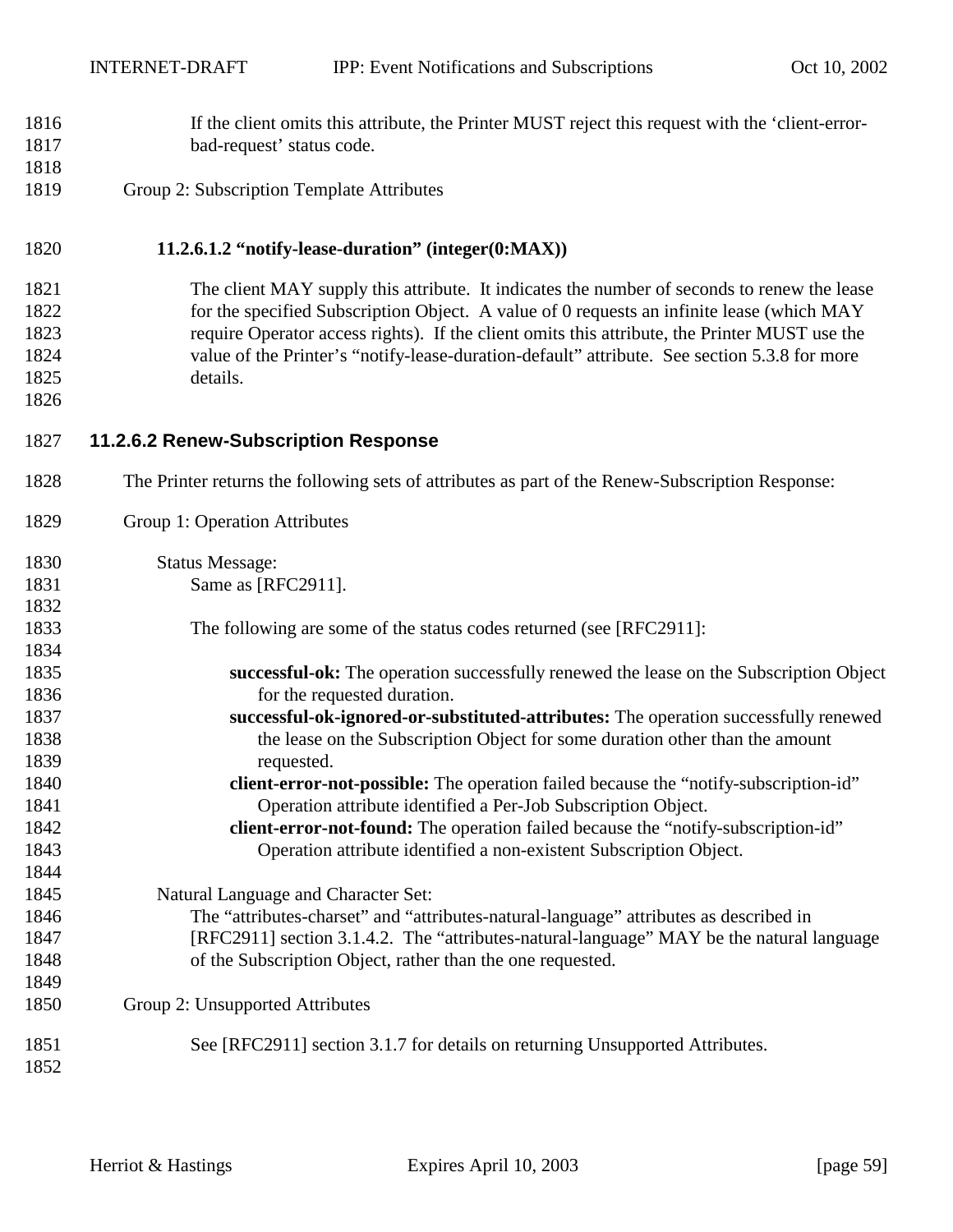<span id="page-59-0"></span>

| 1853 | Group 3: Subscription Attributes                                                                         |
|------|----------------------------------------------------------------------------------------------------------|
| 1854 | The Printer MUST return the following Subscription Attribute:                                            |
| 1855 | $11.2.6.2.1$ "notify-lease-duration" (integer $(0:MAX)$ )                                                |
| 1856 | The value of this attribute MUST be the number of seconds that the Printer has granted for the           |
| 1857 | lease of the Subscription Object (see section 5.3.8 for details, such as the value of this               |
| 1858 | attribute when the Printer doesn't support the requested value).                                         |
| 1859 | 11.2.7 Cancel-Subscription operation                                                                     |
| 1860 | This operation allows a client to delete a Subscription Object and stop the Printer from delivering more |

- Event Notifications. Once performed, there is no way to reference the Subscription Object.
- A Printer MUST supported this operation.
- The Printer MUST accept this request in any of the target Printer's states, i.e., 'idle', 'processing', or 'stopped', but MUST NOT change the Printer's "printer-state" attribute.
- If the specified Subscription Object is a Per-Job Subscription Object, the Printer MUST accept this request in any of the target Job's states, but MUST NOT change the Job's "job-state" attribute or affect the Job.
- Note: There is no way to change any attributes on a Subscription Object, except the "notify-lease- duration" attribute (using the Renew-Subscription operation). In order to change other attributes, a client performs a Subscription Creation Operation and Cancel-Subscription operation on the old Subscription Object. If the client wants to avoid missing Event Notifications, it performs the Subscription Creation Operation first. If this order would create too many Subscription Objects on the Printer, the client reverses the order.
- *Access Rights*: The authenticated user (see [RFC2911] section 8.3) performing this operation MUST (1) be the owner of the Subscription Object, (2) have Operator or Administrator access rights for the Printer (see [RFC2911] sections 1 and 8.5), or (3) be otherwise authorized by the Printer's administrator-configured security policy to cancel the target Subscription Object. Otherwise, the Printer MUST reject the operation and return: the 'client-error-forbidden', 'client-error-not-
- authenticated', or 'client-error-not-authorized' status code as appropriate.

# **11.2.7.1 Cancel-Subscription Request**

- The following groups of attributes are part of the Cancel-Subscription Request:
- Group 1: Operation Attributes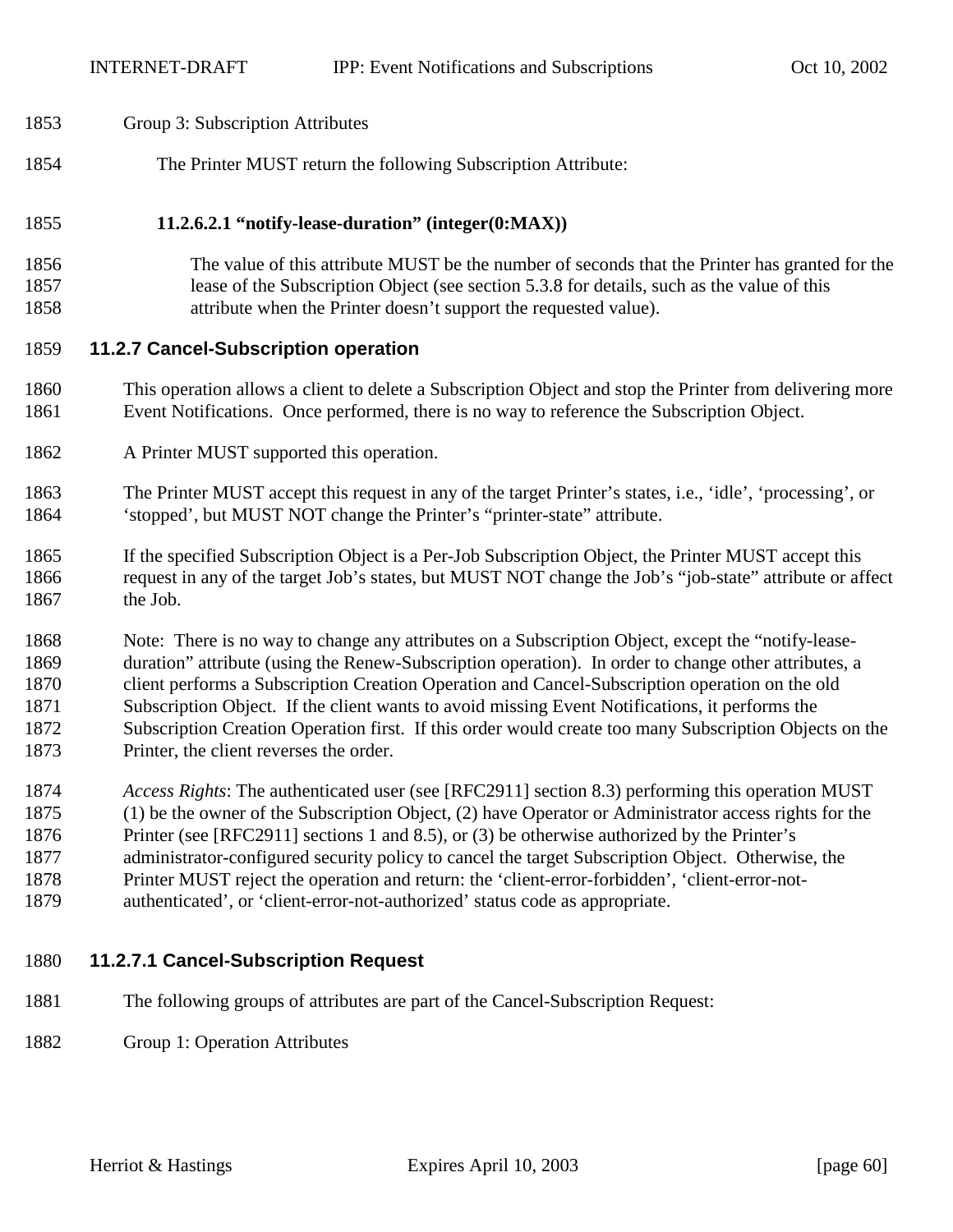| 1883 | Natural Language and Character Set:                                                               |
|------|---------------------------------------------------------------------------------------------------|
| 1884 | The "attributes-charset" and "attributes-natural-language" attributes as described in             |
| 1885 | [RFC2911] section 3.1.4.1.                                                                        |
| 1886 |                                                                                                   |
| 1887 | Target:                                                                                           |
| 1888 | The "printer-uri" attribute which defines the target for this operation as described in           |
| 1889 | [RFC2911] section 3.1.5.                                                                          |
| 1890 |                                                                                                   |
| 1891 | <b>Requesting User Name:</b>                                                                      |
| 1892 | The "requesting-user-name" attribute SHOULD be supplied by the client as described in             |
| 1893 | [RFC2911] section 8.3.                                                                            |
| 1894 | $11.2.7.1.1$ "notify-subscription-id" (integer $(1:MAX)$ )                                        |
| 1895 | The client MUST supply this attribute. The Printer MUST support this attribute. This              |
| 1896 | attribute specifies the Subscription Object that the Printer MUST cancel. If the client omits     |
| 1897 | this attribute, the Printer MUST reject this request with the 'client-error-bad-request' status   |
| 1898 | code.                                                                                             |
| 1899 |                                                                                                   |
| 1900 | 11.2.7.2 Cancel-Subscription Response                                                             |
| 1901 | The Printer returns the following sets of attributes as part of the Cancel-Subscription Response: |
| 1902 | Group 1: Operation Attributes                                                                     |
| 1903 | <b>Status Message:</b>                                                                            |
| 1904 | Same as [RFC2911].                                                                                |
| 1905 |                                                                                                   |
| 1906 | The following are some of the status codes returned (see [RFC2911]:                               |
| 1907 |                                                                                                   |
| 1908 | successful-ok: The operation successfully canceled (deleted) the Subscription Object.             |
| 1909 | client-error-not-found: The operation failed because the "notify-subscription-id"                 |
| 1910 | Operation attribute identified a non-existent Subscription Object.                                |
| 1911 |                                                                                                   |
| 1912 | Natural Language and Character Set:                                                               |
| 1913 | The "attributes-charset" and "attributes-natural-language" attributes as described in             |
| 1914 | [RFC2911] section 3.1.4.2. The "attributes-natural-language" MAY be the natural language          |
| 1915 | of the Subscription Object, rather than the one requested.                                        |
| 1916 |                                                                                                   |
| 1917 | Group 2: Unsupported Attributes                                                                   |
| 1918 | See [RFC2911] section 3.1.7 for details on returning Unsupported Attributes.                      |
| 1919 |                                                                                                   |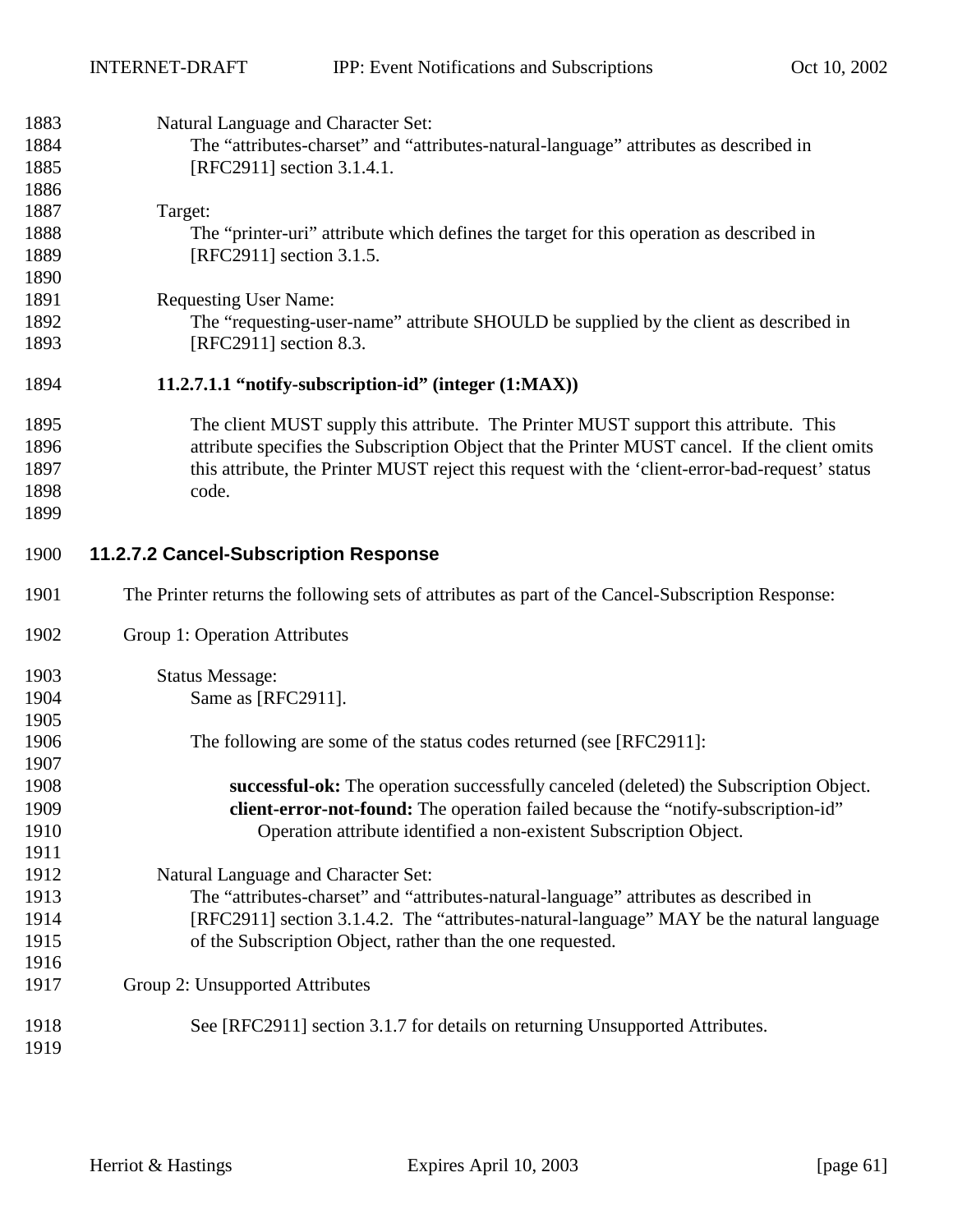### <span id="page-61-0"></span>**12 Status Codes**

 The following status codes are defined as extensions for Notification and are returned as the value of the "status-code" parameter in the Operation Attributes Group of a response (see [RFC2911] section 3.1.6.1). Operations in this document can also return the status codes defined in section 13 of

[RFC2911]. The 'successful-ok' status code is an example of such a status code.

### **12.1 successful-ok-ignored-subscriptions (0x0003)**

- The Subscription Creation Operation was unable to create all requested Subscription Objects.
- For a Create-Job-Subscriptions or Create-Printer-Subscriptions operation, this status code means that the Printer created one or more Subscription Objects, but not all requested Subscription Objects.
- For a Job Creation operation, this status code means that the Printer created the Job along with zero or
- more Subscription Objects. The Printer returns this status code even if other job attributes are
- unsupported or in conflict. That is, if an IPP Printer finds a warning that would allow it to return
- 'successful-ok-ignored-subscriptions' and either 'successful-ok-ignored-or-substituted-attributes'
- and/or 'successful-ok-conflicting-attributes', it MUST return 'successful-ok-ignored-subscriptions'.

#### **12.2 client-error-ignored-all-subscriptions (0x0414)**

 This status code is the same as 'successful-ok-ignored-subscriptions' except that only the Create-Job- Subscriptions and Create-Printer-Subscriptions operation return it. They return this status code only when the Printer creates zero Subscription Objects.

# **13 Status Codes in Subscription Attributes Groups**

- This section contains values of the "notify-status-code" (type2 enum) attribute that the Printer returns in a Subscription Attributes Group in a response when the corresponding Subscription Object:
- 1941 1. is not created or
- 2. is created and some of the client-supplied attributes are not supported.
- The following sections are ordered in decreasing order of importance of the status-codes.

#### **13.1 client-error-uri-scheme-not-supported (0x040C)**

- This status code is defined in [RFC2911]. This document extends its meaning and allows it to be in a Subscription Attributes Group of a response.
- The scheme of the client-supplied URI in a "notify-recipient-uri" Subscription Template Attribute in a Subscription Creation Operation is not supported. See section [5.3.1.](#page-18-0)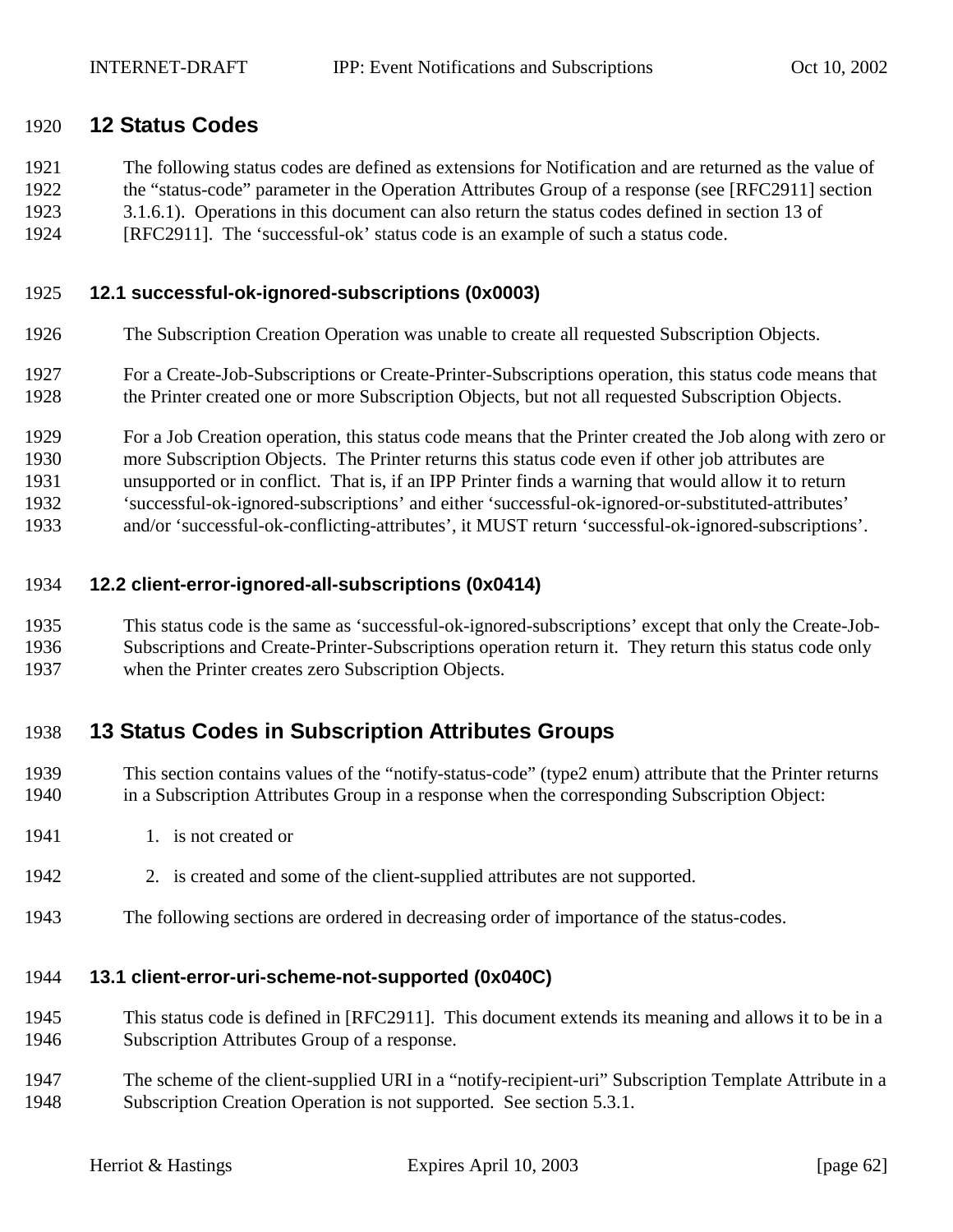#### <span id="page-62-0"></span>**13.2 client-error-attributes-or-values-not-supported (0x040B)**

- This status code is defined in [RFC2911]. This document extends its meaning and allows it to be in a Subscription Attributes Group of a response.
- The method of the client-supplied keyword in a "notify-pull-method" Subscription Template Attribute in a Subscription Creation Operation is not supported. See section [5.3.2.](#page-19-0)

#### **13.3 client-error-too-many-subscriptions (0x0415)**

 The number of Subscription Objects supported by the Printer would be exceeded if this Subscription Object were created (see section [5.2\)](#page-14-0).

#### **13.4 successful-ok-too-many-events (0x0005)**

 The client supplied more Events in the "notify-events" operation attribute of a Subscription Creation Operation than the Printer supports, as indicated in its "notify-max-events-supported" Printer attribute (see section [5.3.3\)](#page-19-0).

#### **13.5 successful-ok-ignored-or-substituted-attributes (0x0001)**

 This status code is defined in [RFC2911]. This document extends its meaning to include unsupported Subscription Template Attributes and it can appear in a Subscription Attributes Group.

# **14 Encodings of Additional Attribute Tags**

- This section assigns values to two attributes tags as extensions to the encoding defined in [RFC2910]).
- The "subscription-attributes-tag" delimits Subscription Template Attributes Groups in requests and Subscription Attributes Groups in responses.
- The "event-notification-attributes-tag" delimits Event Notifications in Delivery Methods that use an IPP-like encoding.
- The following table specifies the values for the delimiter tags:

| Tag Value (Hex) | Meaning                             |
|-----------------|-------------------------------------|
| 0x06            | "subscription-attributes-tag"       |
| 0x07            | "event-notification-attributes-tag" |

#### **15 Conformance Requirements**

It is OPTIONAL for IPP clients and Printers to implement this Event Notification specification.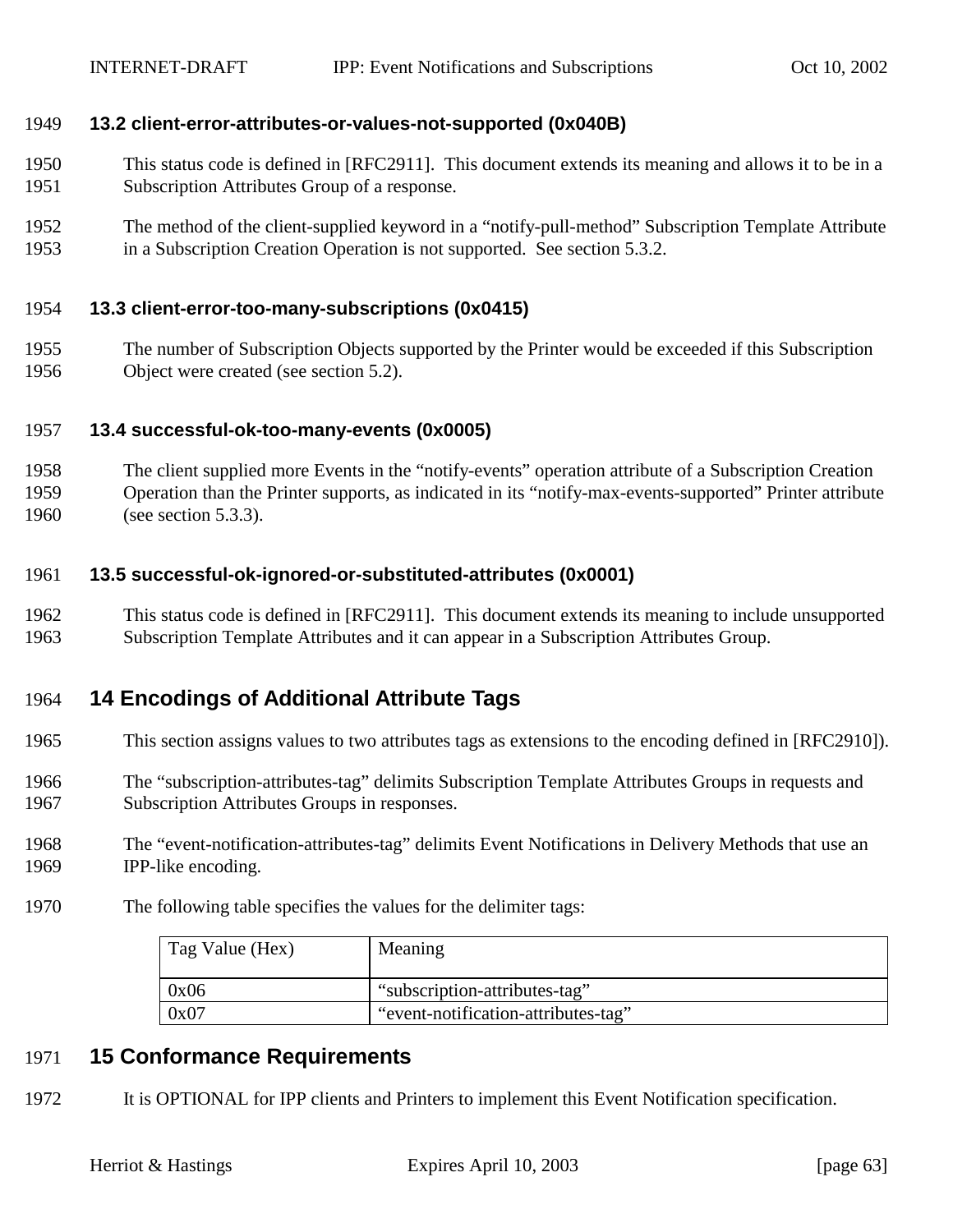#### **15.1 Conformance requirements for clients**

If this Event Notification specification is implemented by a client, the client MUST support the

 'ippget' Pull Delivery Method and meet the conformance requirements as defined in [ipp-get-method] 1976 for clients. A client MAY support additional Delivery Methods.

#### **15.2 Conformance requirements for Printers**

- If this Event Notification specification is implemented by a Printer, the Printer MUST:
- meet the Conformance Requirements detailed in section 5 of [RFC2911].
- support the Subscription Template Attributes Group in requests and the Subscription Attributes Group in responses.
- support all of the following attributes:
- a. REQUIRED Subscription Object attributes in section [5.](#page-12-0)
- b. REQUIRED Printer Description object attributes in section [6.](#page-33-0)
- c. REQUIRED attributes in Event Notification content in section [8.](#page-34-0)
- support the 'ippget' Pull Delivery Method and meet the conformance requirements as defined in [ipp-get-method] for Printers. The Printer MAY support additional Push and Pull Delivery Methods.
- deliver Event Notifications that conform to the requirements of section [9](#page-35-0) and the requirements of the Delivery Method Document for each supported Delivery Method (the conformance requirements for Delivery Method Documents is specified in section [10\)](#page-43-0).
- for all of the Job Creation Operations that the Printer supports, MUST support the REQUIRED extensions for notification defined in section [11.1.3.](#page-48-0)
- 1994 meet the conformance requirements for operations as described in [Table 16](#page-64-0) and meet the requirements for Printers as specified in the indicated sub-sections of section [11:](#page-45-0)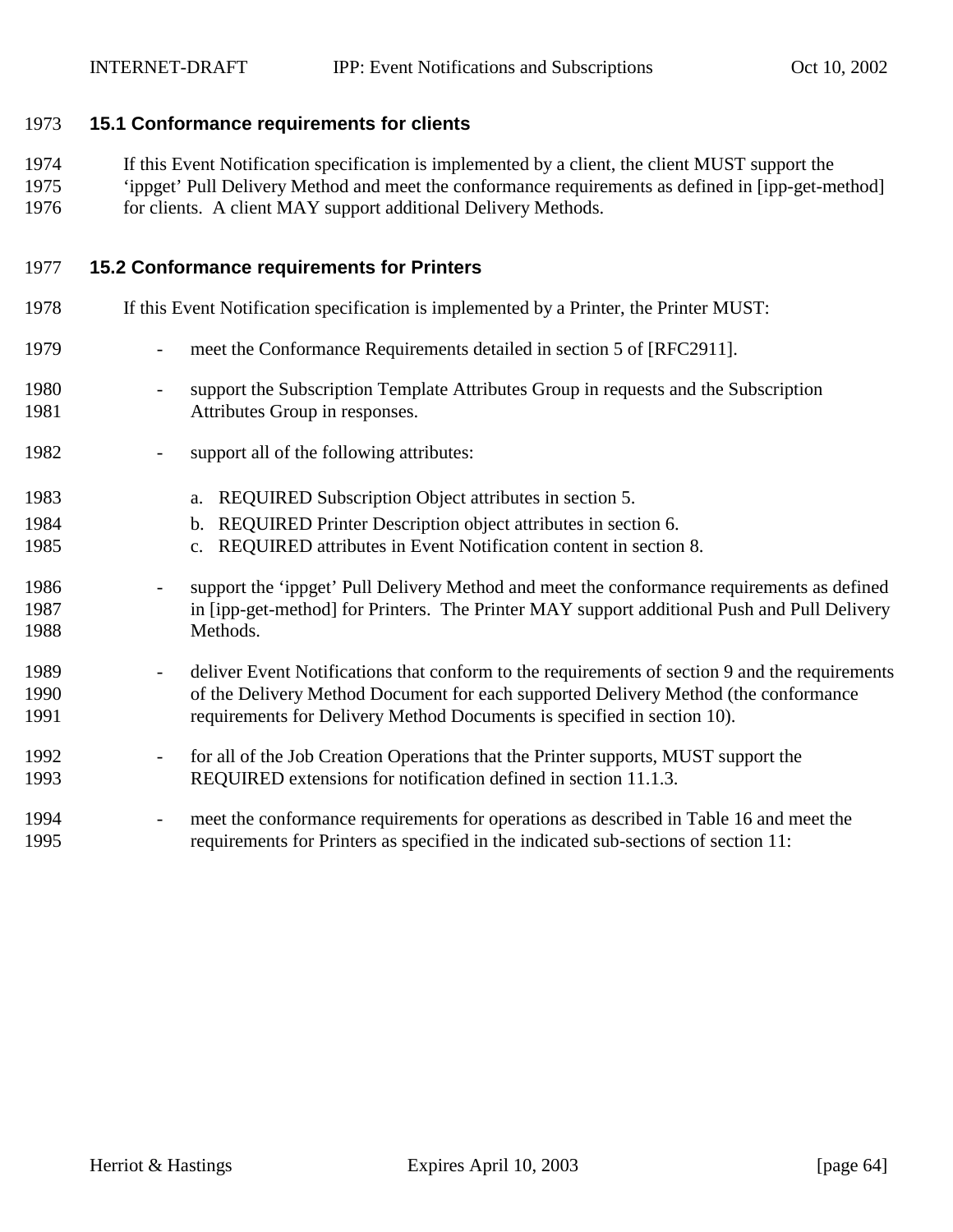| Operation                                     | <b>Printer Conformance</b><br>Requirements |
|-----------------------------------------------|--------------------------------------------|
| Create-Printer-Subscriptions (section 11.1.2) | <b>REQUIRED</b>                            |
| Create-Job-Subscriptions (section 11.1.1)     | <b>OPTIONAL</b>                            |
| Get-Subscription-Attributes (section 11.2.3)  | <b>REQUIRED</b>                            |
| Get-Subscriptions (section 11.2.5)            | <b>REQUIRED</b>                            |
| Renew-Subscription (section 11.2.6)           | <b>REQUIRED</b>                            |
| Cancel-Subscription (section 11.2.7)          | <b>REQUIRED</b>                            |

#### <span id="page-64-0"></span>**Table 16 – Printer Conformance Requirements for Operations**

# **16 Appendix A - Model for Notification with Cascading Printers (Informative)**

 With this model (see [Figure 2 below\)](#page-65-0), there is an intervening Print server between the human user and the output-device. So the system effectively has two Printer objects. There are two cases to consider.

- 2. When the Printer 2 (in the output-device) generates Events, there are two possible system configurations:
- a) Printer 1 forwards the client-supplied Subscription Creation Operations to the downstream Printer 2 and lets Printer 2 deliver the Event Notifications directly to the Notification Recipients supplied by the Client (Event Notifications(C) in the diagram).
- b) Printer 1 performs the client-supplied Subscription Creation Operations and also forwards the Subscription Creation Operations to Printer 2 with the Notification Recipient changed to be the Printer 1. When an Event occurs in Printer 2, Printer 2 delivers the Event Notification (B) to Notification Recipient of Printer 1, which relays the received Event Notification (B) to the client-supplied Notification Recipient (as Event Notifications(A) in the diagram). Note, when a client performs a Subscription Creation Operation, Printer 1 need not forward the Subscription Creation Operation to Printer 2 if it would create a duplicate Subscription Object on Printer 2.
- Note: when Printer 1 is forwarding Subscription Creation Operations to Printer 2, it may request Printer 2 to create additional Subscription Objects (called "piggy-backing"). Piggy-backing is useful when:
- Device A is configured to accept (IPP or non-IPP) requests from other servers.
- Server S wants to receive Job Events that the client didn't request and Server S wants these Events for jobs it submits and not for other jobs.

 1. When the Printer 1 (in the server) generates Events, the system behaves like the client and Printer in [Figure 1.](#page-9-0) In this case, Printer 1 delivers Event Notifications that are shown as Event Notifications (A) of [Figure 2.](#page-65-0)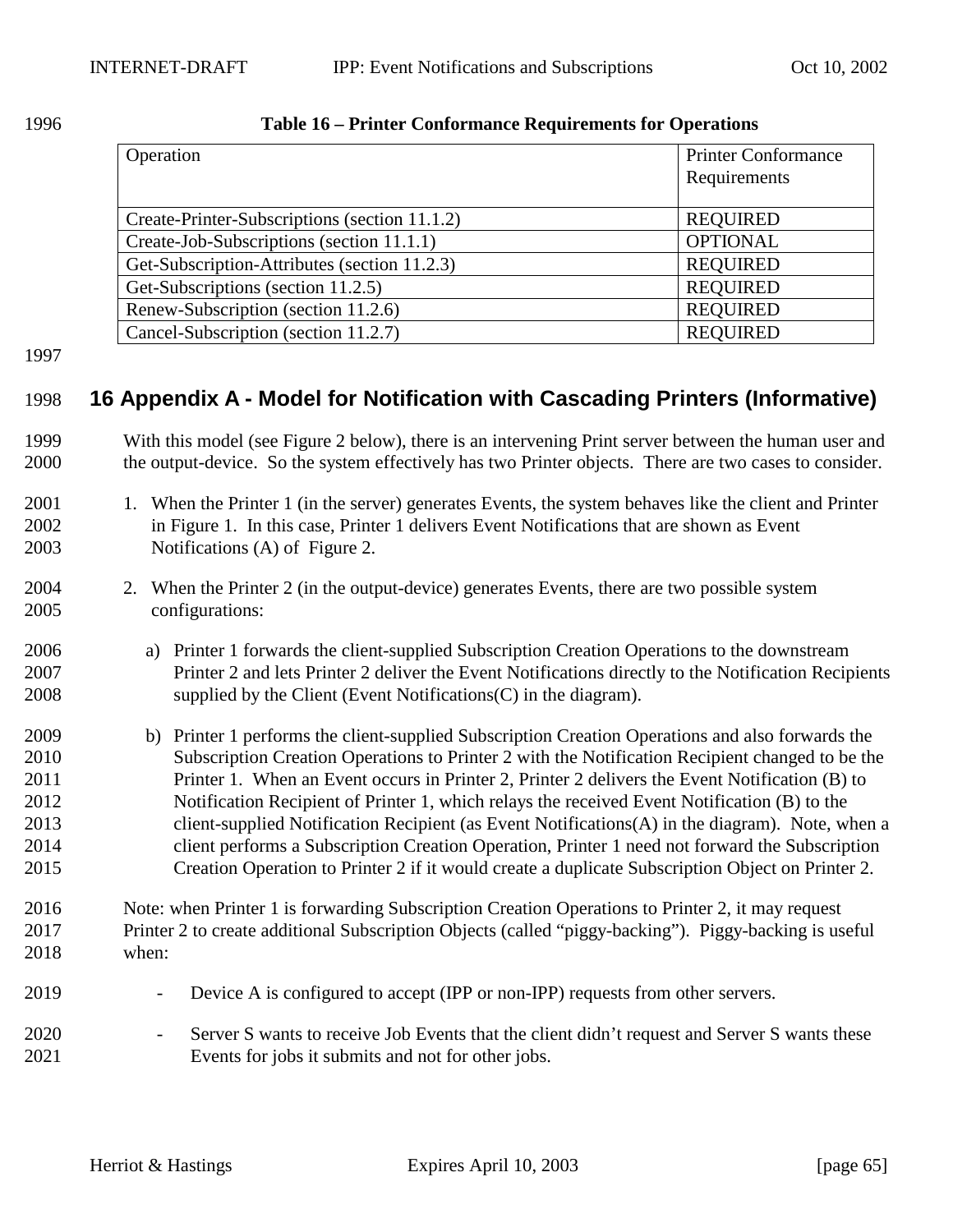<span id="page-65-0"></span>

#### **Figure 2 – Model for Notification with Cascading Printers**

# **17 Appendix B - Distributed Model for Notification (Informative)**

 A Printer implementation could use some other remote notification server to provide some or most of the service. For example, the remote notification server could deliver Event Notifications using Delivery Methods that are not directly supported by the output device or Printer object. Or, the remote notification server could store Subscription Objects (passed to it from the output device in response to Subscription Creation requests), accept Events, format the Event Notification in the natural language of the Notification Recipient, and deliver the Event Notifications to the Notification Recipient(s).

 [Figure 3](#page-66-0) shows this partitioning. The interface between the output device (or Printer object) and the remote notification server is outside the scope of this document and is intended to be transparent to the client and this document.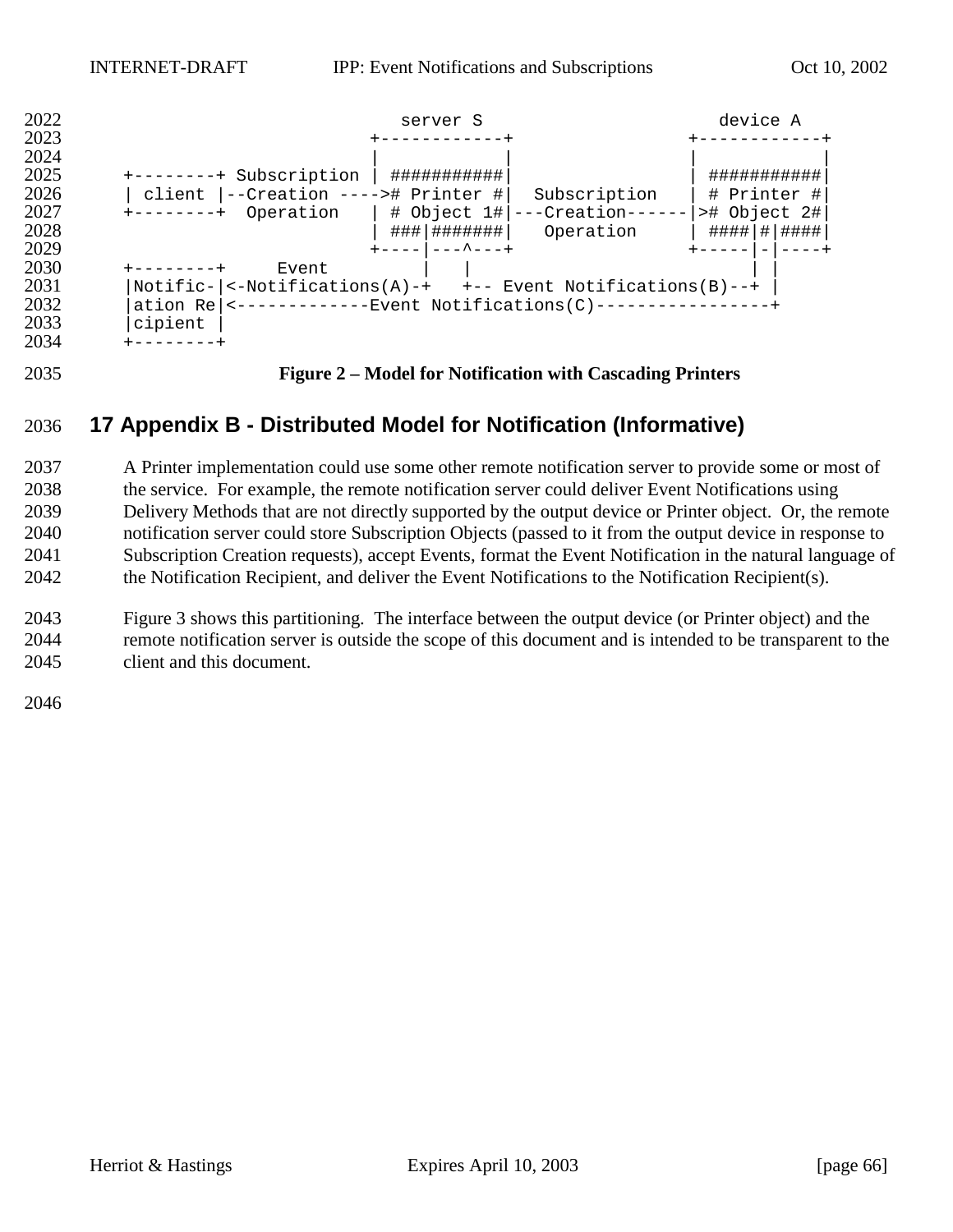<span id="page-66-0"></span>

| 2047 |                                                    | **********************              |
|------|----------------------------------------------------|-------------------------------------|
| 2048 |                                                    | $\star$                             |
| 2049 |                                                    | * Printer in combination            |
| 2050 |                                                    | * with the distributed              |
| 2051 |                                                    | Notification Server)<br>$\star$     |
| 2052 |                                                    | $\star$                             |
| 2053 |                                                    | $^\star$<br>output device or server |
| 2054 |                                                    | $^\star$                            |
| 2055 | PDA, desktop, or server                            | $\ast$<br>$+$<br>###########        |
| 2056 | ----+                                              | $\star$<br>#<br>#                   |
| 2057 | client  ---IPP Subscription----                    | ># Printer #                        |
| 2058 | Creation operation<br>$+ - - - - - - - +$          | # Object<br>$^\star$<br>#           |
| 2059 |                                                    | $\star$<br>#####   #####            |
| 2060 |                                                    | *                                   |
| 2061 |                                                    | $\star$<br>Subscriptions            |
| 2062 |                                                    | $\star$<br>OR Event                 |
| 2063 |                                                    | $\star$<br>Notifications            |
| 2064 | Notification<br>IPP-defined                        | $\ast$                              |
| 2065 | Recipient<br><--Event Notifications---             | Notification                        |
| 2066 |                                                    | $\star$<br>Server                   |
| 2067 |                                                    | $\star$                             |
| 2068 |                                                    | $\star$                             |
| 2069 |                                                    | *************************           |
| 2070 | *** = Implementation configuration opaque boundary |                                     |
| 2071 |                                                    |                                     |
|      |                                                    |                                     |

**Figure 3 – Opaque Use of a Notification Server Transparent to the Client** 

# **18 Appendix C - Extended Notification Recipient (Informative)**

 The model allows for an extended Notification Recipient that is itself a notification server that forwards each Event Notification to another recipient (called the Ultimate Notification Recipient in this section). The Delivery Method to the Ultimate Recipient is probably different from the Delivery Method used by the Printer to the extended Notification Recipient.

This extended Notification Recipient is transparent to the Printer but not to the client.

 When a client performs a Subscription Creation Operation, it specifies the extended Notification Recipient as it would any Notification Recipient. In addition, the client specifies the Ultimate Notification Recipient in the Subscription Creation Operation in a manner specified by the extended Notification Recipient. Typically, it is either some bytes in the value of "notify-user-data" or some additional parameter in the value of "notify-recipient-uri". The client also subscribes directly with the extended Notification Recipient (by means outside this document), since it is a notification server in its own right.

 The IPP Printer treats the extended Notification Recipient like any other Notification Recipient and the IPP Printer is not aware of the forwarding. The Delivery Method that the extended Notification Recipient uses for delivering the Event Notification to the Ultimate Notification Recipient is beyond the scope of this document and is transparent to the IPP Printer.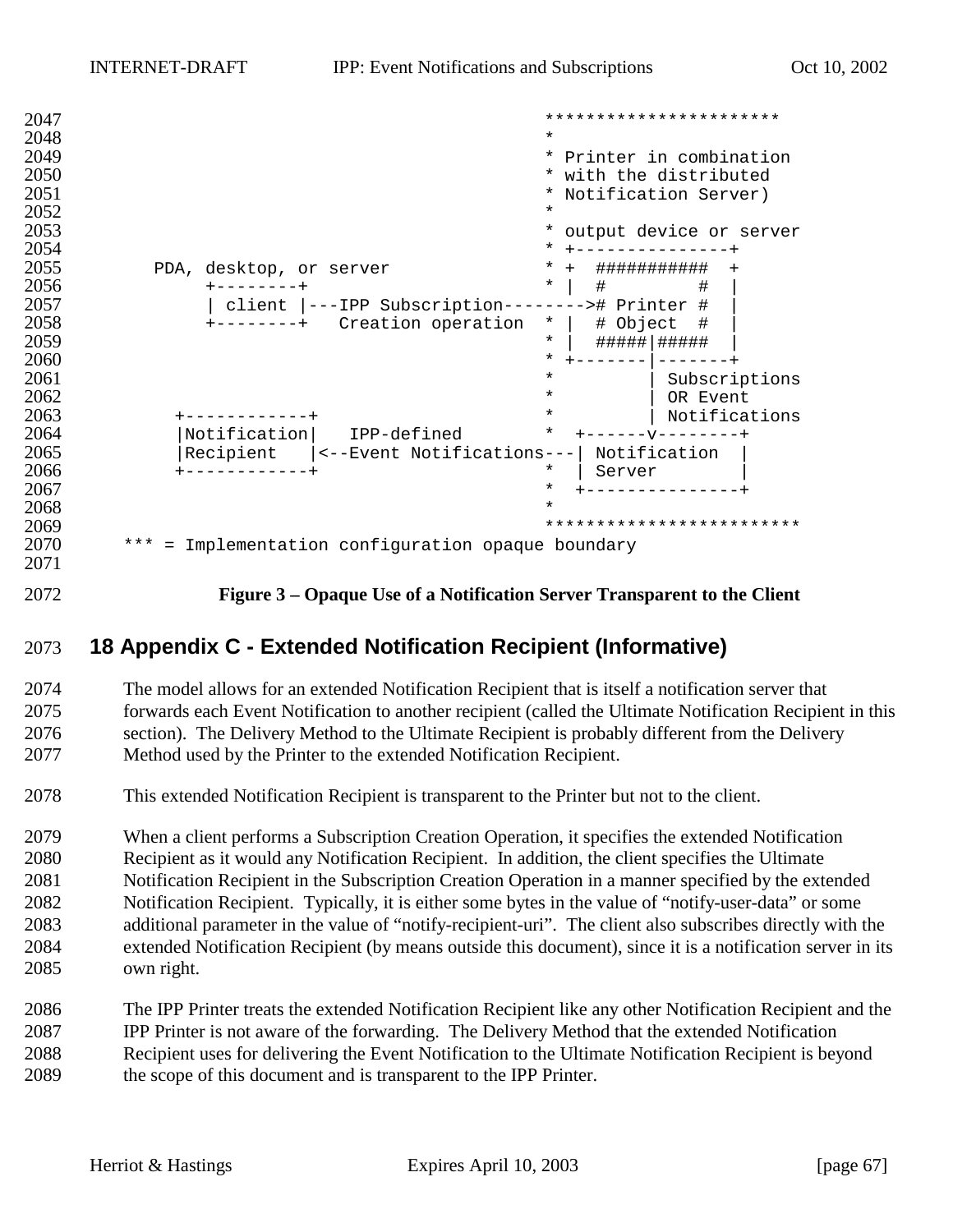Examples of this extended Notification Recipient are paging, immediate messaging services, general notification services, and NOS vendors' infrastructure. Figure 4 shows this approach.

 2093 PDA, desktop, or server server server or output device +---------------+ 2095 +--------+<br>2096 | client |---Subscription Creation ----------># Printer # | client |---Subscription Creation ----------># Printer #<br>+--------+ Operation  $|$  # Object # 2097 +---------+ Operation | # Object #<br>2098 +--------+ Operation | #####|####|#### | #####|##### | +------------+ +------------+ IPP-defined +-------|-------+ |Ultimate | any |Notification|<--Event Notifications----+ 2101 | Notification | <---- | Recipient | 2102 | Recipient | |Recipient | +------------+ +------------+ (Notification Server)

#### **Figure 4 – Use of an Extended Notification Recipient transparent to the Printer**

# **19 Appendix D - Details about Conformance Terminology (Normative)**

The following paragraphs provide more details about conformance terminology.

- **REQUIRED**  an adjective used to indicate that a conforming IPP Printer implementation MUST support the indicated operation, object, attribute, attribute value, status code, or out-of-band value in requests and responses. See [RFC2911] "Appendix A - Terminology for a definition of "support". *Since support of this entire Notification specification is OPTIONAL for conformance to IPP/1.1, the use of the term REQUIRED in this document means "REQUIRED if this OPTIONAL Notification specification is implemented".*
- **RECOMMENDED**  an adjective used to indicate that a conforming IPP Printer implementation is recommended to support the indicated operation, object, attribute, attribute value, status code, or out-of-band value in requests and responses. *Since support of this entire Notification specification is OPTIONAL for conformance to IPP/1.1, the use of the term RECOMMENDED in this document means "RECOMMENDED if this OPTIONAL Notification specification is implemented".*
- **OPTIONAL**  an adjective used to indicate that a conforming IPP Printer implementation MAY, but is NOT REQUIRED to, support the indicated operation, object, attribute, attribute value, status code, or out-of-band value in requests and responses.

# **20 Appendix E - Object Model for Notification (Normative)**

- This section describes the Notification object model that adds a Subscription Object which together
- with the Job and Printer object provide the complete Notification semantics.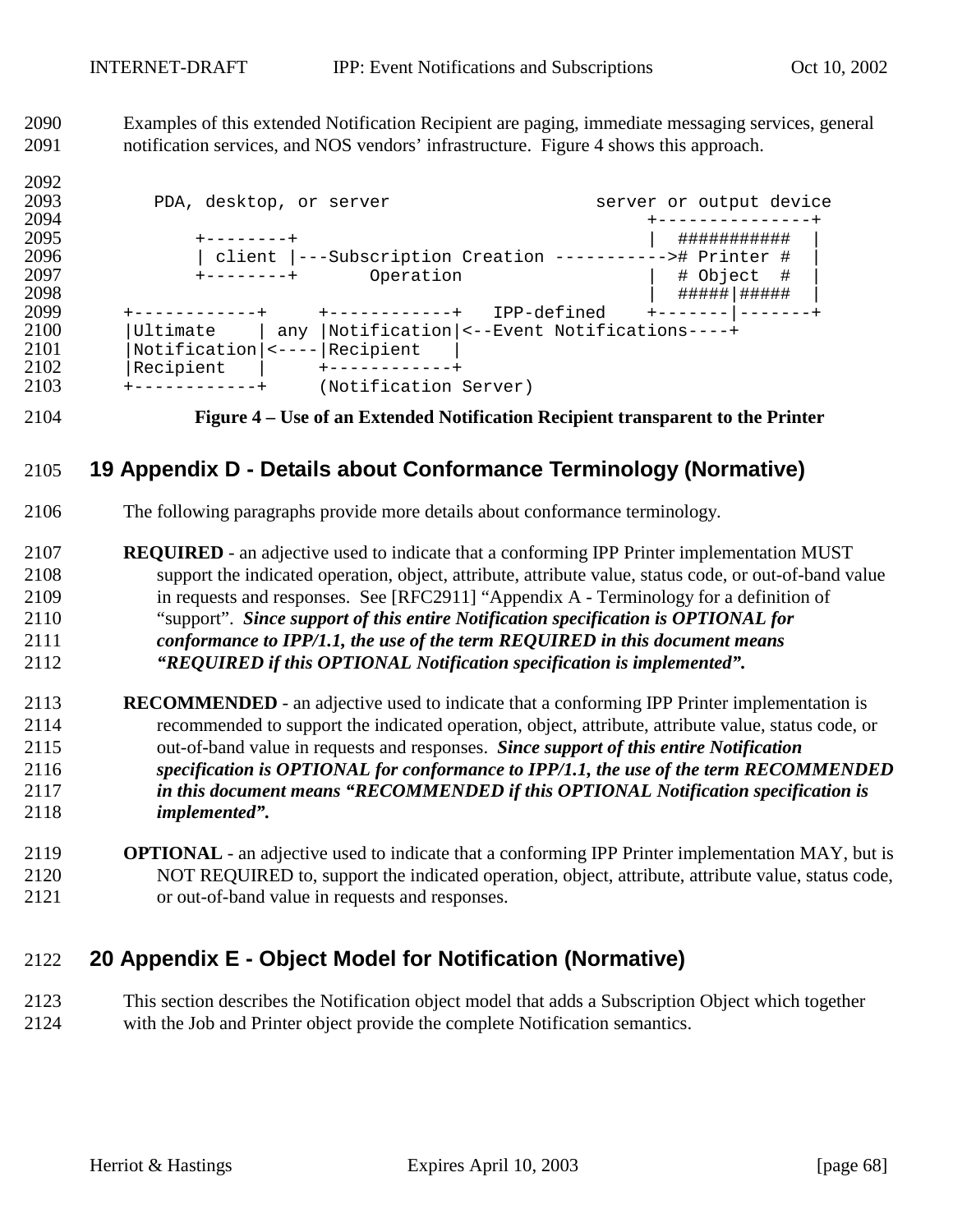

#### DEPENDENT and is transparent to the client. The object relationships are defined as follows:

#### **20.2 Printer Object and Per-Printer Subscription Objects**

 1. The Printer object contains (is associated with) zero or more Per-Printer Subscription Objects (p1 contains s1-s3 Per-Printer Subscription Objects).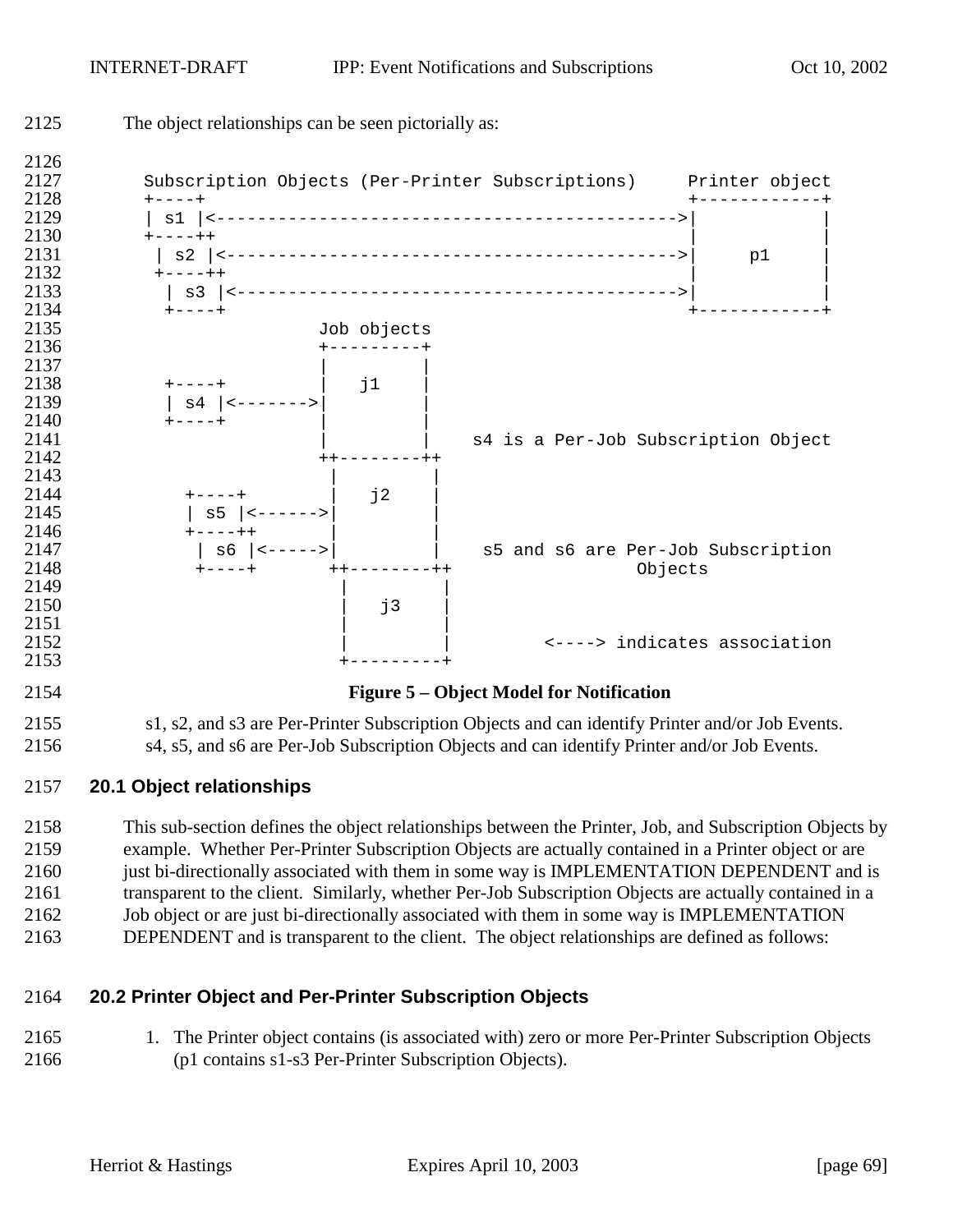2. Each Per-Printer Subscription Object (s1, s2, and s3) is contained in (or is associated with) exactly one Printer object (p1).

#### **20.3 Job Object and Per-Job Subscription Objects**

- 1. A Job object (j1, j2, j3) is associated with zero or more Per-Job Subscription Objects (s4-s6). 2171 Job j1 is associated with Per-Job Subscription Object s4, Job j2 is associated with Per-Job Subscription Objects s5 and s6, and Job j3 is not associated with any Per-Job Subscription Object.
- 2. Each Per-Job Subscription Object is associated with exactly one Job object.

# **21 Appendix F - Per-Job versus Per-Printer Subscription Objects (Normative)**

 Per-Job and Per-Printer Subscription Objects are quite similar. Either type of Subscription Object can subscribe to Job Events, Printer Events, or both. Both types of Subscription Objects can be queried using the Get-Subscriptions and Get-Subscription-Attributes operations and canceled using the Cancel- Subscription operation. Both types of Subscription Objects create Subscription Objects which have the same Subscription Object attributes defined. However, there are some semantic differences between Per-Job Subscription Objects and Per-Printer Subscription Objects. A Per-Job Subscription Object is established by the client when submitting a job and after creating the job using the Create-Job- Subscriptions operation by specifying the "job-id" of the Job with the "notify-job-id" attribute. A Per- Printer Subscription Object is established between a client and a Printer using the Create-Printer-Subscriptions operation. Some specific differences are:

- 1. A client usually creates one or more Per-Job Subscription Objects as part of the Job Creation operations (Create-Job, Print-Job, and Print-URI), rather than using the OPTIONAL Create-Job- Subscriptions operation, especially since Printer implementations NEED NOT support the Create-Job-Subscriptions operation, since it is OPTIONAL.
- 2. For Per-Job Subscription Objects, the Subscription Object is only valid while the job is "not- complete" (see sections [5.4.3\)](#page-31-0) while for the Per-Printer Subscription Objects, the Subscription Object is valid until the time (in seconds) that the Printer returned in the "notify-lease-expiration-time" operation attribute.
- 3. Job Events in a Per-Job Subscription Object apply only to "one job" (the Job created by the Job Creation operation or references by the Create-Job-Subscriptions operation) while Job Events in a Per-Printer Subscription Object apply to ALL jobs contained in the IPP Printer.

# **22 Normative References**

[ipp-get-method]

2199 Herriot, R., and T. Hastings, "Internet Printing Protocol (IPP): The 'ippget' Delivery Method for Event Notifications", <draft-ietf-ipp-notify-get-08.txt>, September 10, 2002.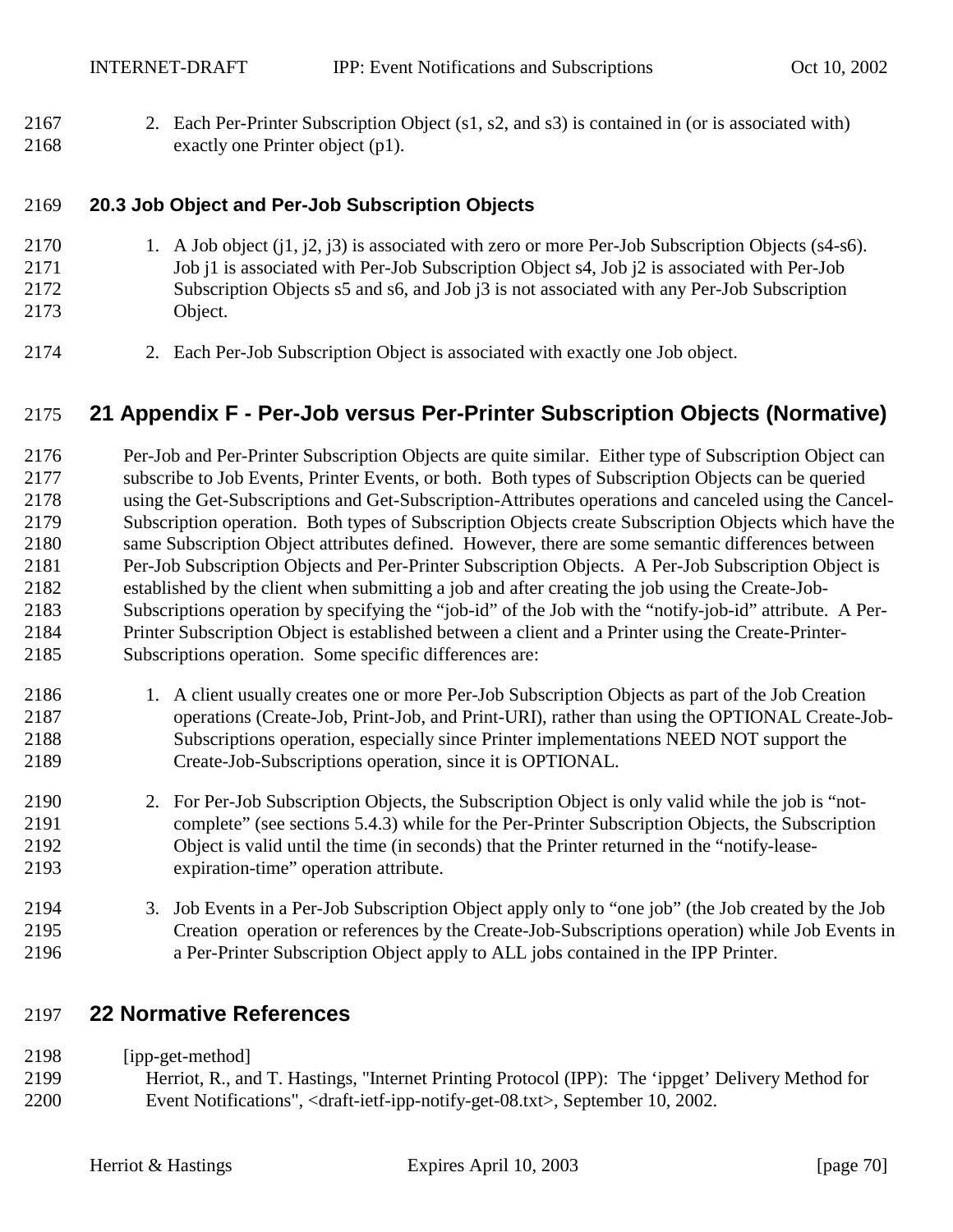| 2201 | [RFC2119]                                                                                                 |
|------|-----------------------------------------------------------------------------------------------------------|
| 2202 | S. Bradner, "Key words for use in RFCs to Indicate Requirement Levels", RFC 2119, March 1997              |
| 2203 | [RFC2396]                                                                                                 |
| 2204 | Berners-Lee, T., Fielding, R., and L. Masinter, "Uniform Resource Identifiers (URI): Generic              |
| 2205 | Syntax", RFC 2396, August 1998.                                                                           |
| 2206 | [RFC2717]                                                                                                 |
| 2207 | R. Petke and I. King, "Registration Procedures for URL Scheme Names", RFC 2717, November                  |
| 2208 | 1999.                                                                                                     |
| 2209 | [RFC2910]                                                                                                 |
| 2210 | Herriot, R., Butler, S., Moore, P., and R. Turner, "Internet Printing Protocol/1.1: Encoding and          |
| 2211 | Transport", RFC 2910, September 2000.                                                                     |
| 2212 | [RFC2911]                                                                                                 |
| 2213 | deBry, R., Hastings, T., Herriot, R., Isaacson, S., and P. Powell, "Internet Printing Protocol/1.1:       |
| 2214 | Model and Semantics", RFC 2911, September 2000.                                                           |
| 2215 | [RFC3381]                                                                                                 |
| 2216 | Hastings, T., Lewis, H., and R. Bergman, "IPP: Job Progress Attributes", RFC 3381, September              |
| 2217 | 2002.                                                                                                     |
| 2218 | <b>23 Informative References</b>                                                                          |
| 2219 | [IANA-CON]                                                                                                |
| 2220 | Narte, T. and H. Alvestrand, "Guidelines for Writing an IANA Considerations Section in RFCs",             |
| 2221 | BCP 26, RFC 2434, October 1998.                                                                           |
| 2222 | [ipp-not-req]                                                                                             |
| 2223 | deBry, R., Lewis, H., and T. Hastings, "Internet Printing Protocol/1.1: Requirements for IPP              |
| 2224 | Notifications", <draft-ietf-ipp-not-06.txt>, work in progress, July 17, 2001.</draft-ietf-ipp-not-06.txt> |
| 2225 | $[RFC2565]$                                                                                               |
| 2226 | Herriot, R., Butler, S., Moore, P., and R. Turner, "Internet Printing Protocol/1.0: Encoding and          |
| 2227 | Transport", RFC 2565, April 1999.                                                                         |

# [RFC2566] 2229 deBry, R., , Hastings, T., Herriot, R., Isaacson, S., and P. Powell, "Internet Printing Protocol/1.0: Model and Semantics", RFC 2566, April 1999.

| 2231 | [RFC2567]                                                                           |
|------|-------------------------------------------------------------------------------------|
| 2232 | Wright, D., "Design Goals for an Internet Printing Protocol", RFC 2567, April 1999. |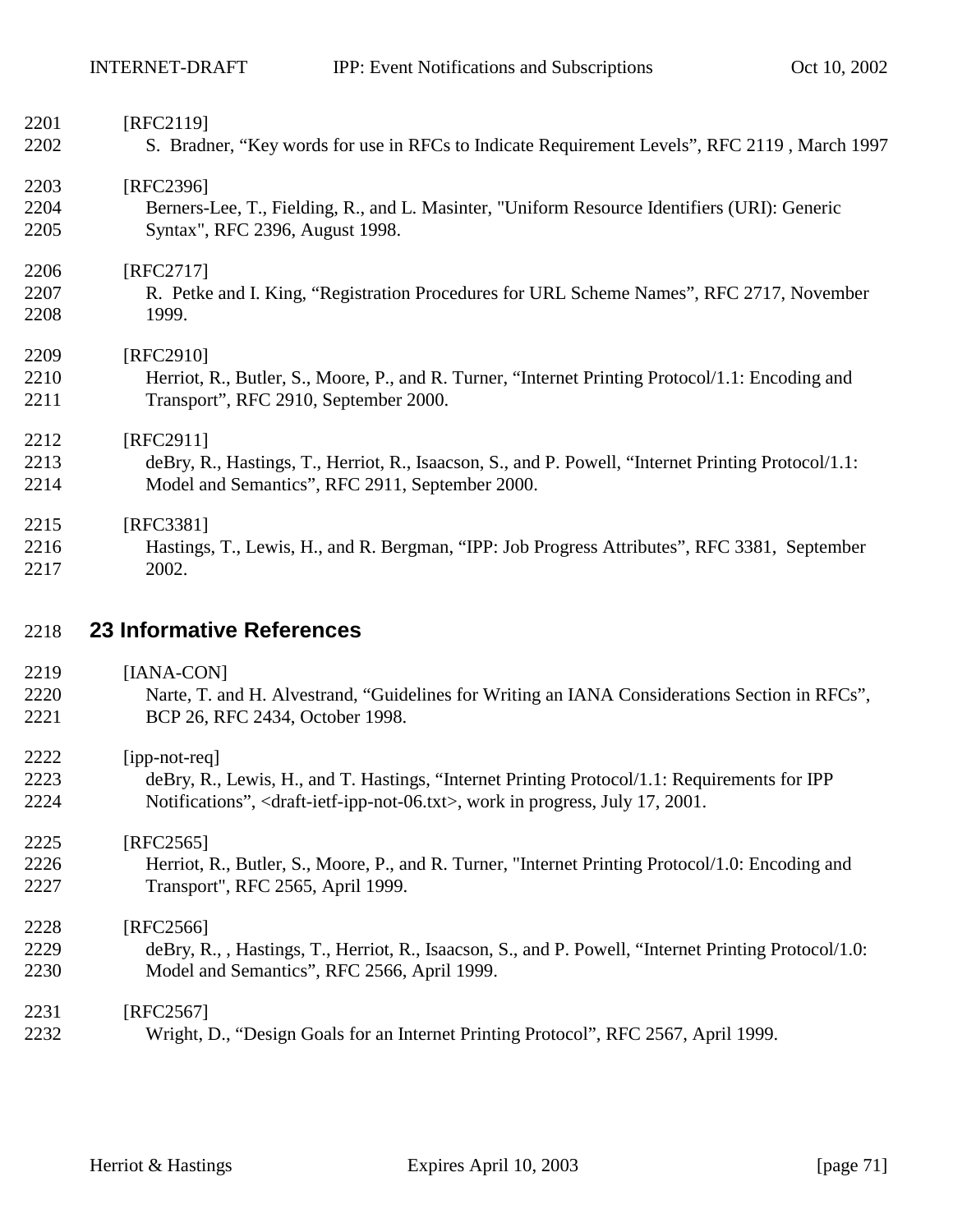| 2233 | [RFC2568]                                                                                            |
|------|------------------------------------------------------------------------------------------------------|
| 2234 | Zilles, S., "Rationale for the Structure and Model and Protocol for the Internet Printing Protocol", |
| 2235 | RFC 2568, April 1999.                                                                                |
| 2236 | [RFC2569]                                                                                            |
| 2237 | Herriot, R., Hastings, T., Jacobs, N., and J. Martin, "Mapping between LPD and IPP Protocols",       |
| 2238 | RFC 2569, April 1999.                                                                                |
| 2239 | [RFC2616]                                                                                            |
| 2240 | Fielding, R., Gettys, J., Mogul, J., Frystyk, H., Masinter, L., Leach, P., and T. Berners-Lee,       |
| 2241 | "Hypertext Transfer Protocol - HTTP/1.1", RFC 2616, June 1999.                                       |
| 2242 | [RFC3196]                                                                                            |
| 2243 | Hastings, T., Manros, C., Zehler, P., Kugler, C., and H. Holst, "Internet Printing Protocol/1.1:     |
| 2244 | Implementer's Guide", RFC3196, November 2001.                                                        |

# **24 IANA Considerations**

 This section contains the registration information for IANA to add to the various IPP Registries according to the procedures defined in RFC 2911 [RFC2911] section 6 to cover the definitions in this document. In addition, this section defines how Events and Delivery Methods will be registered when they are defined in other documents. The resulting registrations will be published in the http://www.iana.org/assignments/ipp-registrations registry.

 *Note to RFC Editors: Replace RFC NNNN below with the RFC number for this document, so that it accurately reflects the content of the information for the IANA Registry.* 

#### **24.1 Attribute Registrations**

 The following table lists all the attributes defined in this document. These are to be registered according to the procedures in RFC 2911 [RFC2911] section 6.2.

| 2256 | Subscription Template attributes:                             | Ref. |          | Section: |
|------|---------------------------------------------------------------|------|----------|----------|
| 2257 | notify-attributes (1setOf type2 keyword)                      |      | RFC NNNN | 5.3.4    |
| 2258 | notify-attributes-supported (1setOf type2 keyword)            |      |          |          |
| 2259 |                                                               |      | RFC NNNN | 5.3.4.1  |
| 2260 | notify-charset (charset)                                      |      | RFC NNNN | 5.3.6    |
| 2261 | notify-events (1setOf type2 keyword)                          |      | RFC NNNN | 5.3.3    |
| 2262 | notify-events-default (1setOf type2 keyword)                  |      | RFC NNNN | 5.3.3.1  |
| 2263 | notify-events-supported (1set of type2 keyword)               |      | RFC NNNN | 5.3.3.2  |
| 2264 | notify-lease-duration (integer(0:67108863))                   |      | RFC NNNN | 5.3.8    |
| 2265 | notify-lease-duration-default (integer(0:67108863))           |      |          |          |
| 2266 |                                                               |      | RFC NNNN | 5.3.8.1  |
| 2267 | notify-lease-duration-supported (1setOf (integer(0: 67108863) |      |          |          |
| 2268 | rangeOfInteger(0:67108863))                                   |      | RFC NNNN | 5.3.8.2  |
| 2269 | notify-max-events-supported (integer(2:MAX))                  |      | RFC NNNN | 5.3.3.3  |
|      |                                                               |      |          |          |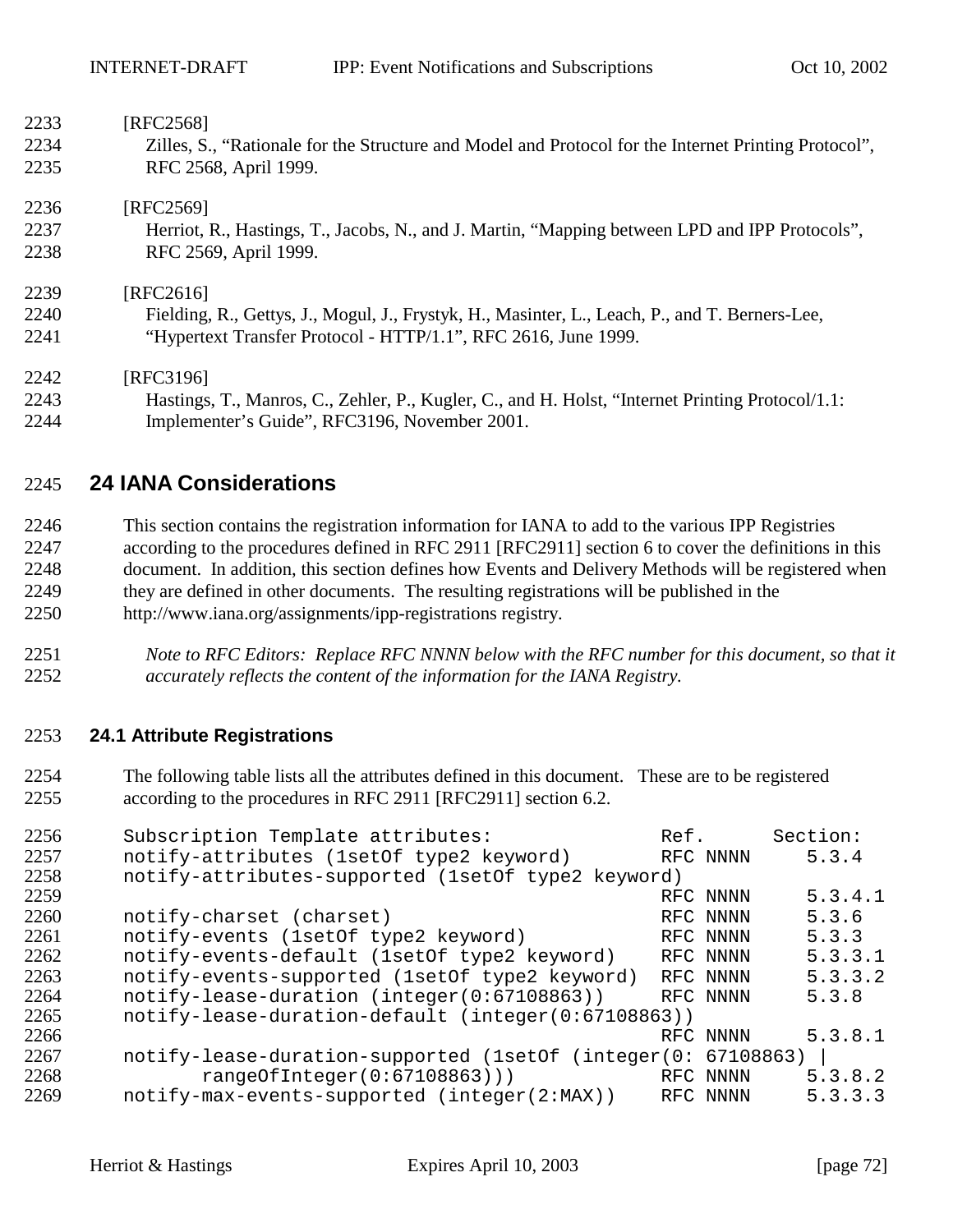| 2270 | notify-natural-language (naturalLanguage)           | RFC NNNN | 5.3.7   |
|------|-----------------------------------------------------|----------|---------|
| 2271 | notify-pull-method (type2 keyword)                  | RFC NNNN | 5.3.2   |
| 2272 | notify-pull-method-supported (1setOf type2 keyword) |          |         |
| 2273 |                                                     | RFC NNNN | 5.3.2.1 |
| 2274 | notify-recipient-uri (uri)                          | RFC NNNN | 5.3.1   |
| 2275 | notify-schemes-supported (1setOf uriScheme)         | RFC NNNN | 5.3.1.1 |
| 2276 | notify-time-interval (integer(0:MAX))               | RFC NNNN | 5.3.9   |
| 2277 | notify-user-data (octetString(63))                  | RFC NNNN | 5.3.5   |
| 2278 |                                                     |          |         |
| 2279 | Subscription Description Attributes:                |          |         |
| 2280 | $notify-job-id (integer(1:MAX)))$                   | RFC NNNN | 5.4.6   |
| 2281 | notify-lease-expiration-time (integer(0:MAX)))      | RFC NNNN | 5.4.3   |
| 2282 | $notify-printer-up-time (integer(1:MAX)))$          | RFC NNNN | 5.4.4   |
| 2283 | notify-printer-uri (uri))                           | RFC NNNN | 5.4.5   |
| 2284 | notify-sequence-number (integer (0:MAX)))           | RFC NNNN | 5.4.2   |
| 2285 | notify-subscriber-user-name (name(MAX)))            | RFC NNNN | 5.4.7   |
| 2286 | notify-subscription-id (integer (1:MAX)))           | RFC NNNN | 5.4.1   |
| 2287 |                                                     |          |         |
| 2288 | Printer Description Attributes:                     |          |         |
| 2289 | printer-state-change-date-time (dateTime))          | RFC NNNN | 6.2     |
| 2290 | printer-state-change-time (integer(1:MAX)))         | RFC NNNN | 6.1     |
| 2291 |                                                     |          |         |
| 2292 | Attributes Only in Event Notifications              |          |         |
| 2293 | notify-subscribed-event (type2 keyword)             | RFC NNNN | 8.1     |
| 2294 | notify-text (text(MAX))                             | RFC NNNN | 8.2     |
| 2295 |                                                     |          |         |

## **24.2 Additional Enum Attribute Value Registrations**

 The following table lists all the new enum attribute values defined in this document. These are to be registered according to the procedures in RFC 2911 [RFC2911] section 6.1.

| 2300 | Attribute |                                   |                |         |
|------|-----------|-----------------------------------|----------------|---------|
| 2301 | Value     | Name                              | Reference      | Section |
| 2302 |           |                                   |                |         |
| 2303 |           | operations-supported (type2 enum) | <b>RFC2911</b> | 4.4.15  |
| 2304 | 0x0016    | Create-Printer-Subscriptions      | RFC NNNN       | 7.1     |
| 2305 | 0x0017    | Create-Job-Subscriptions          | RFC NNNN       | 7.1     |
| 2306 | 0x0018    | Get-Subscription-Attributes       | RFC NNNN       | 7.1     |
| 2307 | 0x0019    | Get-Subscriptions                 | RFC NNNN       | 7.1     |
| 2308 | 0x001A    | Renew-Subscription                | RFC NNNN       | 7.1     |
| 2309 | 0x001B    | Cancel-Subscription               | RFC NNNN       | 7.1     |
|      |           |                                   |                |         |

### **24.3 Operation Registrations**

 The following table lists all of the operations defined in this document. These are to be registered according to the procedures in RFC 2911 [RFC2911] section 6.4.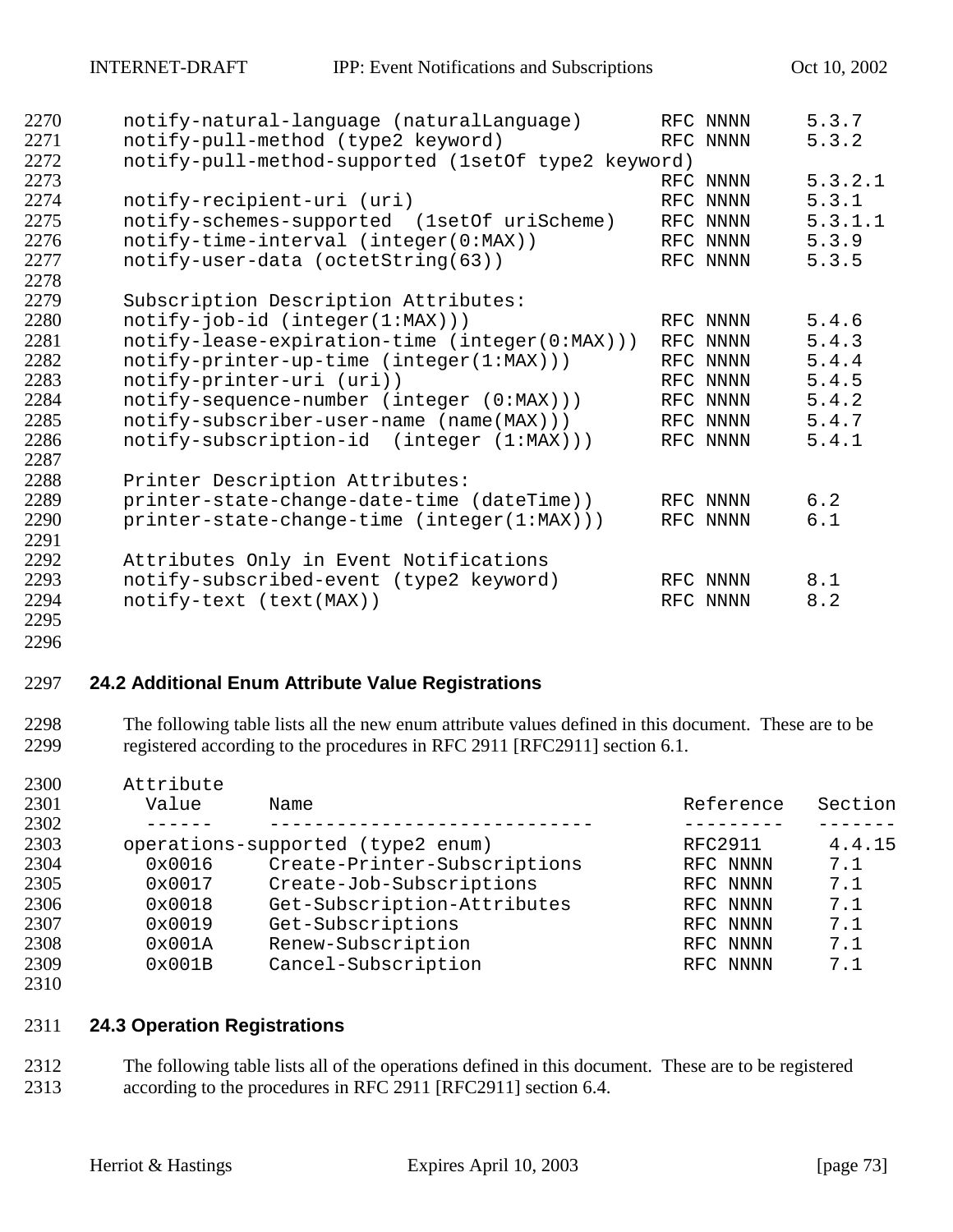| 2314 | Operations:                            | Ref.     | Section: |
|------|----------------------------------------|----------|----------|
| 2315 | Cancel-Subscription Operation          | RFC NNNN | 11.2.7   |
| 2316 | Create-Job-Subscriptions Operation     | RFC NNNN | 11.1.1   |
| 2317 | Create-Printer-Subscriptions Operation | RFC NNNN | 11.1.2   |
| 2318 | Get-Printer-Attributes - Extensions    | RFC NNNN | 11.2.3   |
| 2319 | Get-Subscription-Attributes Operation  | RFC NNNN | 11.2.4   |
| 2320 | Get-Subscriptions Operation            | RFC NNNN | 11.2.5   |
| 2321 | Job Creation Operations - Extensions   | RFC NNNN | 11.1.3   |
| 2322 | Renew-Subscription Operation           | RFC NNNN | 11.2.6   |
| 2323 | Validate-Job Operation - Extensions    | RFC NNNN | 11.2.2   |
|      |                                        |          |          |

### **24.4 Status code Registrations**

 The following table lists all the status codes defined in this document. These are to be registered according to the procedures in RFC 2911 [RFC2911] section 6.6.

| 2328 | Value<br>Name                                 | Ref.     | Section: |
|------|-----------------------------------------------|----------|----------|
| 2329 |                                               |          |          |
| 2330 | $0x0000:0x00FF - "successful"$                |          |          |
| 2331 | 0x0003 successful-ok-ignored-subscriptions    | RFC NNNN | 12.1     |
| 2332 |                                               |          |          |
| 2333 | $0x0400:0x04FF - "client-error"$              |          |          |
| 2334 | 0x0414 client-error-ignored-all-subscriptions | RFC NNNN | 12.2     |
| 2335 |                                               |          |          |

### **24.5 Attribute Group tag Registrations**

 The following table lists all the attribute group tags defined in this document. These are to be registered according to the procedures in RFC 2911 [RFC2911] section 6.5.

| 2339 | Value         | Name                              | Ref         | Section |
|------|---------------|-----------------------------------|-------------|---------|
| 2340 | $   -$        |                                   |             |         |
| 2341 | $0 \times 06$ | subscription-attributes-tag       | RFC NNNN 14 |         |
| 2342 | $0 \times 07$ | event-notification-attributes-tag | RFC NNNN 14 |         |
| 2343 |               |                                   |             |         |

### **24.6 Registration of Events**

 When other document define additional type2 keywords to be used with the "notify-events" Subscription Template attribute (see section [5.3.3\)](#page-19-0)), these event keywords will be registered according to the procedures of [RFC2911] section 7.1 as additional attribute values for use with the "notify- events" Subscription Template attribute, i.e., the "notify-events", "notify-events-default", and "notify-events-supported" attributes.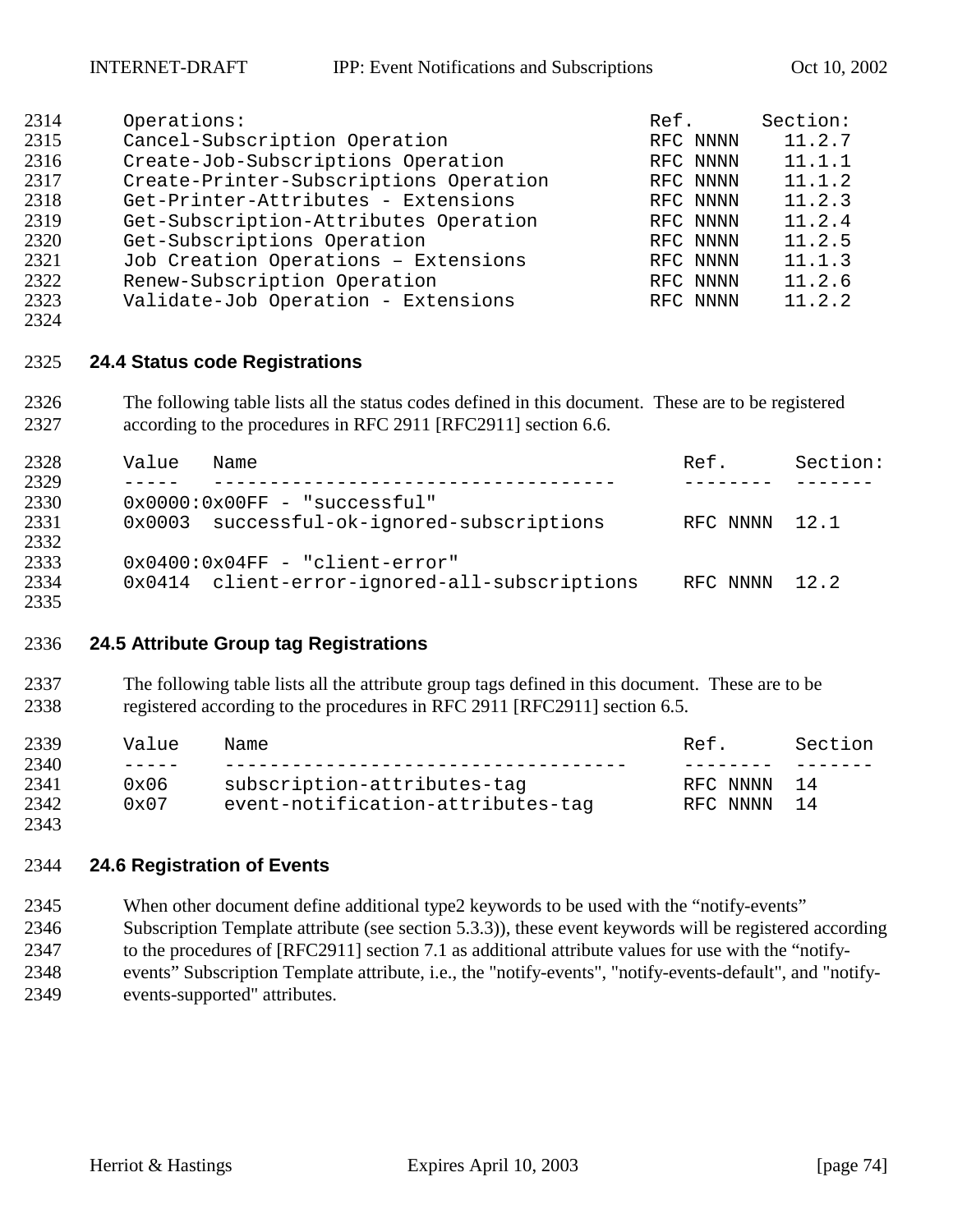### Therefore, the IPP Registry entry for an Event will be of the form:

| 2351 | Attribute                                      |          |         |
|------|------------------------------------------------|----------|---------|
| 2352 | Value                                          | Ref.     | Section |
| 2353 |                                                |          |         |
| 2354 | notify-events (1setOf type2 keyword)           |          |         |
| 2355 | notify-events-default (1setOf type2 keyword)   |          |         |
| 2356 | notify-events-supported (1set0f type2 keyword) |          |         |
| 2357 | <event keyword="" name=""></event>             | RFC xxxx | m.n     |
| 2358 |                                                |          |         |

## **24.7 Registration of Event Notification Delivery Methods**

 This section describes the requirements and procedures for registration and publication of Event Notification Delivery Methods and for the submission of such proposals.

## **24.7.1 Requirements for Registration of Event Notification Delivery Methods**

 Registered IPP Event Notification Delivery Methods are expected to follow a number of requirements described below.

### **24.7.1.1 Required Characteristics**

- A Delivery Method Document MUST either (1) contain all of the semantics of the Delivery Method or (2) contain the IPP Delivery Method registration requirements and a profile of some other protocol that in combination is the Delivery Method (e.g., mailto). The Delivery Method Document (and any documents it requires) MUST define either (1) a URL for a Push Delivery Method that the meets the requirements of [RFC2717]. or (2) a keyword for a Pull Delivery method.
- IPP Event Notification Delivery Method Documents MUST meet the requirements of this document (see sections [9](#page-35-0) and [10\)](#page-43-0).
- In addition, a Delivery Method Document MUST contain the following information:
- Type of registration: IPP Event Notification Delivery Method
- Name of this delivery method:
- Proposed URL scheme name of this Push Delivery Method or the keyword name of this Pull
- Delivery Method:
- Name of proposer:
- Address of proposer:
- Email address of proposer:
- Is this delivery method REQUIRED or OPTIONAL for conformance to the IPP Event Notification
- and Subscriptions document:
- Is this delivery method defining Machine Consumable and/or Human Consumable content:
-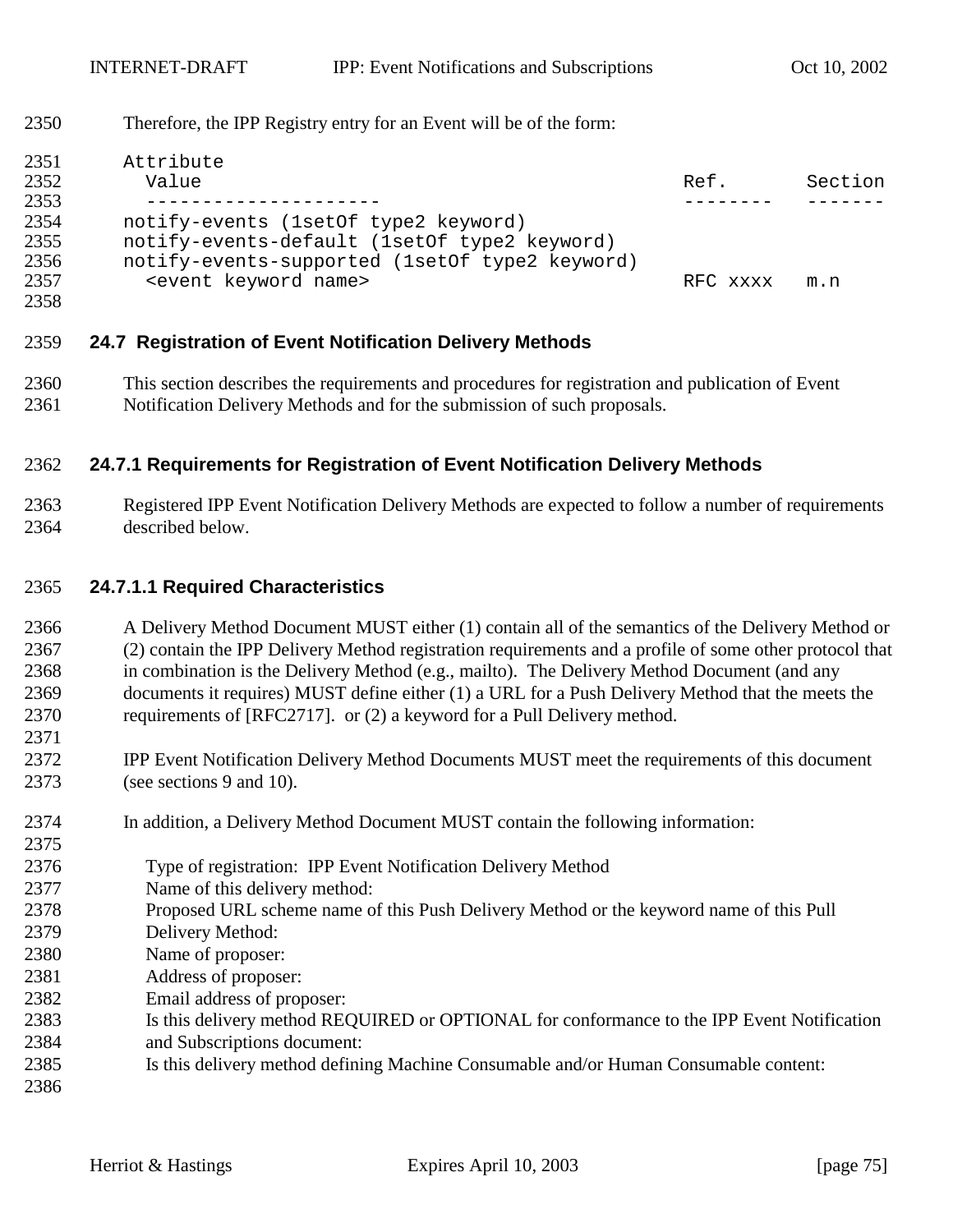## **24.7.1.2 Naming Requirements**

- Exactly one (URL scheme or keyword) name MUST be assigned to each Delivery Method.
- Each assigned name MUST uniquely identify a single Delivery Method. All Push Delivery Method names MUST conform to the rules for URL scheme names, according to [RFC2396] and [RFC2717] for schemes in the IETF tree. All Pull Delivery Method names MUST conform to the rules for keywords according to [RFC2911].

## **24.7.1.3 Functionality Requirements**

 Delivery Methods MUST function as a protocol that is capable of delivering (push or pull) IPP Event Notifications to Notification Recipients.

## **24.7.1.4 Usage and Implementation Requirements**

- Use of a large number of Delivery Methods may hamper interoperability. However, the use of a large number of undocumented and/or unlabelled Delivery Methods hampers interoperability even more.
- A Delivery Method should therefore be registered ONLY if it adds significant functionality that is valuable to a large community, OR if it documents existing practice in a large community. Note that Delivery Methods registered for the second reason should be explicitly marked as being of limited or specialized use and should only be used with prior bilateral agreement.

### **24.7.1.5 Publication Requirements**

 Delivery Method Documents MUST be published in a standards track, informational, or experimental RFCs.

### **24.7.2 Registration Procedure**

 The IPP WG is developing a small number of Delivery Methods which are intended to be published as standards track RFCs. However, some parties may wish to register additional Delivery Methods in the future. This section describes the procedures for these additional Delivery Methods.

## **24.7.2.1 Present the proposal to the Community**

- First the Delivery Method Document MUST be an Internet-Draft with a target category of standards track, informational, or experimental. The same MUST be true for any documents that it references.
- Deliver the proposed Delivery Method Document proposal to the "ipp@pwg.org" mailing list. This mailing list has been established by [RFC2911] for reviewing proposed registrations and discussing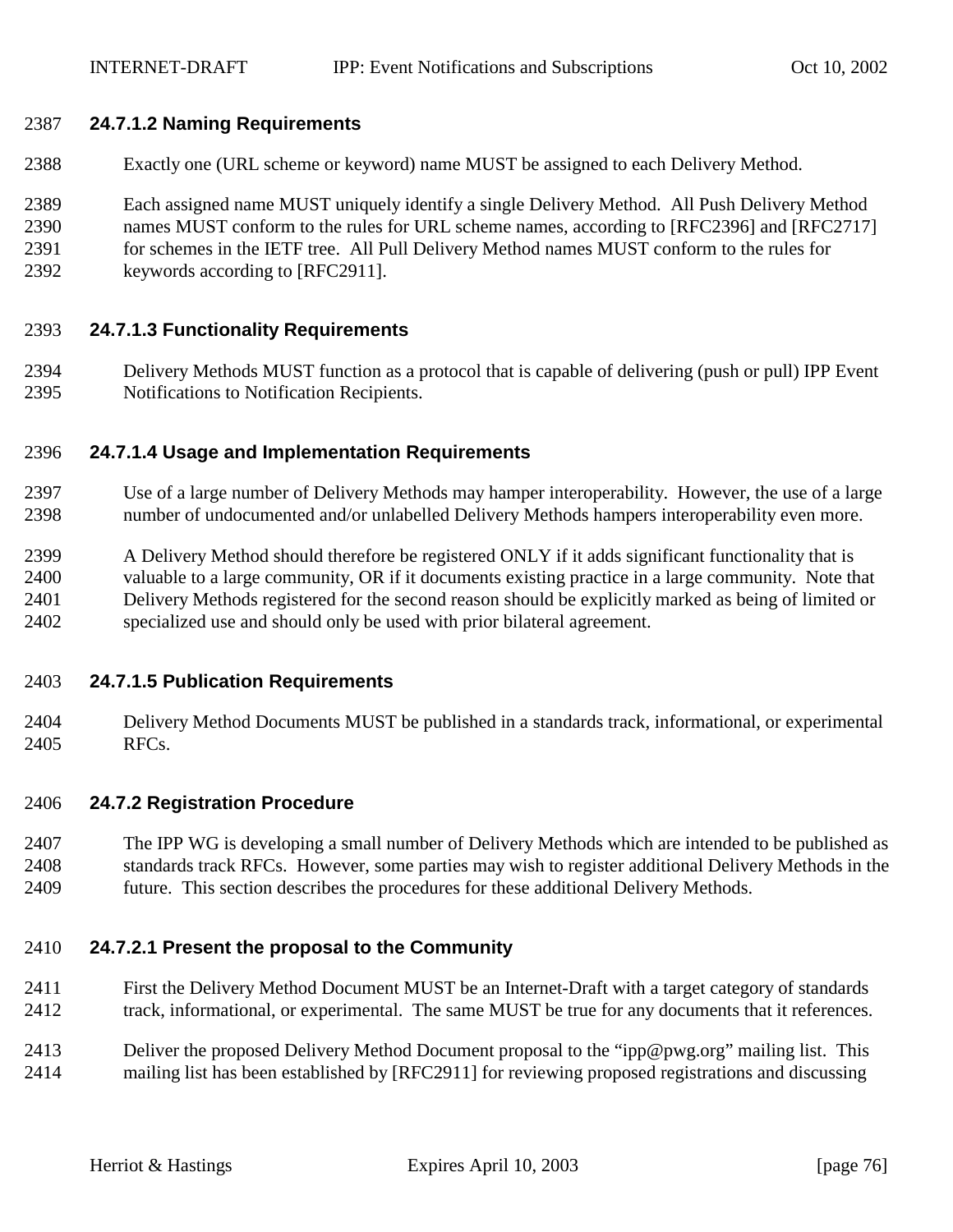- other IPP matters. Proposed Delivery Method Documents are not formally registered and MUST NOT be used until approved.
- The intent of the public posting is to solicit comments and feedback on the definition and suitability of the Delivery Method and the name chosen for it over a four week period.

## **24.7.2.2 Delivery Method Reviewer**

- The Delivery Method Reviewer is the same person who has been appointed by the IETF Application Area Director(s) as the IPP Designated Expert according to [RFC2911] and [IANA-CON]. When the four week period is over and the IPP Designated Expert is convinced that consensus has been achieved, the IPP Designated Expert either approves the request for registration or rejects it. Rejection may occur because of significant objections raised on the list or objections raised externally.
- Decisions made by the Reviewer must be posted to the ipp@pwg.org mailing list within 14 days. Decisions made by the Reviewer may be appealed to the IESG.

## **24.7.2.3 IANA Registration**

 Provided that the Delivery Method registration proposal has either passed review or has been successfully appealed to the IESG, the IANA will register the Delivery Method and make it available to the community.

## **24.7.3 Delivery Method Document Registrations**

 Each Push Delivery Method Document defines a URI scheme which is registered as an additional value of the "notify-schemes-supported" Printer attribute. These uriScheme values will be registered according to the procedures of [RFC2911] section 7.1 for additional attribute values. Therefore, the IPP Registry entry for a Push Delivery Method will be of the form:

| 2436 | Attribute                                |                  |         |
|------|------------------------------------------|------------------|---------|
| 2437 | Value                                    | Ref.             | Section |
| 2438 |                                          |                  |         |
| 2439 | notify-schemes-supported (type2 keyword) | RFC xxxx 5.3.1.1 |         |
| 2440 | <scheme name=""></scheme>                | RFC xxxx         | m.n     |
| 2441 |                                          |                  |         |

 Each Pull Delivery Method Document defines a keyword method which is registered as an additional value of the "notify-pull-method" and "notify-pull-method-supported" Printer attributes. These keyword values will be registered according to the procedures of [RFC2911] section 7.1 for additional attribute values. Therefore, the IPP Registry entry for a Pull Delivery Method will be of the form: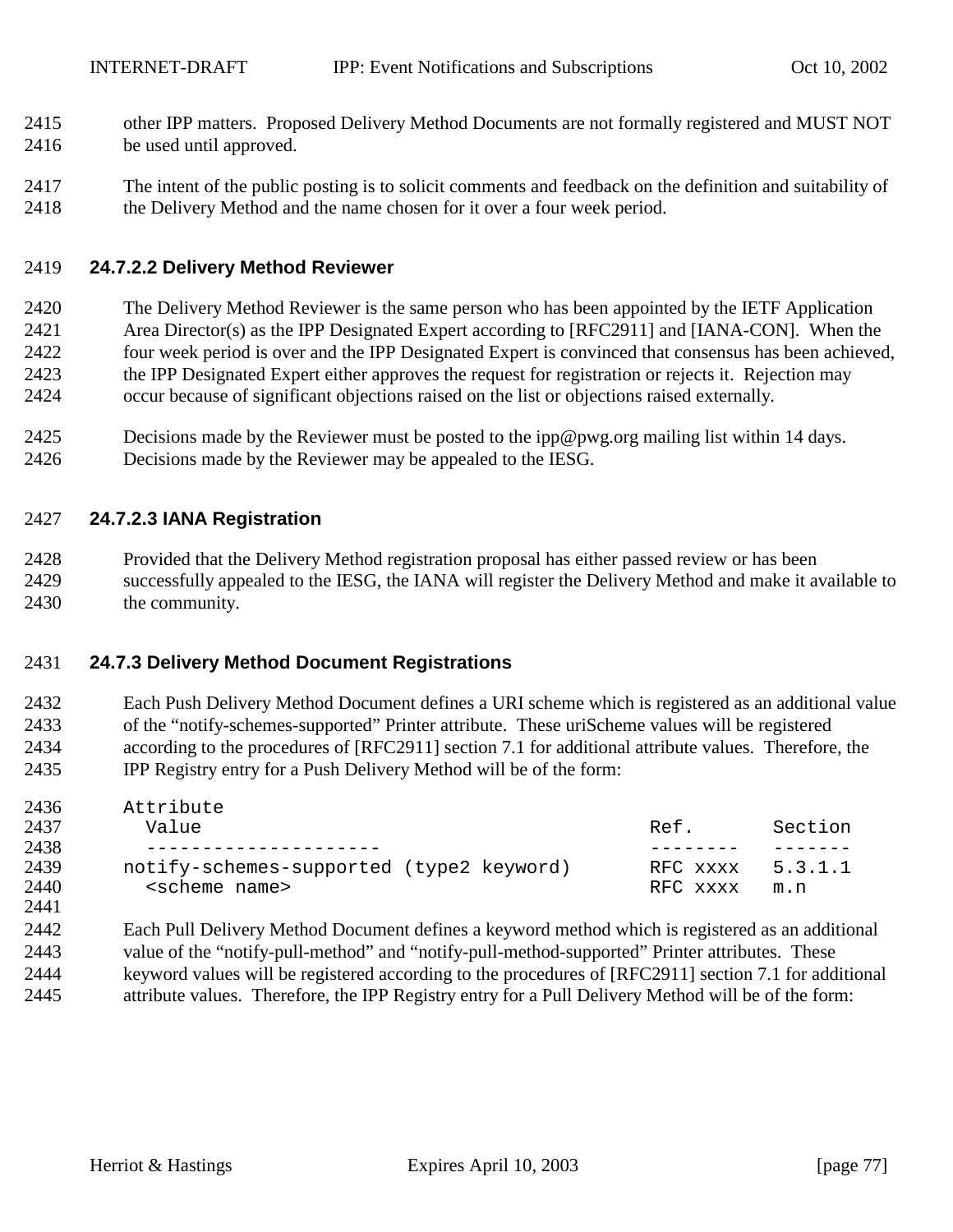| 2446<br>2447 | Attribute<br>Value                                                                                  | Ref.                 | Section |
|--------------|-----------------------------------------------------------------------------------------------------|----------------------|---------|
| 2448<br>2449 | notify-pull-method (type2 keyword)                                                                  | $[ipp-ntfy]$ 5.3.2   |         |
| 2450         | notify-pull-method-supported (1setOf type2 keyword)                                                 |                      |         |
| 2451         |                                                                                                     | $[ipp-ntfy] 5.3.2.1$ |         |
| 2452         | <method keyword="" name=""></method>                                                                | RFC xxxx             | m.n     |
| 2453         |                                                                                                     |                      |         |
| 2454         | 24.7.4 Registration Template                                                                        |                      |         |
| 2455         | To: ipp@pwg.org                                                                                     |                      |         |
| 2456         | Subject: Registration of a new Delivery Method                                                      |                      |         |
| 2457         |                                                                                                     |                      |         |
| 2458         | Delivery Method name:                                                                               |                      |         |
| 2459         |                                                                                                     |                      |         |
| 2460         | (All Push Delivery Method names must be suitable for use as the value of a URL scheme in the IETF   |                      |         |
| 2461         | tree and all Pull Delivery Method names must be suitable IPP keywords according to [RFC2911])       |                      |         |
| 2462         |                                                                                                     |                      |         |
| 2463         | Published specification(s):                                                                         |                      |         |
| 2464         |                                                                                                     |                      |         |
| 2465         | (A specification for the Delivery Method must be openly available that accurately describes what is |                      |         |
| 2466         | being registered.)                                                                                  |                      |         |
| 2467         |                                                                                                     |                      |         |
| 2468         | Person & email address to contact for further information:                                          |                      |         |
| 2469         | 25 Internationalization Considerations                                                              |                      |         |

## **25 Internationalization Considerations**

 This IPP Notification specification continues support for the internationalization of [RFC2911] of attributes containing text strings and names. Allowing a Subscribing Client to specify a different natural language and charset for each Subscription Object increases the internationalization support.

 The Printer MUST be able to localize the content of Human Consumable Event Notifications and to localize the value of "notify-text" attribute in Machine Consumable Event Notifications that it delivers to Notification Recipients. For localization, the Printer MUST use the value of the "notify-charset" attribute and the "notify-natural-language" attribute in the Subscription Object supplied by the Subscribing Client.

# **26 Security Considerations**

 Clients submitting Notification requests to the IPP Printer have the same security issues as submitting an IPP/1.1 print job request (see [RFC2911] section 3.2.1 and section 8). The same mechanisms used by IPP/1.1 can therefore be used by the client Notification submission. Operations that require authentication can use the HTTP authentication. Operations that require privacy can use the HTTP/TLS privacy. As with IPP/1.1 Print Job Objects, if there is no security on Subscription Objects, sequential assignment of subscription-ids exposes the system to a passive traffic monitoring threat.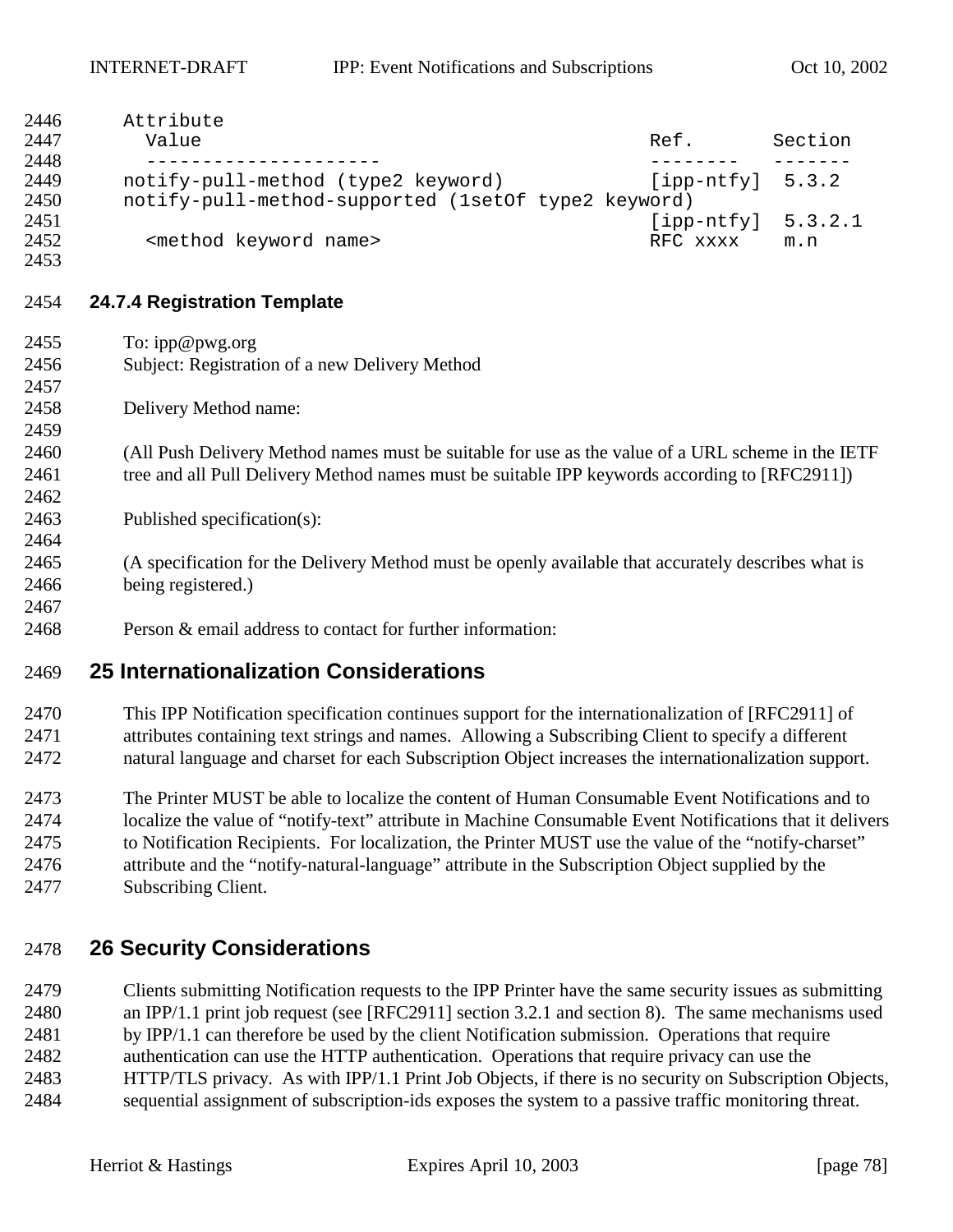### **26.1 Client access rights**

 The Subscription Object access control model is the same as the access control model for Job objects. The client MUST have the following access rights for the indicated Subscription operations:

- 1. Create-Job-Subscriptions (see section [11.1.1\)](#page-45-0): A Per-Job Subscription object is associated with a Job. To create Per-Job Subscription Objects, the authenticated user (see [RFC2911] section 8.3) performing this operation MUST (1) be the job owner, (2) have Operator or Administrator access rights for this Printer (see [RFC2911] sections 1 and 8.5), or (3) be otherwise authorized by the Printer's administrator-configured security policy to create Per-Job Subscription Objects for the target job.
- 2. Create-Printer-Subscriptions (see section [11.1.2\)](#page-47-0): A Per-Printer Subscription object is associated with the Printer. To create Per-Printer Subscription Objects, the authenticated user (see [RFC2911] section 8.3) performing this operation MUST (1) have Operator or Administrator access rights for this Printer (see [RFC2911] sections 1 and 8.5) or (2) be otherwise authorized by the Printer's administrator-configured security policy to create Per-Printer Subscription Objects for this Printer.
- 3. Get-Subscription-Attributes (see section [11.2.4\)](#page-52-0): The access control model for this operation is the same as that of the Get-Job-Attributes operation (see [RFC2911] section 3.3.4). The primary difference is that a Get-Subscription-Attributes operation is directed at a Subscription Object rather than at a Job object, and a returned attribute group contains Subscription Object attributes rather than Job object attributes. To query the specified Subscription Object, the authenticated user (see [RFC2911] section 8.3) performing this operation MUST (1) be the Subscription Object owner, (2) have Operator or Administrator access rights for this Printer (see [RFC2911] sections 1 and 8.5), or (3) be otherwise authorized by the Printer's administrator-configured security policy to query the Subscription Object for the target job. Furthermore, the Printer's security policy MAY limit which attributes are returned, in a manner similar to the Get-Job-Attributes operation (see [RFC2911] end of section 3.3.4.2).
- 4. Get-Subscriptions (see section [11.2.5\)](#page-54-0): The access control model for this operation is the same as that of the Get-Jobs operation (see [RFC2911] section 3.2.6). The primary difference is that the operation is directed at Subscription Objects rather than at Job objects, and the returned attribute groups contain Subscription Object attributes rather than Job object attributes. To query Per-Job Subscription Objects of the specified job (client supplied the "notify-job-id" operation attribute - see section [11.2.5.1.1\)](#page-55-0), the authenticated user (see [RFC2911] section 8.3) performing this operation MUST (1) be the Subscription Object owner, (2) have Operator or Administrator access rights for this Printer (see [RFC2911] sections 1 and 8.5), or (3) be otherwise authorized by the Printer's administrator-configured security policy to query the Subscription Object for the target job. To query Per-Printer Subscription Objects of the Printer (client omits the "notify-job-id" operation attribute - see section [11.2.5.1.1\)](#page-55-0), the authenticated user (see [RFC2911] section 8.3) performing this operation MUST (1) have Operator or Administrator access rights for this Printer (see [RFC2911] sections 1 and 8.5), or (2) be otherwise authorized by the Printer's administrator-configured security policy to query Per-Printer Subscription Objects for the target Printer. Furthermore, the Printer's security policy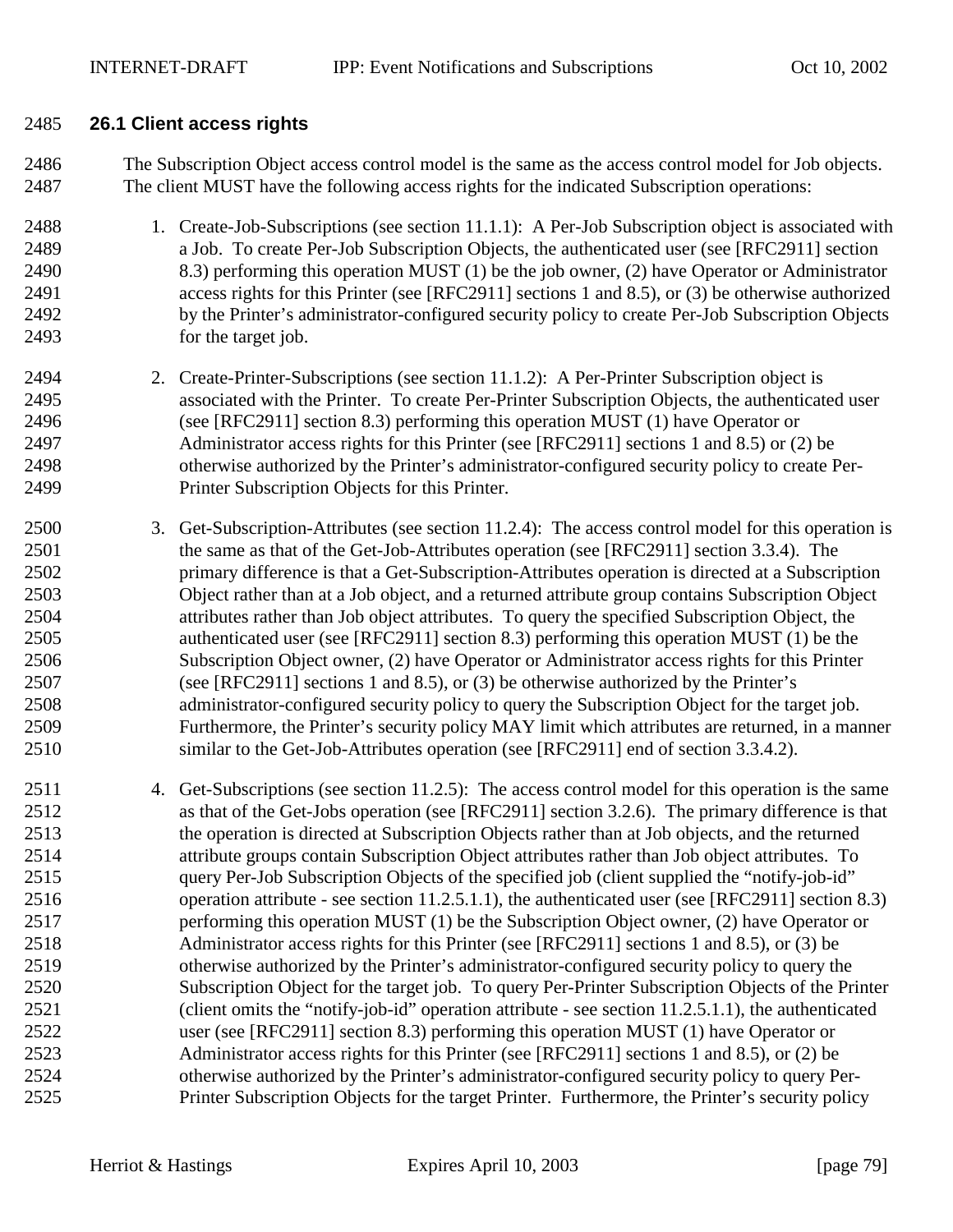- MAY limit which attributes are returned, in a manner similar to the Get-Job-Attributes operation (see [RFC2911] end of section 3.2.6.2).
- 5. Renew-Subscriptions (see section [11.2.6\)](#page-57-0): The authenticated user (see [RFC2911] section 8.3) performing this operation MUST (1) be the owner of the Per-Printer Subscription Object, (2) have Operator or Administrator access rights for the Printer (see [RFC2911] sections 1 and 8.5), or (3) be otherwise authorized by the Printer's administrator-configured security policy to renew Per-Printer Subscription Objects for the target Printer
- 6. Cancel-Subscription (see section [11.2.7\)](#page-59-0): The authenticated user (see [RFC2911] section 8.3) performing this operation MUST (1) be the owner of the Subscription Object, (2) have Operator or Administrator access rights for the Printer (see [RFC2911] sections 1 and 8.5), or (3) be otherwise authorized by the Printer's administrator-configured security policy to cancel the target Subscription Object.
- The standard security concerns (delivery to the right user, privacy of content, tamper proof content) apply to each Delivery Method. Some Delivery Methods are more secure than others. Each Delivery Method Document MUST discuss its Security Considerations.

## **26.2 Printer security threats**

 Notification trap door: If a Printer supports the OPTIONAL "notify-attributes" Subscription Template attribute (see section [5.3.4\)](#page-25-0) where the client can request that the Printer return any specified Job, Printer, and Subscription object attributes, the Printer MUST apply the same security policy to these requested attributes in the Get-Notifications request as it does for the Get-Jobs, Get-Job-Attributes, Get-Printer-Attributes, and Get-Subscription-Attributes requests.

## **26.3 Notification Recipient security threats**

 Unwanted Events Notifications (spam): For any Push Delivery Method, by far the biggest security concern is the abuse of notification: delivering unwanted Event Notifications to third parties (i.e., spam). The problem is made worse by notification addresses that may be redistributed to multiple parties. There exist scenarios where third party notification is used (see Scenario #2 and #3 in [ipp- not-req]). Any fully secure solution would require active agreement of all recipients before delivering anything.

## **27 Contributors**

- The following people made significant contributions to the design and review of this specification:
- Scott A. Isaacson
- Novell, Inc.
- 122 E 1700 S
- Provo, UT 84606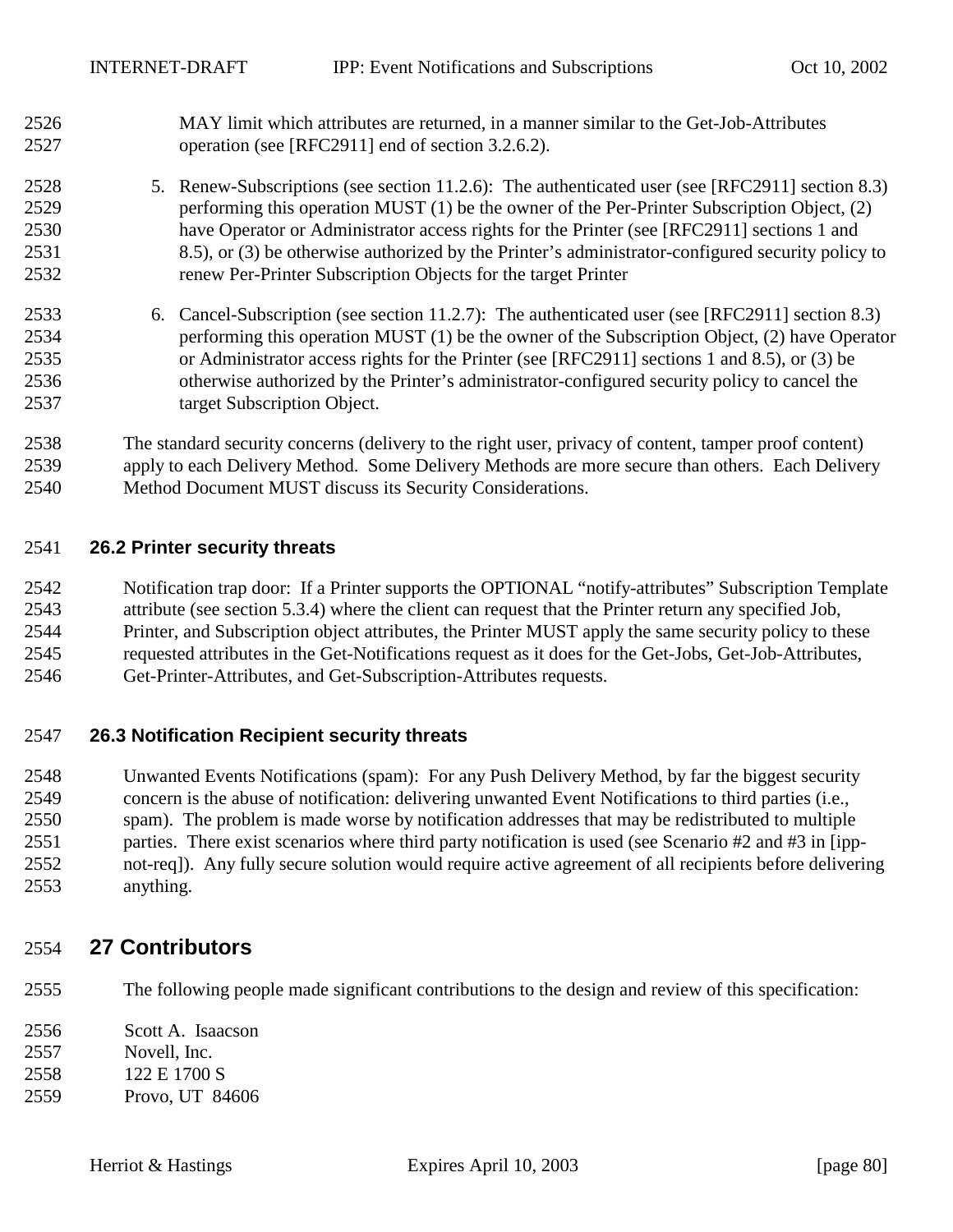| 2560 |                                  |
|------|----------------------------------|
| 2561 | Phone: 801-861-7366              |
| 2562 | Fax: 801-861-2517                |
| 2563 | e-mail: sisaacson@novell.com     |
| 2564 |                                  |
| 2565 | Roger deBry                      |
| 2566 | <b>Utah Valley State College</b> |
| 2567 | Orem, UT 84058                   |
| 2568 |                                  |
| 2569 | Phone: (801) 222-8000            |
| 2570 | EMail: debryro@uvsc.edu          |
| 2571 |                                  |
| 2572 | <b>Jay Martin</b>                |
| 2573 | Underscore Inc.                  |
| 2574 | 9 Jacqueline St.                 |
| 2575 | Hudson, NH 03051-5308            |
| 2576 | 603-889-7000                     |
| 2577 | fax: 775-414-0245                |
| 2578 | e-mail: jkm@underscore.com       |
| 2579 |                                  |
| 2580 | Michael Shepherd                 |
| 2581 | <b>Xerox Corporation</b>         |
| 2582 | 800 Phillips Road MS 128-51E     |
| 2583 | Webster, NY 14450                |
| 2584 |                                  |
| 2585 | Phone: 716-422-2338              |
| 2586 | Fax: 716-265-8871                |
| 2587 | e-mail: mshepherd@usa.xerox.com  |
| 2588 |                                  |
| 2589 | Ron Bergman                      |
| 2590 | Hitachi Koki Imaging Solutions   |
| 2591 | 1757 Tapo Canyon Road            |
| 2592 | Simi Valley, CA 93063-3394       |
| 2593 |                                  |
| 2594 | Phone: 805-578-4421              |
| 2595 | Fax: 805-578-4001                |
| 2596 | Email: rbergma@hitachi-hkis.com  |
| 2597 | <b>28 Author's Addresses</b>     |
| 2598 | <b>Robert Herriot</b>            |

- 2599 706 Colorado Ave.<br>2600 Palo Alto, CA 9430
- Palo Alto, CA 94303
-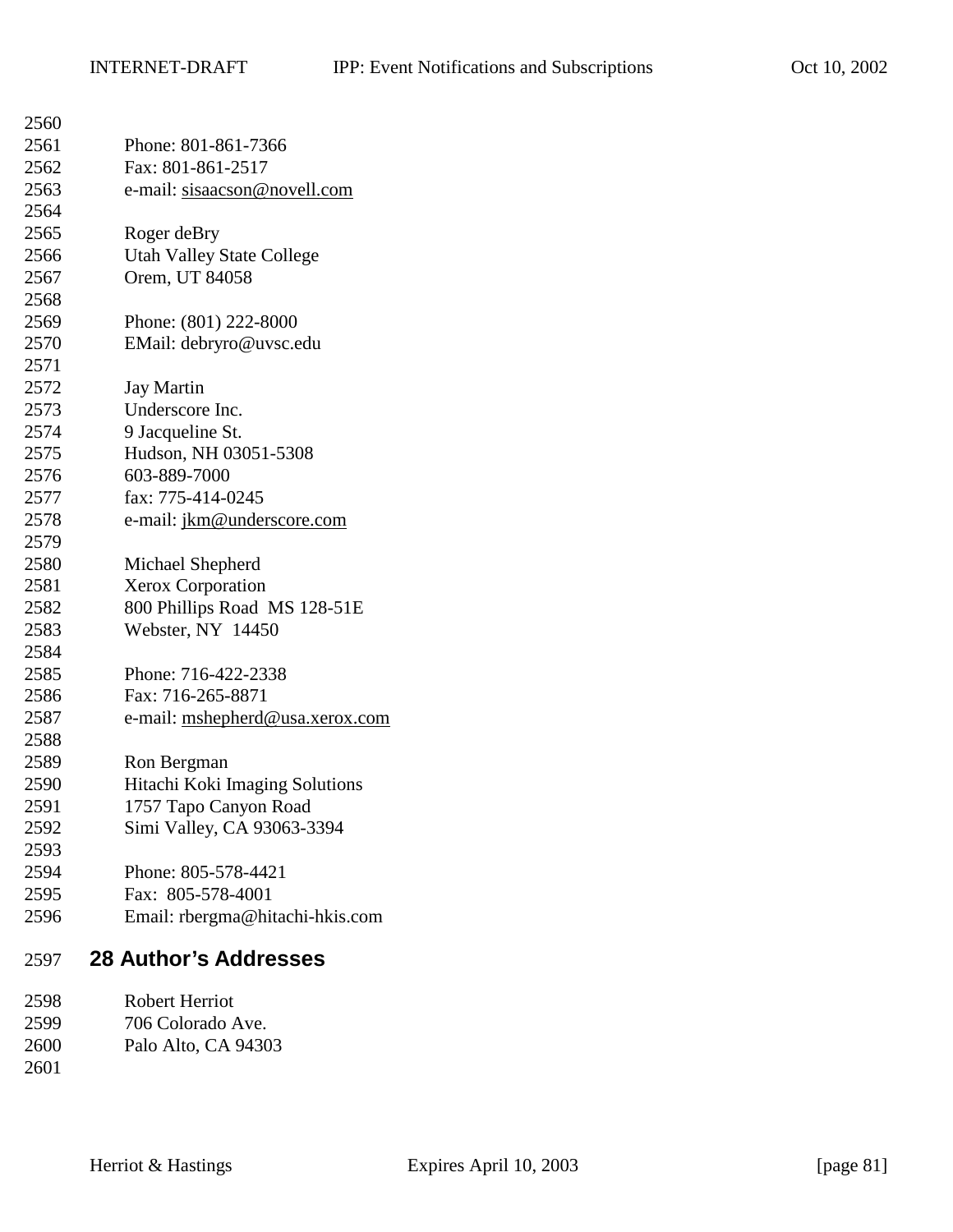| 2602 | Phone: 650-327-4466                                                                                        |
|------|------------------------------------------------------------------------------------------------------------|
| 2603 | Fax: 650-327-4466                                                                                          |
| 2604 | Email: bob@herriot.com                                                                                     |
| 2605 |                                                                                                            |
| 2606 | <b>Tom Hastings</b>                                                                                        |
| 2607 | Xerox Corporation                                                                                          |
| 2608 | 737 Hawaii St. ESAE 231                                                                                    |
| 2609 | El Segundo, CA 90245                                                                                       |
| 2610 |                                                                                                            |
| 2611 | Phone: 310-333-6413                                                                                        |
| 2612 | Fax: 310-333-5514                                                                                          |
| 2613 | e-mail: hastings@cp10.es.xerox.com                                                                         |
| 2614 |                                                                                                            |
| 2615 | IPP Web Page: http://www.pwg.org/ipp/                                                                      |
| 2616 | IPP Mailing List: ipp@pwg.org                                                                              |
| 2617 |                                                                                                            |
| 2618 | To subscribe to the ipp mailing list, send the following email:                                            |
| 2619 | 1) send it to majordomo@pwg.org                                                                            |
| 2620 | 2) leave the subject line blank                                                                            |
| 2621 | 3) put the following two lines in the message body:                                                        |
| 2622 | subscribe ipp                                                                                              |
| 2623 | end                                                                                                        |
| 2624 |                                                                                                            |
| 2625 | Implementers of this specification document are encouraged to join the IPP Mailing List in order to        |
| 2626 | participate in any discussions of clarification issues and review of registration proposals for additional |
| 2627 | attributes and values. In order to reduce spam the mailing list rejects mail from non-subscribers, so      |

you must subscribe to the mailing list in order to send a question or comment to the mailing list.

## **29 Appendix G - Description of the base IPP documents (Informative)**

- The base set of IPP documents includes:
- Design Goals for an Internet Printing Protocol [RFC2567]
- Rationale for the Structure and Model and Protocol for the Internet Printing Protocol [RFC2568]
- Internet Printing Protocol/1.1: Model and Semantics [RFC2911]
- Internet Printing Protocol/1.1: Encoding and Transport [RFC2910]
- Internet Printing Protocol/1.1: Implementer's Guide [RFC3196]
- Mapping between LPD and IPP Protocols [RFC2569]
- The "Design Goals for an Internet Printing Protocol" document takes a broad look at distributed printing functionality, and it enumerates real-life scenarios that help to clarify the features that need to be included in a printing protocol for the Internet. It identifies requirements for three types of users: end users, operators, and administrators. It calls out a subset of end user requirements that are satisfied in IPP/1.0 [RFC2566, RFC2565]. A few OPTIONAL operator operations have been added to IPP/1.1 [RFC2911, RFC2910].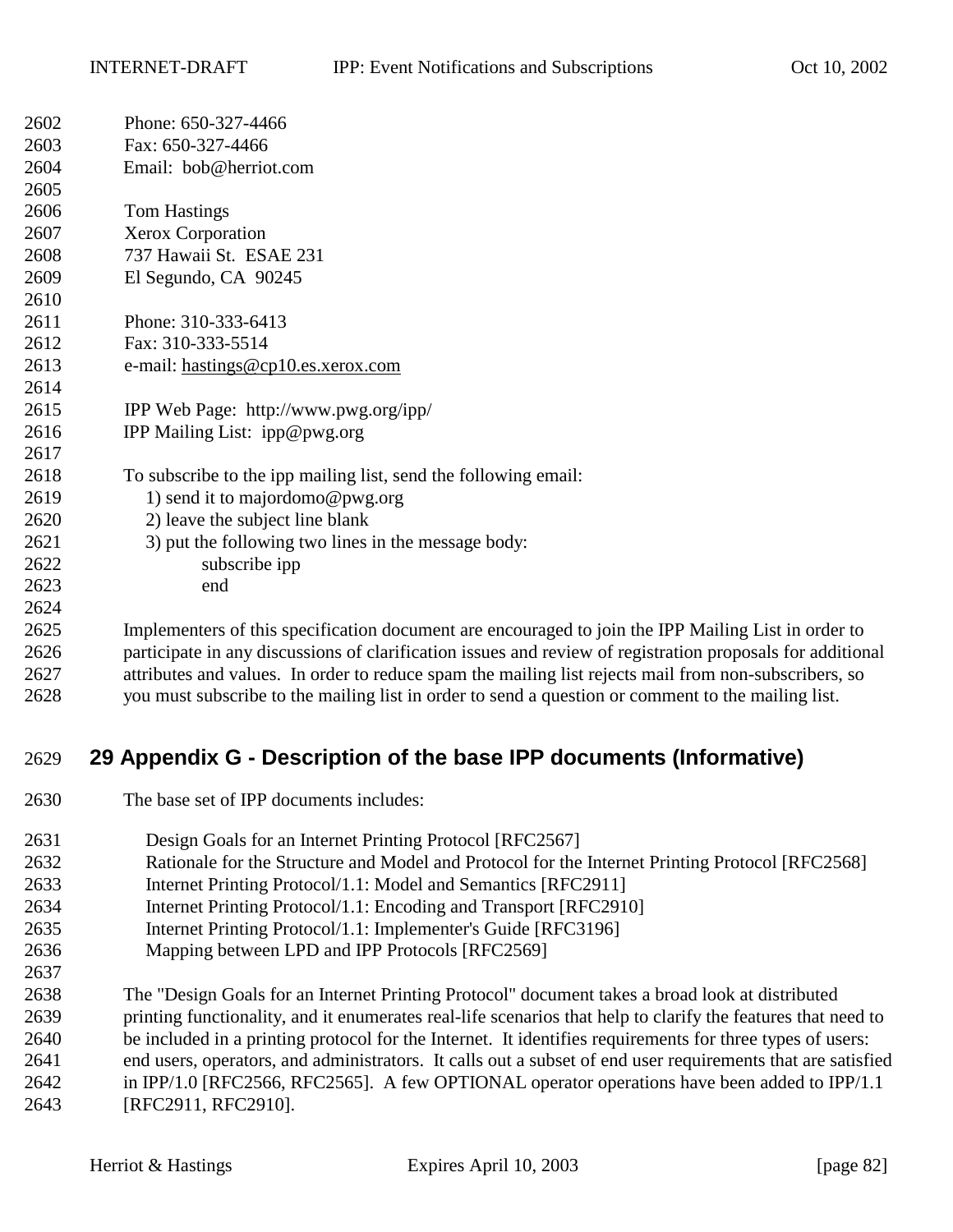The "Rationale for the Structure and Model and Protocol for the Internet Printing Protocol" document describes IPP from a high level view, defines a roadmap for the various documents that form the suite of IPP specification documents, and gives background and rationale for the IETF IPP working group's major decisions.

 The "Internet Printing Protocol/1.1: Model and Semantics" document describes a simplified model with abstract objects, their attributes, and their operations. The model introduces a Printer and a Job. The Job supports multiple documents per Job. The model document also addresses how security, internationalization, and directory issues are addressed.

 The "Internet Printing Protocol/1.1: Encoding and Transport" document is a formal mapping of the abstract operations and attributes defined in the model document onto HTTP/1.1 [RFC2616]. It also defines the encoding rules for a new Internet MIME media type called "application/ipp". This document also defines the rules for transporting over HTTP a message body whose Content-Type is "application/ipp". This document defines the 'ipp' scheme for identifying IPP printers and jobs.

 The "Internet Printing Protocol/1.1: Implementer's Guide" document gives insight and advice to implementers of IPP clients and IPP objects. It is intended to help them understand IPP/1.1 and some of the considerations that may assist them in the design of their client and/or IPP object implementations. For example, a typical order of processing requests is given, including error checking. Motivation for some of the specification decisions is also included.

 The "Mapping between LPD and IPP Protocols" document gives some advice to implementers of gateways between IPP and LPD (Line Printer Daemon) implementations.

# **30 Appendix H - Full Copyright Statement (Informative)**

Copyright (C) The Internet Society (1998,1999,2000,2001,2002). All Rights Reserved

 This document and translations of it may be copied and furnished to others, and derivative works that comment on or otherwise explain it or assist in its implementation may be prepared, copied, published and distributed, in whole or in part, without restriction of any kind, provided that the above copyright notice and this paragraph are included on all such copies and derivative works. However, this document itself may not be modified in any way, such as by removing the copyright notice or references to the Internet Society or other Internet organizations, except as needed for the purpose of developing Internet standards in which case the procedures for copyrights defined in the Internet Standards process must be followed, or as required to translate it into languages other than English.

 The limited permissions granted above are perpetual and will not be revoked by the Internet Society or its successors or assigns.